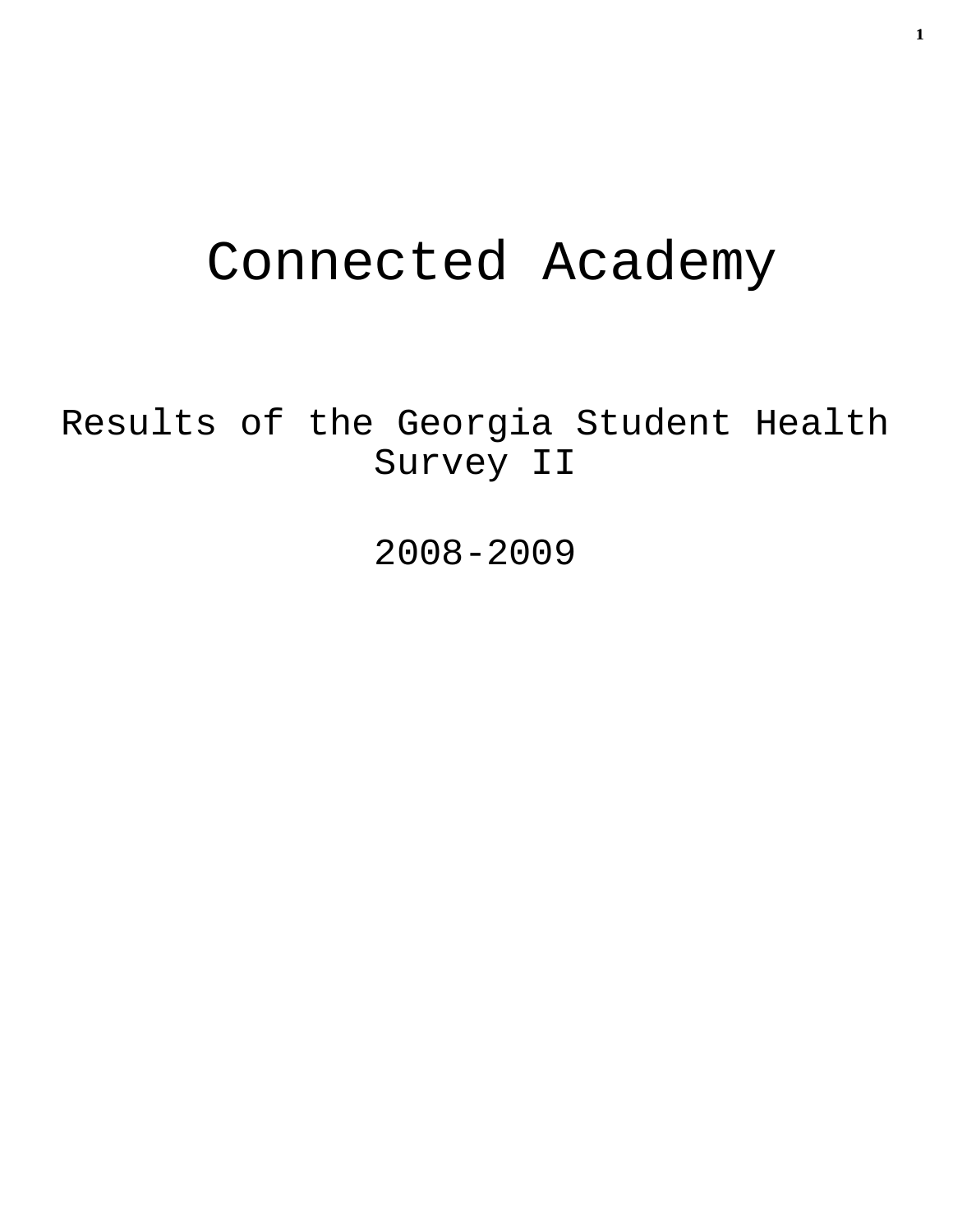# *Demographics* **2**

| Grade                    |    |
|--------------------------|----|
| <b>Grade   Frequency</b> |    |
| 12                       | 32 |

| Frequency      | <b>Table of Gender by Grade</b> |              |              |
|----------------|---------------------------------|--------------|--------------|
| <b>Col Pct</b> |                                 | Grade(Grade) |              |
|                | Gender(Gender)                  | 12           | <b>Total</b> |
|                | <b>Female</b>                   | 23<br>71.88  | 23           |
|                | <b>Male</b>                     | Q<br>28.13   | 9            |
|                | <b>Total</b>                    | 32           | 32           |

| <b>Frequency</b><br>Col Pct |
|-----------------------------|

| <b>Table of Ethnicity by Grade</b> |              |              |
|------------------------------------|--------------|--------------|
|                                    | Grade(Grade) |              |
| <b>Ethnicity</b> (Ethnicity)       | 12           | <b>Total</b> |
| <b>Black</b>                       | 7<br>21.88   |              |
| <b>Hispanic</b>                    | 3.13         |              |
| White                              | 22<br>68.75  | 22           |
| <b>Other</b>                       | 2<br>6.25    | 2            |
| <b>Total</b>                       | 32           | 32           |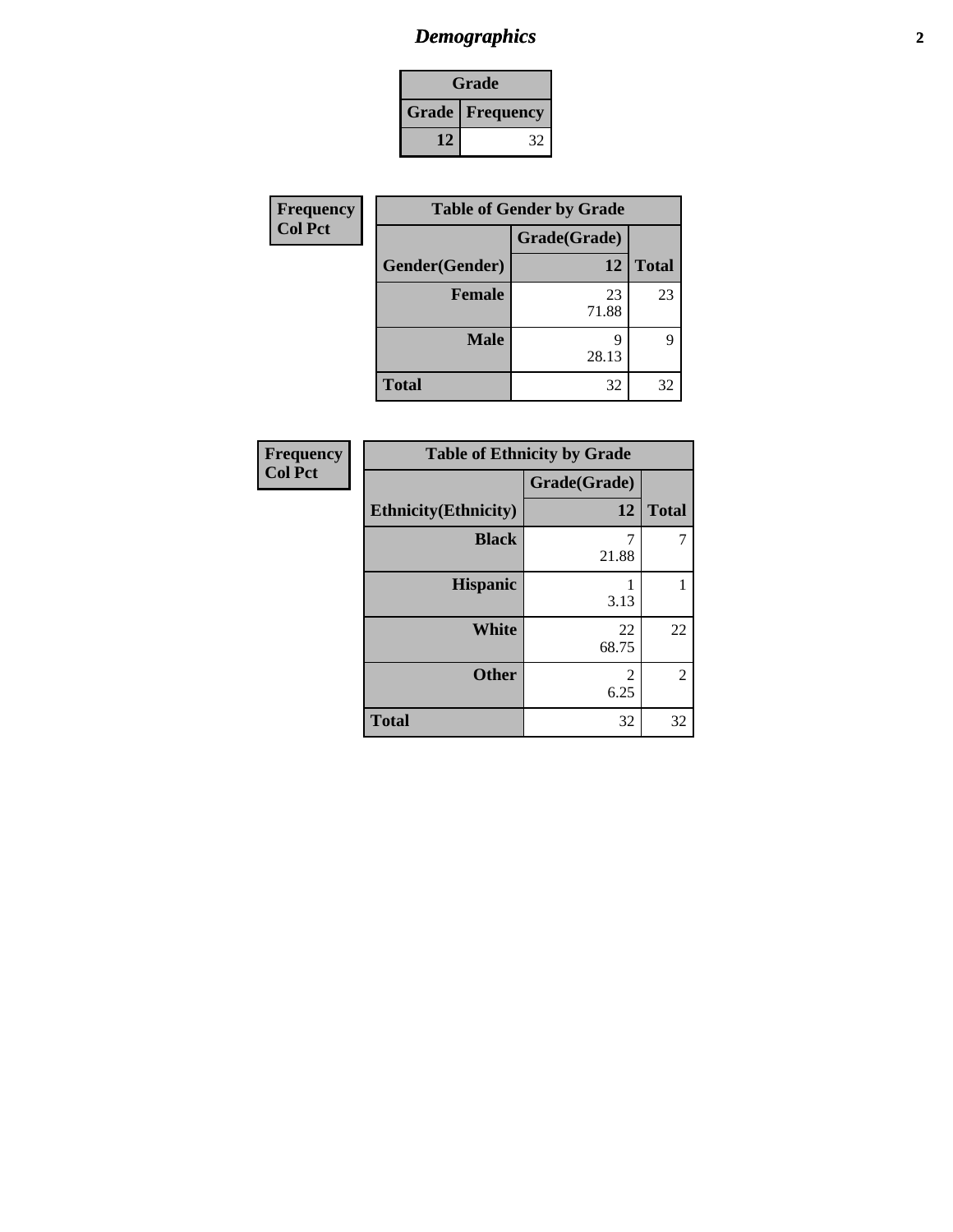#### *Title IV, Part A, Schedule A* **3** *Goal 1: Ensure that all schools are drug-free Baseline Data: Year 2008-2009 Prevalence of Drug Use*

| <b>Frequency</b> | <b>Table of AlcoholAlt by Grade</b> |              |              |
|------------------|-------------------------------------|--------------|--------------|
| <b>Col Pct</b>   | AlcoholAlt(Alcohol                  | Grade(Grade) |              |
|                  | use, past 30 days)                  | 12           | <b>Total</b> |
|                  | Yes                                 | 13<br>40.63  | 13           |
|                  | N <sub>0</sub>                      | 19<br>59.38  | 19           |
|                  | Total                               | 32           | 32           |

| <b>Frequency</b> | <b>Table of TobaccoAny by Grade</b>      |                    |              |
|------------------|------------------------------------------|--------------------|--------------|
| <b>Col Pct</b>   | TobaccoAny(Tobacco<br>use, past 30 days) | Grade(Grade)<br>12 | <b>Total</b> |
|                  | Yes                                      | 11<br>34.38        | 11           |
|                  | N <sub>0</sub>                           | 21<br>65.63        | 21           |
|                  | <b>Total</b>                             | 32                 | 32           |

| <b>Frequency</b> | <b>Table of MarijuanaAlt by Grade</b> |              |              |
|------------------|---------------------------------------|--------------|--------------|
| <b>Col Pct</b>   | MarijuanaAlt(Marijuana                | Grade(Grade) |              |
|                  | use, past 30 days)                    | 12           | <b>Total</b> |
|                  | Yes                                   | q<br>28.13   |              |
|                  | N <sub>0</sub>                        | 23<br>71.88  | 23           |
|                  | <b>Total</b>                          | 32           | 32           |

| <b>Frequency</b> | <b>Table of OtherDrugAny by Grade</b>  |              |              |
|------------------|----------------------------------------|--------------|--------------|
| <b>Col Pct</b>   | <b>OtherDrugAny(Other</b><br>drug use, | Grade(Grade) |              |
|                  | past 30 days)                          | 12           | <b>Total</b> |
|                  | Yes                                    |              |              |
|                  |                                        | 21.88        |              |
|                  | N <sub>0</sub>                         | 25<br>78.13  | 25           |
|                  | <b>Total</b>                           | 32           | 32           |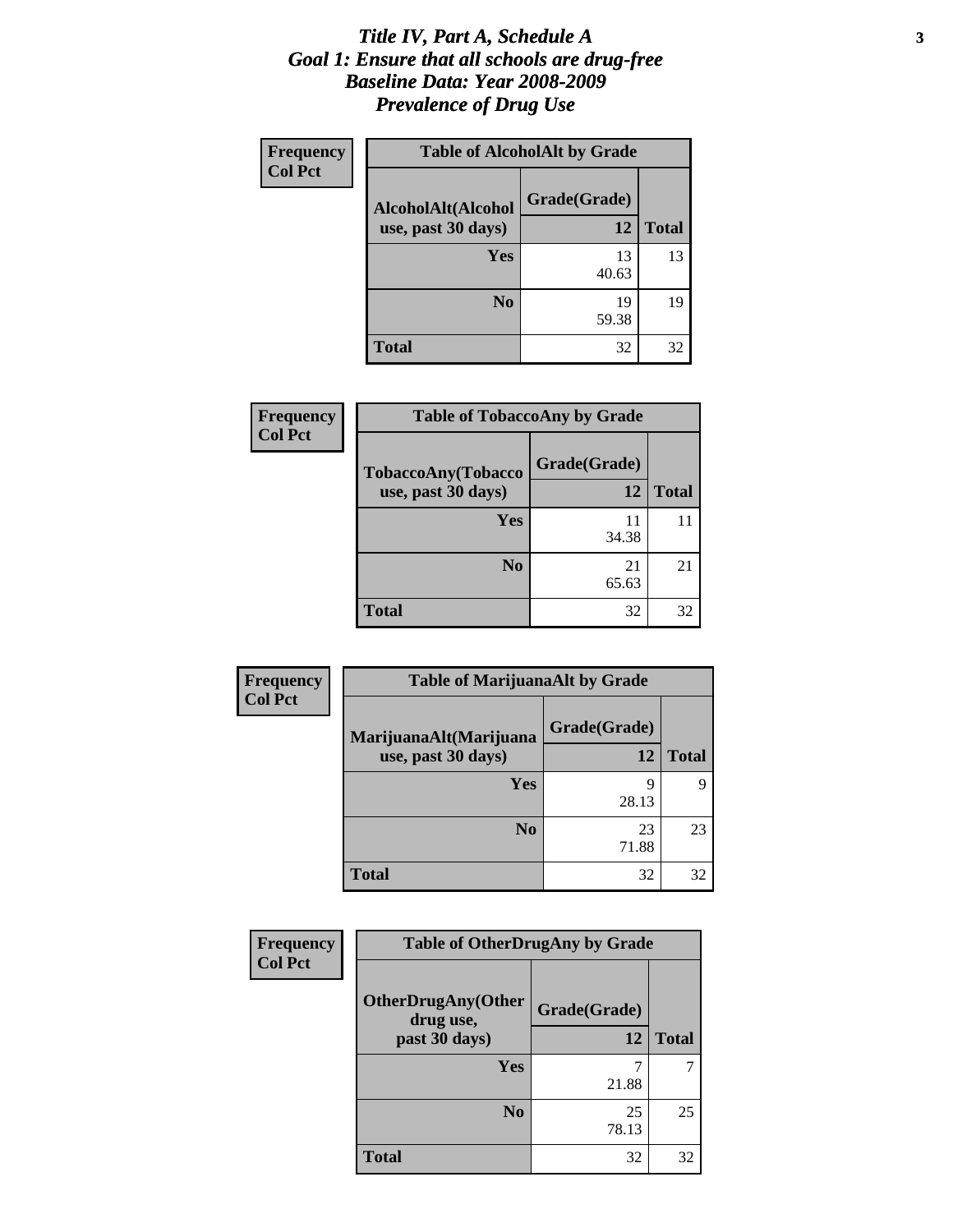#### *Average Age of Onset of Use* **4** *Results for "Average Age of Onset of Use" questions exclude students who said they did not use that substance*

| <b>Variable</b>       | Label                                                              | <b>Mean</b> |
|-----------------------|--------------------------------------------------------------------|-------------|
| Alcoholinit2          | I started using alcohol when I was                                 | 13.68       |
| Cigarettesinit2       | I started smoking tobacco when I was                               | 15.70       |
| Smokelessinit2        | I started chewing tobacco when I was                               | 15.00       |
| Marijuanainit2        | I started using marijuana when I was                               | 15.07       |
| Cocaineinit2          | I started using cocaine when I was                                 | 15.67       |
| Inhalantsinit2        | I started using inhalants when I was                               |             |
| Steroidsinit2         | I started using steroids when I was                                |             |
| Ecstasyinit2          | I started using ecstasy when I was                                 | 15.00       |
| Methinit <sub>2</sub> | I started using methamphetamines when I was                        |             |
| Hallucinogensinit2    | I started using hallucinogens when I was                           | 15.50       |
| Prescriptioninit2     | I started using prescription drugs not prescribed to me when I was | 15.00       |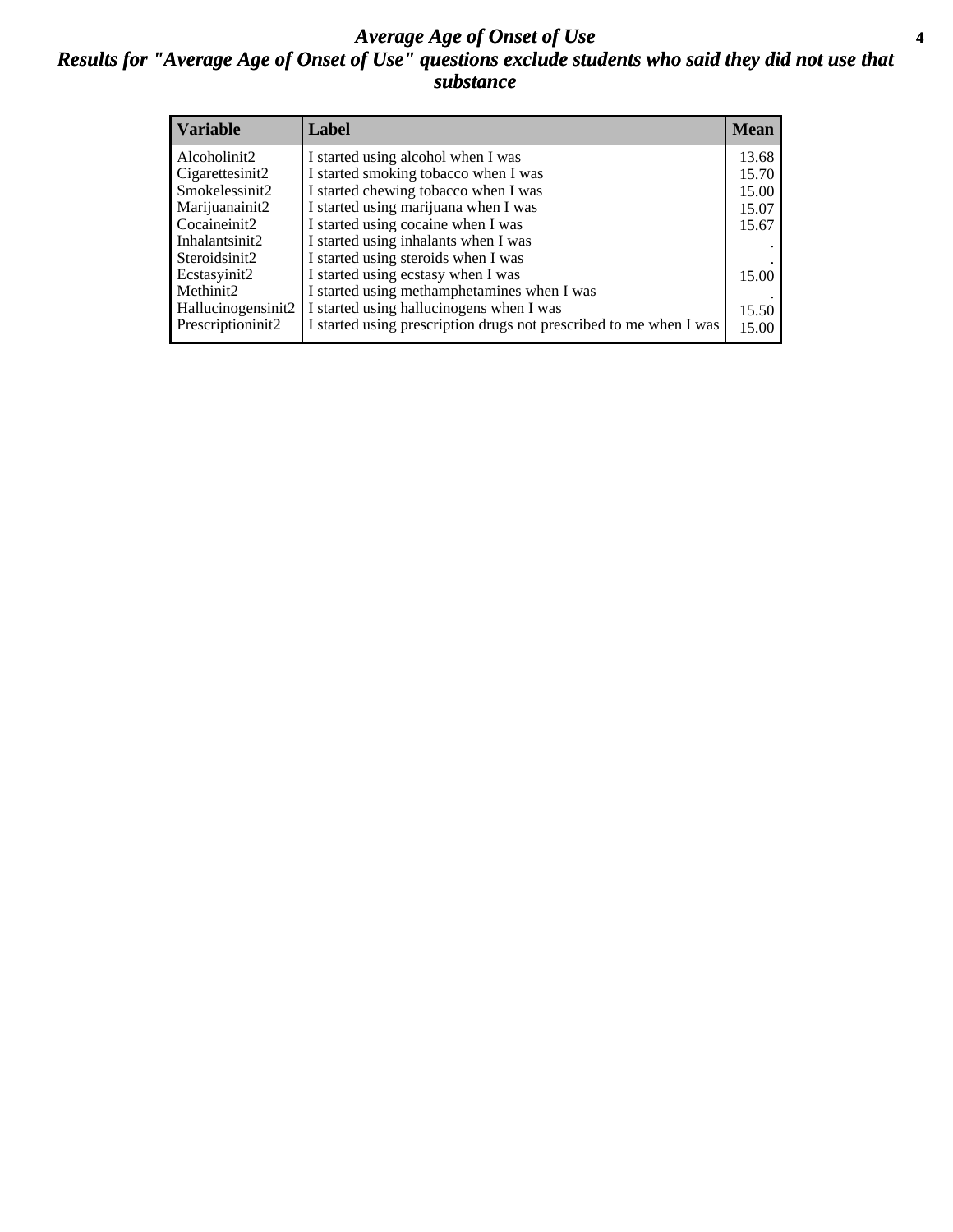# *Perception of Health Risk* **5**

| Frequency      | <b>Table of Alcoholharmdich by Grade</b> |              |              |
|----------------|------------------------------------------|--------------|--------------|
| <b>Col Pct</b> | Alcoholharmdich(I<br>think alcohol is    | Grade(Grade) |              |
|                | harmful)                                 | 12           | <b>Total</b> |
|                | <b>Yes</b>                               | 22           | 22           |
|                |                                          | 68.75        |              |
|                | N <sub>0</sub>                           | 10           | 10           |
|                |                                          | 31.25        |              |
|                | <b>Total</b>                             | 32           | 32           |

| <b>Frequency</b> | <b>Table of Tobaccoharmdich by Grade</b>          |                    |               |
|------------------|---------------------------------------------------|--------------------|---------------|
| <b>Col Pct</b>   | Tobaccoharmdich(I<br>think tobacco is<br>harmful) | Grade(Grade)<br>12 | <b>Total</b>  |
|                  | Yes                                               | 30<br>93.75        | 30            |
|                  | N <sub>0</sub>                                    | 6.25               | $\mathcal{L}$ |
|                  | <b>Total</b>                                      | 32                 | 32            |

| Frequency      | <b>Table of Marijuanaharmdich by Grade</b> |              |              |
|----------------|--------------------------------------------|--------------|--------------|
| <b>Col Pct</b> | Marijuanaharmdich(I<br>think marijuana is  | Grade(Grade) |              |
|                | harmful)                                   | 12           | <b>Total</b> |
|                | Yes                                        | 15<br>46.88  | 15           |
|                | N <sub>0</sub>                             | 17<br>53.13  | 17           |
|                | <b>Total</b>                               | 32           | 32           |

| Frequency      | <b>Table of Otherdrugharmdich by Grade</b>   |              |              |  |
|----------------|----------------------------------------------|--------------|--------------|--|
| <b>Col Pct</b> | Otherdrugharmdich(I<br>think other drugs are | Grade(Grade) |              |  |
|                | harmful)                                     | 12           | <b>Total</b> |  |
|                | Yes                                          | 31<br>96.88  | 31           |  |
|                | N <sub>0</sub>                               | 3.13         |              |  |
|                | <b>Total</b>                                 | 32           | 32           |  |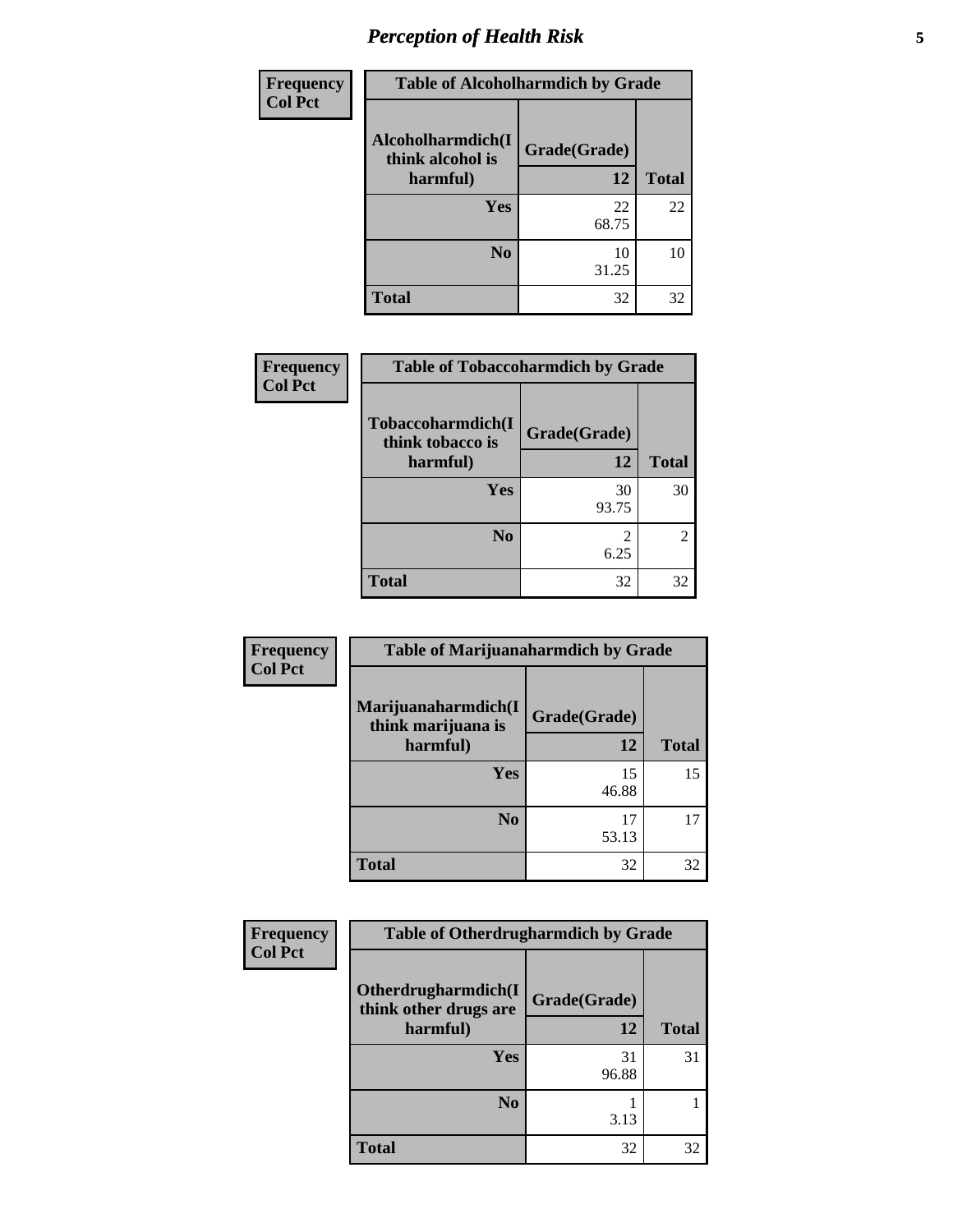### *Social Disapproval* **6**

| <b>Frequency</b> | <b>Table of Alcoholpeerdich by Grade</b>                                |                    |              |  |
|------------------|-------------------------------------------------------------------------|--------------------|--------------|--|
| <b>Col Pct</b>   | Alcoholpeerdich(My<br>friends would<br>disapprove if I used<br>alcohol) | Grade(Grade)<br>12 | <b>Total</b> |  |
|                  | Yes                                                                     | 9<br>28.13         | 9            |  |
|                  | N <sub>0</sub>                                                          | 23<br>71.88        | 23           |  |
|                  | <b>Total</b>                                                            | 32                 | 32           |  |

| <b>Frequency</b> | <b>Table of Tobaccopeerdich by Grade</b>                    |              |              |  |
|------------------|-------------------------------------------------------------|--------------|--------------|--|
| <b>Col Pct</b>   | Tobaccopeerdich(My<br>friends would<br>disapprove if I used | Grade(Grade) |              |  |
|                  | tobacco)                                                    | 12           | <b>Total</b> |  |
|                  | Yes                                                         | 16<br>50.00  | 16           |  |
|                  | N <sub>0</sub>                                              | 16<br>50.00  | 16           |  |
|                  | <b>Total</b>                                                | 32           | 32           |  |

| Frequency      | <b>Table of Marijuanapeerdich by Grade</b>                    |              |              |  |
|----------------|---------------------------------------------------------------|--------------|--------------|--|
| <b>Col Pct</b> | Marijuanapeerdich(My<br>friends would<br>disapprove if I used | Grade(Grade) |              |  |
|                | marijuana)                                                    | 12           | <b>Total</b> |  |
|                | <b>Yes</b>                                                    | 15<br>46.88  | 15           |  |
|                | N <sub>0</sub>                                                | 17<br>53.13  | 17           |  |
|                | <b>Total</b>                                                  | 32           | 32           |  |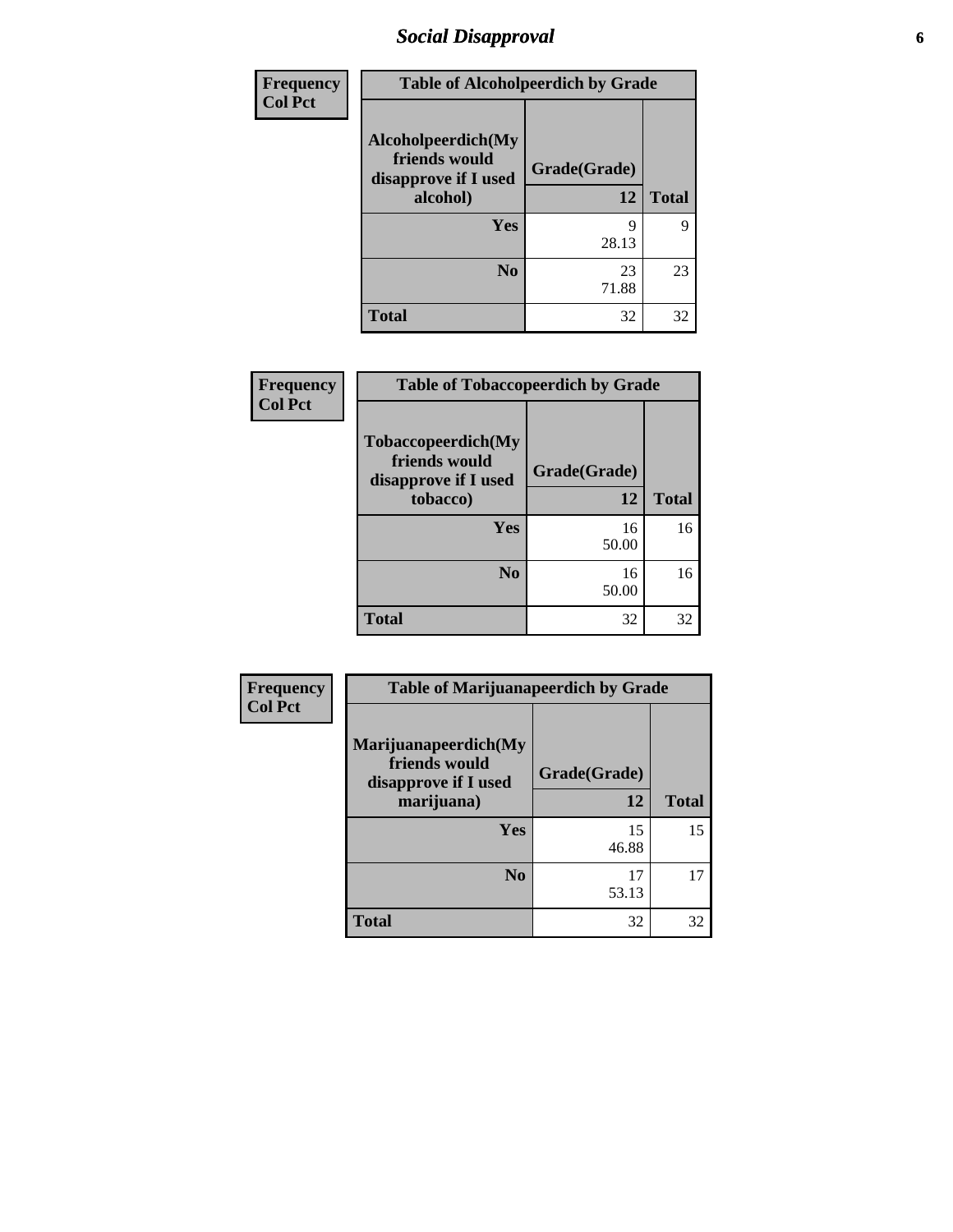### *Social Disapproval* **7**

| <b>Frequency</b> | <b>Table of Otherdrugpeerdich by Grade</b>                    |              |              |  |  |
|------------------|---------------------------------------------------------------|--------------|--------------|--|--|
| <b>Col Pct</b>   | Otherdrugpeerdich(My<br>friends would<br>disapprove if I used | Grade(Grade) |              |  |  |
|                  | other drugs)                                                  | 12           | <b>Total</b> |  |  |
|                  | <b>Yes</b>                                                    | 20<br>62.50  | 20           |  |  |
|                  | N <sub>o</sub>                                                | 12<br>37.50  | 12           |  |  |
|                  | <b>Total</b>                                                  | 32           | 32           |  |  |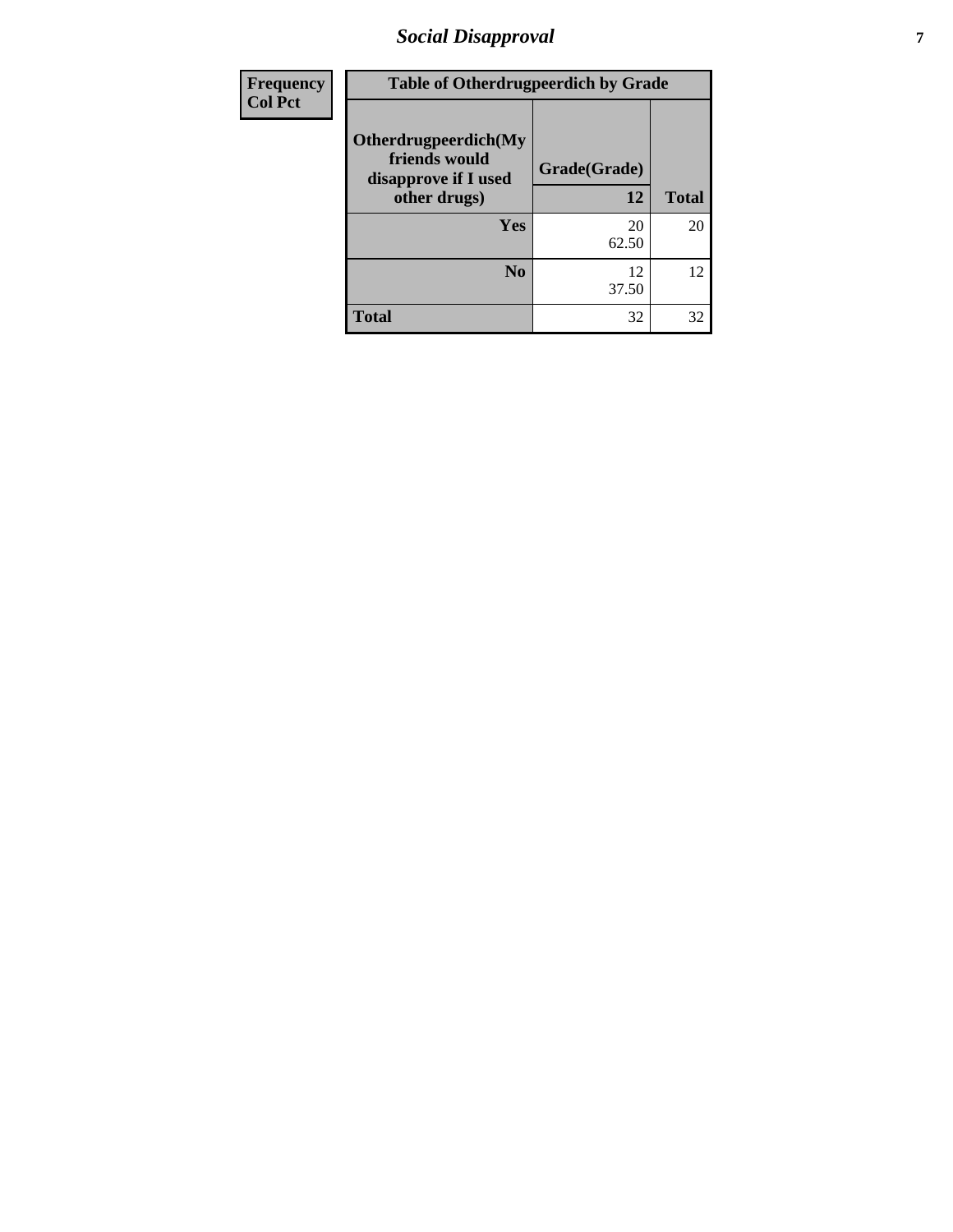#### Title IV, Part A, Schedule A **8** *Goal 2: To help ensure that all schools are safe and disciplined Baseline Data: Year 2008-2009 Student Involvement in Gang Activity*

| Frequency      |                                                                                                   | <b>Table of Gangself by Grade</b> |              |
|----------------|---------------------------------------------------------------------------------------------------|-----------------------------------|--------------|
| <b>Col Pct</b> | Gangself(I<br>have<br>participated<br>in illegal<br>gang<br>activities in<br>the past 30<br>days) | Grade(Grade)<br>12                | <b>Total</b> |
|                | Yes                                                                                               | 3<br>9.38                         | 3            |
|                | N <sub>0</sub>                                                                                    | 29<br>90.63                       | 29           |
|                | <b>Total</b>                                                                                      | 32                                | 32           |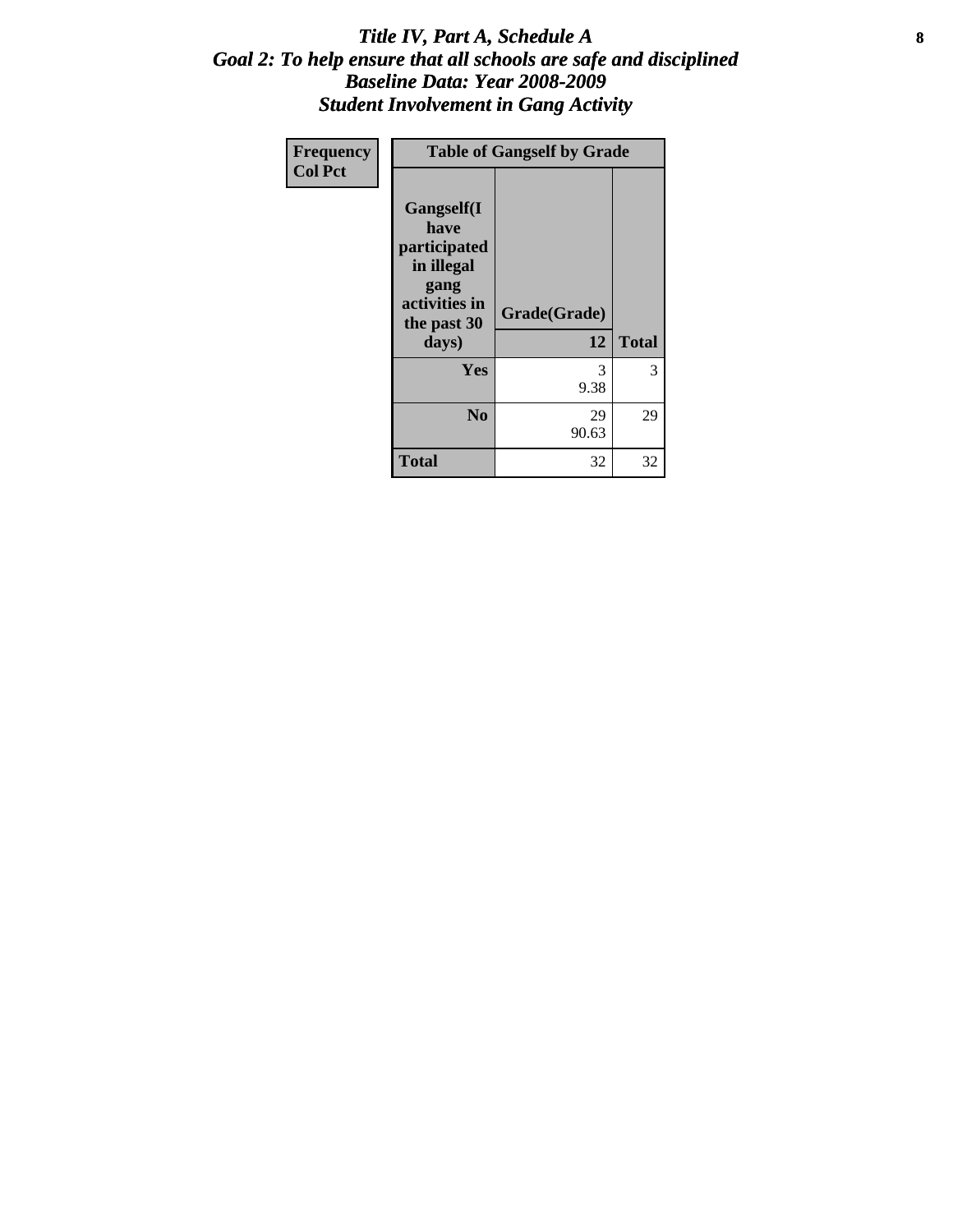# *Student Perception of School Safety* **9**

| <b>Frequency</b><br>Row Pct |
|-----------------------------|
|                             |

| <b>Table of Grade by Safeschool</b> |                                                        |             |                     |                                        |              |
|-------------------------------------|--------------------------------------------------------|-------------|---------------------|----------------------------------------|--------------|
|                                     | Safeschool (School is a place at which I feel<br>safe) |             |                     |                                        |              |
| Grade(Grade)                        | <b>Strongly</b><br>Agree                               | Agree       | Somewhat   Somewhat | <b>Strongly</b><br>Disagree   Disagree | <b>Total</b> |
| 12                                  | 21.88                                                  | 18<br>56.25 | 15.63               | 6.25                                   | 32           |
| <b>Total</b>                        |                                                        | 18          |                     | 2                                      | 32           |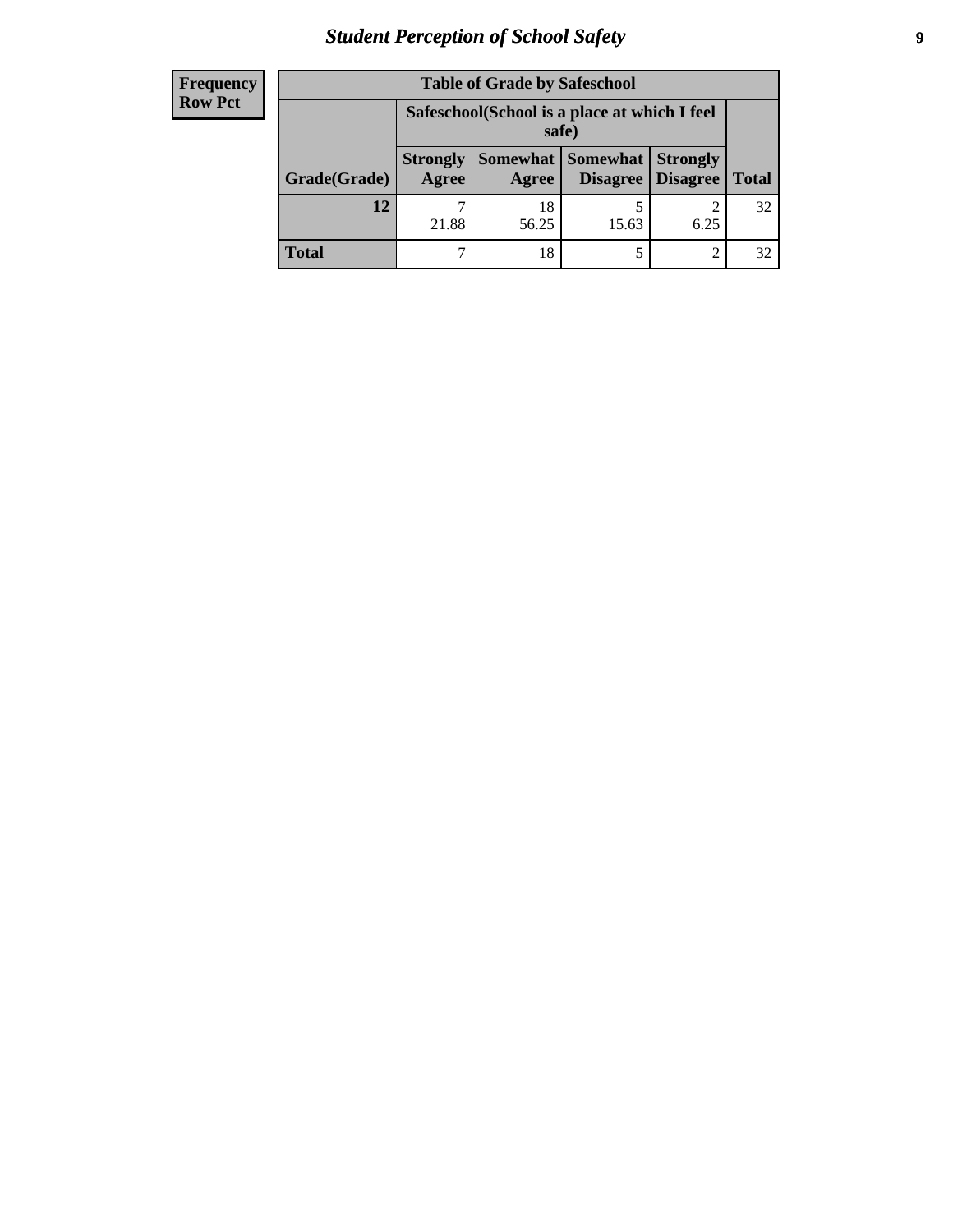#### *Students Who Have Been Bullied* **10**

| <b>Frequency</b> | <b>Table of Grade by Bullied</b> |                                                                                     |                   |                              |                   |              |
|------------------|----------------------------------|-------------------------------------------------------------------------------------|-------------------|------------------------------|-------------------|--------------|
| <b>Row Pct</b>   |                                  | <b>Bullied</b> (I have been<br>bullied by other<br>students in the past 30<br>days) |                   |                              |                   |              |
|                  | Grade(Grade)   Days              | 0                                                                                   | 1 or<br>2<br>days | 3 <sub>to</sub><br>5<br>days | All<br>30<br>days | <b>Total</b> |
|                  | 12                               | 29<br>90.63                                                                         | 3.13              | 3.13                         | 3.13              | 32           |
|                  | <b>Total</b>                     | 29                                                                                  |                   |                              |                   | 32           |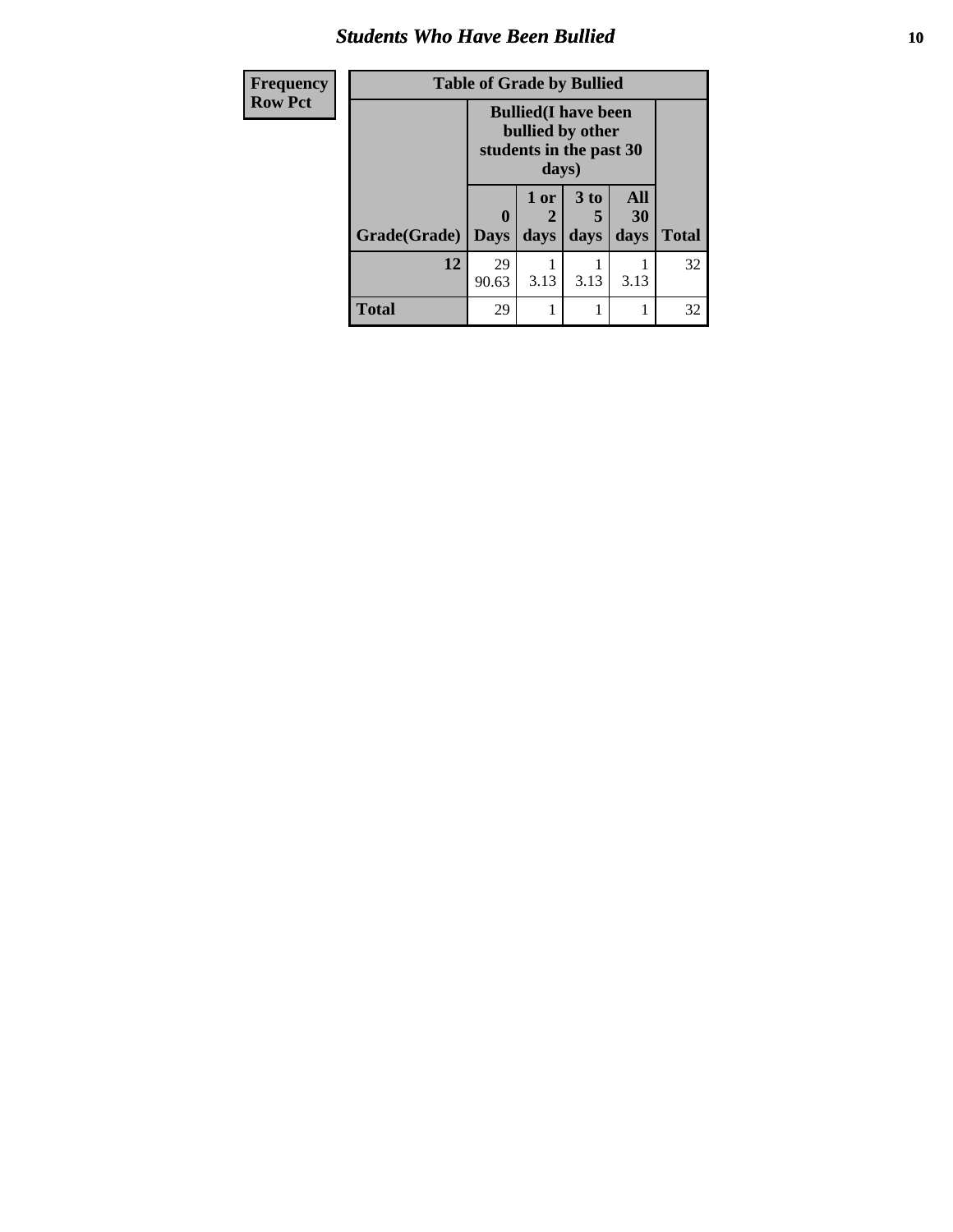#### *School Climate* **11**

| Frequency      | <b>Table of SchoolClimate1 by Grade</b> |                    |              |  |
|----------------|-----------------------------------------|--------------------|--------------|--|
| <b>Col Pct</b> | SchoolClimate1(I<br>like school)        | Grade(Grade)<br>12 | <b>Total</b> |  |
|                | <b>Strongly Agree</b>                   | 4<br>12.50         | 4            |  |
|                | <b>Somewhat Agree</b>                   | 14<br>43.75        | 14           |  |
|                | <b>Somewhat Disagree</b>                | 5<br>15.63         | 5            |  |
|                | <b>Strongly Disagree</b>                | 9<br>28.13         | 9            |  |
|                | <b>Total</b>                            | 32                 | 32           |  |

| <b>Table of SchoolClimate2 by Grade</b>           |                    |              |  |  |
|---------------------------------------------------|--------------------|--------------|--|--|
| SchoolClimate2(I<br>feel successful at<br>school) | Grade(Grade)<br>12 | <b>Total</b> |  |  |
| <b>Strongly Agree</b>                             | 7<br>21.88         | 7            |  |  |
| <b>Somewhat Agree</b>                             | 13<br>40.63        | 13           |  |  |
| <b>Somewhat Disagree</b>                          | 5<br>15.63         | 5            |  |  |
| <b>Strongly Disagree</b>                          | 7<br>21.88         |              |  |  |
| <b>Total</b>                                      | 32                 | 32           |  |  |

| <b>Frequency</b> | <b>Table of SchoolClimate3 by Grade</b>                               |                    |              |  |
|------------------|-----------------------------------------------------------------------|--------------------|--------------|--|
| <b>Col Pct</b>   | SchoolClimate3(My<br>school has high<br>standards for<br>achievement) | Grade(Grade)<br>12 | <b>Total</b> |  |
|                  | <b>Strongly Agree</b>                                                 | 5<br>15.63         | 5            |  |
|                  | <b>Somewhat Agree</b>                                                 | 18<br>56.25        | 18           |  |
|                  | <b>Somewhat Disagree</b>                                              | 2<br>6.25          | 2            |  |
|                  | <b>Strongly Disagree</b>                                              | 7<br>21.88         | 7            |  |
|                  | <b>Total</b>                                                          | 32                 | 32           |  |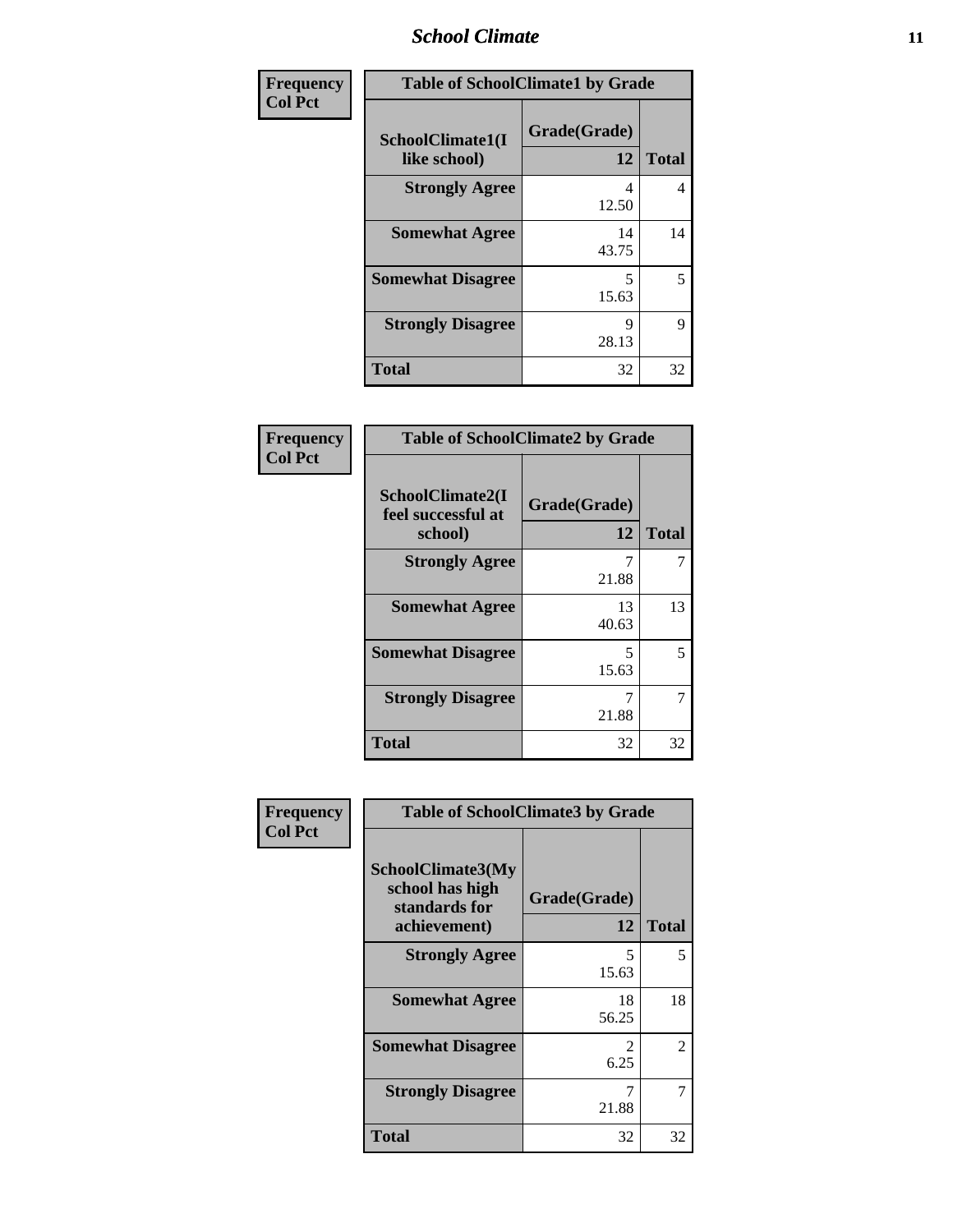#### *School Climate* **12**

| Frequency      | <b>Table of SchoolClimate4 by Grade</b>                              |                    |              |
|----------------|----------------------------------------------------------------------|--------------------|--------------|
| <b>Col Pct</b> | <b>SchoolClimate4(My</b><br>school sets clear<br>rules for behavior) | Grade(Grade)<br>12 | <b>Total</b> |
|                | <b>Strongly Agree</b>                                                | 9<br>28.13         | 9            |
|                | <b>Somewhat Agree</b>                                                | 10<br>31.25        | 10           |
|                | <b>Somewhat Disagree</b>                                             | 9<br>28.13         | 9            |
|                | <b>Strongly Disagree</b>                                             | 4<br>12.50         | 4            |
|                | <b>Total</b>                                                         | 32                 | 32           |

| <b>Table of SchoolClimate5 by Grade</b>                              |                    |              |  |
|----------------------------------------------------------------------|--------------------|--------------|--|
| SchoolClimate5(I<br>know what to do in<br>an emergency at<br>school) | Grade(Grade)<br>12 | <b>Total</b> |  |
| <b>Strongly Agree</b>                                                | 13<br>40.63        | 13           |  |
| <b>Somewhat Agree</b>                                                | 11<br>34.38        | 11           |  |
| <b>Somewhat Disagree</b>                                             | 5<br>15.63         | 5            |  |
| <b>Strongly Disagree</b>                                             | 3<br>9.38          | 3            |  |
| Total                                                                | 32                 | 32           |  |

| Frequency      | <b>Table of SchoolClimate6 by Grade</b>                  |                    |              |
|----------------|----------------------------------------------------------|--------------------|--------------|
| <b>Col Pct</b> | <b>SchoolClimate6(Teachers</b><br>treat me with respect) | Grade(Grade)<br>12 | <b>Total</b> |
|                | <b>Strongly Agree</b>                                    | 14<br>43.75        | 14           |
|                | <b>Somewhat Agree</b>                                    | 8<br>25.00         | 8            |
|                | <b>Somewhat Disagree</b>                                 | 4<br>12.50         | 4            |
|                | <b>Strongly Disagree</b>                                 | 6<br>18.75         | 6            |
|                | <b>Total</b>                                             | 32                 | 32           |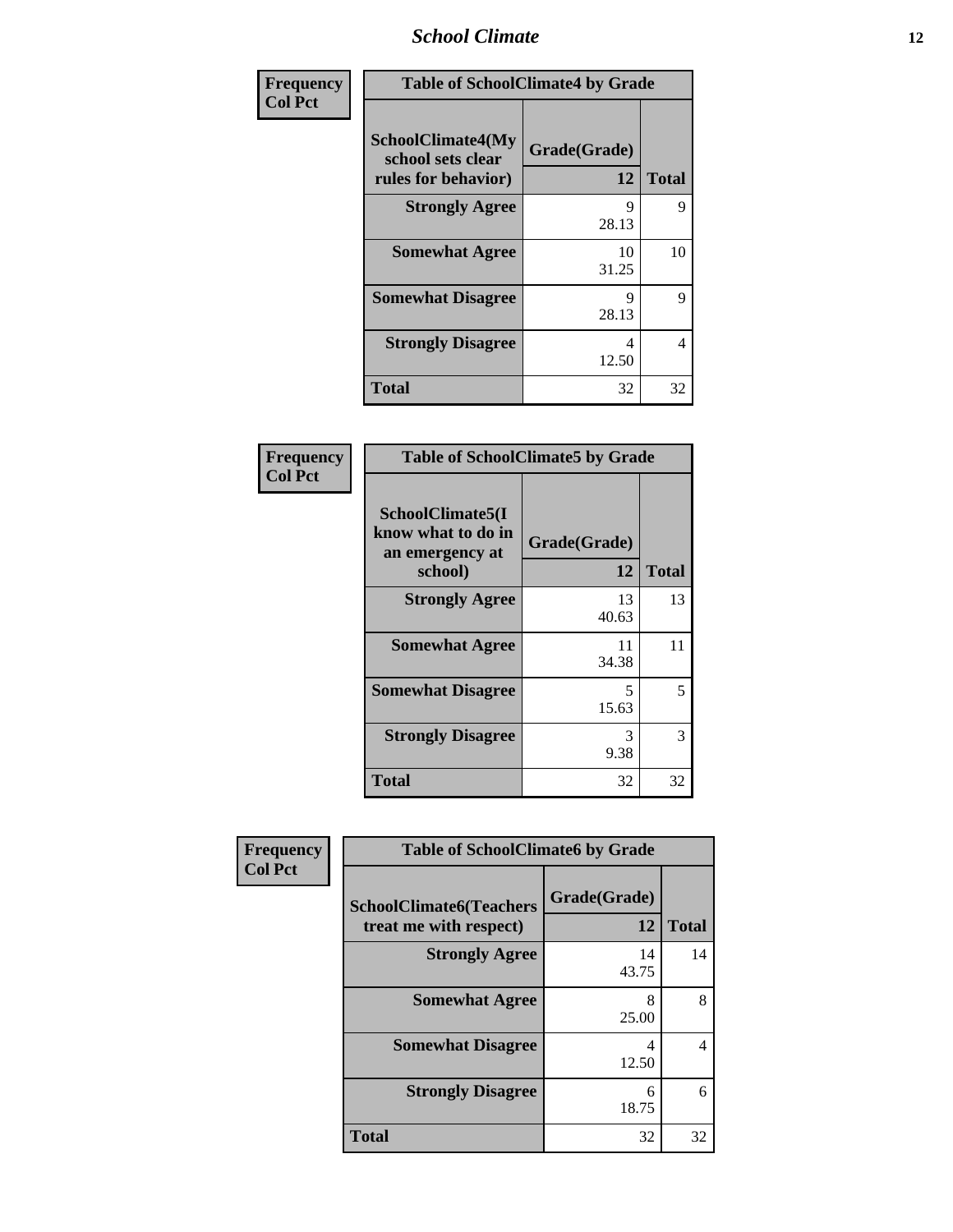*School Climate* **13**

| <b>Frequency</b> | <b>Table of SchoolClimate7 by Grade</b>                                       |                                                                                                                                                                         |                |
|------------------|-------------------------------------------------------------------------------|-------------------------------------------------------------------------------------------------------------------------------------------------------------------------|----------------|
| <b>Col Pct</b>   | <b>SchoolClimate7(Behaviors</b><br>in my class allow the<br>teacher to teach) | Grade(Grade)<br>12                                                                                                                                                      | <b>Total</b>   |
|                  | <b>Strongly Agree</b>                                                         | 10<br>31.25                                                                                                                                                             | 10             |
|                  | <b>Somewhat Agree</b>                                                         | 17<br>53.13                                                                                                                                                             | 17             |
|                  | <b>Somewhat Disagree</b>                                                      | $\mathcal{D}_{\mathcal{A}}^{\mathcal{A}}(\mathcal{A})=\mathcal{D}_{\mathcal{A}}^{\mathcal{A}}(\mathcal{A})\mathcal{D}_{\mathcal{A}}^{\mathcal{A}}(\mathcal{A})$<br>6.25 | $\mathfrak{D}$ |
|                  | <b>Strongly Disagree</b>                                                      | 3<br>9.38                                                                                                                                                               | 3              |
|                  | <b>Total</b>                                                                  | 32                                                                                                                                                                      | 32             |

| Frequency      | <b>Table of SchoolClimate8 by Grade</b>                                              |                    |              |
|----------------|--------------------------------------------------------------------------------------|--------------------|--------------|
| <b>Col Pct</b> | <b>SchoolClimate8(Students</b><br>are frequently<br>recognized for good<br>behavior) | Grade(Grade)<br>12 | <b>Total</b> |
|                | <b>Strongly Agree</b>                                                                | 5<br>15.63         | 5            |
|                | <b>Somewhat Agree</b>                                                                | 8<br>25.00         | 8            |
|                | <b>Somewhat Disagree</b>                                                             | 12<br>37.50        | 12           |
|                | <b>Strongly Disagree</b>                                                             | 21.88              | 7            |
|                | Total                                                                                | 32                 | 32           |

| Frequency<br><b>Col Pct</b> | <b>Table of SchoolClimate9 by Grade</b>                                           |                    |              |
|-----------------------------|-----------------------------------------------------------------------------------|--------------------|--------------|
|                             | SchoolClimate9(School<br>counselor would be<br>helpful if I needed<br>assistance) | Grade(Grade)<br>12 | <b>Total</b> |
|                             | <b>Strongly Agree</b>                                                             | 15<br>46.88        | 15           |
|                             | <b>Somewhat Agree</b>                                                             | 10<br>31.25        | 10           |
|                             | <b>Somewhat Disagree</b>                                                          | 3<br>9.38          | 3            |
|                             | <b>Strongly Disagree</b>                                                          | 4<br>12.50         | 4            |
|                             | Total                                                                             | 32                 | 32           |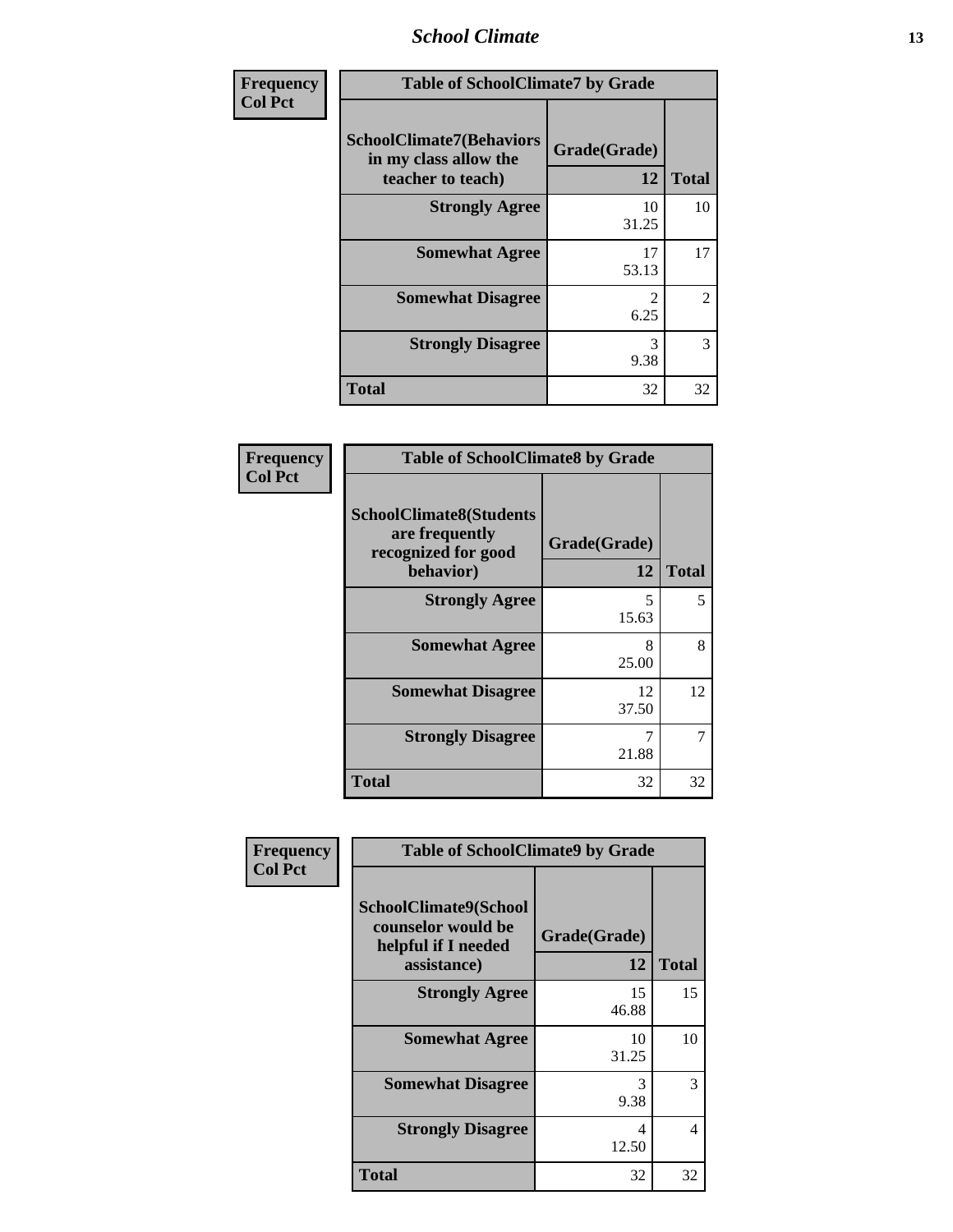### *Reasons for Dropping Out* **14**

| <b>Frequency</b> | <b>Table of Dropoutreason by Grade</b>                                   |                    |                |
|------------------|--------------------------------------------------------------------------|--------------------|----------------|
| <b>Col Pct</b>   | Dropoutreason(If<br>I dropped out the<br>reason would<br>most likely be) | Grade(Grade)<br>12 | <b>Total</b>   |
|                  | <b>Won't Drop out</b>                                                    | 12<br>37.50        | 12             |
|                  | <b>Bored</b>                                                             | 10<br>31.25        | 10             |
|                  | <b>Family Reasons</b>                                                    | 2<br>6.25          | 2              |
|                  | <b>Being Bullied</b>                                                     | 3.13               | 1              |
|                  | <b>Other</b>                                                             | 21.88              | $\overline{7}$ |
|                  | <b>Total</b>                                                             | 32                 | 32             |

| Frequency      | <b>Table of Dropout by Grade</b>                                       |                    |              |
|----------------|------------------------------------------------------------------------|--------------------|--------------|
| <b>Col Pct</b> | Dropout(I<br>have<br>thought<br>about<br>dropping<br>out of<br>school) | Grade(Grade)<br>12 | <b>Total</b> |
|                | Yes                                                                    | 12<br>37.50        | 12           |
|                | N <sub>0</sub>                                                         | 20<br>62.50        | 20           |
|                | <b>Total</b>                                                           | 32                 | 32           |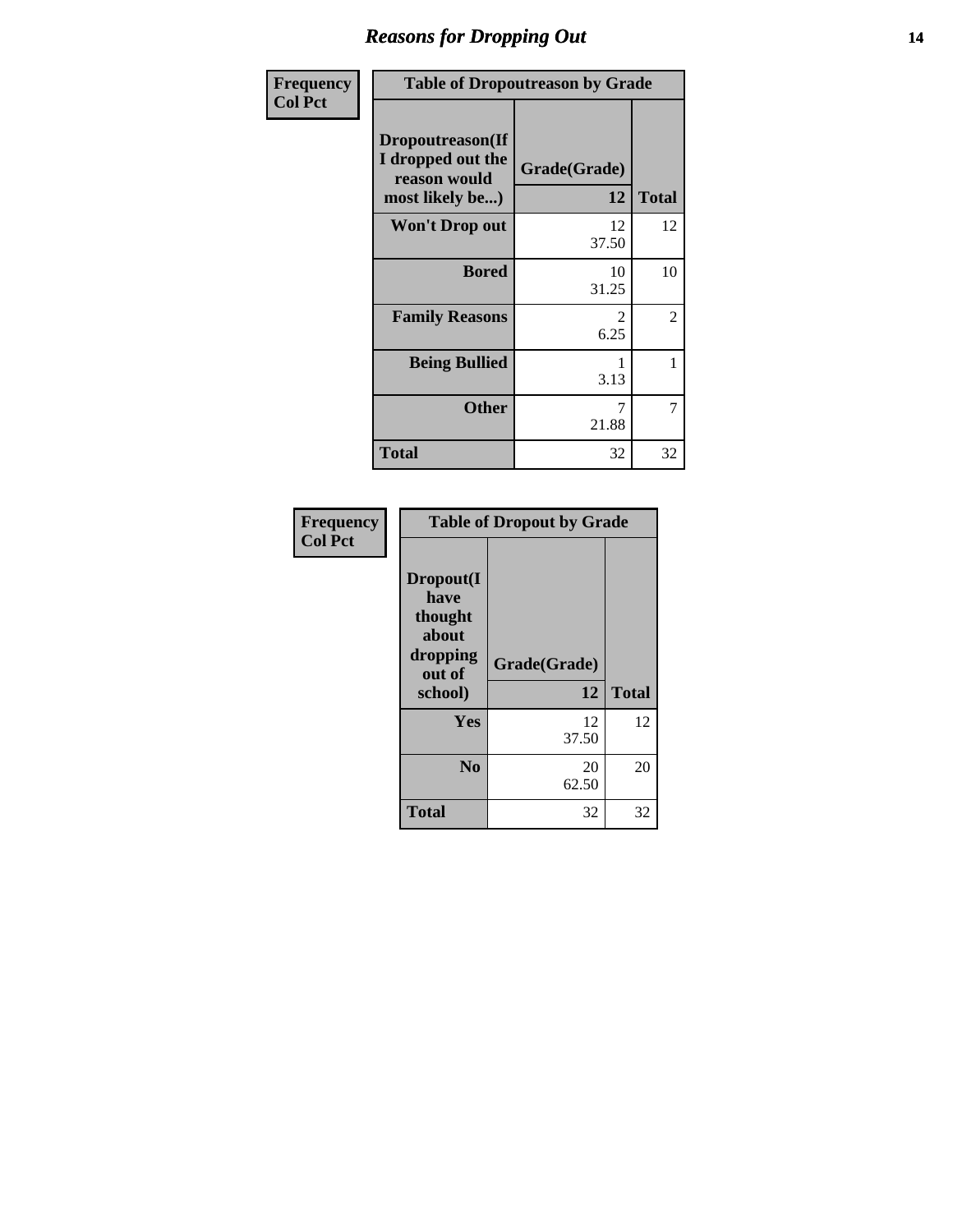### *School Safety* **15**

| Frequency      |                                                                                          | <b>Table of Gangself by Grade</b> |              |
|----------------|------------------------------------------------------------------------------------------|-----------------------------------|--------------|
| <b>Col Pct</b> | Gangself(I<br>have<br>participated<br>in illegal<br>gang<br>activities in<br>the past 30 | Grade(Grade)                      |              |
|                | days)                                                                                    | 12                                | <b>Total</b> |
|                | Yes                                                                                      | 3<br>9.38                         | 3            |
|                | No                                                                                       | 29<br>90.63                       | 29           |
|                | <b>Total</b>                                                                             | 32                                | 32           |

| Frequency<br><b>Col Pct</b> |                                                                                                                                | <b>Table of Gangpeers by Grade</b> |              |
|-----------------------------|--------------------------------------------------------------------------------------------------------------------------------|------------------------------------|--------------|
|                             | <b>Gangpeers</b> (I<br>have friends<br>who have<br>participated<br>in illegal<br>gang<br>activities in<br>the past 30<br>days) | Grade(Grade)<br>12                 | <b>Total</b> |
|                             |                                                                                                                                |                                    |              |
|                             | Yes                                                                                                                            | 8<br>25.00                         | 8            |
|                             | N <sub>0</sub>                                                                                                                 | 24<br>75.00                        | 24           |
|                             | <b>Total</b>                                                                                                                   | 32                                 | 32           |

| Frequency      | <b>Table of Pickedon by Grade</b>                                   |              |              |
|----------------|---------------------------------------------------------------------|--------------|--------------|
| <b>Col Pct</b> | <b>Pickedon</b> (I have<br>been picked on or<br>teased at school in | Grade(Grade) |              |
|                | the past 30 days)                                                   | 12           | <b>Total</b> |
|                | <b>Strongly Agree</b>                                               | 3.13         |              |
|                | <b>Somewhat Agree</b>                                               | 3<br>9.38    |              |
|                | <b>Somewhat Disagree</b>                                            | 5<br>15.63   |              |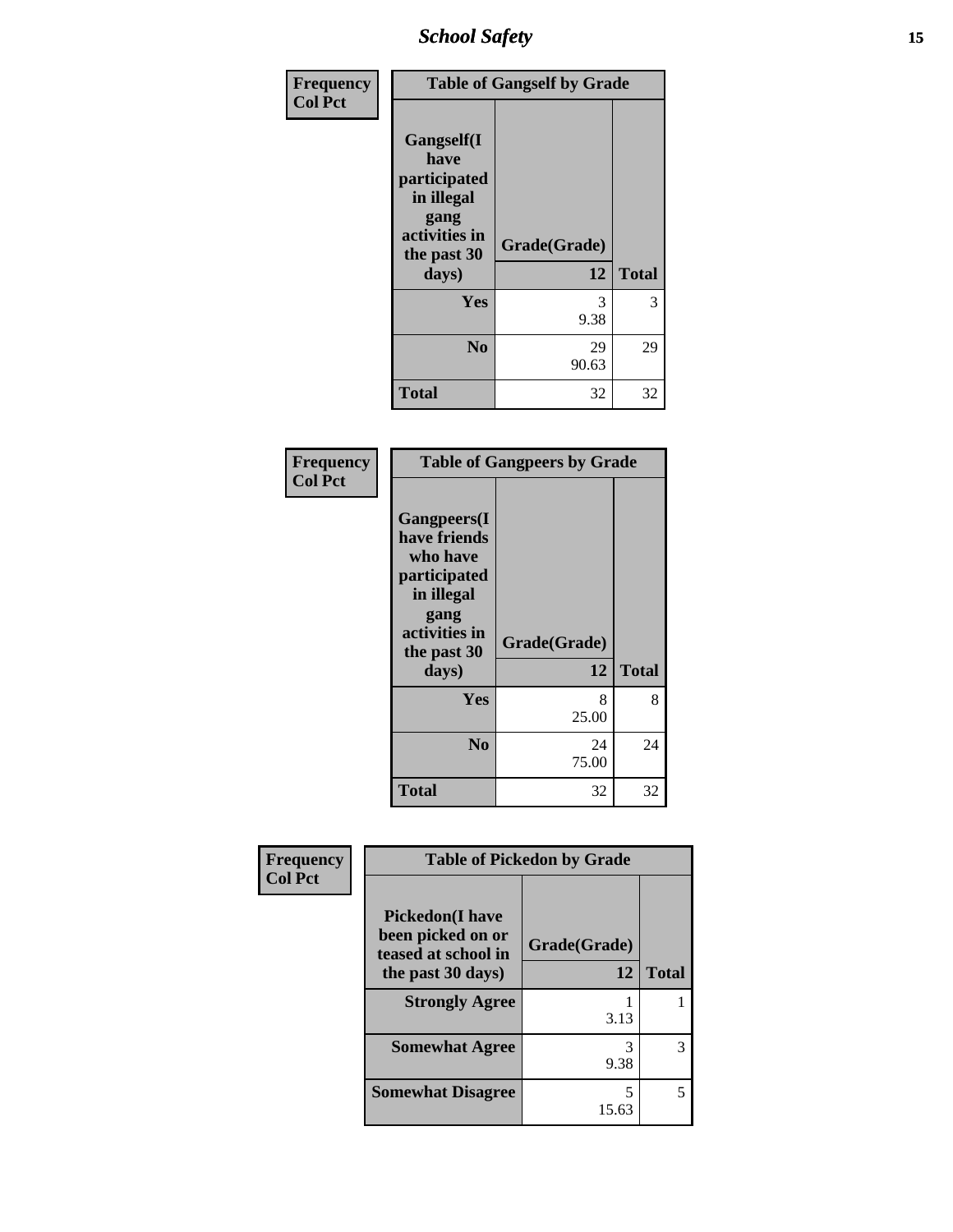*School Safety* **16**

| <b>Frequency</b> | <b>Table of Pickedon by Grade</b>                                                        |                    |              |
|------------------|------------------------------------------------------------------------------------------|--------------------|--------------|
| <b>Col Pct</b>   | <b>Pickedon</b> (I have<br>been picked on or<br>teased at school in<br>the past 30 days) | Grade(Grade)<br>12 | <b>Total</b> |
|                  | <b>Strongly Disagree</b>                                                                 | 23<br>71.88        | 23           |
|                  | <b>Total</b>                                                                             | 32                 | 32           |

| Frequency      | <b>Table of Safeschool by Grade</b>                      |                    |              |  |  |  |
|----------------|----------------------------------------------------------|--------------------|--------------|--|--|--|
| <b>Col Pct</b> | Safeschool(School<br>is a place at which I<br>feel safe) | Grade(Grade)<br>12 | <b>Total</b> |  |  |  |
|                | <b>Strongly Agree</b>                                    | 21.88              | 7            |  |  |  |
|                | <b>Somewhat Agree</b>                                    | 18<br>56.25        | 18           |  |  |  |
|                | <b>Somewhat Disagree</b>                                 | 5<br>15.63         | 5            |  |  |  |
|                | <b>Strongly Disagree</b>                                 | 2<br>6.25          | 2            |  |  |  |
|                | <b>Total</b>                                             | 32                 | 32           |  |  |  |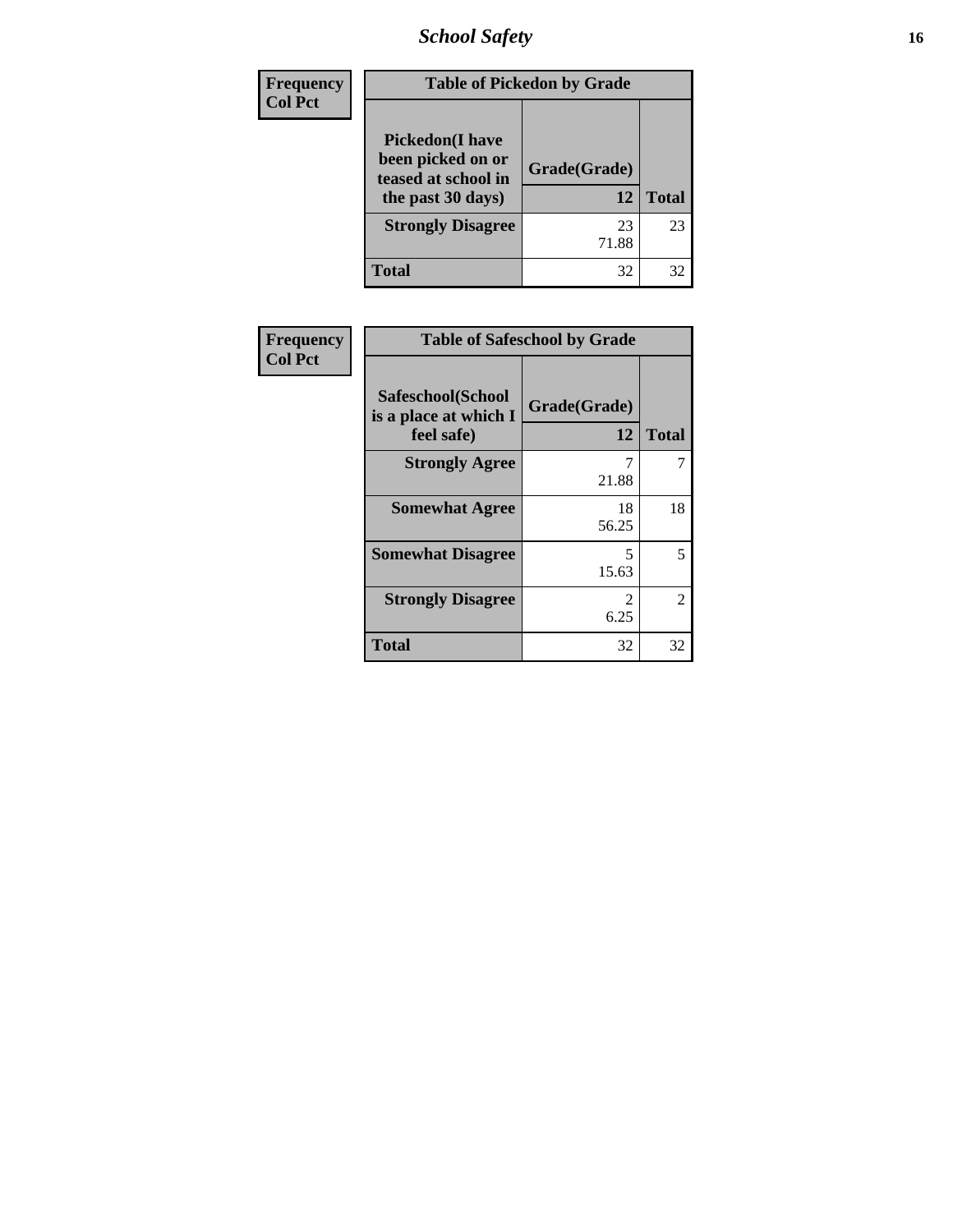*School Safety* **17**

| <b>Frequency</b> | <b>Table of Grade by Bullied</b> |             |                                                                                     |      |      |              |  |
|------------------|----------------------------------|-------------|-------------------------------------------------------------------------------------|------|------|--------------|--|
| <b>Row Pct</b>   |                                  |             | <b>Bullied</b> (I have been<br>bullied by other<br>students in the past 30<br>days) |      |      |              |  |
|                  |                                  |             | 3 <sub>to</sub><br>All<br>1 or<br>30<br>2<br>5                                      |      |      |              |  |
|                  | Grade(Grade)                     | <b>Days</b> | days<br>days<br>days                                                                |      |      | <b>Total</b> |  |
|                  | 12                               | 29<br>90.63 | 3.13                                                                                | 3.13 | 3.13 | 32           |  |
|                  | <b>Total</b>                     | 29          |                                                                                     |      |      | 32           |  |

| Frequency      | <b>Table of Grade by Bulliedothers</b> |                  |                                                                   |      |    |  |
|----------------|----------------------------------------|------------------|-------------------------------------------------------------------|------|----|--|
| <b>Row Pct</b> |                                        |                  | <b>Bulliedothers</b> (I<br>bullied others in<br>the past 30 days) |      |    |  |
|                | Grade(Grade)                           | 0<br><b>Days</b> | 20 to<br>3 <sub>to</sub><br>29<br>days<br>days                    |      |    |  |
|                | 12                                     | 29<br>90.63      | 2<br>6.25                                                         | 3.13 | 32 |  |
|                | <b>Total</b>                           | 29               | $\mathfrak{D}$                                                    |      | 32 |  |

| Frequency      | <b>Table of Grade by Weaponschool</b> |                                                   |                                                                                 |              |  |  |
|----------------|---------------------------------------|---------------------------------------------------|---------------------------------------------------------------------------------|--------------|--|--|
| <b>Row Pct</b> |                                       |                                                   | <b>Weaponschool</b> (I<br>brought a weapon<br>to school in the<br>past 30 days) |              |  |  |
|                | Grade(Grade)                          | $3$ to 5<br>0 Days<br>days<br>31<br>96.88<br>3.13 |                                                                                 | <b>Total</b> |  |  |
|                | 12                                    |                                                   |                                                                                 | 32           |  |  |
|                | <b>Total</b>                          | 31                                                |                                                                                 | 32           |  |  |

| <b>Frequency</b> | <b>Table of Grade by Absentunsafe</b> |                                                                                           |  |              |  |  |
|------------------|---------------------------------------|-------------------------------------------------------------------------------------------|--|--------------|--|--|
| <b>Row Pct</b>   |                                       | Absentunsafe(I)<br>have missed<br>school because I<br>felt unsafe in the<br>past 30 days) |  |              |  |  |
|                  | Grade(Grade)                          | 6 to 9<br>0 Days<br>days<br>31<br>3.13<br>96.88                                           |  | <b>Total</b> |  |  |
|                  | 12                                    |                                                                                           |  | 32           |  |  |
|                  | Total                                 | 31                                                                                        |  | 32           |  |  |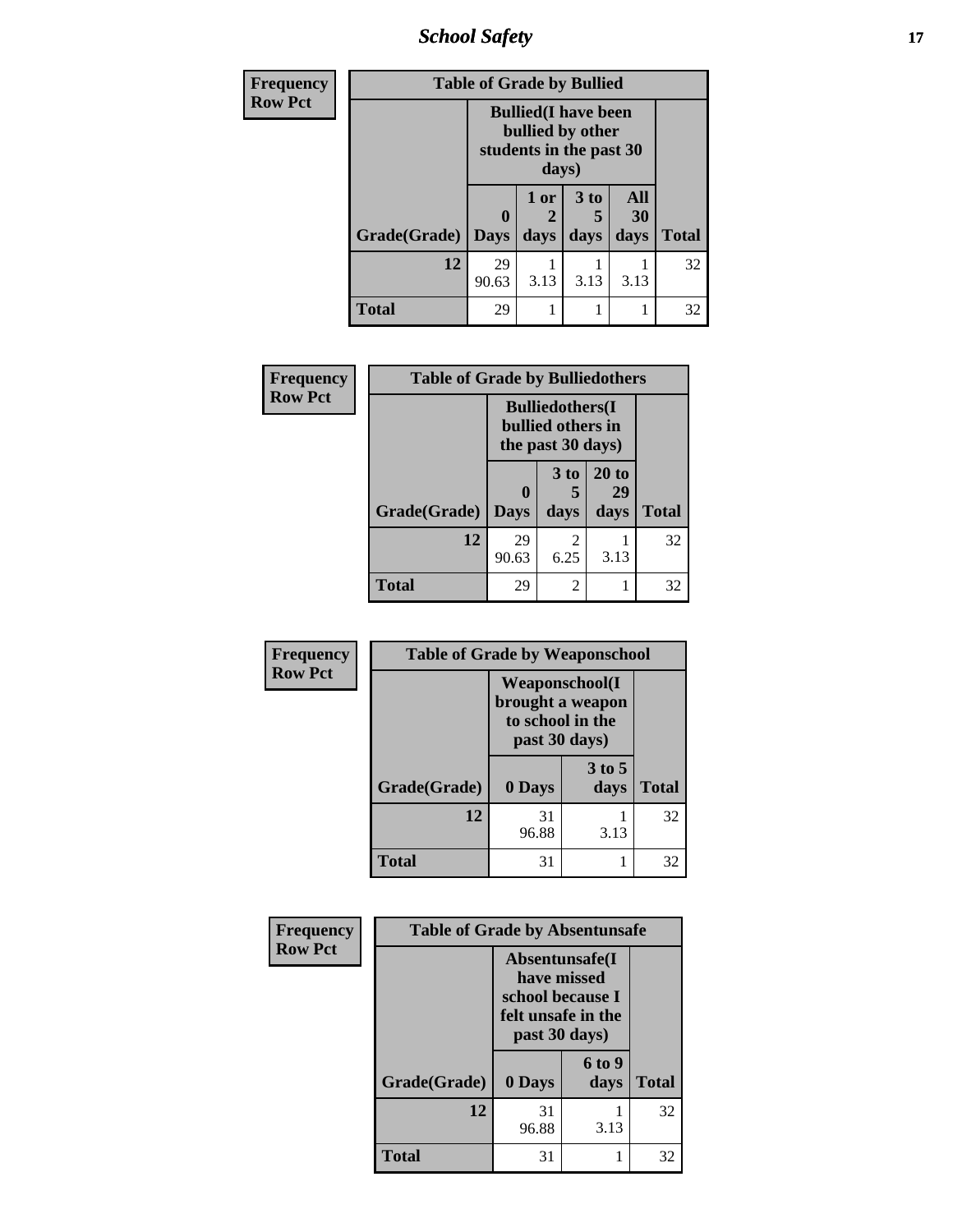# *Drug Use During Last 30 Days* **18**

#### **Frequency Row Pct**

| <b>Table of Grade by Alcohol</b> |                          |                                                                                                                             |           |      |                |                                    |      |    |
|----------------------------------|--------------------------|-----------------------------------------------------------------------------------------------------------------------------|-----------|------|----------------|------------------------------------|------|----|
|                                  |                          |                                                                                                                             |           |      |                | Alcohol(Alcohol use, past 30 days) |      |    |
| Grade(Grade)                     | Did<br>not<br><b>use</b> | $6-9$<br>$10-19$<br>$20 - 29$<br>$1 - 2$<br>$3 - 5$<br>Every<br>days<br>days<br>days<br>days<br>day<br><b>Total</b><br>days |           |      |                |                                    |      |    |
| 12                               | 19<br>59.38              | 3<br>9.38                                                                                                                   | 3<br>9.38 | 3.13 | 2<br>6.25      | 6.25                               | 6.25 | 32 |
| <b>Total</b>                     | 19                       | 3                                                                                                                           | 3         |      | $\overline{2}$ | 2                                  | 2    | 32 |

| <b>Frequency</b> | <b>Table of Grade by Cigarettes</b> |                                                   |               |      |                       |                     |              |
|------------------|-------------------------------------|---------------------------------------------------|---------------|------|-----------------------|---------------------|--------------|
| <b>Row Pct</b>   |                                     | Cigarettes (Smoking tobacco use,<br>past 30 days) |               |      |                       |                     |              |
|                  | Grade(Grade)                        | Did<br>not<br><b>use</b>                          | $1-2$<br>days | days | $3-5$   10-19<br>days | <b>Every</b><br>day | <b>Total</b> |
|                  | 12                                  | 21<br>65.63                                       | 8<br>25.00    | 3.13 | 3.13                  | 3.13                | 32           |
|                  | <b>Total</b>                        | 21                                                | 8             |      |                       |                     | 32           |

| Frequency      |              | <b>Table of Grade by Smokeless</b>                         |            |              |
|----------------|--------------|------------------------------------------------------------|------------|--------------|
| <b>Row Pct</b> |              | <b>Smokeless</b> (Chewing<br>tobacco use,<br>past 30 days) |            |              |
|                | Grade(Grade) | Did not<br><b>use</b>                                      | $1-2$ days | <b>Total</b> |
|                | 12           | 29<br>90.63                                                | 3<br>9.38  | 32           |
|                | <b>Total</b> | 29                                                         | 3          | 32           |

| <b>Frequency</b> | <b>Table of Grade by Marijuana</b> |                          |                                            |                 |                   |              |
|------------------|------------------------------------|--------------------------|--------------------------------------------|-----------------|-------------------|--------------|
| <b>Row Pct</b>   |                                    |                          | Marijuana (Marijuana use,<br>past 30 days) |                 |                   |              |
|                  | Grade(Grade)                       | Did<br>not<br><b>use</b> | $1 - 2$<br>days                            | $3 - 5$<br>days | $20 - 29$<br>days | <b>Total</b> |
|                  | 12                                 | 23<br>71.88              | 4<br>12.50                                 | 4<br>12.50      | 3.13              | 32           |
|                  | <b>Total</b>                       | 23                       | 4                                          | $\overline{4}$  |                   | 32           |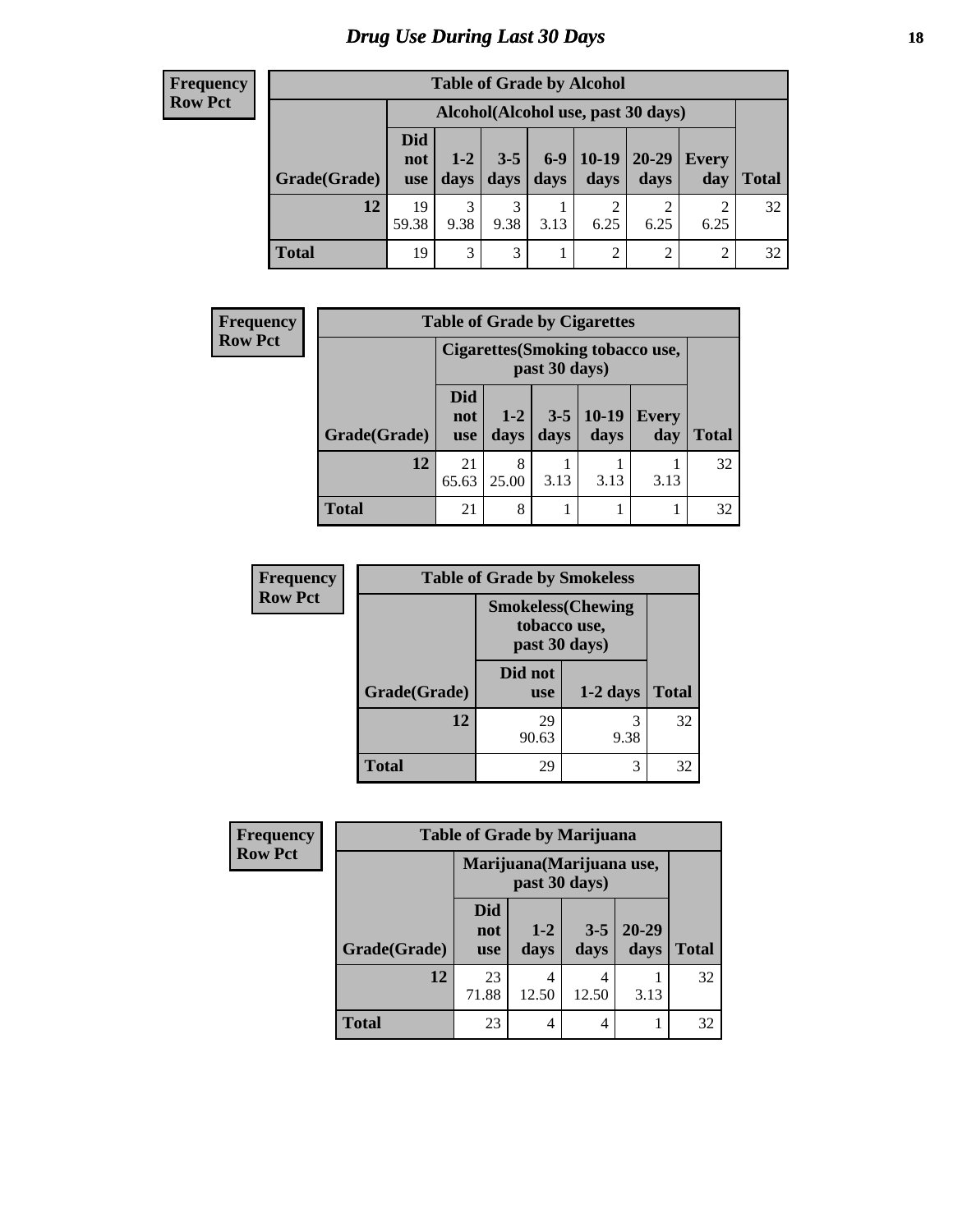# *Drug Use During Last 30 Days* **19**

| Frequency      | <b>Table of Grade by Cocaine</b> |                          |                                        |                 |                   |              |
|----------------|----------------------------------|--------------------------|----------------------------------------|-----------------|-------------------|--------------|
| <b>Row Pct</b> |                                  |                          | Cocaine (Cocaine use,<br>past 30 days) |                 |                   |              |
|                | Grade(Grade)                     | Did<br>not<br><b>use</b> | $1-2$<br>days                          | $3 - 5$<br>days | $20 - 29$<br>days | <b>Total</b> |
|                | 12                               | 29<br>90.63              | 3.13                                   | 3.13            | 3.13              | 32           |
|                | <b>Total</b>                     | 29                       |                                        |                 |                   | 32           |

| <b>Frequency</b> | <b>Table of Grade by Inhalants</b> |                                                  |                 |                   |              |  |  |
|------------------|------------------------------------|--------------------------------------------------|-----------------|-------------------|--------------|--|--|
| <b>Row Pct</b>   |                                    | <b>Inhalants</b> (Inhalant<br>use, past 30 days) |                 |                   |              |  |  |
|                  | Grade(Grade)                       | Did<br>not<br><b>use</b>                         | $1 - 2$<br>days | $20 - 29$<br>days | <b>Total</b> |  |  |
|                  | 12                                 | 30<br>93.75                                      | 3.13            | 3.13              | 32           |  |  |
|                  | Total                              | 30                                               |                 |                   | 32           |  |  |

| Frequency      | <b>Table of Grade by Steroids</b> |                          |                                                |                   |              |
|----------------|-----------------------------------|--------------------------|------------------------------------------------|-------------------|--------------|
| <b>Row Pct</b> |                                   |                          | <b>Steroids</b> (Steroid<br>use, past 30 days) |                   |              |
|                | Grade(Grade)                      | Did<br>not<br><b>use</b> | $1-2$<br>days                                  | $20 - 29$<br>days | <b>Total</b> |
|                | 12                                | 30<br>93.75              | 3.13                                           | 3.13              | 32           |
|                | <b>Total</b>                      | 30                       |                                                |                   | 32           |

| <b>Frequency</b> | <b>Table of Grade by Ecstasy</b> |                          |                                               |                   |              |
|------------------|----------------------------------|--------------------------|-----------------------------------------------|-------------------|--------------|
| <b>Row Pct</b>   |                                  |                          | <b>Ecstasy</b> (Ecstasy<br>use, past 30 days) |                   |              |
|                  | Grade(Grade)                     | Did<br>not<br><b>use</b> | $1-2$<br>days                                 | $20 - 29$<br>days | <b>Total</b> |
|                  | 12                               | 30<br>93.75              | 3.13                                          | 3.13              | 32           |
|                  | <b>Total</b>                     | 30                       |                                               |                   | 32           |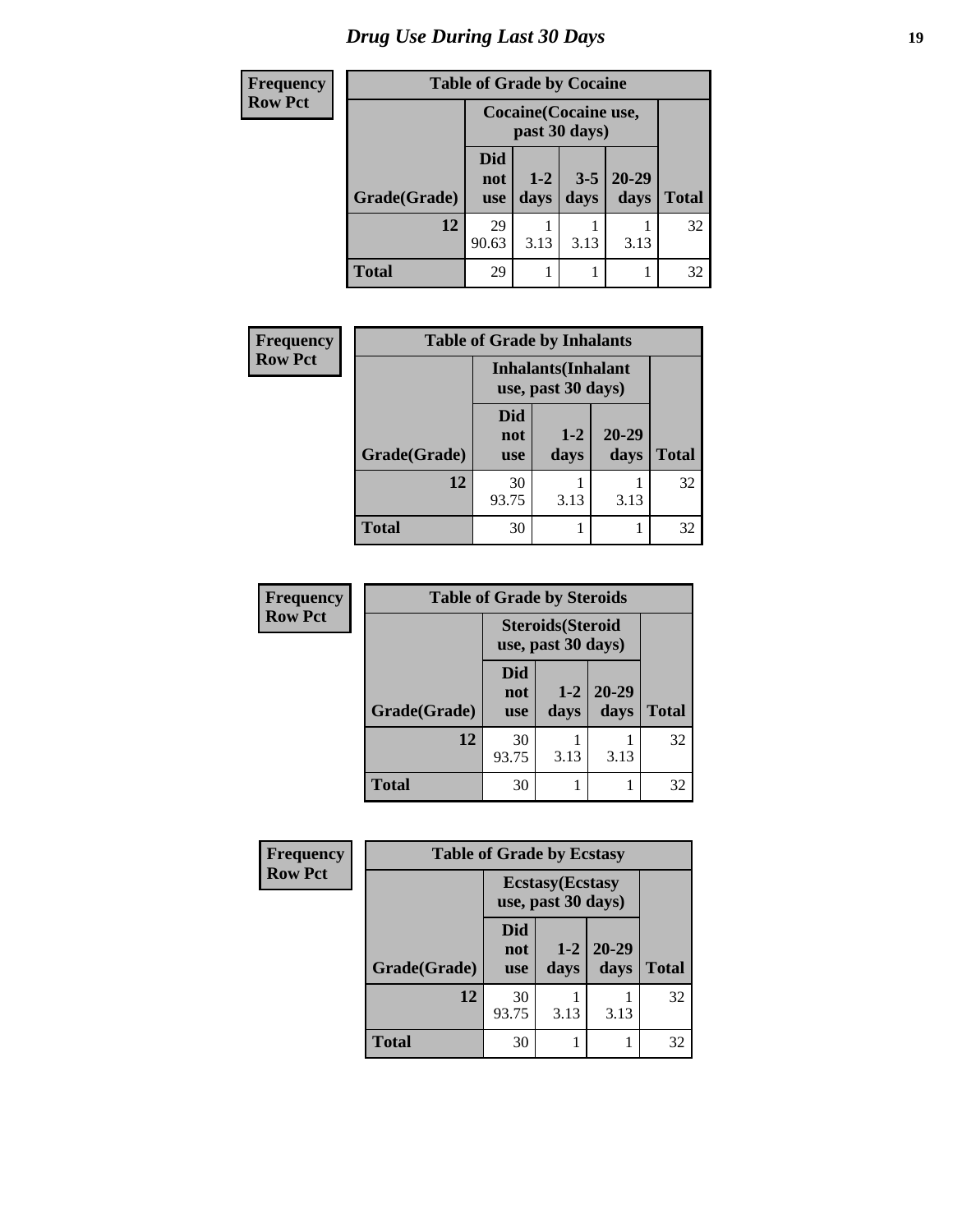# *Drug Use During Last 30 Days* 20

| <b>Frequency</b> | <b>Table of Grade by Meth</b> |                                                    |            |               |              |  |
|------------------|-------------------------------|----------------------------------------------------|------------|---------------|--------------|--|
| <b>Row Pct</b>   |                               | <b>Meth</b> (Methamphetamine<br>use, past 30 days) |            |               |              |  |
|                  | Grade(Grade)                  | Did not<br><b>use</b>                              | $1-2$ days | 20-29<br>days | <b>Total</b> |  |
|                  | 12                            | 30<br>93.75                                        | 3.13       | 3.13          | 32           |  |
|                  | <b>Total</b>                  | 30                                                 |            |               | 32           |  |

| <b>Frequency</b> | <b>Table of Grade by Hallucinogens</b> |                                                   |               |                 |                     |       |
|------------------|----------------------------------------|---------------------------------------------------|---------------|-----------------|---------------------|-------|
| <b>Row Pct</b>   |                                        | Hallucinogens (Hallucinogen use,<br>past 30 days) |               |                 |                     |       |
|                  | Grade(Grade)                           | Did<br>not use                                    | $1-2$<br>days | $10-19$<br>days | <b>Every</b><br>day | Total |
|                  | 12                                     | 28<br>87.50                                       | 6.25          | 3.13            | 3.13                | 32    |
|                  | Total                                  | 28                                                | റ             |                 |                     | 32    |

| <b>Frequency</b> | <b>Table of Grade by Prescription</b> |                                                                                   |                 |                 |                     |       |
|------------------|---------------------------------------|-----------------------------------------------------------------------------------|-----------------|-----------------|---------------------|-------|
| <b>Row Pct</b>   |                                       | <b>Prescription</b> (Prescription<br>drugs not prescribed to me,<br>past 30 days) |                 |                 |                     |       |
|                  | Grade(Grade)                          | <b>Did</b><br>not<br><b>use</b>                                                   | $1 - 2$<br>days | $3 - 5$<br>days | <b>Every</b><br>day | Total |
|                  | 12                                    | 27<br>84.38                                                                       | 3.13            | 3<br>9.38       | 3.13                | 32    |
|                  | <b>Total</b>                          | 27                                                                                |                 | 3               |                     | 32    |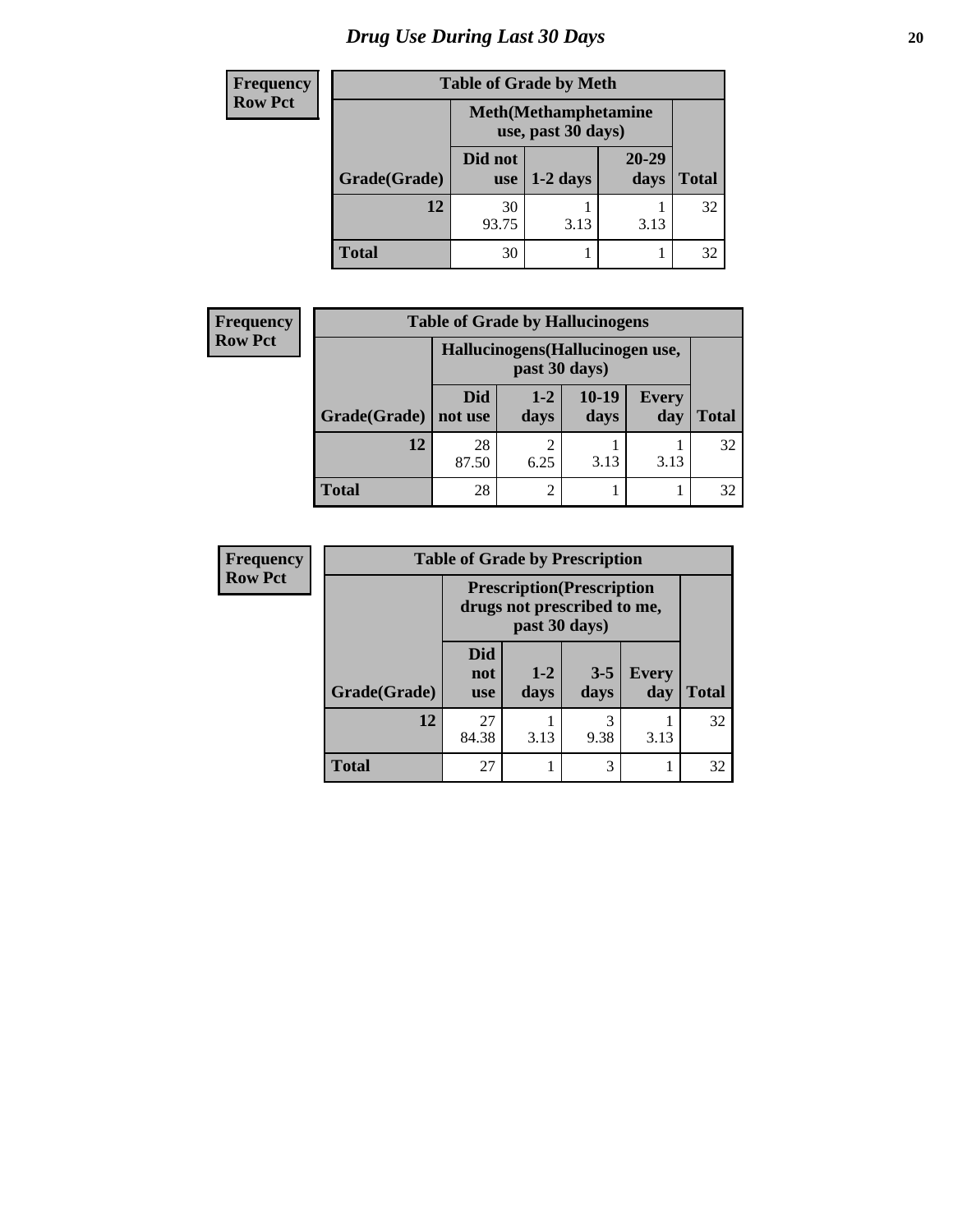| Frequency      | <b>Table of Alcoholease by Grade</b>              |                    |                |  |
|----------------|---------------------------------------------------|--------------------|----------------|--|
| <b>Col Pct</b> | <b>Alcoholease</b> (It is<br>easy to get alcohol) | Grade(Grade)<br>12 | <b>Total</b>   |  |
|                | <b>Strongly Agree</b>                             | 14<br>43.75        | 14             |  |
|                | <b>Somewhat Agree</b>                             | 8<br>25.00         | 8              |  |
|                | <b>Somewhat Disagree</b>                          | 4<br>12.50         | $\overline{4}$ |  |
|                | <b>Strongly Disagree</b>                          | 6<br>18.75         | 6              |  |
|                | <b>Total</b>                                      | 32                 | 32             |  |

| Frequency<br>Col Pct |
|----------------------|

|                                                         | <b>Table of Cigarettesease by Grade</b> |              |  |  |  |
|---------------------------------------------------------|-----------------------------------------|--------------|--|--|--|
| Cigarettesease(It is<br>easy to get smoking<br>tobacco) | Grade(Grade)<br>12                      | <b>Total</b> |  |  |  |
| <b>Strongly Agree</b>                                   | 19<br>59.38                             | 19           |  |  |  |
| <b>Somewhat Agree</b>                                   | 5<br>15.63                              | 5            |  |  |  |
| <b>Somewhat Disagree</b>                                | 4<br>12.50                              | 4            |  |  |  |
| <b>Strongly Disagree</b>                                | 4<br>12.50                              | 4            |  |  |  |
| <b>Total</b>                                            | 32                                      | 32           |  |  |  |

| <b>Frequency</b> | <b>Table of Smokelessease by Grade</b>                         |                    |              |
|------------------|----------------------------------------------------------------|--------------------|--------------|
| <b>Col Pct</b>   | <b>Smokelessease</b> (It is<br>easy to get chewing<br>tobacco) | Grade(Grade)<br>12 | <b>Total</b> |
|                  | <b>Strongly Agree</b>                                          | 15<br>46.88        | 15           |
|                  | <b>Somewhat Agree</b>                                          | 21.88              |              |
|                  | <b>Somewhat Disagree</b>                                       | 3<br>9.38          | 3            |
|                  | <b>Strongly Disagree</b>                                       | 7<br>21.88         |              |
|                  | <b>Total</b>                                                   | 32                 | 32           |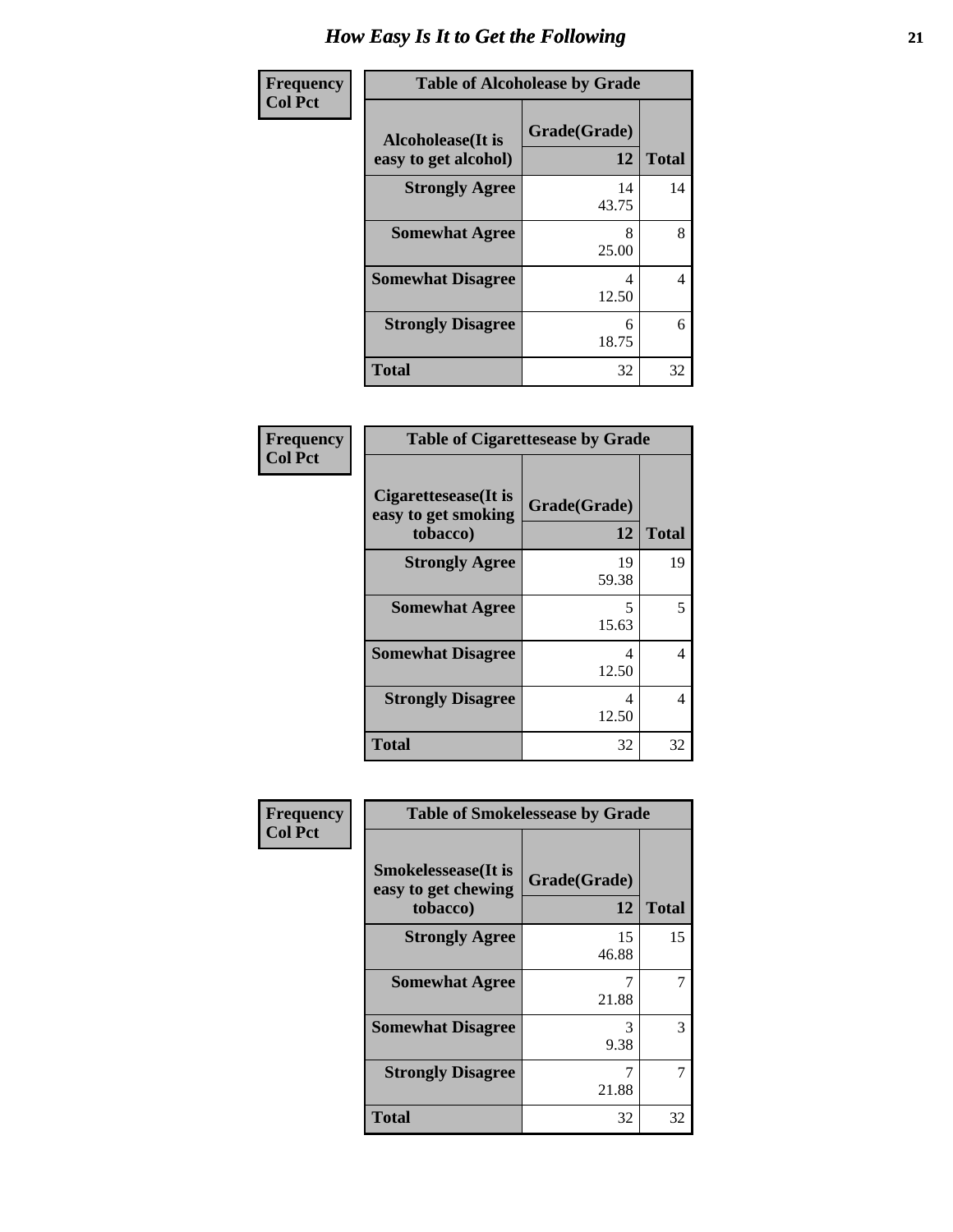| Frequency      | <b>Table of Marijuanaease by Grade</b>            |                    |              |  |
|----------------|---------------------------------------------------|--------------------|--------------|--|
| <b>Col Pct</b> | Marijuanaease (It is<br>easy to get<br>marijuana) | Grade(Grade)<br>12 | <b>Total</b> |  |
|                | <b>Strongly Agree</b>                             | 17<br>53.13        | 17           |  |
|                | <b>Somewhat Agree</b>                             | 3<br>9.38          | 3            |  |
|                | <b>Somewhat Disagree</b>                          | 5<br>15.63         | 5            |  |
|                | <b>Strongly Disagree</b>                          | 21.88              | 7            |  |
|                | <b>Total</b>                                      | 32                 | 32           |  |

|                                           | <b>Table of Cocaineease by Grade</b> |              |  |  |  |
|-------------------------------------------|--------------------------------------|--------------|--|--|--|
| Cocaineease(It is<br>easy to get cocaine) | Grade(Grade)<br>12                   | <b>Total</b> |  |  |  |
| <b>Strongly Agree</b>                     | 5<br>15.63                           | 5            |  |  |  |
| <b>Somewhat Agree</b>                     | 6<br>18.75                           | 6            |  |  |  |
| <b>Somewhat Disagree</b>                  | 8<br>25.00                           | 8            |  |  |  |
| <b>Strongly Disagree</b>                  | 13<br>40.63                          | 13           |  |  |  |
| <b>Total</b>                              | 32                                   | 32           |  |  |  |

| Frequency      | <b>Table of Inhalantsease by Grade</b>           |                       |              |  |
|----------------|--------------------------------------------------|-----------------------|--------------|--|
| <b>Col Pct</b> | Inhalantsease(It is<br>easy to get<br>inhalants) | Grade(Grade)<br>12    | <b>Total</b> |  |
|                | <b>Strongly Agree</b>                            | 15<br>46.88           | 15           |  |
|                | <b>Somewhat Agree</b>                            | 3<br>9.38             | 3            |  |
|                | <b>Somewhat Disagree</b>                         | $\mathcal{L}$<br>6.25 | 2            |  |
|                | <b>Strongly Disagree</b>                         | 12<br>37.50           | 12           |  |
|                | <b>Total</b>                                     | 32                    | 32           |  |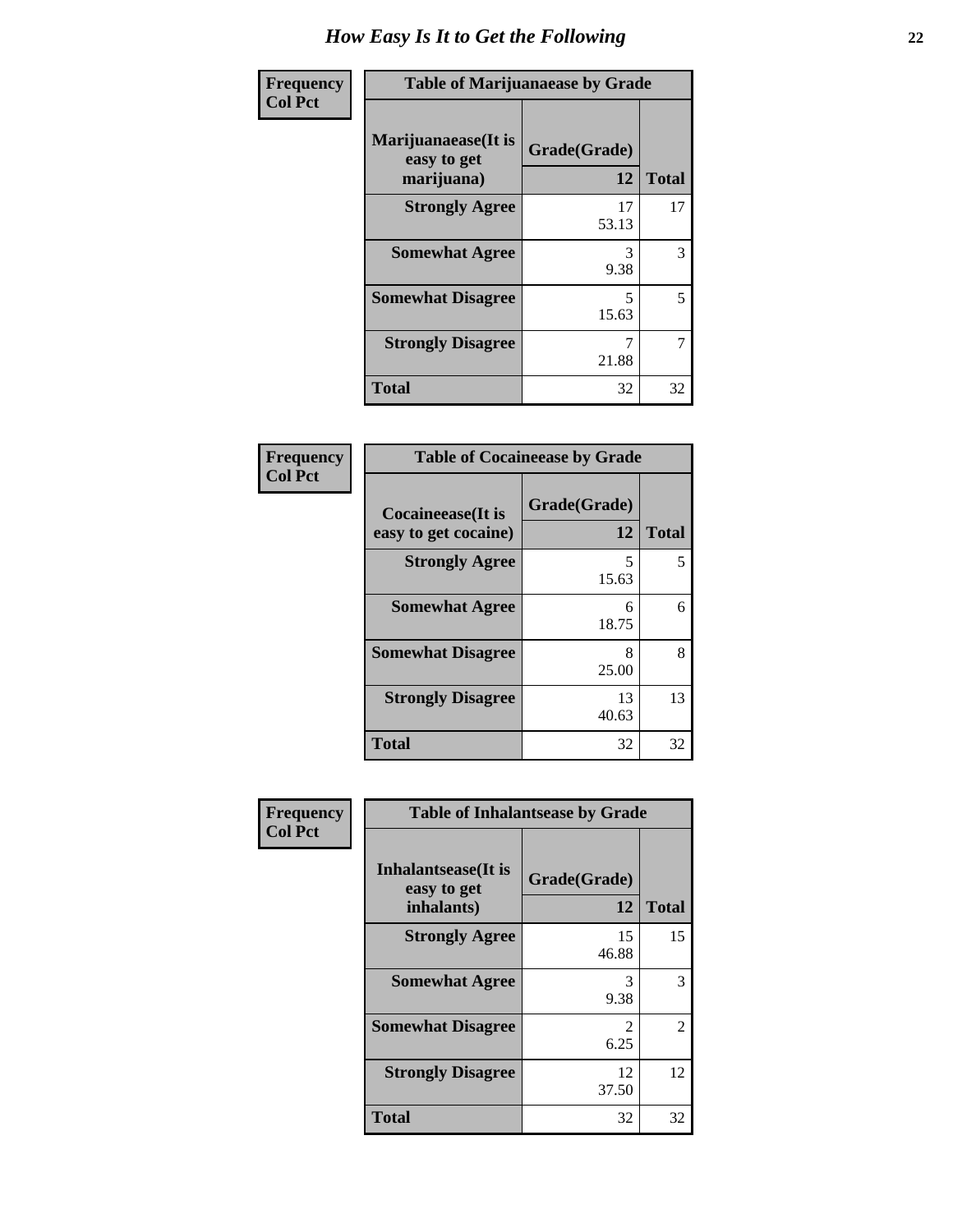| Frequency      | <b>Table of Steroidsease by Grade</b>               |                    |              |  |
|----------------|-----------------------------------------------------|--------------------|--------------|--|
| <b>Col Pct</b> | <b>Steroidsease</b> (It is<br>easy to get steroids) | Grade(Grade)<br>12 | <b>Total</b> |  |
|                | <b>Strongly Agree</b>                               | 6<br>18.75         | 6            |  |
|                | <b>Somewhat Agree</b>                               | 3<br>9.38          | 3            |  |
|                | <b>Somewhat Disagree</b>                            | 8<br>25.00         | 8            |  |
|                | <b>Strongly Disagree</b>                            | 15<br>46.88        | 15           |  |
|                | <b>Total</b>                                        | 32                 | 32           |  |

| <b>Frequency</b> |  |
|------------------|--|
| Col Pct          |  |

| <b>Table of Ecstasyease by Grade</b> |              |              |  |  |  |  |
|--------------------------------------|--------------|--------------|--|--|--|--|
| <b>Ecstasyease</b> (It is            | Grade(Grade) |              |  |  |  |  |
| easy to get ecstasy)                 | 12           | <b>Total</b> |  |  |  |  |
| <b>Strongly Agree</b>                | 3<br>9.38    | 3            |  |  |  |  |
| <b>Somewhat Agree</b>                | 6<br>18.75   | 6            |  |  |  |  |
| <b>Somewhat Disagree</b>             | Q<br>28.13   | 9            |  |  |  |  |
| <b>Strongly Disagree</b>             | 14<br>43.75  | 14           |  |  |  |  |
| <b>Total</b>                         | 32           | 32           |  |  |  |  |

| <b>Frequency</b> |
|------------------|
| <b>Col Pct</b>   |

| <b>Table of Methease by Grade</b>                          |                    |              |  |  |  |  |
|------------------------------------------------------------|--------------------|--------------|--|--|--|--|
| <b>Methease</b> (It is easy<br>to get<br>methamphetamines) | Grade(Grade)<br>12 | <b>Total</b> |  |  |  |  |
| <b>Strongly Agree</b>                                      | 4<br>12.50         |              |  |  |  |  |
| <b>Somewhat Agree</b>                                      | 4<br>12.50         |              |  |  |  |  |
| <b>Somewhat Disagree</b>                                   | 8<br>25.00         | 8            |  |  |  |  |
| <b>Strongly Disagree</b>                                   | 16<br>50.00        | 16           |  |  |  |  |
| <b>Total</b>                                               | 32                 | 32           |  |  |  |  |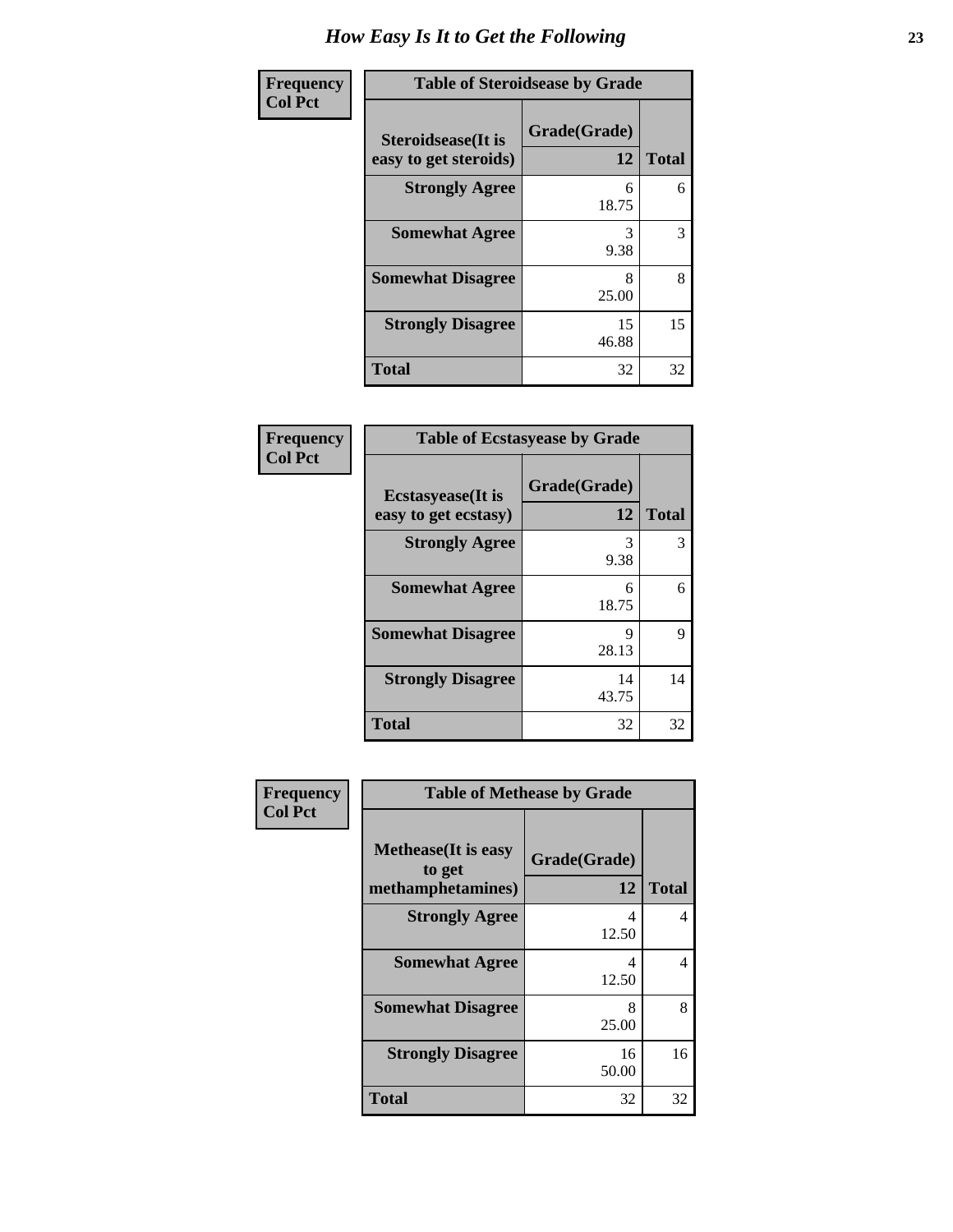| Frequency      | <b>Table of Hallucinogensease by Grade</b>               |                    |              |  |  |  |
|----------------|----------------------------------------------------------|--------------------|--------------|--|--|--|
| <b>Col Pct</b> | Hallucinogensease(It<br>is easy to get<br>hallucinogens) | Grade(Grade)<br>12 | <b>Total</b> |  |  |  |
|                | <b>Strongly Agree</b>                                    | 9<br>28.13         | 9            |  |  |  |
|                | <b>Somewhat Agree</b>                                    | 4<br>12.50         | 4            |  |  |  |
|                | <b>Somewhat Disagree</b>                                 | 6<br>18.75         | 6            |  |  |  |
|                | <b>Strongly Disagree</b>                                 | 13<br>40.63        | 13           |  |  |  |
|                | <b>Total</b>                                             | 32                 | 32           |  |  |  |

| <b>Table of Prescriptionease by Grade</b>                                                       |                    |              |  |  |  |  |
|-------------------------------------------------------------------------------------------------|--------------------|--------------|--|--|--|--|
| <b>Prescriptionease</b> (It<br>is easy to get<br>prescription drugs<br>not prescribed to<br>me) | Grade(Grade)<br>12 | <b>Total</b> |  |  |  |  |
| <b>Strongly Agree</b>                                                                           | 19<br>59.38        | 19           |  |  |  |  |
| <b>Somewhat Agree</b>                                                                           | 1<br>3.13          | 1            |  |  |  |  |
| <b>Somewhat Disagree</b>                                                                        | 4<br>12.50         | 4            |  |  |  |  |
| <b>Strongly Disagree</b>                                                                        | 8<br>25.00         | 8            |  |  |  |  |
| Total                                                                                           | 32                 | 32           |  |  |  |  |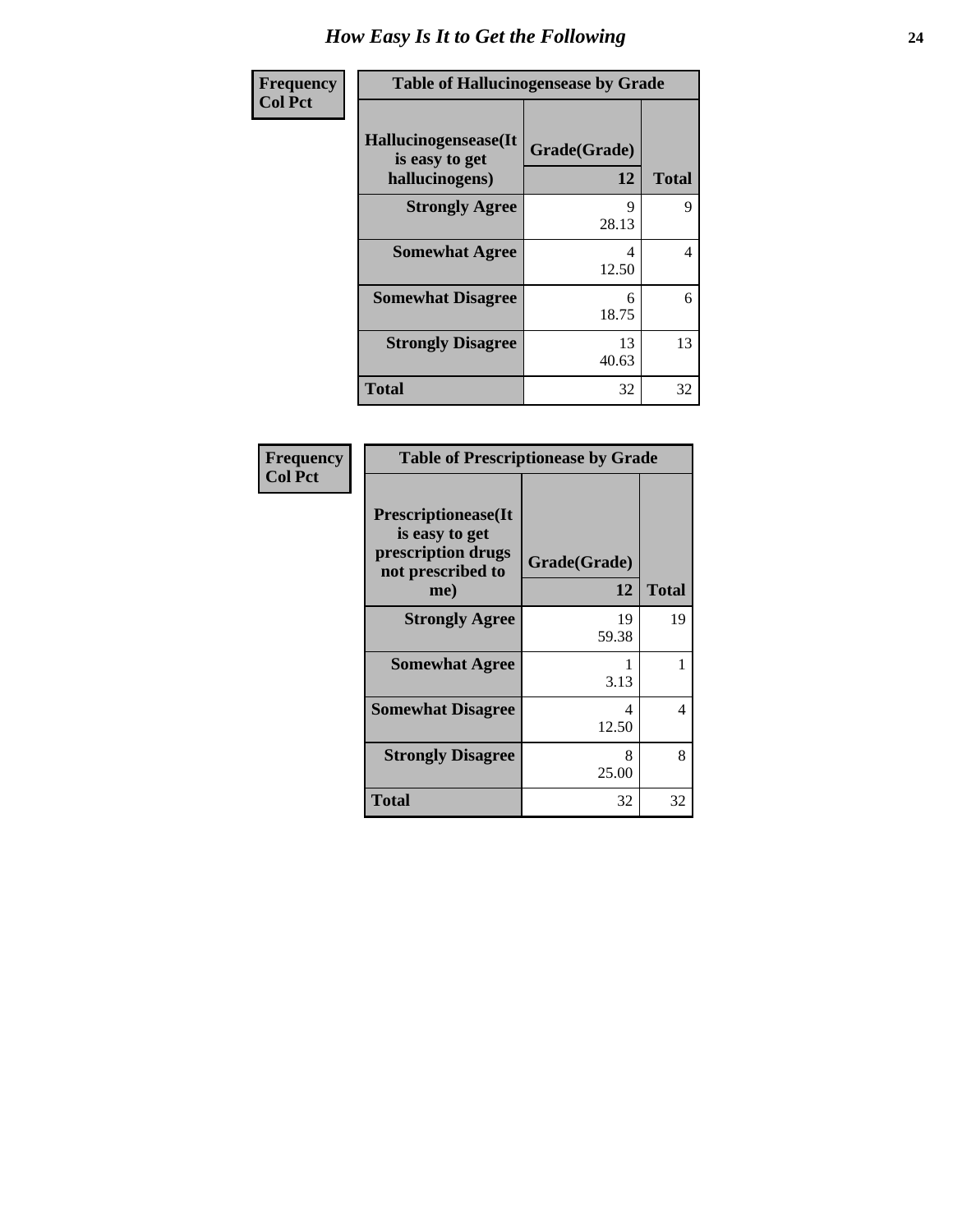#### *Age at Onset of Use* **25**

### *Results for "Age at Onset of Use" questions exclude students who said they did not use that substance*

| Frequency |
|-----------|
| Row Pct   |

| <b>Table of Grade by Alcoholinit</b> |                                                                                                         |      |      |                    |   |            |            |    |
|--------------------------------------|---------------------------------------------------------------------------------------------------------|------|------|--------------------|---|------------|------------|----|
|                                      | Alcoholinit (I started using alcohol when I<br>was)                                                     |      |      |                    |   |            |            |    |
|                                      | 8 or<br>12<br><b>11</b><br>13<br>15<br>Grade(Grade)<br>14<br><b>Total</b><br>16 <sup>1</sup><br>younger |      |      |                    |   |            |            |    |
| 12                                   | 5.26                                                                                                    | 5.26 | 5.26 | 6<br>$31.58$ 15.79 | 3 | 3<br>15.79 | 4<br>21.05 | 19 |
| <b>Total</b>                         |                                                                                                         |      |      | 6                  | 3 | 3          | 4          | 19 |
| <b>Frequency Missing = 13</b>        |                                                                                                         |      |      |                    |   |            |            |    |

| <b>Frequency</b> | <b>Table of Grade by Cigarettesinit</b> |                                                    |            |                          |            |              |  |  |
|------------------|-----------------------------------------|----------------------------------------------------|------------|--------------------------|------------|--------------|--|--|
| <b>Row Pct</b>   |                                         | Cigarettesinit(I started<br>smoking tobacco when I |            |                          |            |              |  |  |
|                  | Grade(Grade)                            | 13                                                 | 15         | 16                       | 17         | <b>Total</b> |  |  |
|                  | 12                                      | 10.00                                              | 3<br>30.00 | 3<br>30.00               | 3<br>30.00 | 10           |  |  |
|                  | <b>Total</b>                            |                                                    | 3          | 3                        | 3          |              |  |  |
|                  |                                         |                                                    |            | Frequency Missing $= 22$ |            |              |  |  |

| Frequency      | <b>Table of Grade by Smokelessinit</b> |                                                              |              |                |  |  |
|----------------|----------------------------------------|--------------------------------------------------------------|--------------|----------------|--|--|
| <b>Row Pct</b> |                                        | Smokelessinit(I<br>started chewing<br>tobacco when I<br>was) |              |                |  |  |
|                | Grade(Grade)                           | 13                                                           | <b>Total</b> |                |  |  |
|                | 12                                     | 50.00                                                        | 50.00        | $\overline{c}$ |  |  |
|                | <b>Total</b>                           |                                                              |              | 2              |  |  |
|                |                                        | <b>Frequency Missing = 30</b>                                |              |                |  |  |

| <b>Frequency</b> | <b>Table of Grade by Marijuanainit</b> |                |                                                        |       |            |       |              |  |
|------------------|----------------------------------------|----------------|--------------------------------------------------------|-------|------------|-------|--------------|--|
| <b>Row Pct</b>   |                                        |                | Marijuanainit(I started using<br>marijuana when I was) |       |            |       |              |  |
|                  | Grade(Grade)                           | 13             | 14                                                     | 15    | 16         | 17    | <b>Total</b> |  |
|                  | 12                                     | 14.29          | 4<br>28.57                                             | 14.29 | 3<br>21.43 | 21.43 | 14           |  |
|                  | <b>Total</b>                           | $\overline{2}$ | 4                                                      | 2     | 3          | 3     | 14           |  |
|                  | <b>Frequency Missing = 18</b>          |                |                                                        |       |            |       |              |  |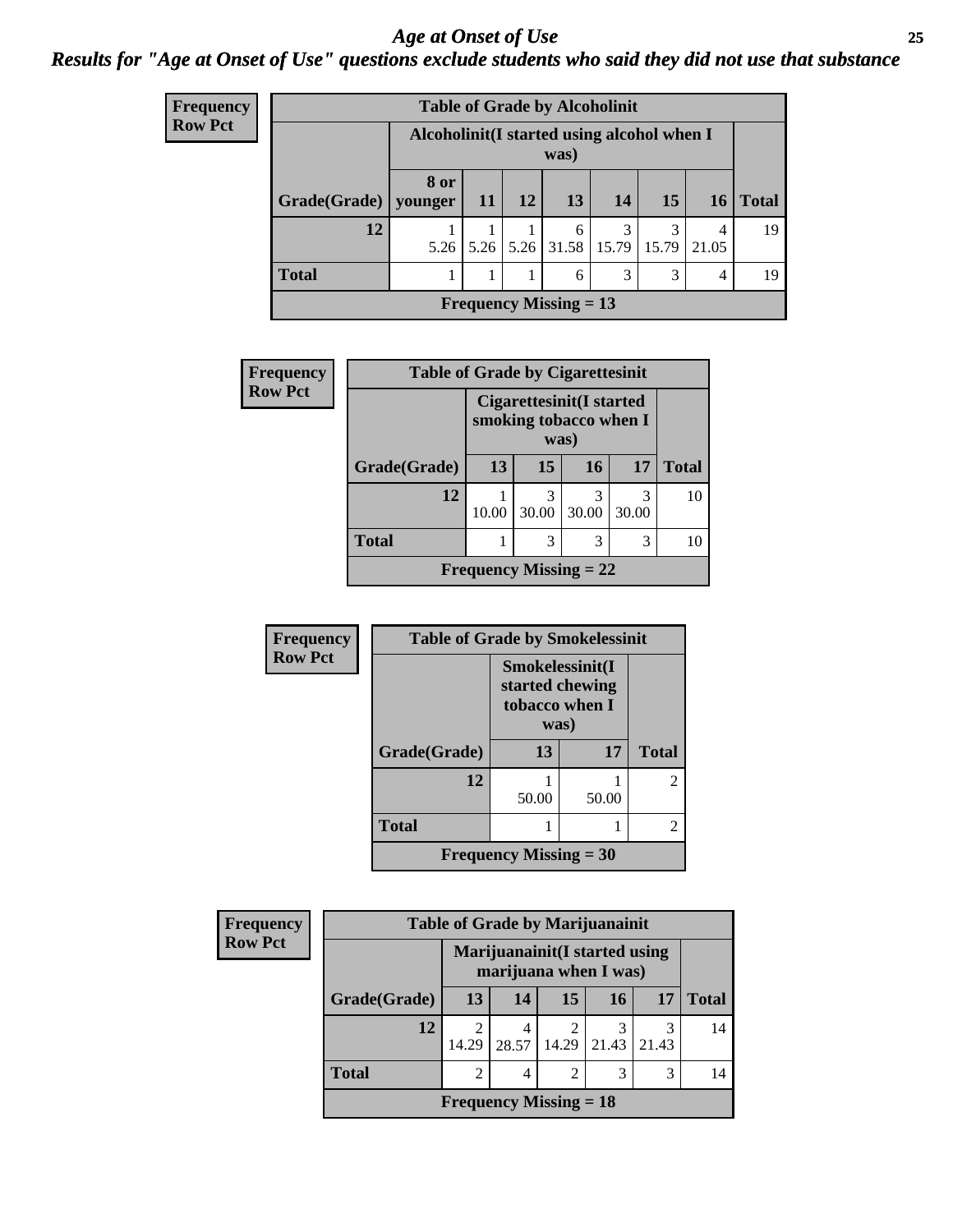#### *Age at Onset of Use* **26**

*Results for "Age at Onset of Use" questions exclude students who said they did not use that substance*

| Frequency      | <b>Table of Grade by Cocaineinit</b> |                                                          |              |   |  |  |
|----------------|--------------------------------------|----------------------------------------------------------|--------------|---|--|--|
| <b>Row Pct</b> |                                      | Cocaineinit(I<br>started using<br>cocaine when I<br>was) |              |   |  |  |
|                | Grade(Grade)                         | 15                                                       | <b>Total</b> |   |  |  |
|                | 12                                   | 2<br>66.67                                               | 33.33        | 3 |  |  |
|                | <b>Total</b>                         | 2                                                        |              | 3 |  |  |
|                |                                      | <b>Frequency Missing = 29</b>                            |              |   |  |  |

*For Grade \* Inhalantsinit all data are missing since all the levels of variable Inhalantsinit are missing.*

*For Grade \* Steroidsinit all data are missing since all the levels of variable Steroidsinit are missing.*

| <b>Frequency</b> | <b>Table of Grade by Ecstasyinit</b> |                                                          |                |       |              |
|------------------|--------------------------------------|----------------------------------------------------------|----------------|-------|--------------|
| <b>Row Pct</b>   |                                      | Ecstasyinit(I<br>started using<br>ecstasy when I<br>was) |                |       |              |
|                  | Grade(Grade)                         | 14                                                       | 15             | 16    | <b>Total</b> |
|                  | 12                                   | 25.00                                                    | 2<br>50.00     | 25.00 | 4            |
|                  | <b>Total</b>                         |                                                          | $\mathfrak{D}$ |       |              |
|                  | <b>Frequency Missing = 28</b>        |                                                          |                |       |              |

*For Grade \* Methinit all data are missing since all the levels of variable Methinit are missing.*

| Frequency      | <b>Table of Grade by Hallucinogensinit</b> |                                                                                                                                                                          |       |              |
|----------------|--------------------------------------------|--------------------------------------------------------------------------------------------------------------------------------------------------------------------------|-------|--------------|
| <b>Row Pct</b> |                                            | Hallucinogensinit(I<br>started using<br>hallucinogens when<br>I was)                                                                                                     |       |              |
|                | Grade(Grade)                               | 15                                                                                                                                                                       | 16    | <b>Total</b> |
|                | 12                                         | $\mathcal{D}_{\mathcal{A}}^{\mathcal{A}}(\mathcal{A})=\mathcal{D}_{\mathcal{A}}^{\mathcal{A}}(\mathcal{A})\mathcal{D}_{\mathcal{A}}^{\mathcal{A}}(\mathcal{A})$<br>50.00 | 50.00 | 4            |
|                | <b>Total</b>                               | 2                                                                                                                                                                        | 2     |              |
|                |                                            | Frequency Missing $= 28$                                                                                                                                                 |       |              |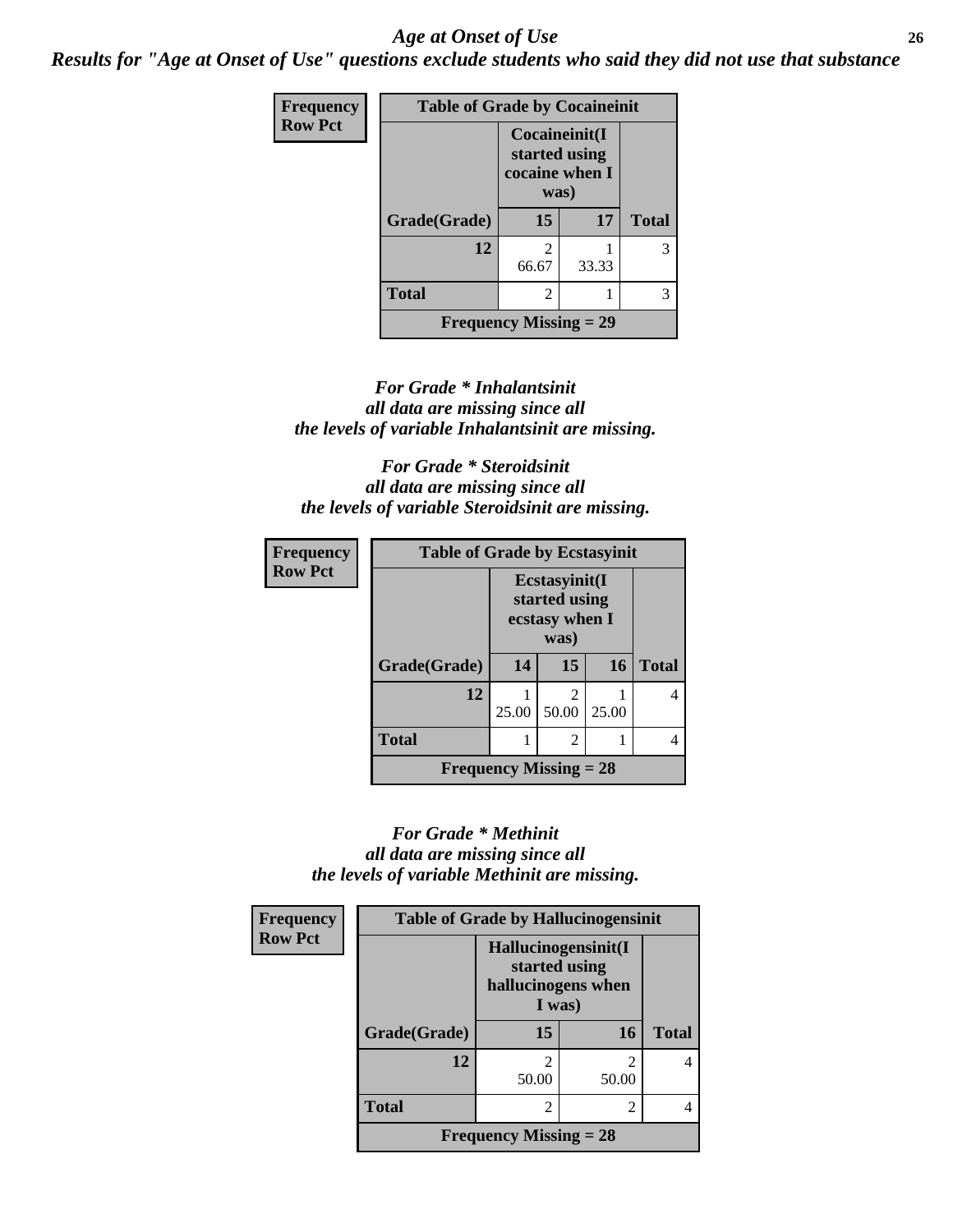#### *Age at Onset of Use* **27**

*Results for "Age at Onset of Use" questions exclude students who said they did not use that substance*

| Frequency      | <b>Table of Grade by Prescriptioninit</b> |                                                                                                  |                               |       |       |              |
|----------------|-------------------------------------------|--------------------------------------------------------------------------------------------------|-------------------------------|-------|-------|--------------|
| <b>Row Pct</b> |                                           | Prescriptioninit(I<br>started using<br>prescription drugs not<br>prescribed to me when I<br>was) |                               |       |       |              |
|                | Grade(Grade)                              | 14                                                                                               | 15                            | 16    | 17    | <b>Total</b> |
|                | 12                                        | 3<br>42.86                                                                                       | 2<br>28.57                    | 14.29 | 14.29 |              |
|                | <b>Total</b>                              | 3                                                                                                | $\mathfrak{D}$                |       |       |              |
|                |                                           |                                                                                                  | <b>Frequency Missing = 25</b> |       |       |              |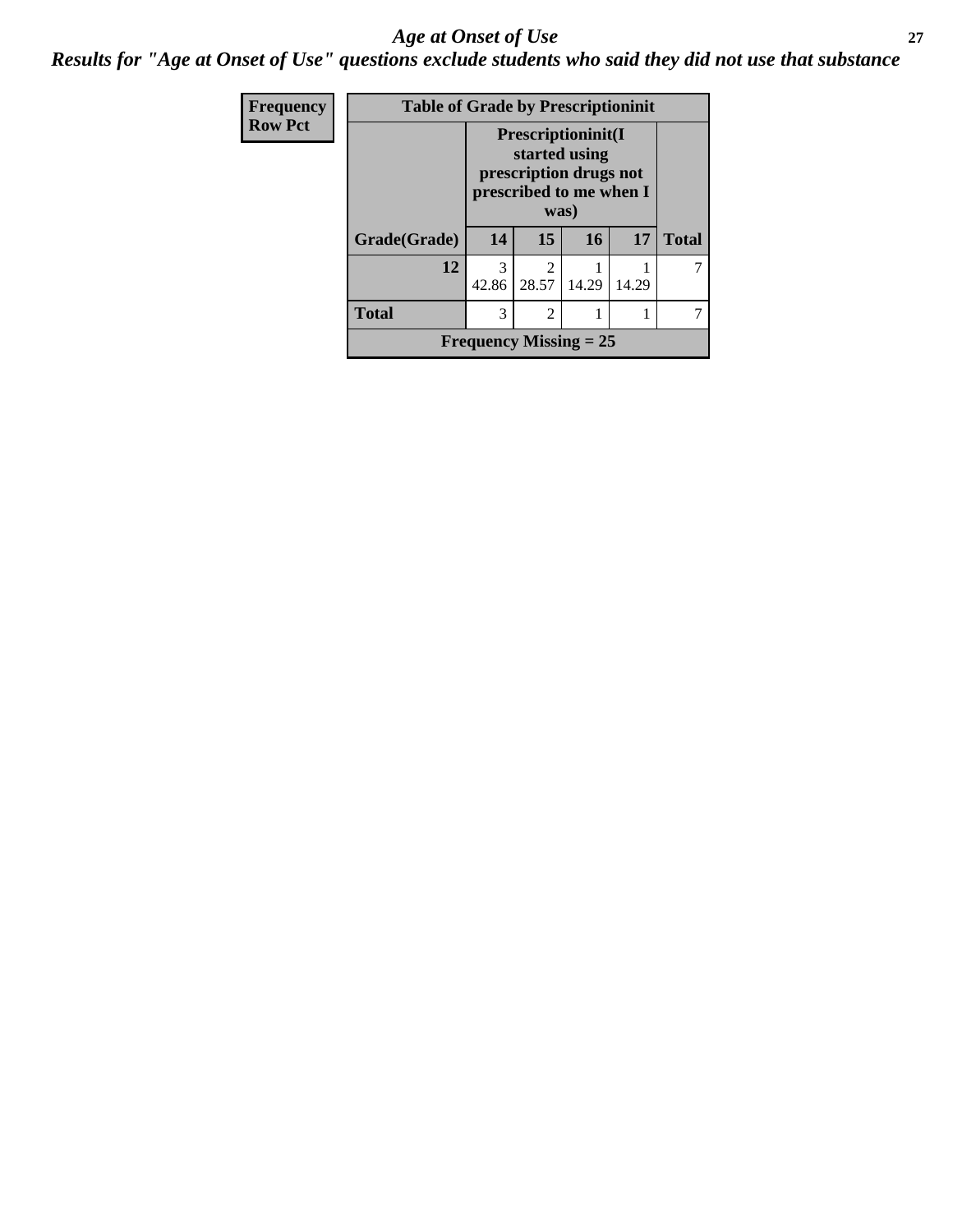| Frequency      | <b>Table of Alcoholharm by Grade</b>          |                        |              |  |
|----------------|-----------------------------------------------|------------------------|--------------|--|
| <b>Col Pct</b> | Alcoholharm(I<br>think alcohol is<br>harmful) | Grade(Grade)<br>12     | <b>Total</b> |  |
|                | <b>Strongly Agree</b>                         | 13<br>40.63            | 13           |  |
|                | <b>Somewhat Agree</b>                         | 9<br>28.13             | 9            |  |
|                | <b>Somewhat Disagree</b>                      | 8<br>25.00             | 8            |  |
|                | <b>Strongly Disagree</b>                      | $\mathfrak{D}$<br>6.25 | 2            |  |
|                | <b>Total</b>                                  | 32                     | 32           |  |

| <b>Table of Cigarettesharm by Grade</b>                     |                    |               |  |
|-------------------------------------------------------------|--------------------|---------------|--|
| Cigarettesharm(I<br>think smoking<br>tobacco is<br>harmful) | Grade(Grade)<br>12 | <b>Total</b>  |  |
| <b>Strongly Agree</b>                                       | 26<br>81.25        | 26            |  |
| <b>Somewhat Agree</b>                                       | 4<br>12.50         | 4             |  |
| <b>Strongly Disagree</b>                                    | 2<br>6.25          | $\mathcal{L}$ |  |
| <b>Total</b>                                                | 32                 | 32            |  |

| Frequency      | <b>Table of Smokelessharm by Grade</b>         |              |                |  |
|----------------|------------------------------------------------|--------------|----------------|--|
| <b>Col Pct</b> | Smokelessharm(I<br>think chewing<br>tobacco is | Grade(Grade) |                |  |
|                | harmful)                                       | 12           | <b>Total</b>   |  |
|                | <b>Strongly Agree</b>                          | 25<br>78.13  | 25             |  |
|                | <b>Somewhat Agree</b>                          | 5<br>15.63   | 5              |  |
|                | <b>Strongly Disagree</b>                       | 2<br>6.25    | $\overline{c}$ |  |
|                | <b>Total</b>                                   | 32           | 32             |  |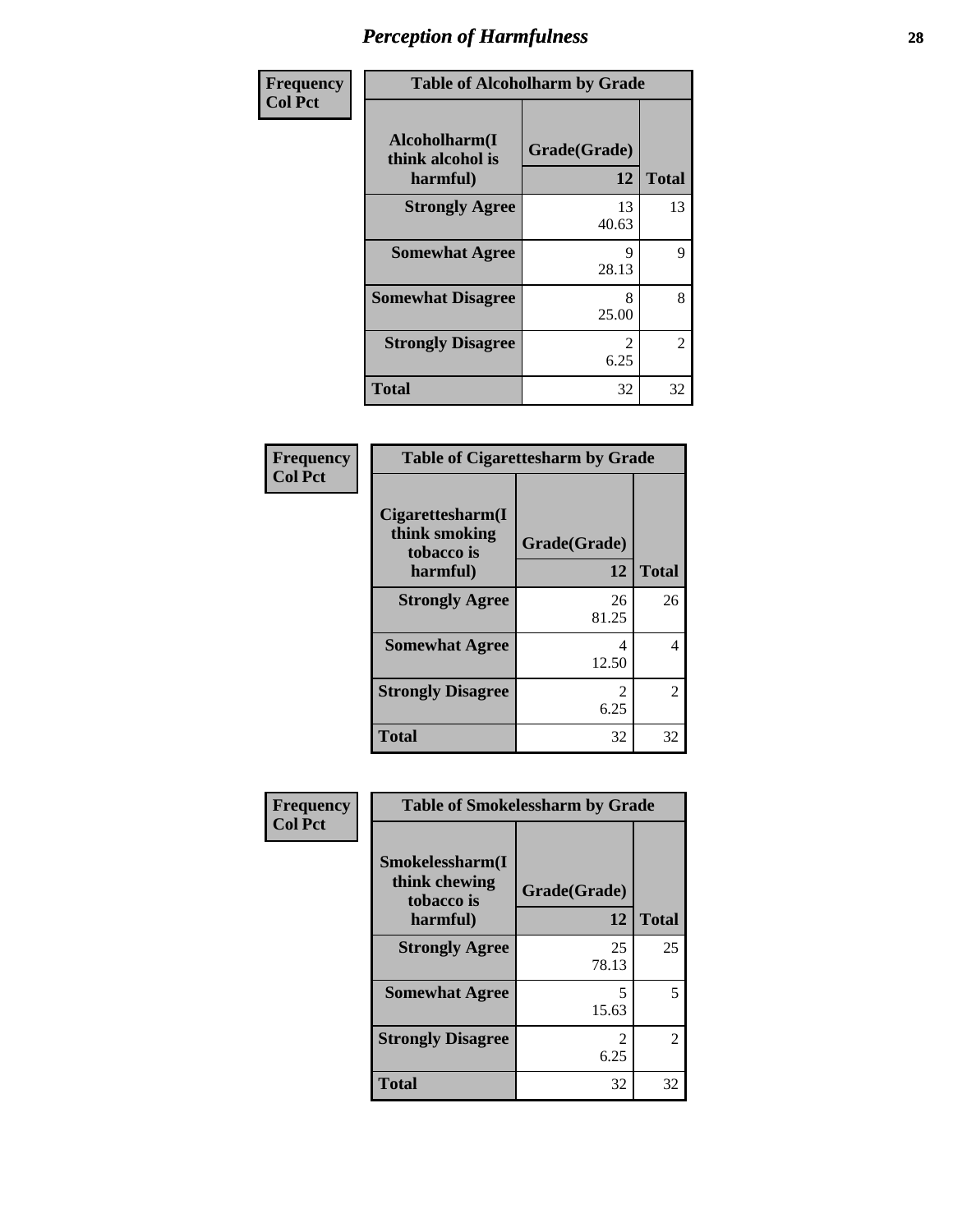| Frequency      | <b>Table of Marijuanaharm by Grade</b>            |                    |              |  |
|----------------|---------------------------------------------------|--------------------|--------------|--|
| <b>Col Pct</b> | Marijuanaharm(I<br>think marijuana is<br>harmful) | Grade(Grade)<br>12 | <b>Total</b> |  |
|                | <b>Strongly Agree</b>                             | 10<br>31.25        | 10           |  |
|                | <b>Somewhat Agree</b>                             | 5<br>15.63         | 5            |  |
|                | <b>Somewhat Disagree</b>                          | 21.88              | 7            |  |
|                | <b>Strongly Disagree</b>                          | 10<br>31.25        | 10           |  |
|                | <b>Total</b>                                      | 32                 | 32           |  |

#### **Frequency Col Pct**

| <b>Table of Cocaineharm by Grade</b>           |                    |              |  |  |
|------------------------------------------------|--------------------|--------------|--|--|
| Cocaineharm(I)<br>think cocaine is<br>harmful) | Grade(Grade)<br>12 | <b>Total</b> |  |  |
| <b>Strongly Agree</b>                          | 29<br>90.63        | 29           |  |  |
| <b>Somewhat Agree</b>                          | 2<br>6.25          | 2            |  |  |
| <b>Strongly Disagree</b>                       | 3.13               |              |  |  |
| <b>Total</b>                                   | 32                 | 32           |  |  |

| Table of Inhalantsharm by Grade    |              |              |  |  |
|------------------------------------|--------------|--------------|--|--|
| Inhalantsharm(I<br>think inhalants | Grade(Grade) |              |  |  |
| are harmful)                       | 12           | <b>Total</b> |  |  |
| <b>Strongly Agree</b>              | 26<br>81.25  | 26           |  |  |
| <b>Somewhat Agree</b>              | 5<br>15.63   | 5            |  |  |
| <b>Strongly Disagree</b>           | 3.13         |              |  |  |
| <b>Total</b>                       | 32           |              |  |  |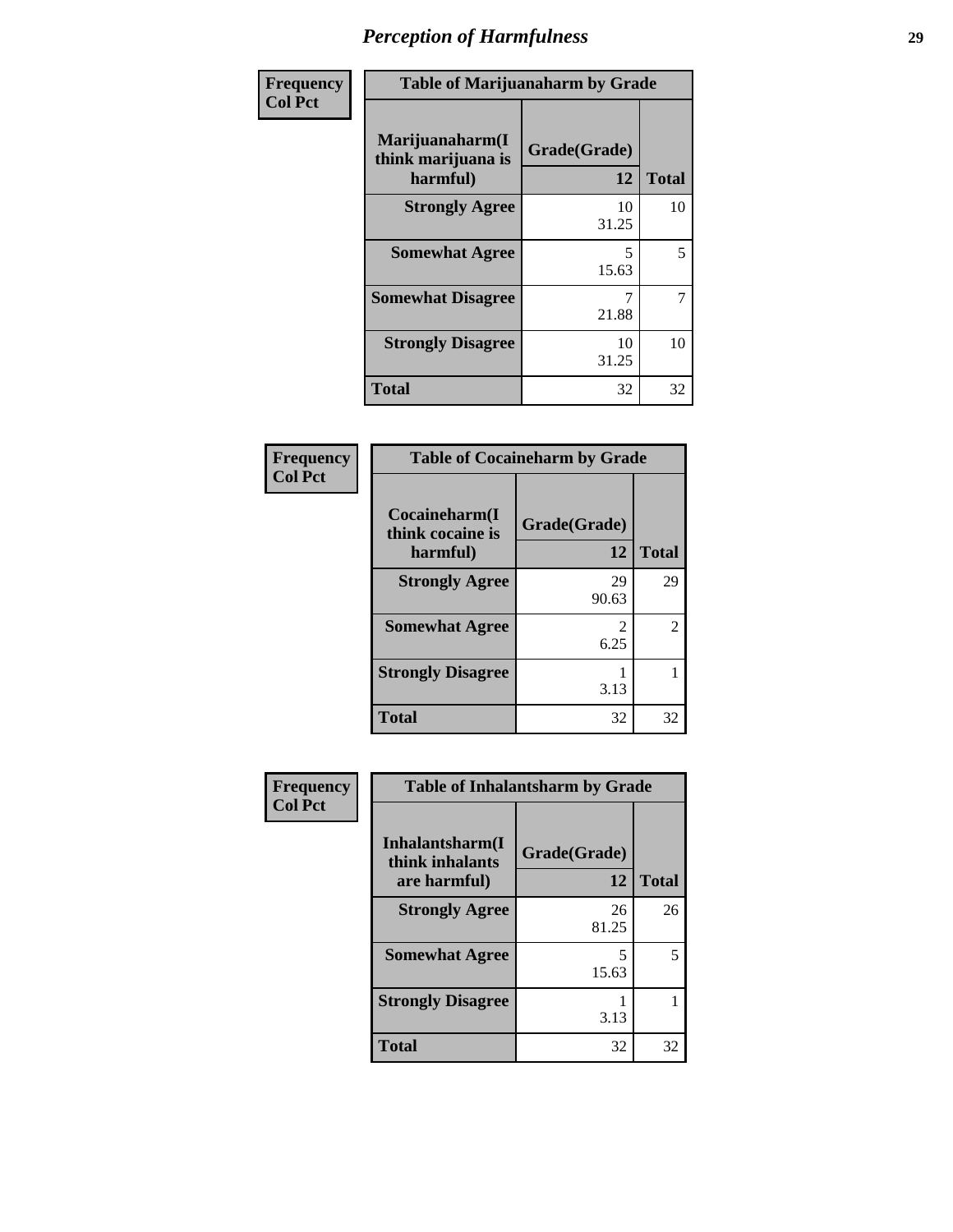| Frequency      | <b>Table of Steroidsharm by Grade</b>            |                    |              |  |
|----------------|--------------------------------------------------|--------------------|--------------|--|
| <b>Col Pct</b> | Steroidsharm(I<br>think steroids are<br>harmful) | Grade(Grade)<br>12 | <b>Total</b> |  |
|                | <b>Strongly Agree</b>                            | 26<br>81.25        | 26           |  |
|                | <b>Somewhat Agree</b>                            | 3<br>9.38          | 3            |  |
|                | <b>Somewhat Disagree</b>                         | 2<br>6.25          | 2            |  |
|                | <b>Strongly Disagree</b>                         | 3.13               | 1            |  |
|                | <b>Total</b>                                     | 32                 | 32           |  |

| <b>Table of Ecstasyharm by Grade</b> |              |              |  |  |
|--------------------------------------|--------------|--------------|--|--|
| Ecstasyharm(I<br>think ecstasy is    | Grade(Grade) |              |  |  |
| harmful)                             | 12           | <b>Total</b> |  |  |
| <b>Strongly Agree</b>                | 26<br>81.25  | 26           |  |  |
| <b>Somewhat Agree</b>                | 5<br>15.63   | 5            |  |  |
| <b>Strongly Disagree</b>             | 3.13         |              |  |  |
| <b>Total</b>                         | 32           | 32           |  |  |

| <b>Frequency</b> | <b>Table of Methharm by Grade</b>                            |                        |              |  |
|------------------|--------------------------------------------------------------|------------------------|--------------|--|
| <b>Col Pct</b>   | <b>Methharm</b> (I think<br>methamphetamines<br>are harmful) | Grade(Grade)<br>12     | <b>Total</b> |  |
|                  | <b>Strongly Agree</b>                                        | 28<br>87.50            | 28           |  |
|                  | <b>Somewhat Agree</b>                                        | $\mathfrak{D}$<br>6.25 | 2            |  |
|                  | <b>Somewhat Disagree</b>                                     | 3.13                   | 1            |  |
|                  | <b>Strongly Disagree</b>                                     | 3.13                   | 1            |  |
|                  | <b>Total</b>                                                 | 32                     | 32           |  |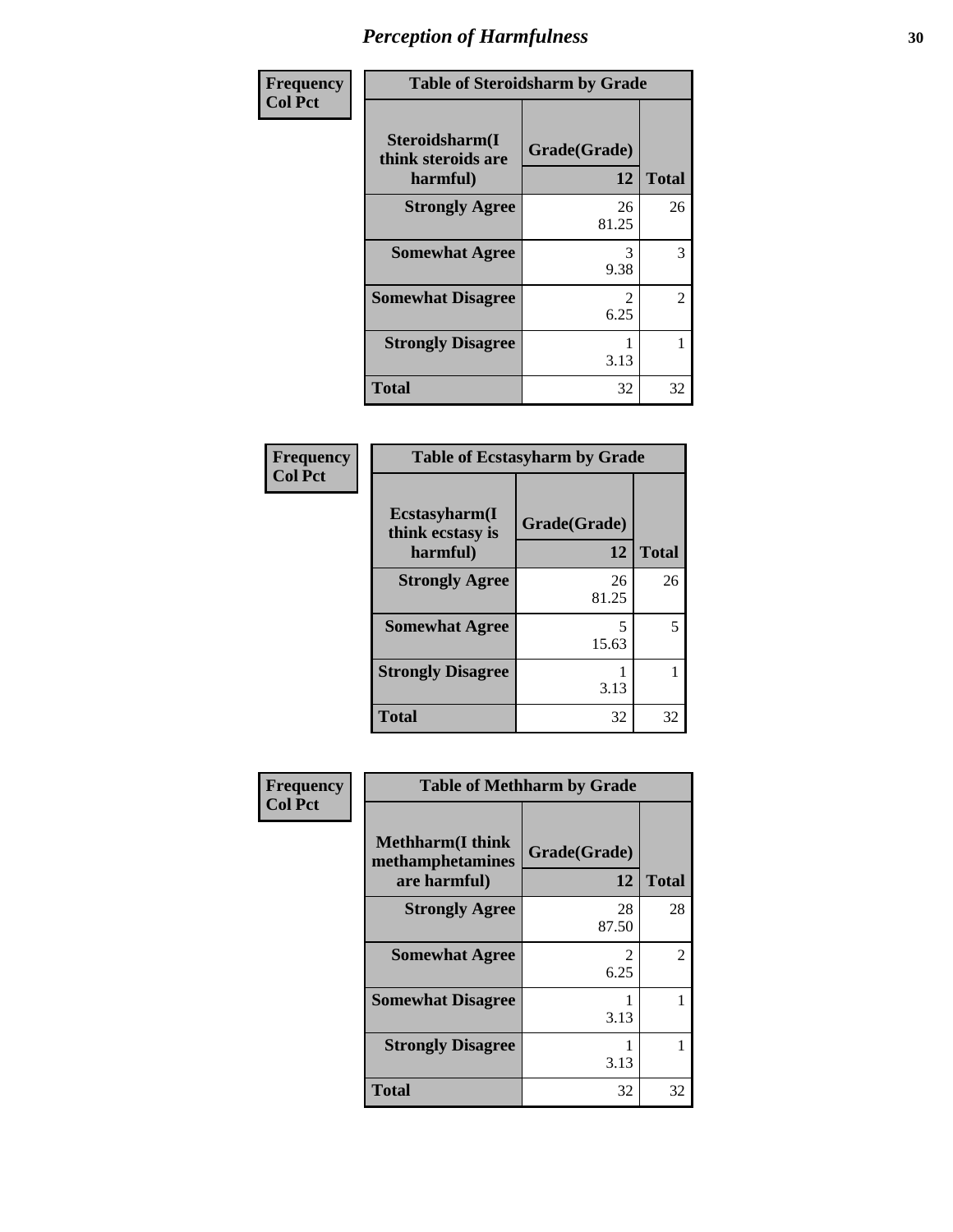| Frequency      | <b>Table of Hallucinogensharm by Grade</b>                 |                        |              |
|----------------|------------------------------------------------------------|------------------------|--------------|
| <b>Col Pct</b> | Hallucinogensharm(I<br>think hallucinogens<br>are harmful) | Grade(Grade)<br>12     | <b>Total</b> |
|                | <b>Strongly Agree</b>                                      | 23<br>71.88            | 23           |
|                | <b>Somewhat Agree</b>                                      | 2<br>6.25              | 2            |
|                | <b>Somewhat Disagree</b>                                   | 5<br>15.63             | 5            |
|                | <b>Strongly Disagree</b>                                   | $\mathfrak{D}$<br>6.25 | 2            |
|                | <b>Total</b>                                               | 32                     | 32           |

| <b>Table of Prescriptionharm by Grade</b>                                                         |                    |              |
|---------------------------------------------------------------------------------------------------|--------------------|--------------|
| <b>Prescriptionharm</b> (I<br>think prescription<br>drugs not<br>prescribed to me<br>are harmful) | Grade(Grade)<br>12 | <b>Total</b> |
| <b>Strongly Agree</b>                                                                             | 18<br>56.25        | 18           |
| <b>Somewhat Agree</b>                                                                             | 8<br>25.00         | 8            |
| <b>Somewhat Disagree</b>                                                                          | 3<br>9.38          | 3            |
| <b>Strongly Disagree</b>                                                                          | 3<br>9.38          | 3            |
| <b>Total</b>                                                                                      | 32                 | 32           |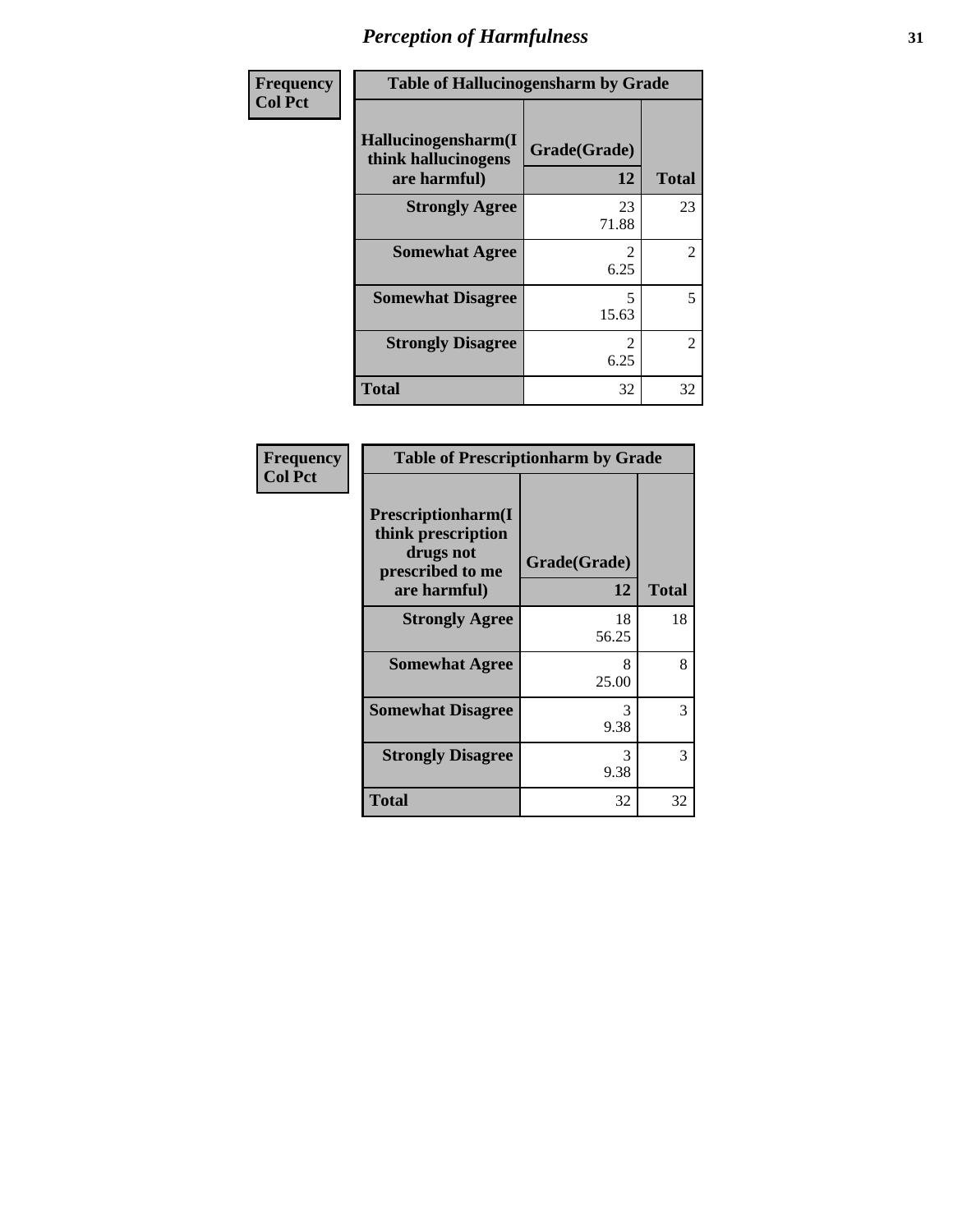### *Disapproval by Adults* **32**

| Frequency      | <b>Table of Alcoholadult by Grade</b>                                 |                    |              |
|----------------|-----------------------------------------------------------------------|--------------------|--------------|
| <b>Col Pct</b> | <b>Alcoholadult</b> (Adults<br>would disapprove if<br>I used alcohol) | Grade(Grade)<br>12 | <b>Total</b> |
|                | <b>Strongly Agree</b>                                                 | Q<br>28.13         | 9            |
|                | <b>Somewhat Agree</b>                                                 | 8<br>25.00         | 8            |
|                | <b>Somewhat Disagree</b>                                              | 4<br>12.50         | 4            |
|                | <b>Strongly Disagree</b>                                              | 11<br>34.38        | 11           |
|                | <b>Total</b>                                                          | 32                 | 32           |

| <b>Frequency</b> |
|------------------|
| <b>Col Pct</b>   |

| <b>Table of Tobaccoadult by Grade</b>                                 |                    |              |  |
|-----------------------------------------------------------------------|--------------------|--------------|--|
| <b>Tobaccoadult</b> (Adults<br>would disapprove if<br>I used tobacco) | Grade(Grade)<br>12 | <b>Total</b> |  |
| <b>Strongly Agree</b>                                                 | 18<br>56.25        | 18           |  |
| <b>Somewhat Agree</b>                                                 | 8<br>25.00         | 8            |  |
| <b>Somewhat Disagree</b>                                              | 3.13               |              |  |
| <b>Strongly Disagree</b>                                              | 5<br>15.63         | 5            |  |
| Total                                                                 | 32                 | 32           |  |

| Frequency      | <b>Table of Marijuanaadult by Grade</b>        |                        |               |
|----------------|------------------------------------------------|------------------------|---------------|
| <b>Col Pct</b> |                                                |                        |               |
|                | Marijuanaadult(Adults<br>would disapprove if I | Grade(Grade)           |               |
|                | used marijuana)                                | 12                     | <b>Total</b>  |
|                | <b>Strongly Agree</b>                          | 18<br>56.25            | 18            |
|                | <b>Somewhat Agree</b>                          | 8<br>25.00             | 8             |
|                | <b>Somewhat Disagree</b>                       | $\mathfrak{D}$<br>6.25 | $\mathcal{L}$ |
|                | <b>Strongly Disagree</b>                       | 4<br>12.50             | 4             |
|                | Total                                          | 32                     | 32            |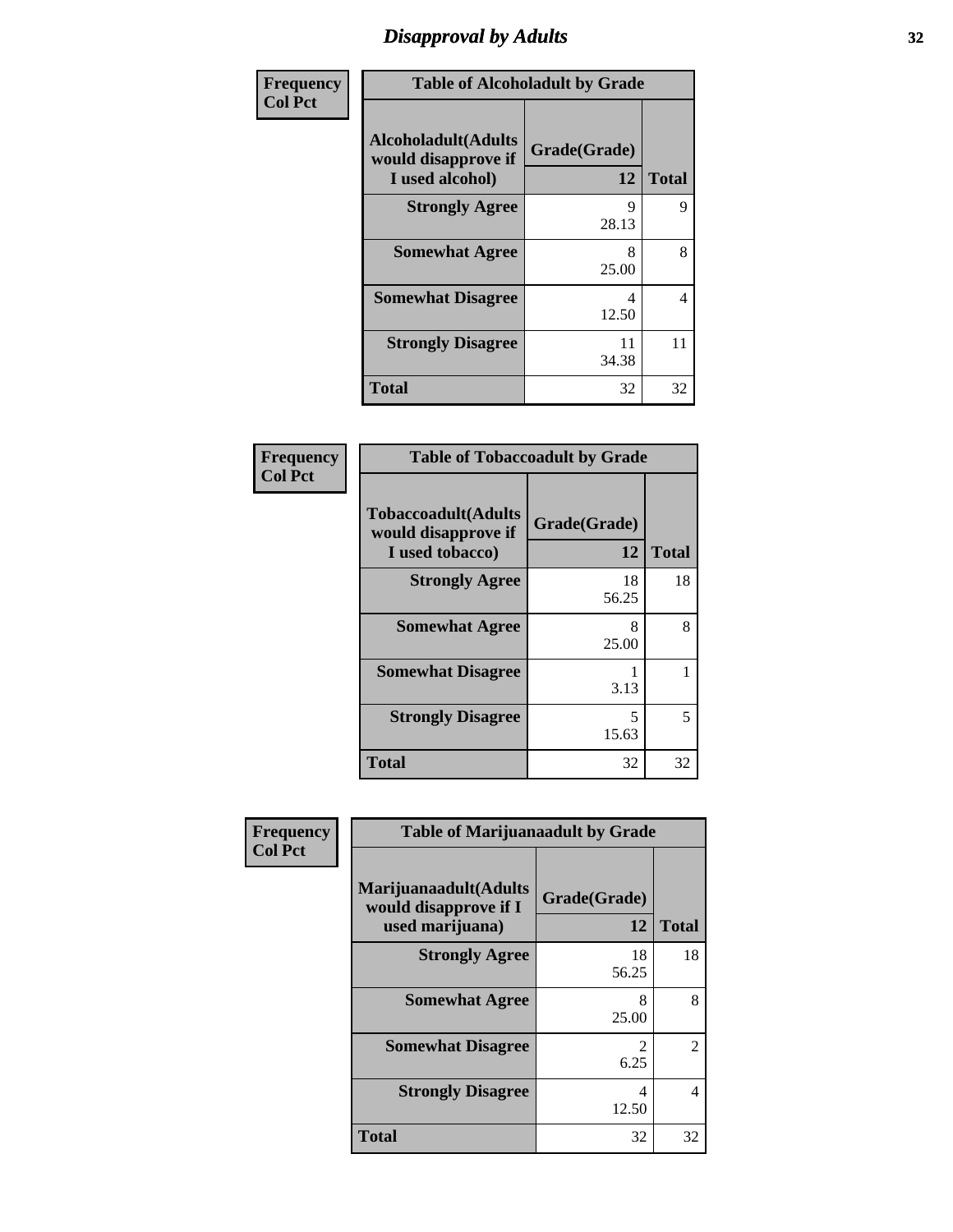### *Disapproval by Adults* **33**

| Frequency      | <b>Table of Otherdrugadult by Grade</b>                                     |                    |              |
|----------------|-----------------------------------------------------------------------------|--------------------|--------------|
| <b>Col Pct</b> | <b>Otherdrugadult</b> (Adults<br>would disapprove if I<br>used other drugs) | Grade(Grade)<br>12 | <b>Total</b> |
|                | <b>Strongly Agree</b>                                                       | 27<br>84.38        | 27           |
|                | <b>Somewhat Agree</b>                                                       | 6.25               | 2            |
|                | <b>Strongly Disagree</b>                                                    | 3<br>9.38          | 3            |
|                | <b>Total</b>                                                                | 32                 | 32           |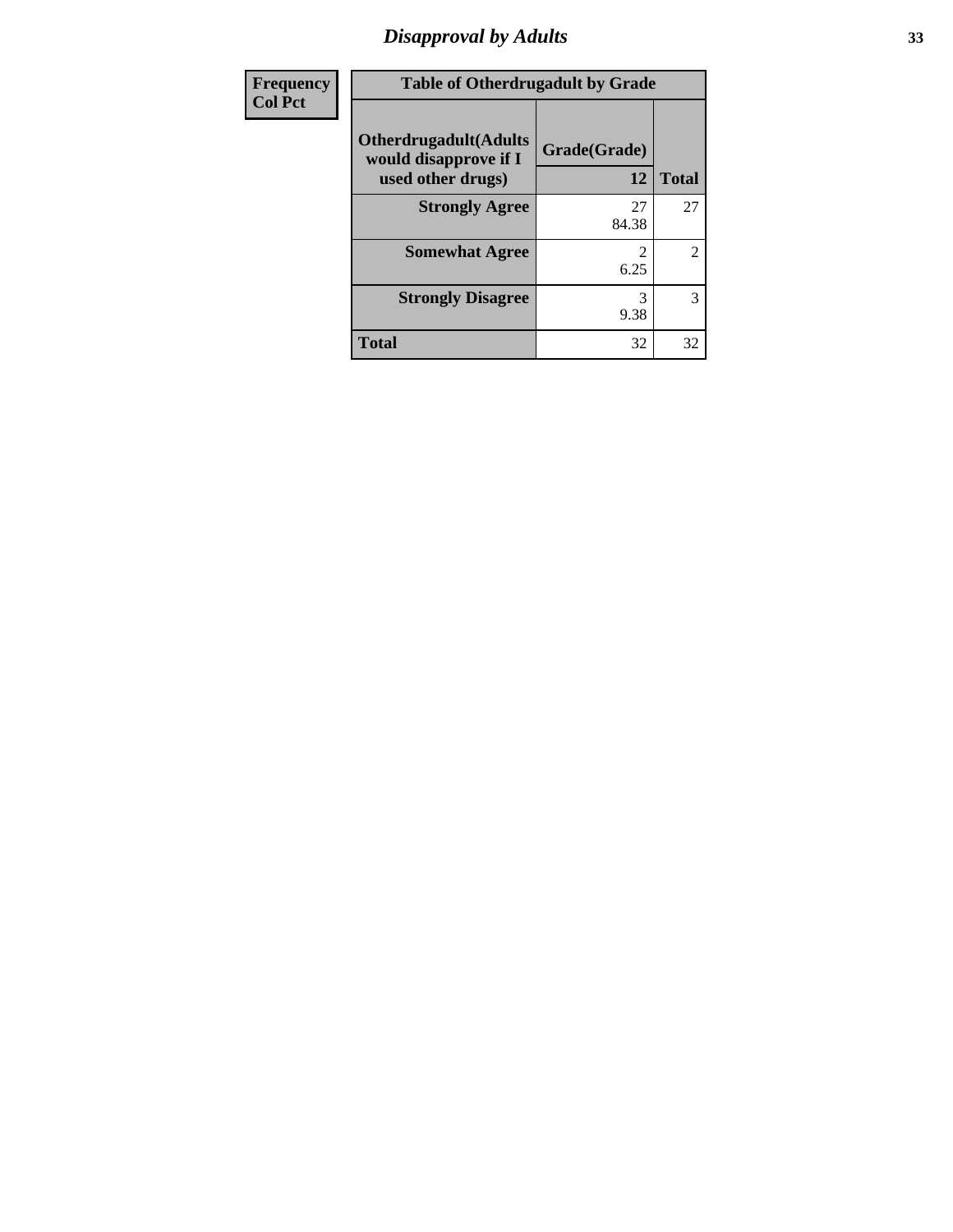### *Disapproval by Peers* **34**

| Frequency      | <b>Table of Alcoholpeer by Grade</b>                                |                    |              |
|----------------|---------------------------------------------------------------------|--------------------|--------------|
| <b>Col Pct</b> | Alcoholpeer(My<br>friends would<br>disapprove if I used<br>alcohol) | Grade(Grade)<br>12 | <b>Total</b> |
|                | <b>Strongly Agree</b>                                               | 5<br>15.63         | 5            |
|                | <b>Somewhat Agree</b>                                               | 4<br>12.50         | 4            |
|                | <b>Somewhat Disagree</b>                                            | 5<br>15.63         | 5            |
|                | <b>Strongly Disagree</b>                                            | 18<br>56.25        | 18           |
|                | <b>Total</b>                                                        | 32                 | 32           |

| <b>Frequency</b><br>Col Pct |
|-----------------------------|
|                             |

| <b>Table of Tobaccopeer by Grade</b>                                        |                    |              |
|-----------------------------------------------------------------------------|--------------------|--------------|
| <b>Tobaccopeer</b> (My<br>friends would<br>disapprove if I used<br>tobacco) | Grade(Grade)<br>12 | <b>Total</b> |
| <b>Strongly Agree</b>                                                       | 10<br>31.25        | 10           |
| <b>Somewhat Agree</b>                                                       | 6<br>18.75         | 6            |
| <b>Somewhat Disagree</b>                                                    | 4<br>12.50         | 4            |
| <b>Strongly Disagree</b>                                                    | 12<br>37.50        | 12           |
| Total                                                                       | 32                 | 32           |

| Frequency      | <b>Table of Marijuanapeer by Grade</b>                    |              |              |
|----------------|-----------------------------------------------------------|--------------|--------------|
| <b>Col Pct</b> | Marijuanapeer(My<br>friends would<br>disapprove if I used | Grade(Grade) |              |
|                | marijuana)                                                | 12           | <b>Total</b> |
|                | <b>Strongly Agree</b>                                     | 8<br>25.00   |              |
|                | <b>Somewhat Agree</b>                                     | 21.88        |              |
|                | <b>Somewhat Disagree</b>                                  | 4<br>12.50   |              |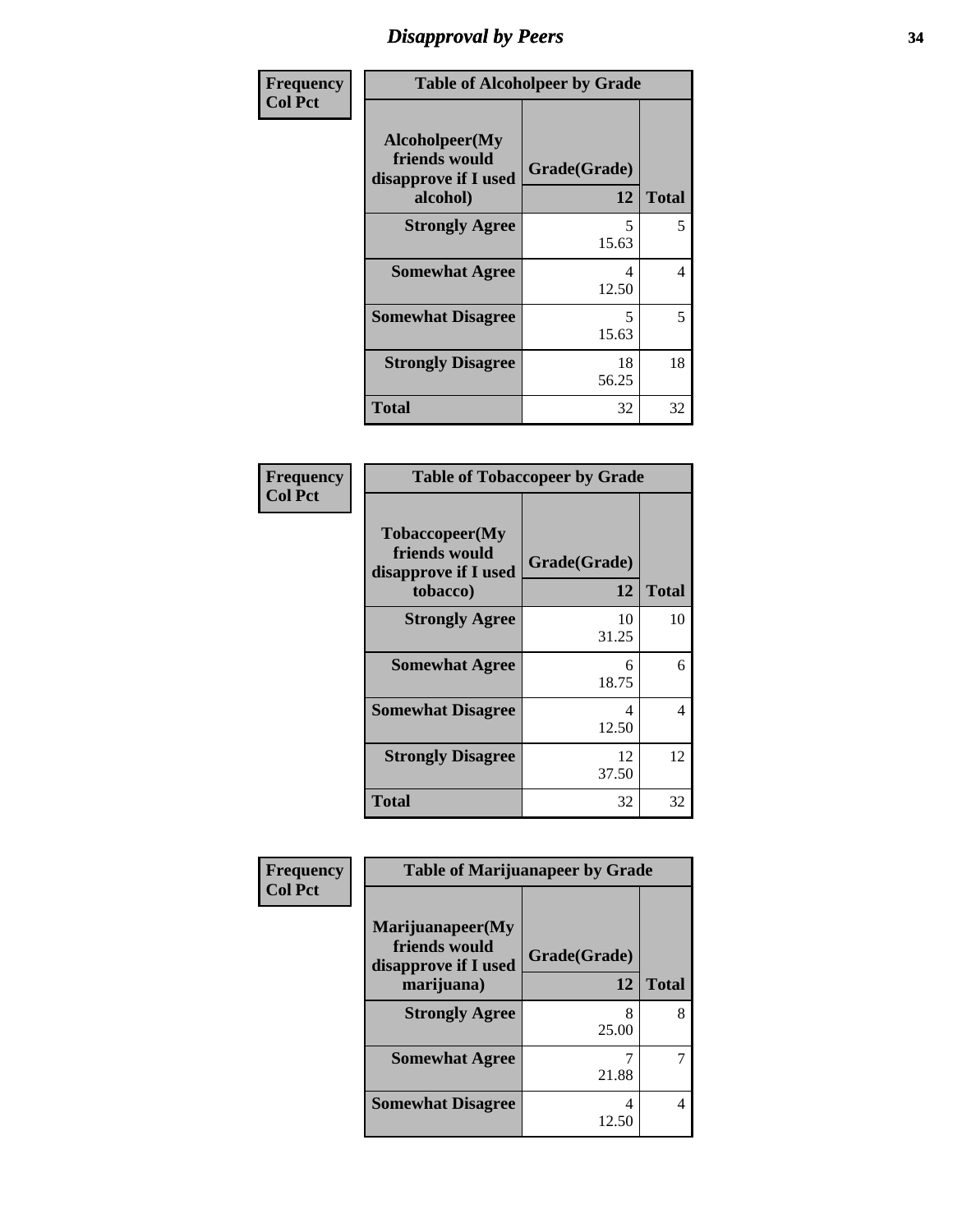# *Disapproval by Peers* **35**

| <b>Frequency</b><br><b>Col Pct</b> | <b>Table of Marijuanapeer by Grade</b>                                  |                    |              |
|------------------------------------|-------------------------------------------------------------------------|--------------------|--------------|
|                                    | Marijuanapeer(My<br>friends would<br>disapprove if I used<br>marijuana) | Grade(Grade)<br>12 | <b>Total</b> |
|                                    | <b>Strongly Disagree</b>                                                | 13<br>40.63        | 13           |
|                                    | <b>Total</b>                                                            | 32                 | 32           |

| Frequency      | <b>Table of Otherdrugpeer by Grade</b>                                    |                    |              |
|----------------|---------------------------------------------------------------------------|--------------------|--------------|
| <b>Col Pct</b> | Otherdrugpeer(My<br>friends would<br>disapprove if I used<br>other drugs) | Grade(Grade)<br>12 | <b>Total</b> |
|                | <b>Strongly Agree</b>                                                     | 12<br>37.50        | 12           |
|                | <b>Somewhat Agree</b>                                                     | 8<br>25.00         | 8            |
|                | <b>Somewhat Disagree</b>                                                  | 5<br>15.63         | 5            |
|                | <b>Strongly Disagree</b>                                                  | 21.88              | 7            |
|                | <b>Total</b>                                                              | 32                 | 32           |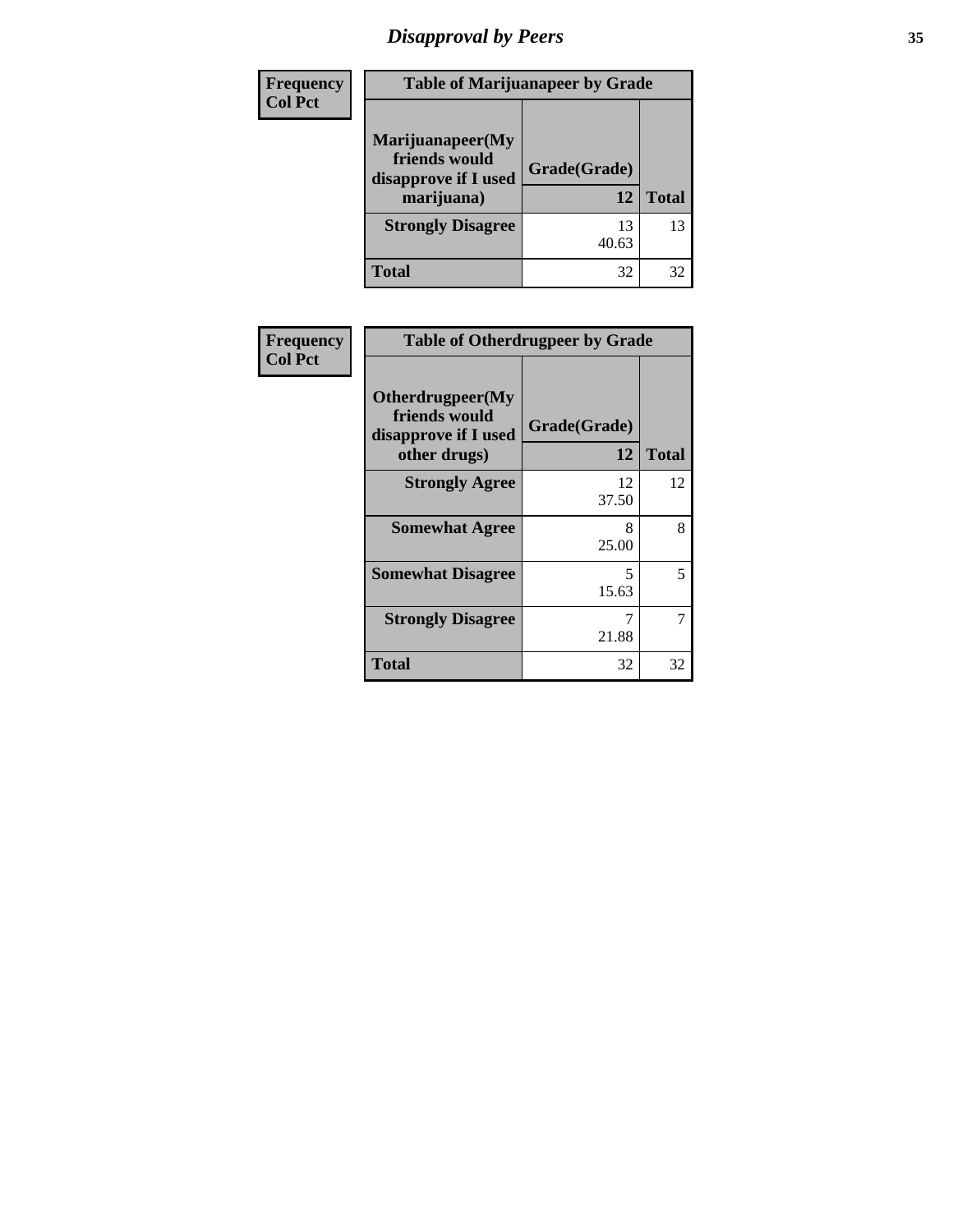#### *Where do My Friends Use - Percentage of Students who selected the following responses.Students could select more than 1 response so the percentage for each substance will not add up to 100%.* **36**

| Frequency      | <b>Table of Alcohollocation1 by Grade</b> |              |              |
|----------------|-------------------------------------------|--------------|--------------|
| <b>Col Pct</b> | <b>Alcohollocation1(Places</b>            | Grade(Grade) |              |
|                | <b>Friends Use Alcohol)</b>               | 12           | <b>Total</b> |
|                |                                           | 23<br>71.88  | 23           |
|                | Do Not Use                                | Q<br>28.13   | 9            |
|                | <b>Total</b>                              | 32           | 32           |

| Frequency      | <b>Table of Alcohollocation2 by Grade</b>                     |                    |              |
|----------------|---------------------------------------------------------------|--------------------|--------------|
| <b>Col Pct</b> | <b>Alcohollocation2(Places</b><br><b>Friends Use Alcohol)</b> | Grade(Grade)<br>12 | <b>Total</b> |
|                |                                                               | 13<br>40.63        | 13           |
|                | Home                                                          | 19<br>59.38        | 19           |
|                | <b>Total</b>                                                  | 32                 | 32           |

| Frequency      | <b>Table of Alcohollocation 3 by Grade</b>                    |                    |              |
|----------------|---------------------------------------------------------------|--------------------|--------------|
| <b>Col Pct</b> | <b>Alcohollocation3(Places</b><br><b>Friends Use Alcohol)</b> | Grade(Grade)<br>12 | <b>Total</b> |
|                |                                                               | 29<br>90.63        | 29           |
|                | <b>School</b>                                                 | 9.38               |              |
|                | <b>Total</b>                                                  | 32                 | 32           |

| <b>Frequency</b> | <b>Table of Alcohollocation4 by Grade</b>                     |                    |              |
|------------------|---------------------------------------------------------------|--------------------|--------------|
| <b>Col Pct</b>   | <b>Alcohollocation4(Places</b><br><b>Friends Use Alcohol)</b> | Grade(Grade)<br>12 | <b>Total</b> |
|                  |                                                               | 27<br>84.38        | 27           |
|                  | Car                                                           | 5<br>15.63         | 5            |
|                  | <b>Total</b>                                                  | 32                 | 32           |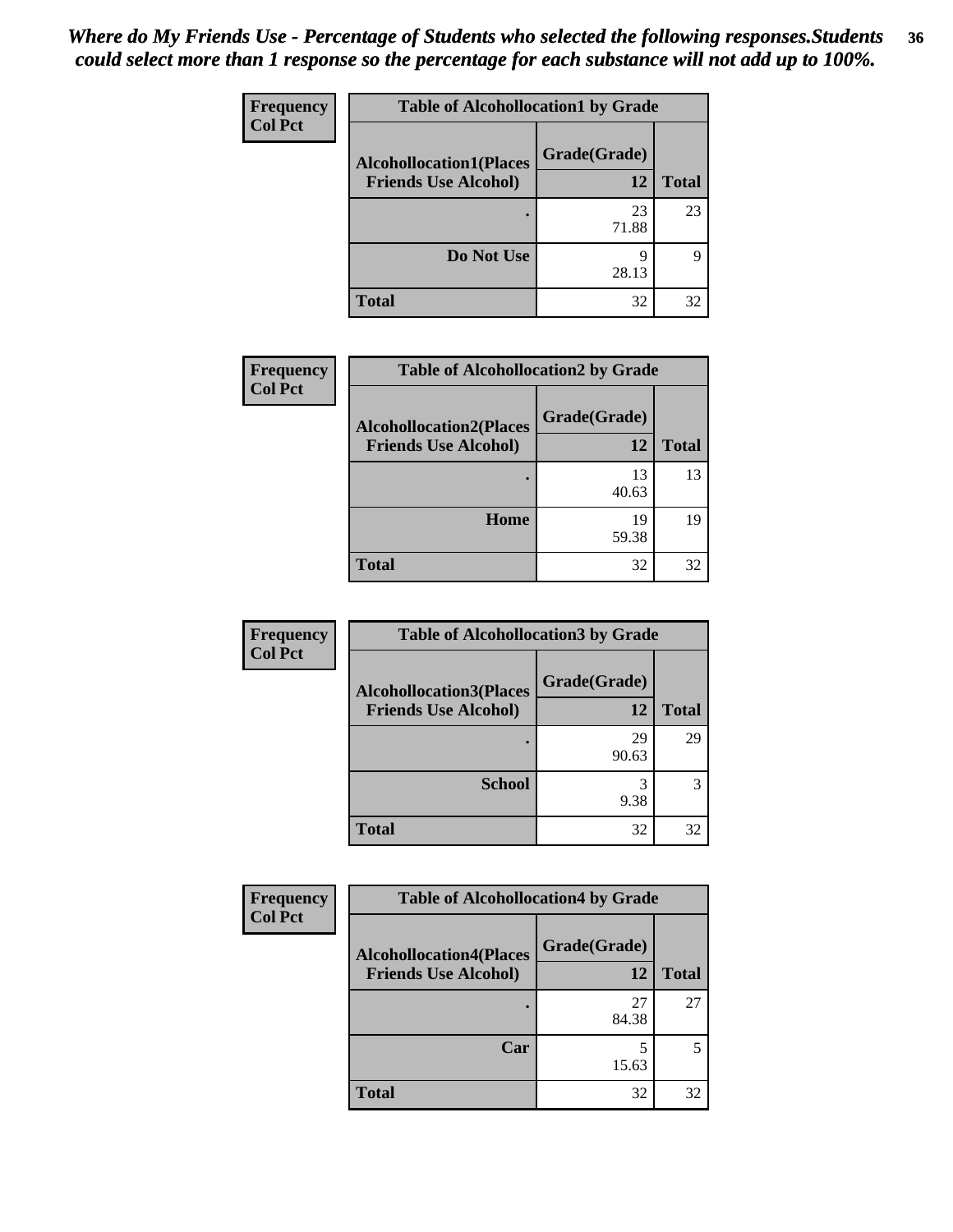| Frequency      |                                | <b>Table of Alcohollocation5 by Grade</b> |              |
|----------------|--------------------------------|-------------------------------------------|--------------|
| <b>Col Pct</b> | <b>Alcohollocation5(Places</b> | Grade(Grade)                              |              |
|                | <b>Friends Use Alcohol)</b>    | 12                                        | <b>Total</b> |
|                |                                | 34.38                                     |              |
|                | <b>Friend's House</b>          | 21<br>65.63                               | 21           |
|                | <b>Total</b>                   | 32                                        | 32           |

| <b>Frequency</b> | <b>Table of Alcohollocation6 by Grade</b>                     |                    |              |
|------------------|---------------------------------------------------------------|--------------------|--------------|
| <b>Col Pct</b>   | <b>Alcohollocation6(Places</b><br><b>Friends Use Alcohol)</b> | Grade(Grade)<br>12 | <b>Total</b> |
|                  |                                                               | 20<br>62.50        | 20           |
|                  | <b>Other</b>                                                  | 12<br>37.50        | 12           |
|                  | <b>Total</b>                                                  | 32                 | 32           |

| Frequency      | <b>Table of Tobaccolocation1 by Grade</b>                     |                    |              |
|----------------|---------------------------------------------------------------|--------------------|--------------|
| <b>Col Pct</b> | <b>Tobaccolocation1(Places</b><br><b>Friends Use Tobacco)</b> | Grade(Grade)<br>12 | <b>Total</b> |
|                |                                                               | 19<br>59.38        | 19           |
|                | Do Not Use                                                    | 13<br>40.63        | 13           |
|                | <b>Total</b>                                                  | 32                 | 32           |

| <b>Frequency</b> | <b>Table of Tobaccolocation2 by Grade</b>                     |                    |              |
|------------------|---------------------------------------------------------------|--------------------|--------------|
| <b>Col Pct</b>   | <b>Tobaccolocation2(Places</b><br><b>Friends Use Tobacco)</b> | Grade(Grade)<br>12 | <b>Total</b> |
|                  |                                                               | 18<br>56.25        | 18           |
|                  | Home                                                          | 14<br>43.75        | 14           |
|                  | <b>Total</b>                                                  | 32                 | 32           |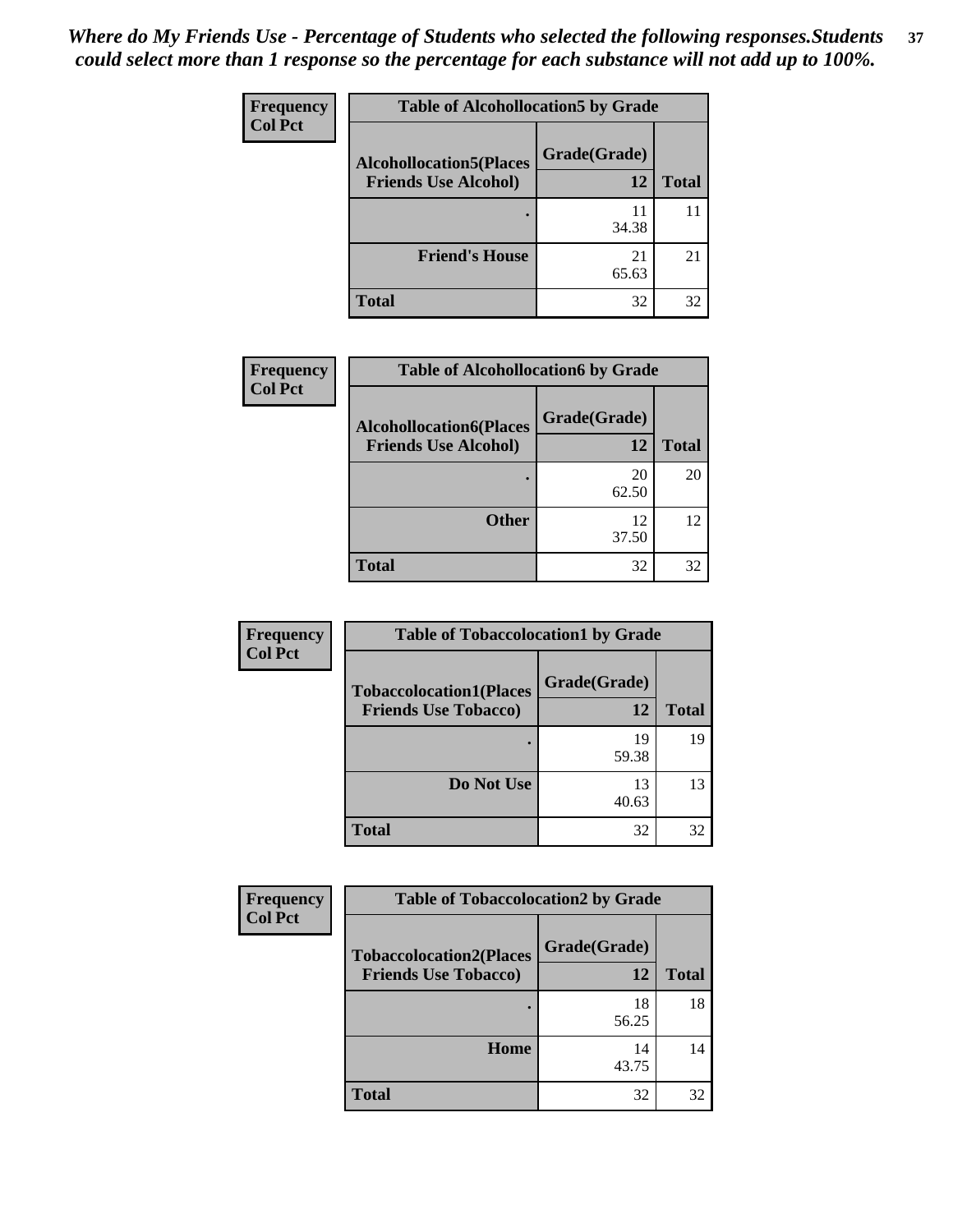| Frequency      | <b>Table of Tobaccolocation 3 by Grade</b> |              |              |  |
|----------------|--------------------------------------------|--------------|--------------|--|
| <b>Col Pct</b> | <b>Tobaccolocation3(Places</b>             | Grade(Grade) |              |  |
|                | <b>Friends Use Tobacco)</b>                | 12           | <b>Total</b> |  |
|                |                                            | 22<br>68.75  | 22           |  |
|                | <b>School</b>                              | 10<br>31.25  | 10           |  |
|                | <b>Total</b>                               | 32           | 32           |  |

| <b>Frequency</b> | <b>Table of Tobaccolocation4 by Grade</b>                     |                    |              |
|------------------|---------------------------------------------------------------|--------------------|--------------|
| <b>Col Pct</b>   | <b>Tobaccolocation4(Places</b><br><b>Friends Use Tobacco)</b> | Grade(Grade)<br>12 | <b>Total</b> |
|                  |                                                               | 18<br>56.25        | 18           |
|                  | Car                                                           | 14<br>43.75        | 14           |
|                  | <b>Total</b>                                                  | 32                 | 32           |

| <b>Frequency</b> | <b>Table of Tobaccolocation5 by Grade</b>                     |                    |              |
|------------------|---------------------------------------------------------------|--------------------|--------------|
| <b>Col Pct</b>   | <b>Tobaccolocation5(Places</b><br><b>Friends Use Tobacco)</b> | Grade(Grade)<br>12 | <b>Total</b> |
|                  |                                                               | 16<br>50.00        | 16           |
|                  | <b>Friend's House</b>                                         | 16<br>50.00        | 16           |
|                  | <b>Total</b>                                                  | 32                 | 32           |

| <b>Frequency</b> | <b>Table of Tobaccolocation6 by Grade</b>                     |                    |              |
|------------------|---------------------------------------------------------------|--------------------|--------------|
| <b>Col Pct</b>   | <b>Tobaccolocation6(Places</b><br><b>Friends Use Tobacco)</b> | Grade(Grade)<br>12 | <b>Total</b> |
|                  |                                                               | 53.13              | 17           |
|                  | <b>Other</b>                                                  | 15<br>46.88        | 15           |
|                  | Total                                                         | 32                 | 32           |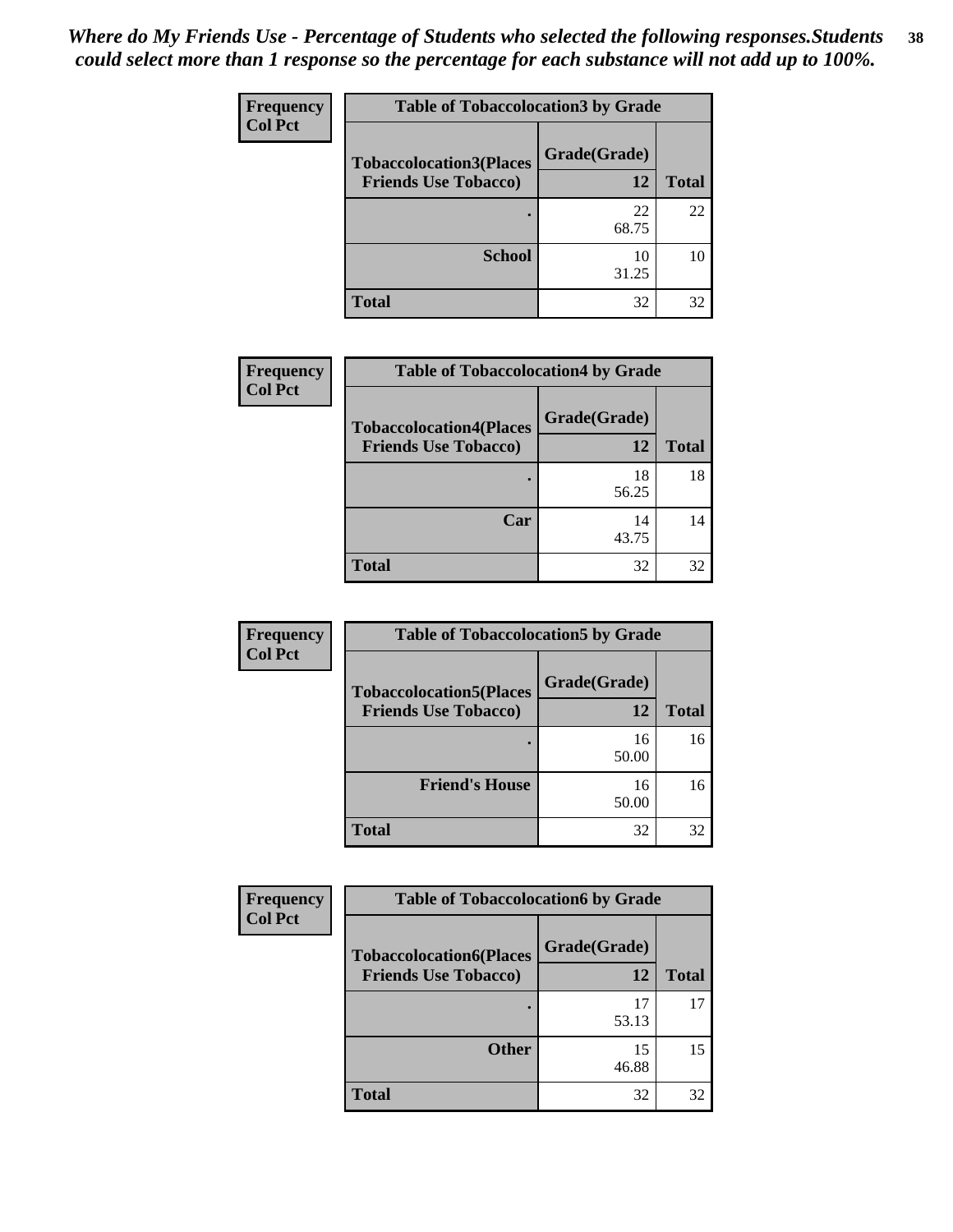| <b>Frequency</b> | <b>Table of Marijuanalocation1 by Grade</b> |              |              |
|------------------|---------------------------------------------|--------------|--------------|
| <b>Col Pct</b>   | <b>Marijuanalocation1(Places</b>            | Grade(Grade) |              |
|                  | <b>Friends Use Marijuana</b> )              | 12           | <b>Total</b> |
|                  |                                             | 21<br>65.63  | 21           |
|                  | Do Not Use                                  | 11<br>34.38  |              |
|                  | <b>Total</b>                                | 32           | 32           |

| Frequency      | <b>Table of Marijuanalocation2 by Grade</b>                        |                    |              |
|----------------|--------------------------------------------------------------------|--------------------|--------------|
| <b>Col Pct</b> | <b>Marijuanalocation2(Places</b><br><b>Friends Use Marijuana</b> ) | Grade(Grade)<br>12 | <b>Total</b> |
|                |                                                                    | 15<br>46.88        | 15           |
|                | Home                                                               | 53.13              | 17           |
|                | <b>Total</b>                                                       | 32                 | 32           |

| Frequency<br><b>Col Pct</b> | <b>Table of Marijuanalocation3 by Grade</b>                        |                    |              |
|-----------------------------|--------------------------------------------------------------------|--------------------|--------------|
|                             | <b>Marijuanalocation3(Places</b><br><b>Friends Use Marijuana</b> ) | Grade(Grade)<br>12 | <b>Total</b> |
|                             |                                                                    | 22<br>68.75        | 22           |
|                             | <b>School</b>                                                      | 10<br>31.25        | 10           |
|                             | <b>Total</b>                                                       | 32                 | 32           |

| Frequency      | <b>Table of Marijuanalocation4 by Grade</b>                        |                    |              |  |
|----------------|--------------------------------------------------------------------|--------------------|--------------|--|
| <b>Col Pct</b> | <b>Marijuanalocation4(Places</b><br><b>Friends Use Marijuana</b> ) | Grade(Grade)<br>12 | <b>Total</b> |  |
|                |                                                                    | 20<br>62.50        | 20           |  |
|                | Car                                                                | 12<br>37.50        | 12           |  |
|                | <b>Total</b>                                                       | 32                 | 32           |  |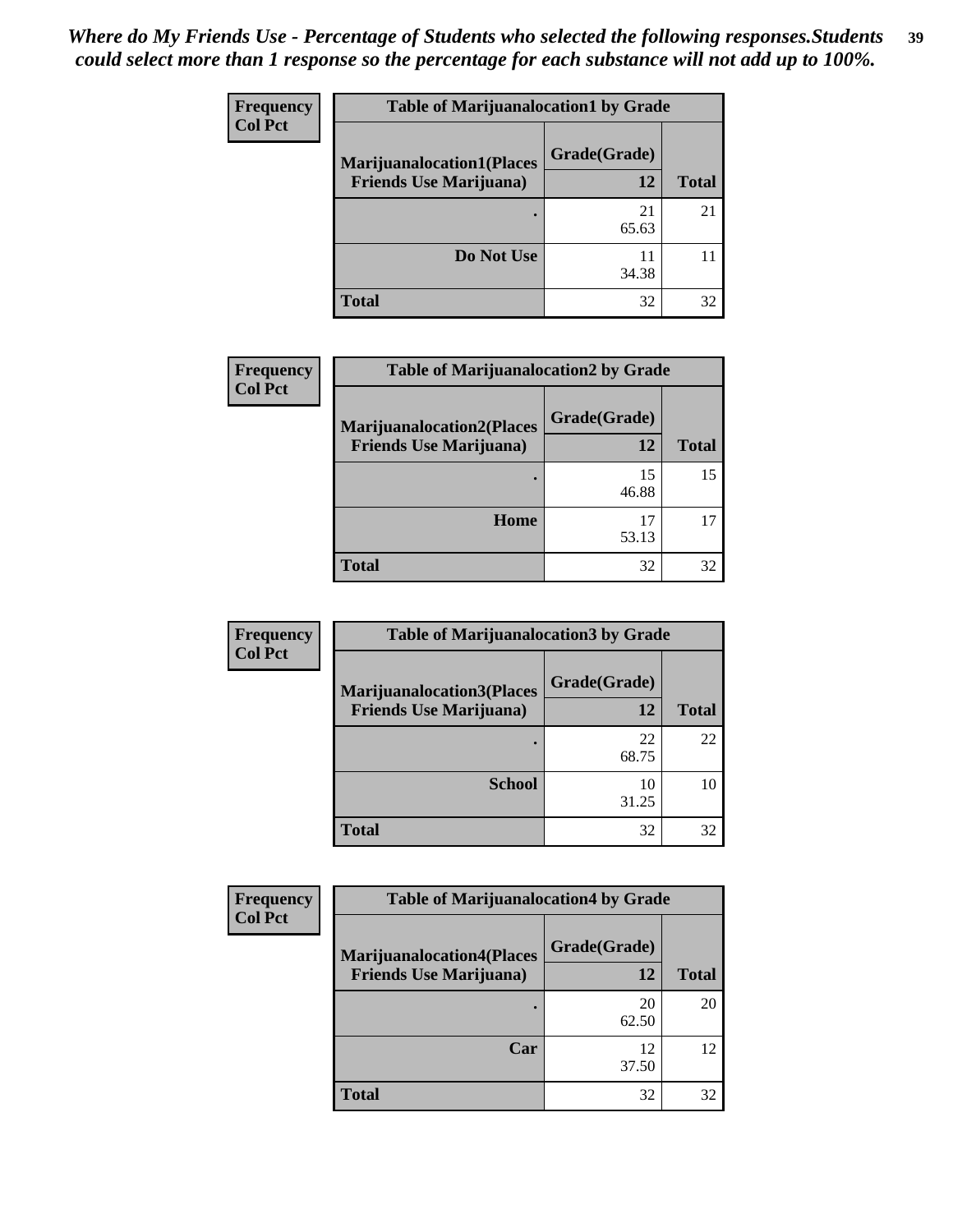| <b>Frequency</b> | <b>Table of Marijuanalocation5 by Grade</b> |              |              |
|------------------|---------------------------------------------|--------------|--------------|
| <b>Col Pct</b>   | <b>Marijuanalocation5(Places</b>            | Grade(Grade) |              |
|                  | <b>Friends Use Marijuana</b> )              | 12           | <b>Total</b> |
|                  |                                             | 12<br>37.50  | 12           |
|                  | <b>Friend's House</b>                       | 20<br>62.50  | 20           |
|                  | <b>Total</b>                                | 32           | 32           |

| <b>Frequency</b> | <b>Table of Marijuanalocation6 by Grade</b>                        |                    |              |
|------------------|--------------------------------------------------------------------|--------------------|--------------|
| <b>Col Pct</b>   | <b>Marijuanalocation6(Places</b><br><b>Friends Use Marijuana</b> ) | Grade(Grade)<br>12 | <b>Total</b> |
|                  |                                                                    | 19<br>59.38        | 19           |
|                  | <b>Other</b>                                                       | 13<br>40.63        | 13           |
|                  | <b>Total</b>                                                       | 32                 | 32           |

| Frequency      | <b>Table of Otherdruglocation1 by Grade</b>                                    |                    |              |
|----------------|--------------------------------------------------------------------------------|--------------------|--------------|
| <b>Col Pct</b> | <b>Otherdruglocation1(Places</b><br><b>Friends Use Other Illegal</b><br>Drugs) | Grade(Grade)<br>12 | <b>Total</b> |
|                |                                                                                | 14<br>43.75        | 14           |
|                | Do Not Use                                                                     | 18<br>56.25        | 18           |
|                | <b>Total</b>                                                                   | 32                 | 32           |

| Frequency      | <b>Table of Otherdruglocation2 by Grade</b>                                    |                    |              |
|----------------|--------------------------------------------------------------------------------|--------------------|--------------|
| <b>Col Pct</b> | <b>Otherdruglocation2(Places</b><br><b>Friends Use Other Illegal</b><br>Drugs) | Grade(Grade)<br>12 | <b>Total</b> |
|                |                                                                                | 23<br>71.88        | 23           |
|                | Home                                                                           | O<br>28.13         | 9            |
|                | <b>Total</b>                                                                   | 32                 | 32           |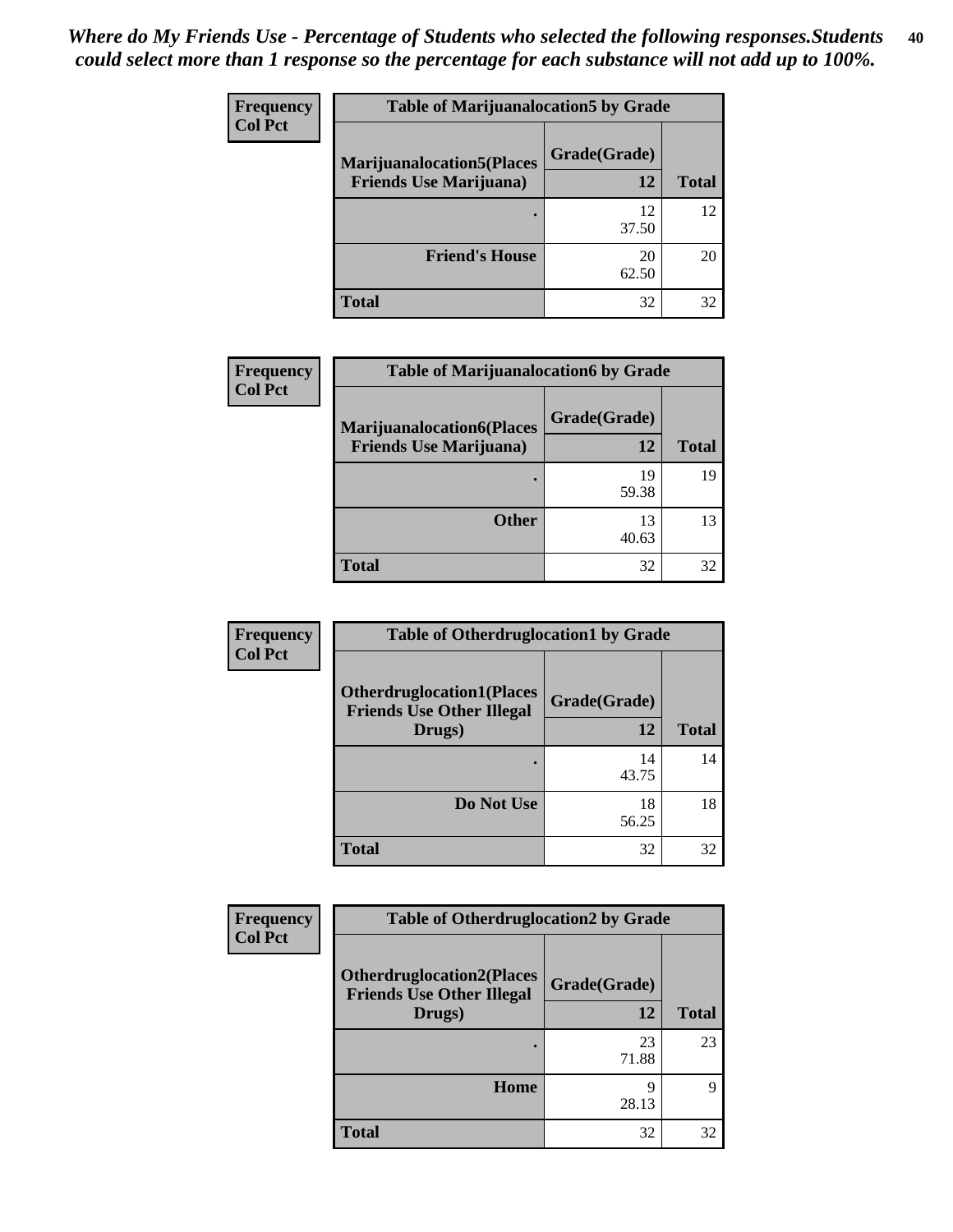| <b>Frequency</b> | <b>Table of Otherdruglocation3 by Grade</b>                          |              |              |
|------------------|----------------------------------------------------------------------|--------------|--------------|
| <b>Col Pct</b>   | <b>Otherdruglocation3(Places</b><br><b>Friends Use Other Illegal</b> | Grade(Grade) |              |
|                  | Drugs)                                                               | 12           | <b>Total</b> |
|                  |                                                                      | 24<br>75.00  | 24           |
|                  | <b>School</b>                                                        | 25.00        | 8            |
|                  | <b>Total</b>                                                         | 32           | 32           |

I

| Frequency      | <b>Table of Otherdruglocation4 by Grade</b>                                    |                    |              |
|----------------|--------------------------------------------------------------------------------|--------------------|--------------|
| <b>Col Pct</b> | <b>Otherdruglocation4(Places</b><br><b>Friends Use Other Illegal</b><br>Drugs) | Grade(Grade)<br>12 | <b>Total</b> |
|                |                                                                                | 24<br>75.00        | 24           |
|                | Car                                                                            | 8<br>25.00         | 8            |
|                | <b>Total</b>                                                                   | 32                 | 32           |

| Frequency      | <b>Table of Otherdruglocation5 by Grade</b>                                    |                    |              |
|----------------|--------------------------------------------------------------------------------|--------------------|--------------|
| <b>Col Pct</b> | <b>Otherdruglocation5(Places</b><br><b>Friends Use Other Illegal</b><br>Drugs) | Grade(Grade)<br>12 | <b>Total</b> |
|                |                                                                                | 19<br>59.38        | 19           |
|                | <b>Friend's House</b>                                                          | 13<br>40.63        | 13           |
|                | <b>Total</b>                                                                   | 32                 | 32           |

| <b>Frequency</b> | <b>Table of Otherdruglocation6 by Grade</b>                                    |                    |              |
|------------------|--------------------------------------------------------------------------------|--------------------|--------------|
| <b>Col Pct</b>   | <b>Otherdruglocation6(Places</b><br><b>Friends Use Other Illegal</b><br>Drugs) | Grade(Grade)<br>12 | <b>Total</b> |
|                  |                                                                                | 22<br>68.75        | 22           |
|                  | <b>Other</b>                                                                   | 10<br>31.25        | 10           |
|                  | <b>Total</b>                                                                   | 32                 | 32           |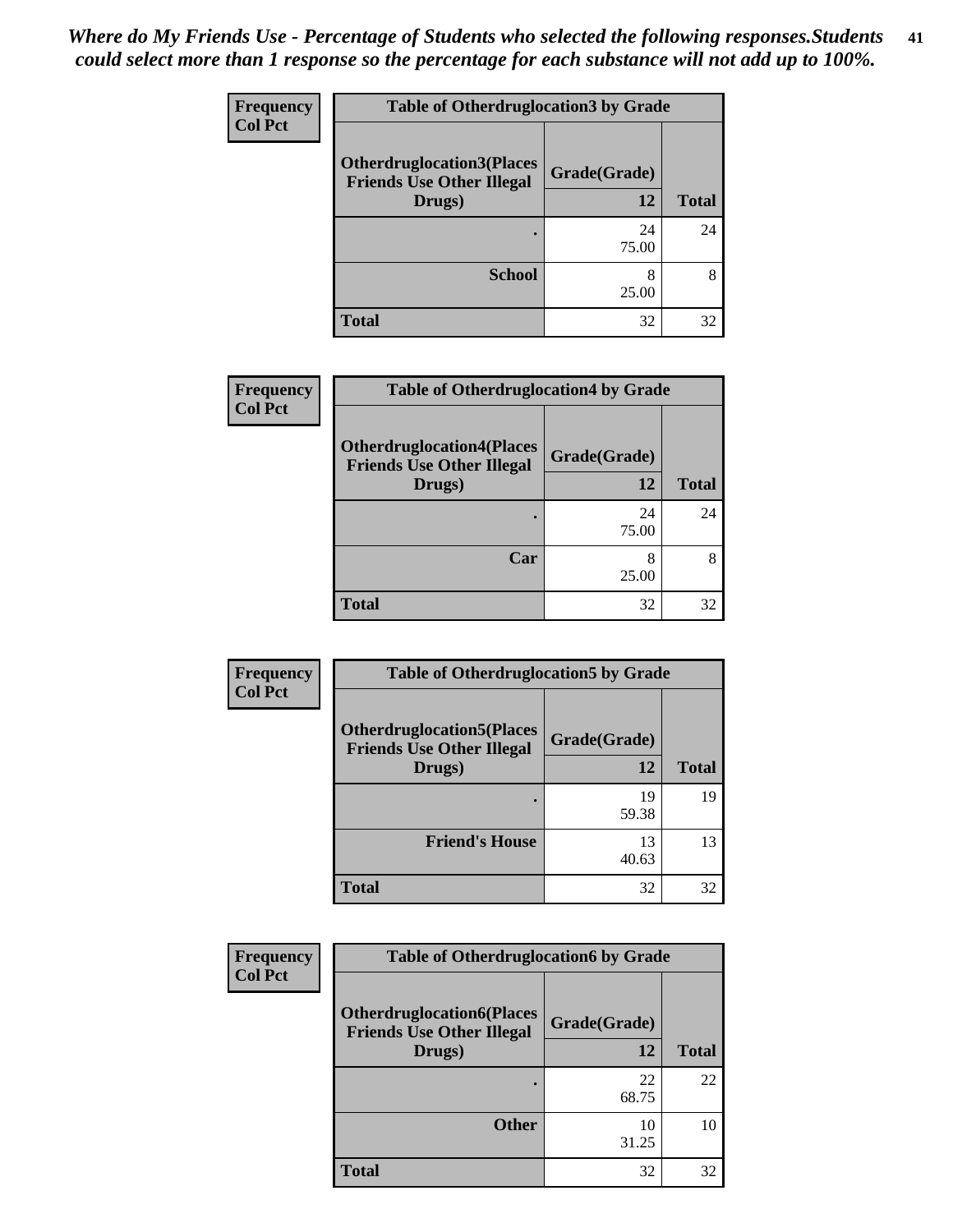| Frequency      | <b>Table of Alcoholtime1 by Grade</b>           |              |              |
|----------------|-------------------------------------------------|--------------|--------------|
| <b>Col Pct</b> | <b>Alcoholtime1(Times</b><br><b>Friends Use</b> | Grade(Grade) |              |
|                | Alcohol)                                        | 12           | <b>Total</b> |
|                |                                                 | 23<br>71.88  | 23           |
|                | Do Not Use                                      | q<br>28.13   | 9            |
|                | <b>Total</b>                                    | 32           | 32           |

| Frequency      | <b>Table of Alcoholtime2 by Grade</b>           |              |              |
|----------------|-------------------------------------------------|--------------|--------------|
| <b>Col Pct</b> | <b>Alcoholtime2(Times</b><br><b>Friends Use</b> | Grade(Grade) |              |
|                | Alcohol)                                        | 12           | <b>Total</b> |
|                |                                                 | 26<br>81.25  | 26           |
|                | <b>On Way to School</b>                         | 6<br>18.75   | 6            |
|                | <b>Total</b>                                    | 32           | 32           |

| Frequency      | <b>Table of Alcoholtime3 by Grade</b>           |              |              |
|----------------|-------------------------------------------------|--------------|--------------|
| <b>Col Pct</b> | <b>Alcoholtime3(Times</b><br><b>Friends Use</b> | Grade(Grade) |              |
|                | Alcohol)                                        | 12           | <b>Total</b> |
|                |                                                 | 27<br>84.38  | 27           |
|                | <b>During School</b>                            | 15.63        | 5            |
|                | <b>Total</b>                                    | 32           | 32           |

| Frequency<br><b>Col Pct</b> | <b>Table of Alcoholtime4 by Grade</b> |              |              |
|-----------------------------|---------------------------------------|--------------|--------------|
|                             | <b>Alcoholtime4(Times</b>             | Grade(Grade) |              |
|                             | <b>Friends Use Alcohol)</b>           | 12           | <b>Total</b> |
|                             |                                       | 28<br>87.50  | 28           |
|                             | <b>On Way Home From School</b>        | 4<br>12.50   |              |
|                             | <b>Total</b>                          | 32           | 32           |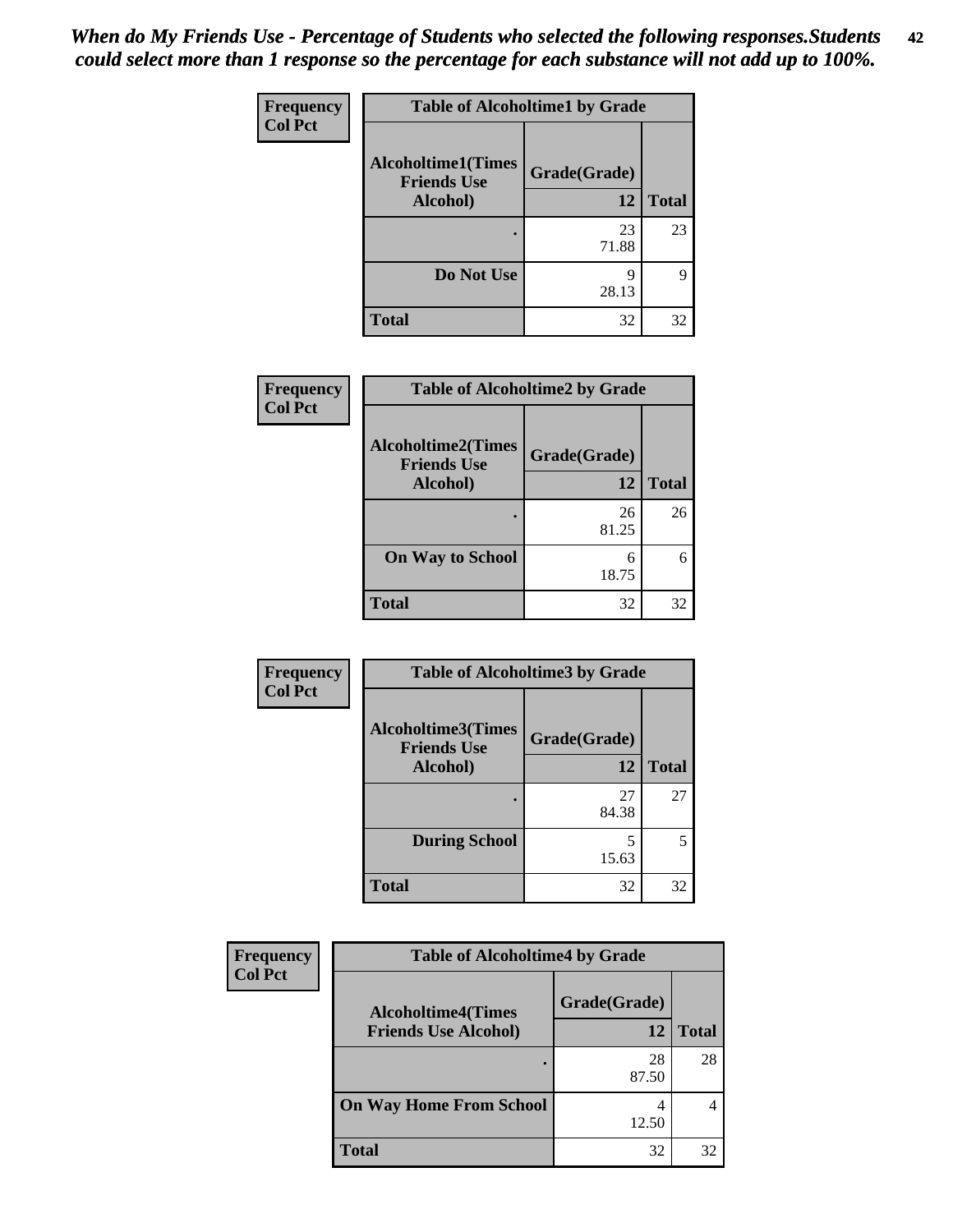| Frequency      | <b>Table of Alcoholtime5 by Grade</b>           |              |              |
|----------------|-------------------------------------------------|--------------|--------------|
| <b>Col Pct</b> | <b>Alcoholtime5(Times</b><br><b>Friends Use</b> | Grade(Grade) |              |
|                | Alcohol)                                        | 12           | <b>Total</b> |
|                |                                                 | 18<br>56.25  | 18           |
|                | Weeknights                                      | 14<br>43.75  | 14           |
|                | <b>Total</b>                                    | 32           | 32           |

| Frequency      |                                                 | <b>Table of Alcoholtime6 by Grade</b> |              |
|----------------|-------------------------------------------------|---------------------------------------|--------------|
| <b>Col Pct</b> | <b>Alcoholtime6(Times</b><br><b>Friends Use</b> | Grade(Grade)                          |              |
|                | Alcohol)                                        | 12                                    | <b>Total</b> |
|                |                                                 | 9<br>28.13                            | 9            |
|                | Weekends                                        | 23<br>71.88                           | 23           |
|                | <b>Total</b>                                    | 32                                    | 32           |
|                |                                                 |                                       |              |

| Frequency      | <b>Table of Tobaccotime1 by Grade</b>           |              |              |
|----------------|-------------------------------------------------|--------------|--------------|
| <b>Col Pct</b> | <b>Tobaccotime1(Times</b><br><b>Friends Use</b> | Grade(Grade) |              |
|                | <b>Tobacco</b> )                                | 12           | <b>Total</b> |
|                |                                                 | 20<br>62.50  | 20           |
|                | Do Not Use                                      | 12<br>37.50  | 12           |
|                | <b>Total</b>                                    | 32           | 32           |

| Frequency      | <b>Table of Tobaccotime2 by Grade</b>           |              |              |
|----------------|-------------------------------------------------|--------------|--------------|
| <b>Col Pct</b> | <b>Tobaccotime2(Times</b><br><b>Friends Use</b> | Grade(Grade) |              |
|                | <b>Tobacco</b> )                                | 12           | <b>Total</b> |
|                |                                                 | 16<br>50.00  | 16           |
|                | <b>On Way to School</b>                         | 16<br>50.00  | 16           |
|                | <b>Total</b>                                    | 32           | 32           |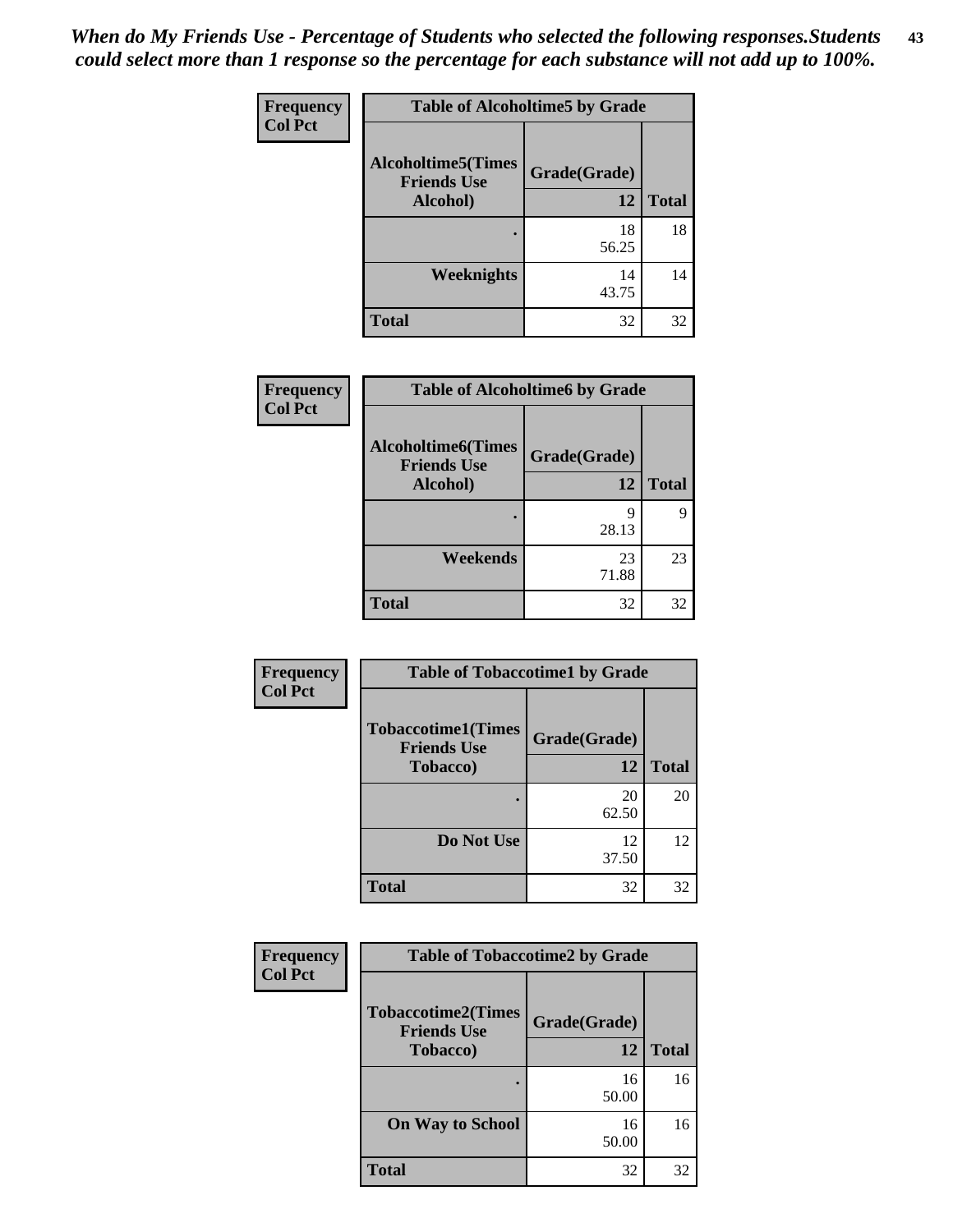| Frequency      | <b>Table of Tobaccotime3 by Grade</b>           |              |              |
|----------------|-------------------------------------------------|--------------|--------------|
| <b>Col Pct</b> | <b>Tobaccotime3(Times</b><br><b>Friends Use</b> | Grade(Grade) |              |
|                | <b>Tobacco</b> )                                | 12           | <b>Total</b> |
|                |                                                 | 19<br>59.38  | 19           |
|                | <b>During School</b>                            | 13<br>40.63  | 13           |
|                | <b>Total</b>                                    | 32           | 32           |

| Frequency<br><b>Col Pct</b> | <b>Table of Tobaccotime4 by Grade</b>                    |                    |              |  |
|-----------------------------|----------------------------------------------------------|--------------------|--------------|--|
|                             | <b>Tobaccotime4(Times</b><br><b>Friends Use Tobacco)</b> | Grade(Grade)<br>12 | <b>Total</b> |  |
|                             |                                                          |                    |              |  |
|                             |                                                          | 28<br>87.50        | 28           |  |
|                             | <b>On Way Home From School</b>                           |                    |              |  |
|                             |                                                          | 12.50              |              |  |
|                             | <b>Total</b>                                             | 32                 | 32           |  |

| Frequency      | <b>Table of Tobaccotime5 by Grade</b>           |              |              |
|----------------|-------------------------------------------------|--------------|--------------|
| <b>Col Pct</b> | <b>Tobaccotime5(Times</b><br><b>Friends Use</b> | Grade(Grade) |              |
|                | <b>Tobacco</b> )                                | 12           | <b>Total</b> |
|                |                                                 | 13<br>40.63  | 13           |
|                | Weeknights                                      | 19<br>59.38  | 19           |
|                | <b>Total</b>                                    | 32           | 32           |

| <b>Frequency</b> | <b>Table of Tobaccotime6 by Grade</b>           |              |              |
|------------------|-------------------------------------------------|--------------|--------------|
| <b>Col Pct</b>   | <b>Tobaccotime6(Times</b><br><b>Friends Use</b> | Grade(Grade) |              |
|                  | <b>Tobacco</b> )                                | 12           | <b>Total</b> |
|                  |                                                 | 12<br>37.50  | 12           |
|                  | Weekends                                        | 20<br>62.50  | 20           |
|                  | <b>Total</b>                                    | 32           | 32           |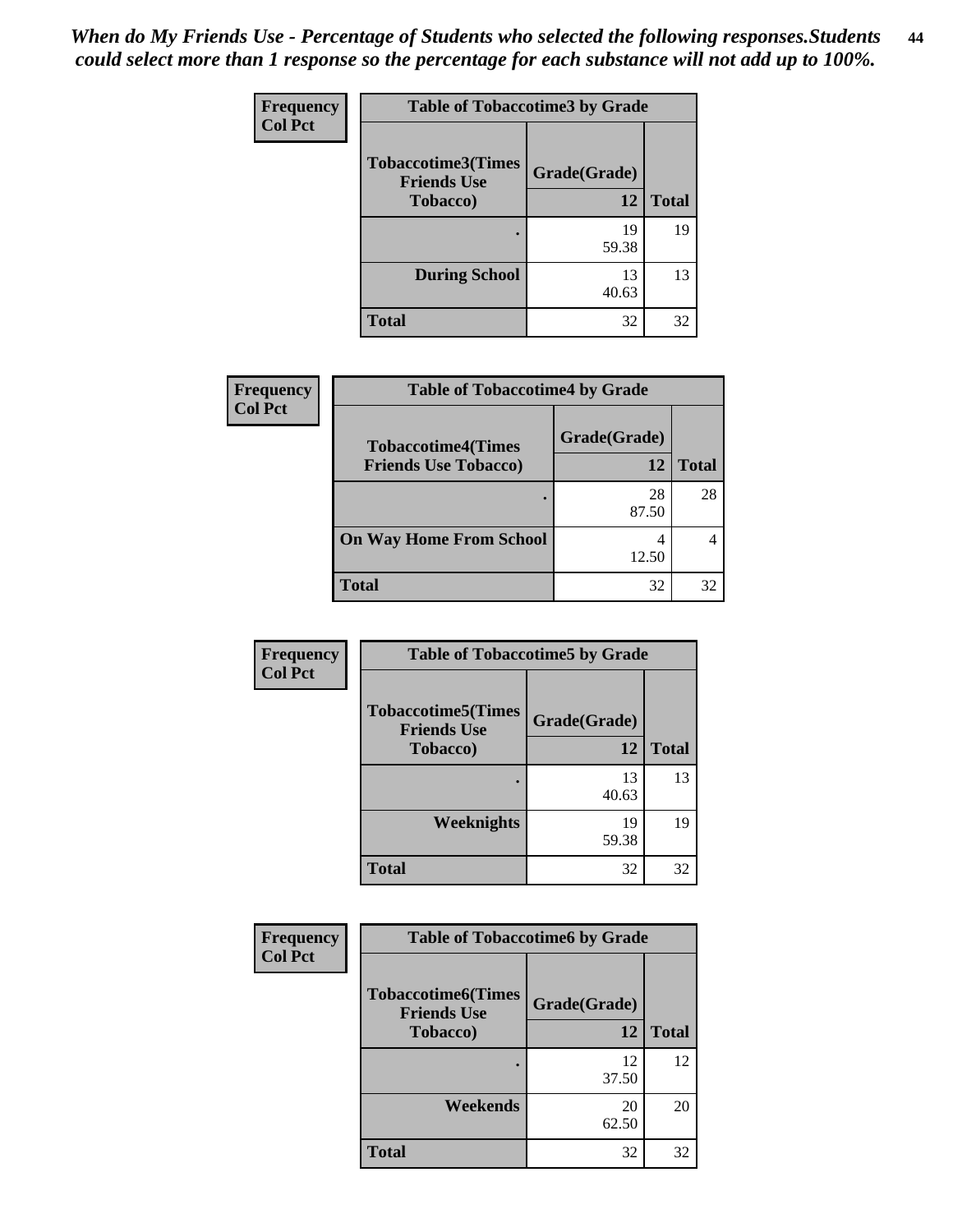*When do My Friends Use - Percentage of Students who selected the following responses.Students could select more than 1 response so the percentage for each substance will not add up to 100%.* **45**

| <b>Frequency</b> | <b>Table of Marijuanatime1 by Grade</b>                         |                    |              |
|------------------|-----------------------------------------------------------------|--------------------|--------------|
| <b>Col Pct</b>   | <b>Marijuanatime1(Times</b><br><b>Friends Use</b><br>Marijuana) | Grade(Grade)<br>12 | <b>Total</b> |
|                  |                                                                 | 21<br>65.63        | 21           |
|                  | Do Not Use                                                      | 11<br>34.38        |              |
|                  | <b>Total</b>                                                    | 32                 | 32           |

| Frequency      | <b>Table of Marijuanatime2 by Grade</b>    |              |              |
|----------------|--------------------------------------------|--------------|--------------|
| <b>Col Pct</b> | Marijuanatime2(Times<br><b>Friends Use</b> | Grade(Grade) |              |
|                | Marijuana)                                 | 12           | <b>Total</b> |
|                |                                            | 20<br>62.50  | 20           |
|                | <b>On Way to School</b>                    | 12<br>37.50  | 12           |
|                | <b>Total</b>                               | 32           | 32           |

| Frequency      | <b>Table of Marijuanatime3 by Grade</b>    |              |              |
|----------------|--------------------------------------------|--------------|--------------|
| <b>Col Pct</b> | Marijuanatime3(Times<br><b>Friends Use</b> | Grade(Grade) |              |
|                | Marijuana)                                 | 12           | <b>Total</b> |
|                |                                            | 22<br>68.75  | 22           |
|                | <b>During School</b>                       | 10<br>31.25  | 10           |
|                | <b>Total</b>                               | 32           | 32           |

| <b>Frequency</b> | <b>Table of Marijuanatime4 by Grade</b> |              |              |  |
|------------------|-----------------------------------------|--------------|--------------|--|
| <b>Col Pct</b>   | <b>Marijuanatime4</b> (Times            | Grade(Grade) |              |  |
|                  | <b>Friends Use Marijuana</b> )          | 12           | <b>Total</b> |  |
|                  |                                         | 19<br>59.38  | 19           |  |
|                  | <b>On Way Home From School</b>          | 13<br>40.63  | 13           |  |
|                  | <b>Total</b>                            | 32           | 32           |  |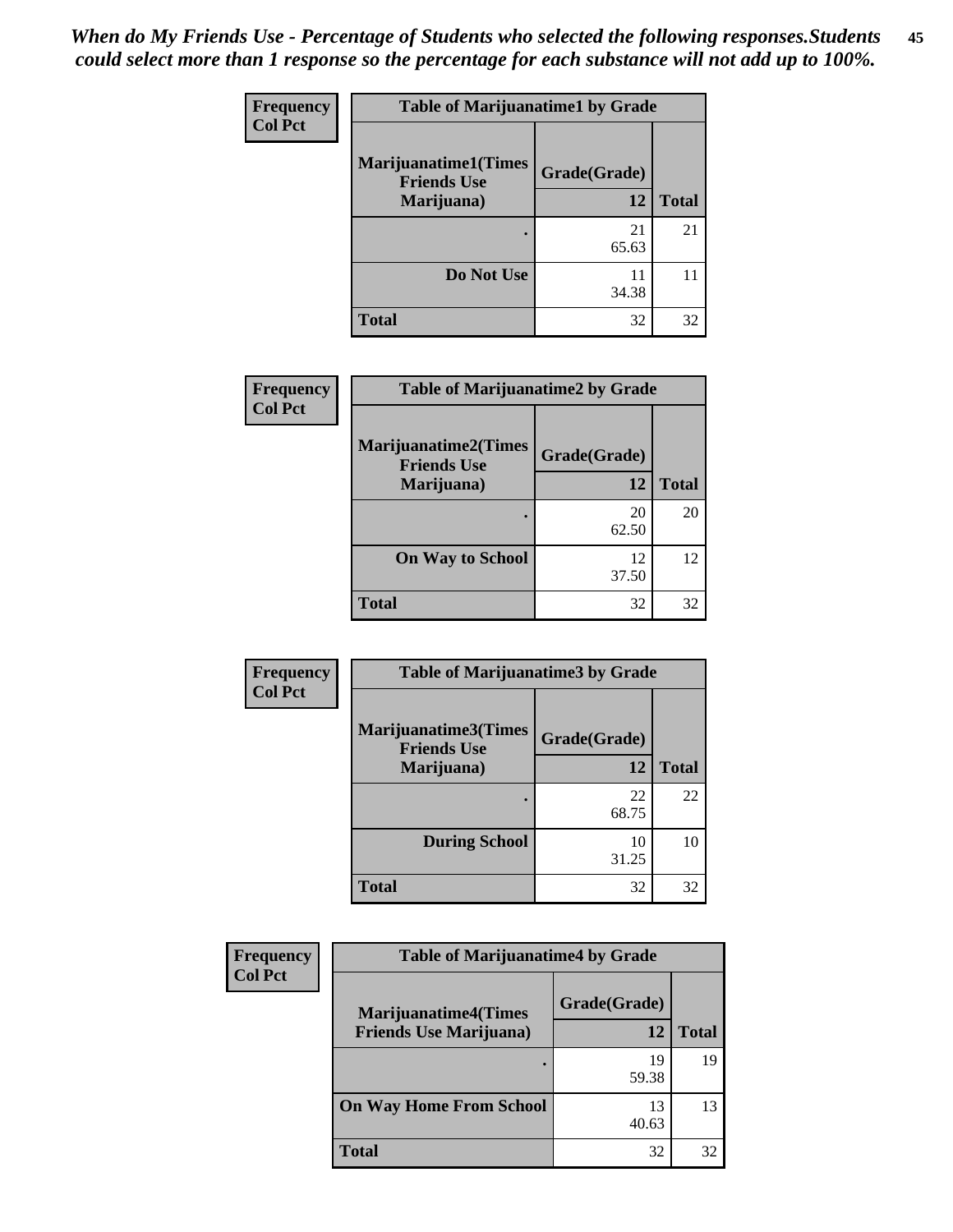| Frequency      | <b>Table of Marijuanatime5 by Grade</b>            |              |              |
|----------------|----------------------------------------------------|--------------|--------------|
| <b>Col Pct</b> | <b>Marijuanatime5</b> (Times<br><b>Friends Use</b> | Grade(Grade) |              |
|                | Marijuana)                                         | 12           | <b>Total</b> |
|                |                                                    | 14<br>43.75  | 14           |
|                | Weeknights                                         | 18<br>56.25  | 18           |
|                | <b>Total</b>                                       | 32           | 32           |

| <b>Frequency</b> | <b>Table of Marijuanatime6 by Grade</b>                          |                    |              |
|------------------|------------------------------------------------------------------|--------------------|--------------|
| <b>Col Pct</b>   | <b>Marijuanatime6</b> (Times<br><b>Friends Use</b><br>Marijuana) | Grade(Grade)<br>12 | <b>Total</b> |
|                  |                                                                  | 12<br>37.50        | 12           |
|                  | Weekends                                                         | 20<br>62.50        | 20           |
|                  | <b>Total</b>                                                     | 32                 | 32           |

| Frequency      | <b>Table of Otherdrugtime1 by Grade</b>                 |              |              |
|----------------|---------------------------------------------------------|--------------|--------------|
| <b>Col Pct</b> | <b>Otherdrugtime1(Times</b><br><b>Friends Use Other</b> | Grade(Grade) |              |
|                | <b>Illegal Drugs</b> )                                  | 12           | <b>Total</b> |
|                |                                                         | 13<br>40.63  | 13           |
|                | Do Not Use                                              | 19<br>59.38  | 19           |
|                | <b>Total</b>                                            | 32           | 32           |

| Frequency      | <b>Table of Otherdrugtime2 by Grade</b>                 |              |              |
|----------------|---------------------------------------------------------|--------------|--------------|
| <b>Col Pct</b> | <b>Otherdrugtime2(Times</b><br><b>Friends Use Other</b> | Grade(Grade) |              |
|                | <b>Illegal Drugs</b> )                                  | 12           | <b>Total</b> |
|                |                                                         | 27<br>84.38  | 27           |
|                | <b>On Way to School</b>                                 | 5<br>15.63   | 5            |
|                | <b>Total</b>                                            | 32           | 32           |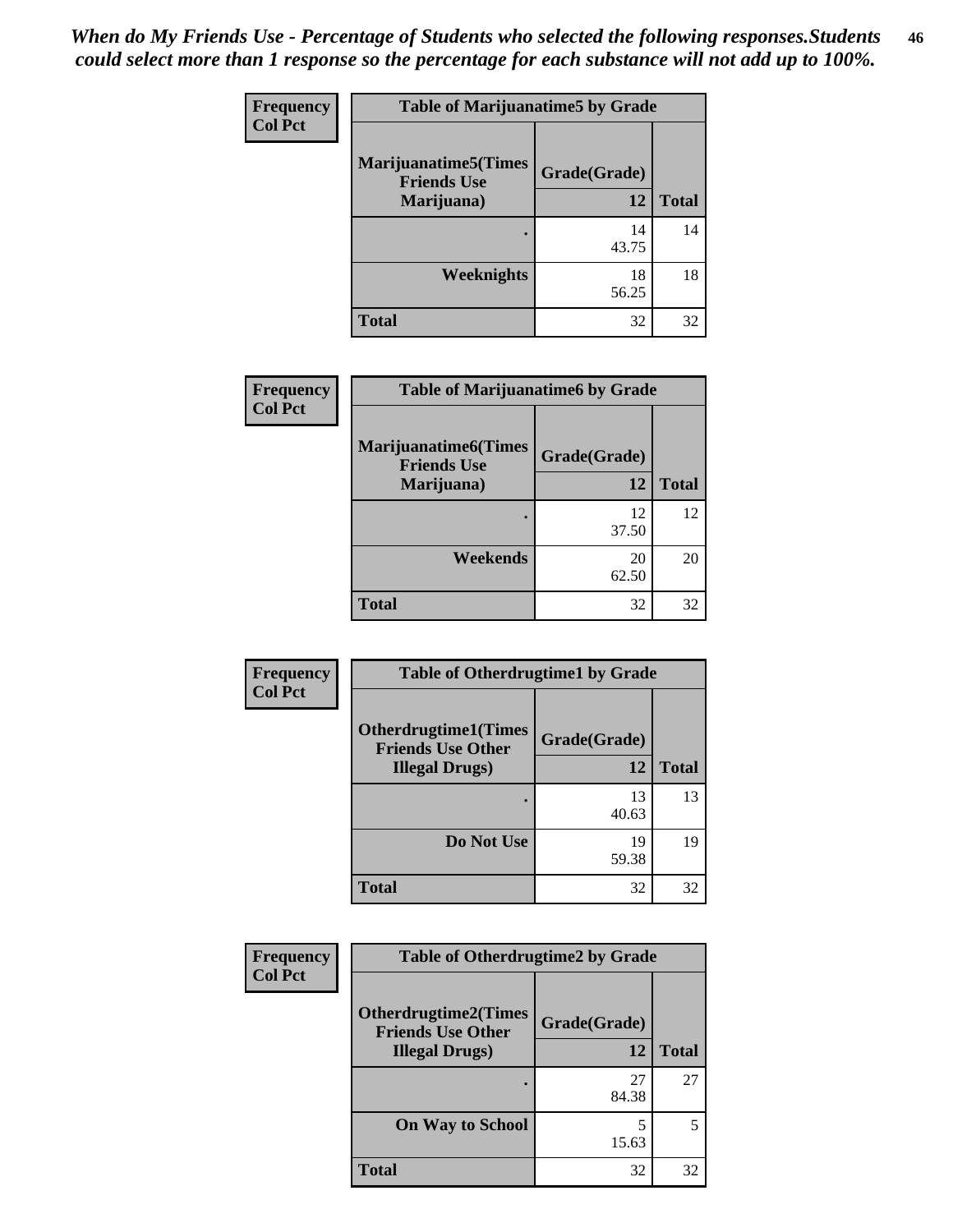| Frequency      | <b>Table of Otherdrugtime3 by Grade</b>                 |              |              |
|----------------|---------------------------------------------------------|--------------|--------------|
| <b>Col Pct</b> | <b>Otherdrugtime3(Times</b><br><b>Friends Use Other</b> | Grade(Grade) |              |
|                | <b>Illegal Drugs</b> )                                  | 12           | <b>Total</b> |
|                |                                                         | 26<br>81.25  | 26           |
|                | <b>During School</b>                                    | 6<br>18.75   | 6            |
|                | <b>Total</b>                                            | 32           | 32           |

| <b>Frequency</b> | <b>Table of Otherdrugtime4 by Grade</b>                                   |                    |              |  |
|------------------|---------------------------------------------------------------------------|--------------------|--------------|--|
| <b>Col Pct</b>   | <b>Otherdrugtime4(Times</b><br><b>Friends Use Other Illegal</b><br>Drugs) | Grade(Grade)<br>12 | <b>Total</b> |  |
|                  |                                                                           | 26<br>81.25        | 26           |  |
|                  | <b>On Way Home From School</b>                                            | 6<br>18.75         | 6            |  |
|                  | <b>Total</b>                                                              | 32                 | 32           |  |

| Frequency      | <b>Table of Otherdrugtime5 by Grade</b>                  |              |              |
|----------------|----------------------------------------------------------|--------------|--------------|
| <b>Col Pct</b> | <b>Otherdrugtime5</b> (Times<br><b>Friends Use Other</b> | Grade(Grade) |              |
|                | <b>Illegal Drugs</b> )                                   | 12           | <b>Total</b> |
|                |                                                          | 23<br>71.88  | 23           |
|                | Weeknights                                               | 9<br>28.13   | 9            |
|                | <b>Total</b>                                             | 32           | 32           |

| <b>Frequency</b> | <b>Table of Otherdrugtime6 by Grade</b>                 |              |              |
|------------------|---------------------------------------------------------|--------------|--------------|
| <b>Col Pct</b>   | <b>Otherdrugtime6(Times</b><br><b>Friends Use Other</b> | Grade(Grade) |              |
|                  | <b>Illegal Drugs</b> )                                  | 12           | <b>Total</b> |
|                  |                                                         | 17<br>53.13  | 17           |
|                  | Weekends                                                | 15<br>46.88  | 15           |
|                  | <b>Total</b>                                            | 32           | 32           |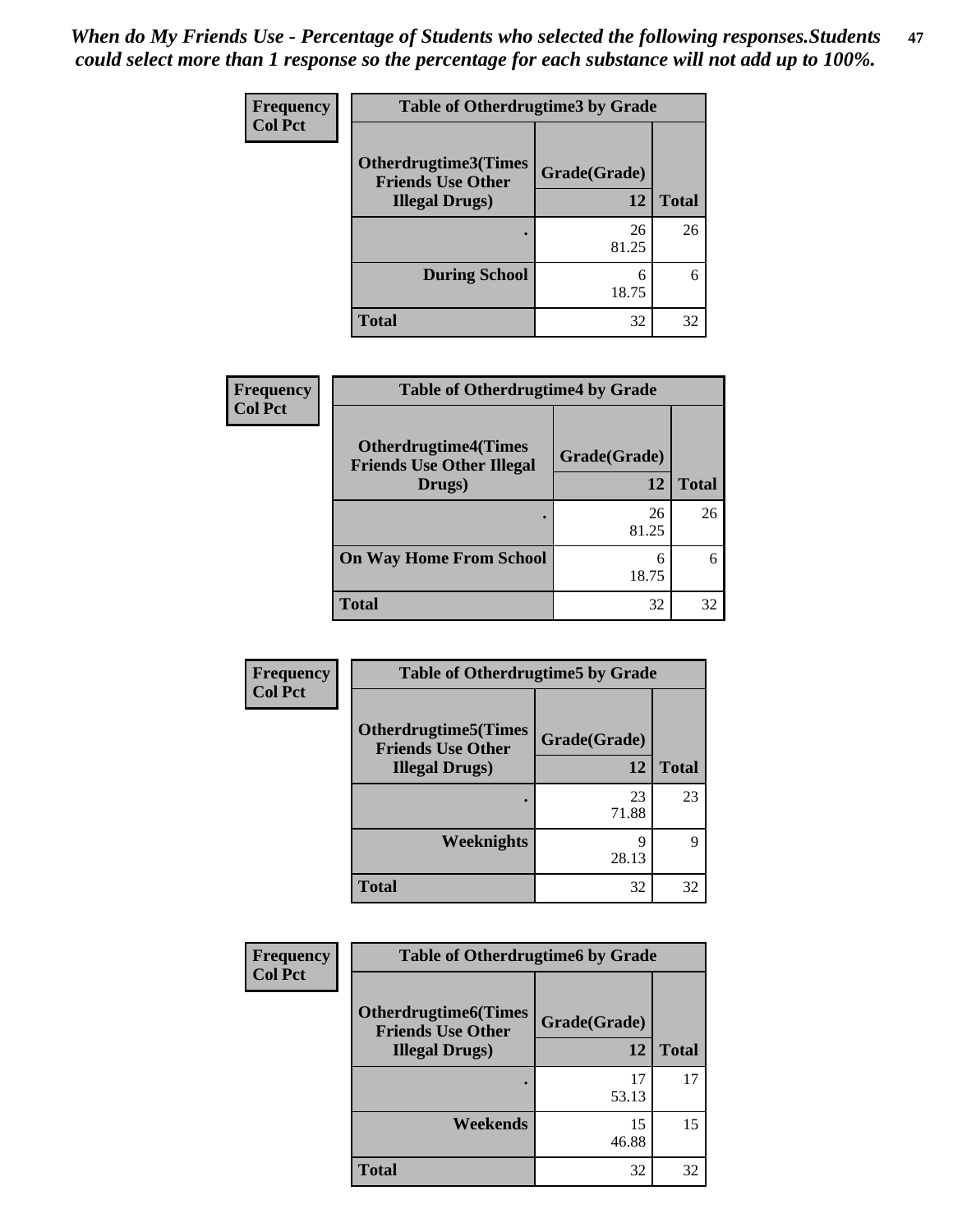| Frequency      | <b>Table of Educationalcohol by Grade</b>                                                                                     |                    |              |
|----------------|-------------------------------------------------------------------------------------------------------------------------------|--------------------|--------------|
| <b>Col Pct</b> | Educationalcohol(I<br>have been taught<br>about alcohol,<br>tobacco,<br>and other drugs<br>within the last<br>year at school) | Grade(Grade)<br>12 | <b>Total</b> |
|                | Yes                                                                                                                           | 14<br>43.75        | 14           |
|                | N <sub>0</sub>                                                                                                                | 18<br>56.25        | 18           |
|                | <b>Total</b>                                                                                                                  | 32                 | 32           |

| Frequency      | <b>Table of Eversmoked by Grade</b> |              |              |
|----------------|-------------------------------------|--------------|--------------|
| <b>Col Pct</b> | Eversmoked(I<br>have smoked         | Grade(Grade) |              |
|                | a cigarette)                        | 12           | <b>Total</b> |
|                | Yes                                 | 16<br>50.00  | 16           |
|                | N <sub>0</sub>                      | 16<br>50.00  | 16           |
|                | <b>Total</b>                        | 32           | 32           |

| Frequency      | <b>Table of Drovedrinking by Grade</b>                                                                              |                        |                |
|----------------|---------------------------------------------------------------------------------------------------------------------|------------------------|----------------|
| <b>Col Pct</b> | Drovedrinking(In<br>the past 30 days I<br>have driven a car<br>or other vehicle<br>while I was<br>drinking alcohol) | Grade(Grade)<br>12     | <b>Total</b>   |
|                | <b>Yes</b>                                                                                                          | $\mathfrak{D}$<br>6.25 | $\overline{2}$ |
|                | N <sub>0</sub>                                                                                                      | 30<br>93.75            | 30             |
|                | <b>Total</b>                                                                                                        | 32                     | 32             |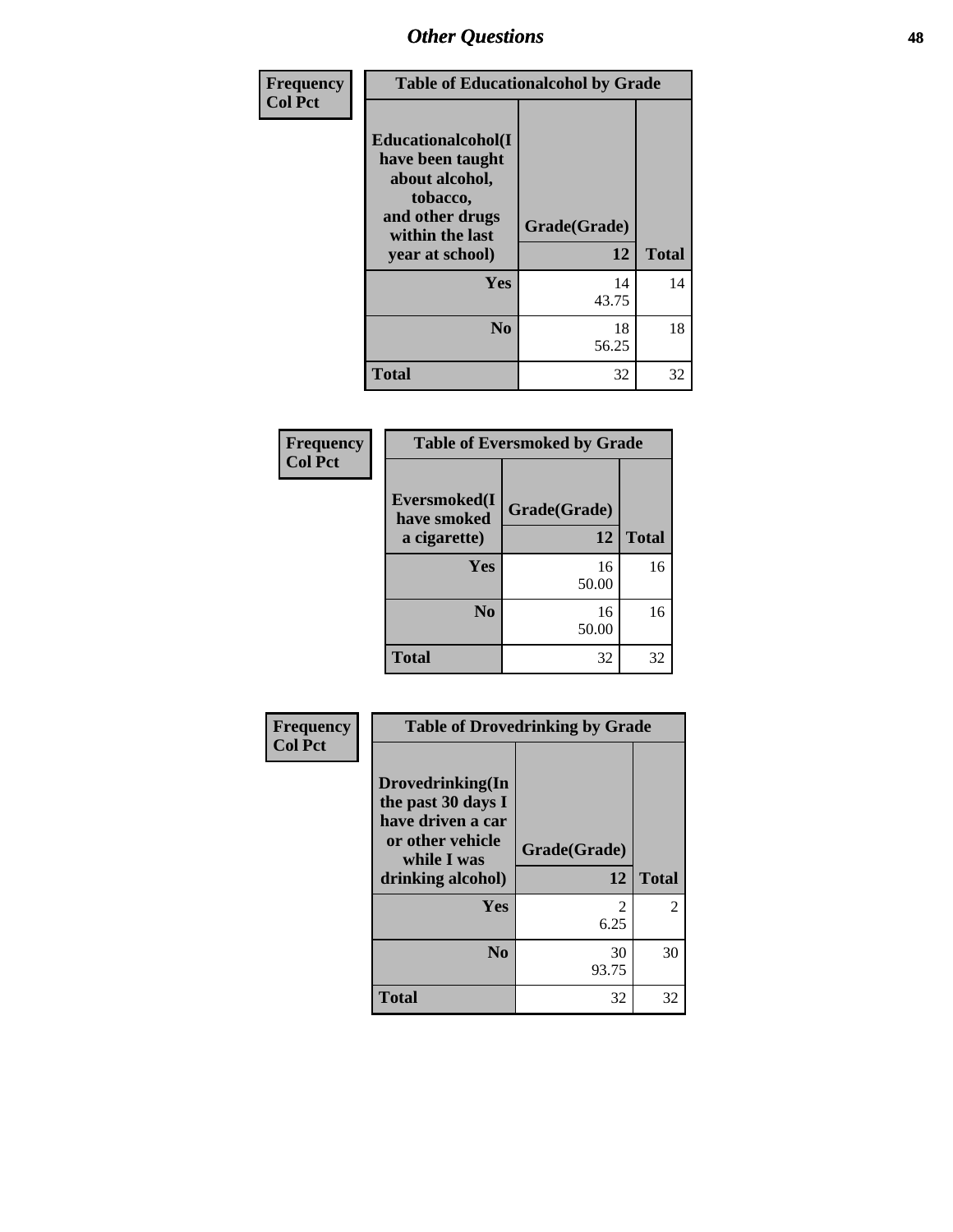| Frequency      | <b>Table of Rodedrinking by Grade</b>                                                                                  |                    |              |
|----------------|------------------------------------------------------------------------------------------------------------------------|--------------------|--------------|
| <b>Col Pct</b> | Rodedrinking(In<br>the past 30 days<br>I have ridden in<br>a car with a<br>driver who had<br>been drinking<br>alcohol) | Grade(Grade)<br>12 | <b>Total</b> |
|                | <b>Yes</b>                                                                                                             | 21.88              | 7            |
|                | N <sub>0</sub>                                                                                                         | 25<br>78.13        | 25           |
|                | <b>Total</b>                                                                                                           | 32                 | 32           |

### **Frequency Col Pct**

| <b>Table of Drugsschool by Grade</b>                                                                                                   |                    |              |  |  |  |
|----------------------------------------------------------------------------------------------------------------------------------------|--------------------|--------------|--|--|--|
| <b>Drugsschool</b> (During<br>the past 12 months,<br>I have been offered,<br>sold,<br>or given illegal<br>drugs on school<br>property) | Grade(Grade)<br>12 |              |  |  |  |
|                                                                                                                                        |                    |              |  |  |  |
|                                                                                                                                        |                    | <b>Total</b> |  |  |  |
| <b>Yes</b>                                                                                                                             | 6<br>18.75         | 6            |  |  |  |
| N <sub>0</sub>                                                                                                                         | 26<br>81.25        | 26           |  |  |  |

| Frequency      | <b>Table of Helpbullied by Grade</b>                                |                    |              |  |
|----------------|---------------------------------------------------------------------|--------------------|--------------|--|
| <b>Col Pct</b> | $Helpb$ ullied(I<br>would help<br>someone who was<br>being bullied) | Grade(Grade)<br>12 | <b>Total</b> |  |
|                | <b>Strongly Agree</b>                                               | 23<br>71.88        | 23           |  |
|                | <b>Somewhat Agree</b>                                               | 5<br>15.63         | 5            |  |
|                | <b>Somewhat Disagree</b>                                            | 3<br>9.38          | 3            |  |
|                | <b>Strongly Disagree</b>                                            | 3.13               |              |  |
|                | <b>Total</b>                                                        | 32                 | 32           |  |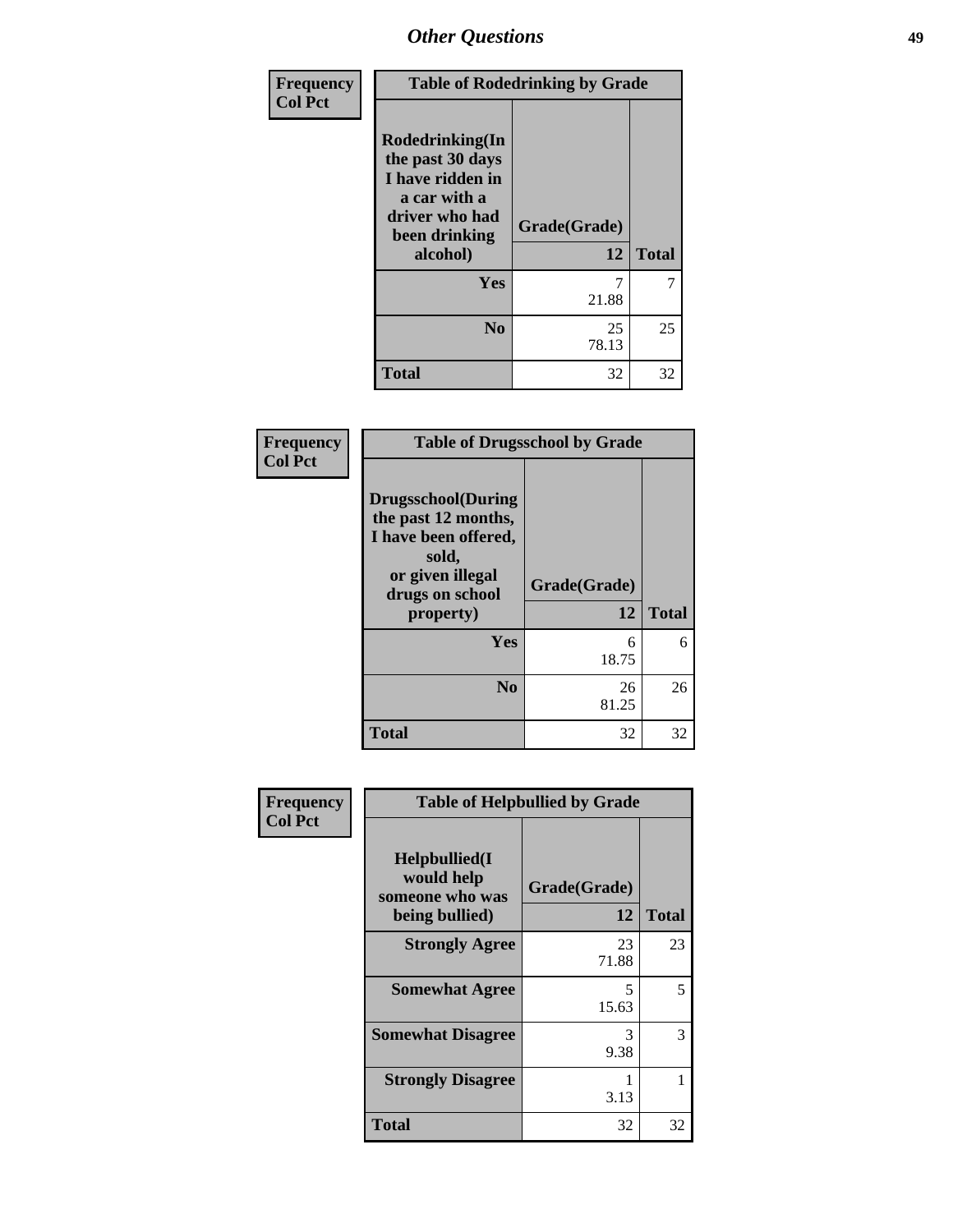*Other Questions* **50**

| <b>Frequency</b> |                     | <b>Table of Grade by Bingedrinking</b> |                                                                             |           |                          |                |                |              |
|------------------|---------------------|----------------------------------------|-----------------------------------------------------------------------------|-----------|--------------------------|----------------|----------------|--------------|
| <b>Row Pct</b>   |                     |                                        | Bingedrinking(I have drunk five or<br>more drinks of alcohol at one sitting |           | during the last 30 days) |                |                |              |
|                  |                     | $\mathbf 0$                            | 1 or                                                                        | 3 to      | <b>6 to</b><br>g         | 10<br>to<br>19 | 20<br>to<br>29 |              |
|                  | Grade(Grade)   Days |                                        | days                                                                        | days      | days                     | days           | days           | <b>Total</b> |
|                  | 12                  | 23<br>71.88                            | 2<br>6.25                                                                   | 3<br>9.38 | 3.13                     | 3.13           | 6.25           | 32           |
|                  | <b>Total</b>        | 23                                     | $\overline{2}$                                                              | 3         |                          |                | 2              | 32           |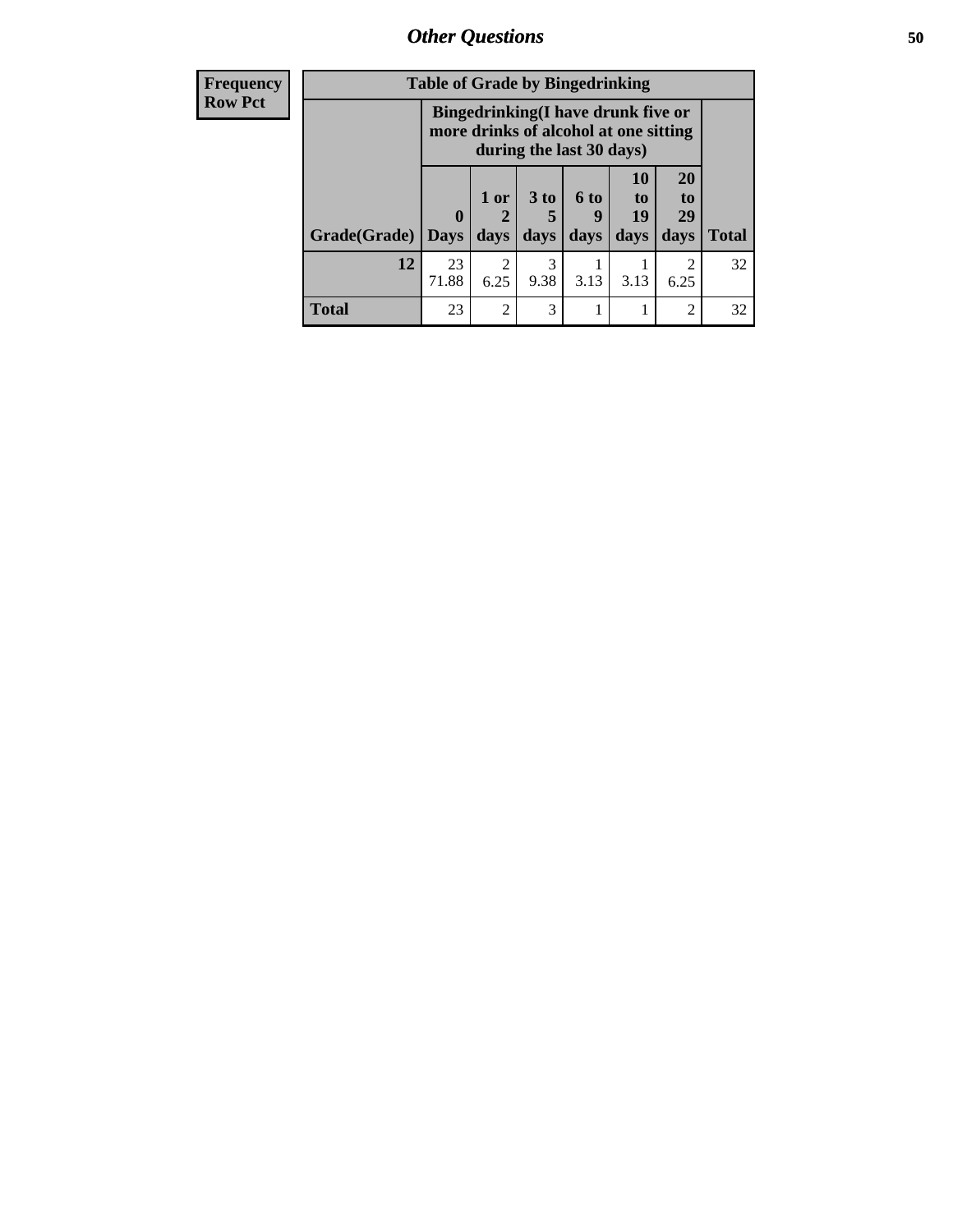## *Nutrition* **51**

### **Frequency Row Pct**

| <b>Table of Grade by Dairy</b> |                          |                                                                 |                     |                                        |              |
|--------------------------------|--------------------------|-----------------------------------------------------------------|---------------------|----------------------------------------|--------------|
|                                |                          | Dairy (I eat at least 3 servings of dairy<br>products each day) |                     |                                        |              |
| Grade(Grade)                   | <b>Strongly</b><br>Agree | Agree                                                           | Somewhat   Somewhat | <b>Strongly</b><br>Disagree   Disagree | <b>Total</b> |
| 12                             | 21.88                    | 10<br>31.25                                                     | 6<br>18.75          | Q<br>28.13                             | 32           |
| <b>Total</b>                   |                          | 10                                                              | 6                   | 9                                      | 32.          |

## **Frequen Row Pct**

n m

| icv | <b>Table of Grade by Fruitveg</b> |                          |                                                                          |                     |                                        |              |
|-----|-----------------------------------|--------------------------|--------------------------------------------------------------------------|---------------------|----------------------------------------|--------------|
| t   |                                   |                          | Fruitveg(I eat at least 5 servings of fruits<br>and vegetables each day) |                     |                                        |              |
|     | Grade(Grade)                      | <b>Strongly</b><br>Agree | Agree                                                                    | Somewhat   Somewhat | <b>Strongly</b><br>Disagree   Disagree | <b>Total</b> |
|     | 12                                | 12.50                    | 34.38                                                                    | 25.00               | Q<br>28.13                             | 32           |
|     | <b>Total</b>                      |                          |                                                                          |                     | 9                                      | 32           |

### **Frequency Row Pct**

| <b>Table of Grade by Cafeteriahealthy</b> |                          |                                                                       |                     |                                        |              |  |
|-------------------------------------------|--------------------------|-----------------------------------------------------------------------|---------------------|----------------------------------------|--------------|--|
|                                           |                          | Cafeteriahealthy (School meals in my<br>school cafeteria are healthy) |                     |                                        |              |  |
| Grade(Grade)                              | <b>Strongly</b><br>Agree | Agree                                                                 | Somewhat   Somewhat | <b>Strongly</b><br>Disagree   Disagree | <b>Total</b> |  |
| 12                                        | 3.13                     | 10<br>31.25                                                           | 25.00               | 13<br>40.63                            | 32           |  |
| <b>Total</b>                              |                          | 10<br>8<br>13                                                         |                     |                                        |              |  |

| <b>Frequency</b> |
|------------------|
| <b>Row Pct</b>   |

| <b>Table of Grade by Cafeterianutrition</b> |                          |                                                                                           |                                            |                 |              |  |
|---------------------------------------------|--------------------------|-------------------------------------------------------------------------------------------|--------------------------------------------|-----------------|--------------|--|
|                                             |                          | <b>Cafeterianutrition</b> (Facts about nutrition<br>are available in my school cafeteria) |                                            |                 |              |  |
| Grade(Grade)                                | <b>Strongly</b><br>Agree | Agree                                                                                     | Somewhat   Somewhat  <br>Disagree Disagree | <b>Strongly</b> | <b>Total</b> |  |
| 12                                          | h<br>18.75               | 10<br>31.25                                                                               | 21.88                                      | Q<br>28.13      | 32           |  |
| <b>Total</b>                                | 6                        | 10                                                                                        |                                            | 9               | 32           |  |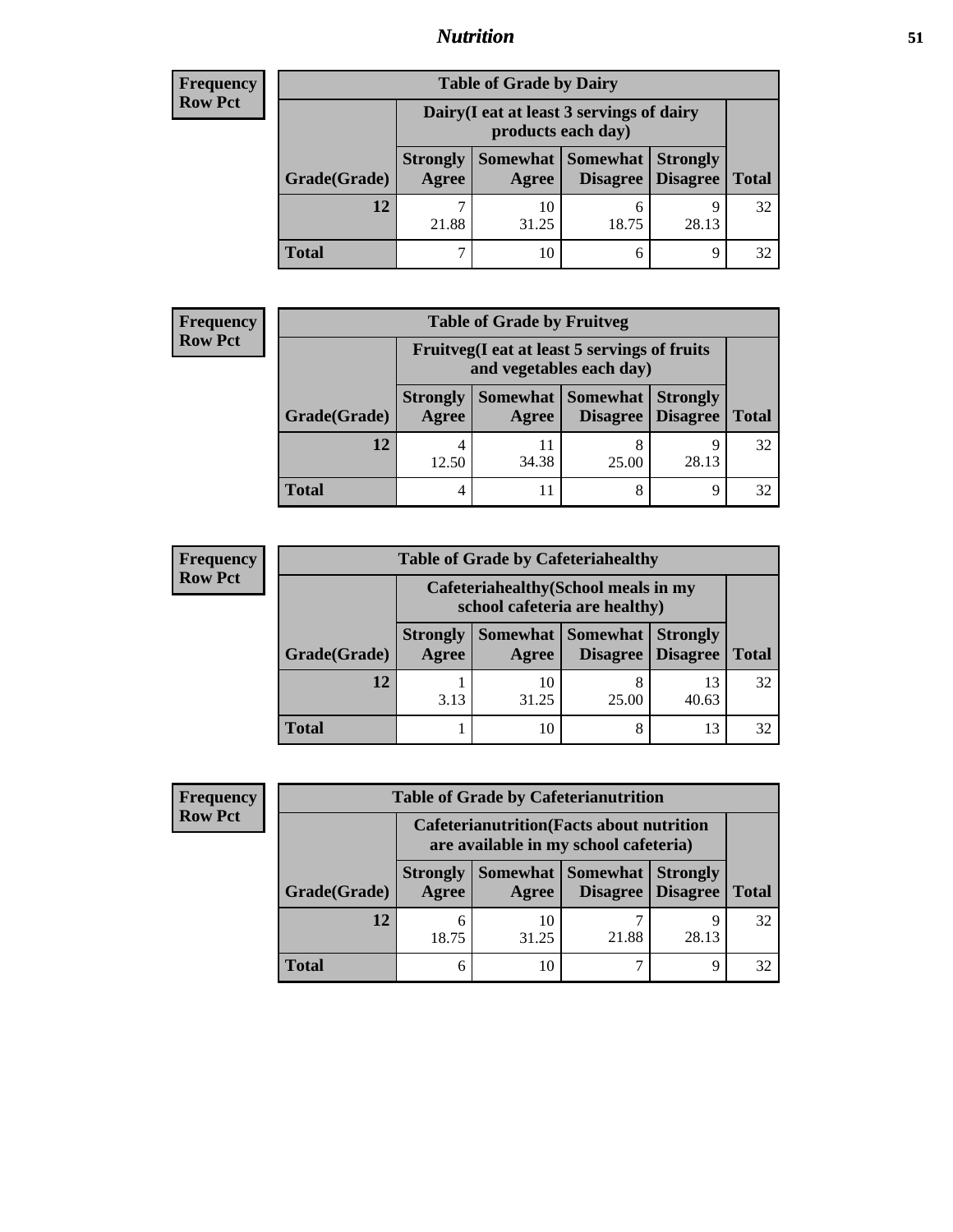## *Nutrition* **52**

| <b>Frequency</b> |  |
|------------------|--|
| Row Pct          |  |

| <b>Table of Grade by Schoollunch</b> |                          |                                                                 |                     |                                        |              |
|--------------------------------------|--------------------------|-----------------------------------------------------------------|---------------------|----------------------------------------|--------------|
|                                      |                          | Schoollunch(I eat school lunch three or<br>more times per week) |                     |                                        |              |
| Grade(Grade)                         | <b>Strongly</b><br>Agree | Agree                                                           | Somewhat   Somewhat | <b>Strongly</b><br>Disagree   Disagree | <b>Total</b> |
| 12                                   | 6<br>18.75               | 21.88                                                           | 6.25                | 17<br>53.13                            | 32           |
| <b>Total</b>                         | 6                        |                                                                 | ◠                   |                                        |              |

| <b>Frequency</b> | <b>Table of Grade by Foodchoices</b> |                          |                                                                     |                            |                                        |              |
|------------------|--------------------------------------|--------------------------|---------------------------------------------------------------------|----------------------------|----------------------------------------|--------------|
| <b>Row Pct</b>   |                                      |                          | Foodchoices (I make healthy food choices in<br>my school cafeteria) |                            |                                        |              |
|                  | Grade(Grade)                         | <b>Strongly</b><br>Agree | Agree                                                               | <b>Somewhat   Somewhat</b> | <b>Strongly</b><br>Disagree   Disagree | <b>Total</b> |
|                  | 12                                   | 3<br>9.38                | 14<br>43.75                                                         | 9.38                       | 12<br>37.50                            | 32           |
|                  | <b>Total</b>                         | 3                        | 14                                                                  | 3                          | 12                                     | 32           |

| <b>Frequency</b> |
|------------------|
| <b>Row Pct</b>   |

Ŧ. **T** 

| <b>l</b> Cy |              |                                                                                                             | <b>Table of Grade by Wholewheat</b> |                                          |                 |              |
|-------------|--------------|-------------------------------------------------------------------------------------------------------------|-------------------------------------|------------------------------------------|-----------------|--------------|
| D.          |              | Wholewheat (There are whole wheat and<br>multigrain breads and cereals available in<br>my school cafeteria) |                                     |                                          |                 |              |
|             | Grade(Grade) | <b>Strongly</b><br>Agree                                                                                    | Agree                               | Somewhat Somewhat<br>Disagree   Disagree | <b>Strongly</b> | <b>Total</b> |
|             | 12           | 3<br>9.38                                                                                                   | 10<br>31.25                         | 10<br>31.25                              | 9<br>28.13      | 32           |
|             | <b>Total</b> | 3                                                                                                           | 10                                  | 10                                       | 9               | 32           |

**Frequency Row Pct**

| V |              |                                                                                                                                               | <b>Table of Grade by Healthyvending</b> |                   |                                        |              |  |
|---|--------------|-----------------------------------------------------------------------------------------------------------------------------------------------|-----------------------------------------|-------------------|----------------------------------------|--------------|--|
|   |              | Healthyvending (If only healthy snacks and<br>beverages were available in the vending<br>machines during the school day,<br>I would buy them) |                                         |                   |                                        |              |  |
|   | Grade(Grade) | <b>Strongly</b><br>Agree                                                                                                                      | Agree                                   | Somewhat Somewhat | <b>Strongly</b><br>Disagree   Disagree | <b>Total</b> |  |
|   | 12           | 12.50                                                                                                                                         | 8<br>25.00                              | 8<br>25.00        | 12<br>37.50                            | 32           |  |
|   | <b>Total</b> |                                                                                                                                               | 8                                       | 8                 | 12                                     | 32           |  |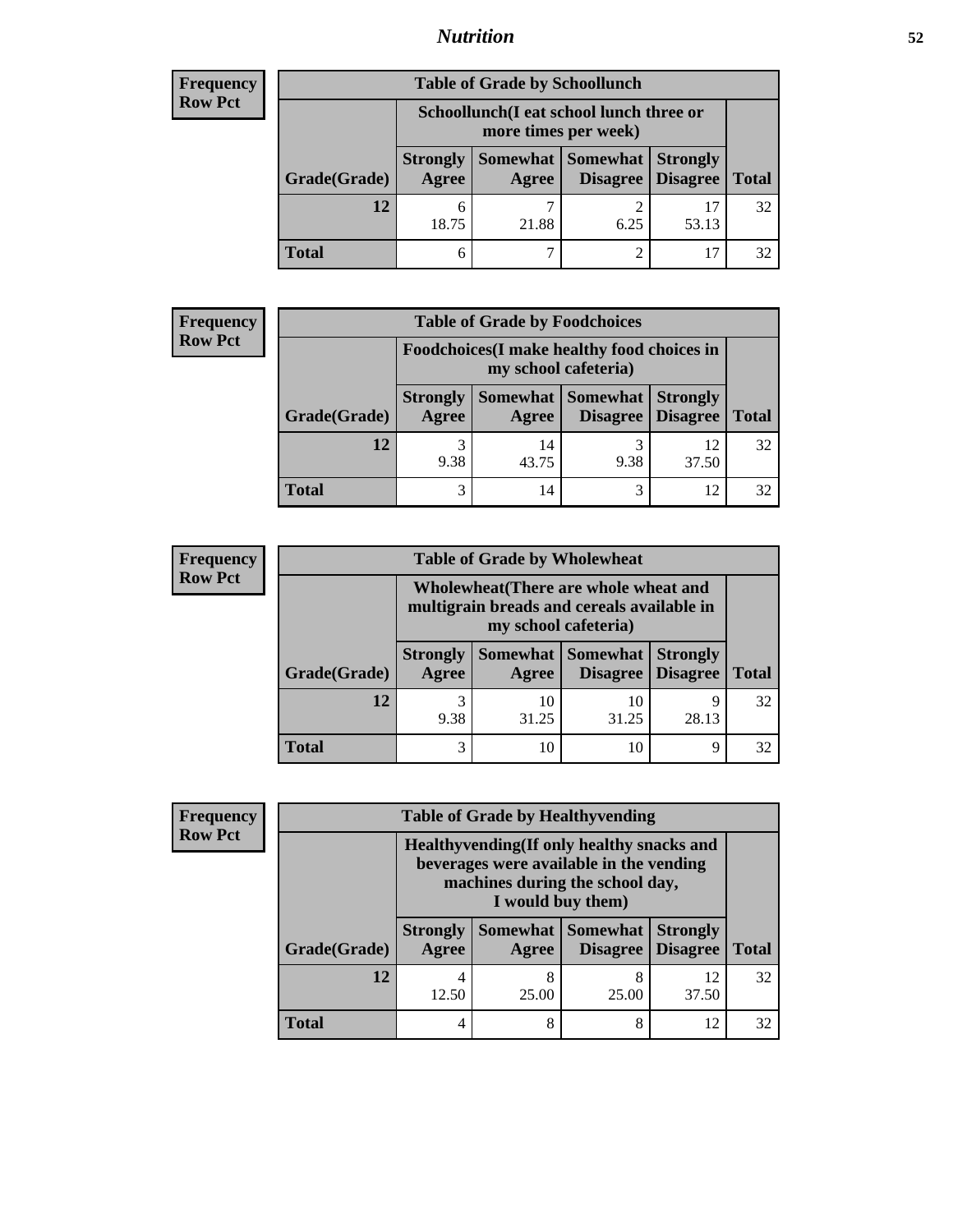# *Nutrition* **53**

| <b>Frequency</b> |
|------------------|
| Row Pct          |

| <b>Table of Grade by Schoolbreakfast</b> |                                                                                                                                         |            |                                          |                                    |              |  |
|------------------------------------------|-----------------------------------------------------------------------------------------------------------------------------------------|------------|------------------------------------------|------------------------------------|--------------|--|
|                                          | Schoolbreakfast (If breakfast were<br>available at school,<br>but outside the cafeteria,<br>I would eat breakfast at school more often) |            |                                          |                                    |              |  |
| Grade(Grade)                             | <b>Strongly</b><br>Agree                                                                                                                | Agree      | Somewhat   Somewhat  <br><b>Disagree</b> | <b>Strongly</b><br><b>Disagree</b> | <b>Total</b> |  |
| 12                                       | 10<br>31.25                                                                                                                             | Q<br>28.13 | 6<br>18.75                               | 21.88                              | 32           |  |
| <b>Total</b>                             | 10                                                                                                                                      | Q          | 6                                        | 7                                  | 32           |  |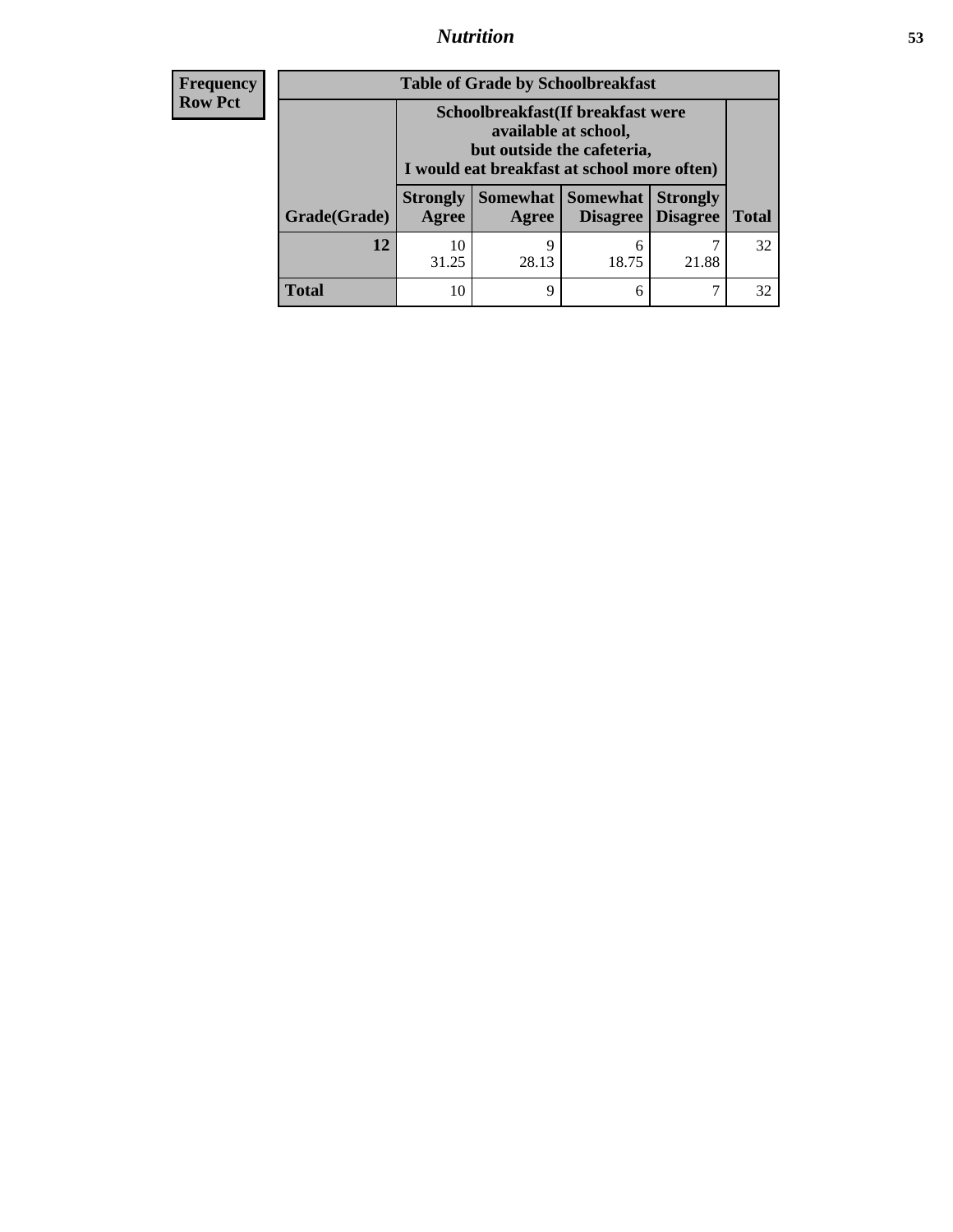| Frequency      | <b>Table of Educationaids by Grade</b>                                                                    |                    |              |  |
|----------------|-----------------------------------------------------------------------------------------------------------|--------------------|--------------|--|
| <b>Col Pct</b> | <b>Educationaids</b> (I<br>have been<br>taught about<br><b>HIV/AIDS</b> at<br>school in the<br>past year) | Grade(Grade)<br>12 | <b>Total</b> |  |
|                | Yes                                                                                                       | 13<br>40.63        | 13           |  |
|                | N <sub>0</sub>                                                                                            | 19<br>59.38        | 19           |  |
|                | <b>Total</b>                                                                                              | 32                 | 32           |  |

| Frequency<br><b>Col Pct</b> | <b>Table of Educationcharacter by Grade</b>                                                             |                    |              |  |  |
|-----------------------------|---------------------------------------------------------------------------------------------------------|--------------------|--------------|--|--|
|                             | Educationcharacter(I<br>have been taught<br>about character<br>education in the past<br>year at school) | Grade(Grade)<br>12 | <b>Total</b> |  |  |
|                             | <b>Yes</b>                                                                                              | 15<br>46.88        | 15           |  |  |
|                             | N <sub>0</sub>                                                                                          | 17<br>53.13        | 17           |  |  |
|                             | <b>Total</b>                                                                                            | 32                 | 32           |  |  |

| Frequency      | <b>Table of Gradcoach1 by Grade</b>              |              |              |  |  |
|----------------|--------------------------------------------------|--------------|--------------|--|--|
| <b>Col Pct</b> | Gradcoach1(I<br>know who my<br><b>Graduation</b> | Grade(Grade) |              |  |  |
|                | Coach is)                                        | 12           | <b>Total</b> |  |  |
|                | Yes                                              | 3<br>9.38    | 3            |  |  |
|                | N <sub>0</sub>                                   | 29<br>90.63  | 29           |  |  |
|                | <b>Total</b>                                     | 32           | 32           |  |  |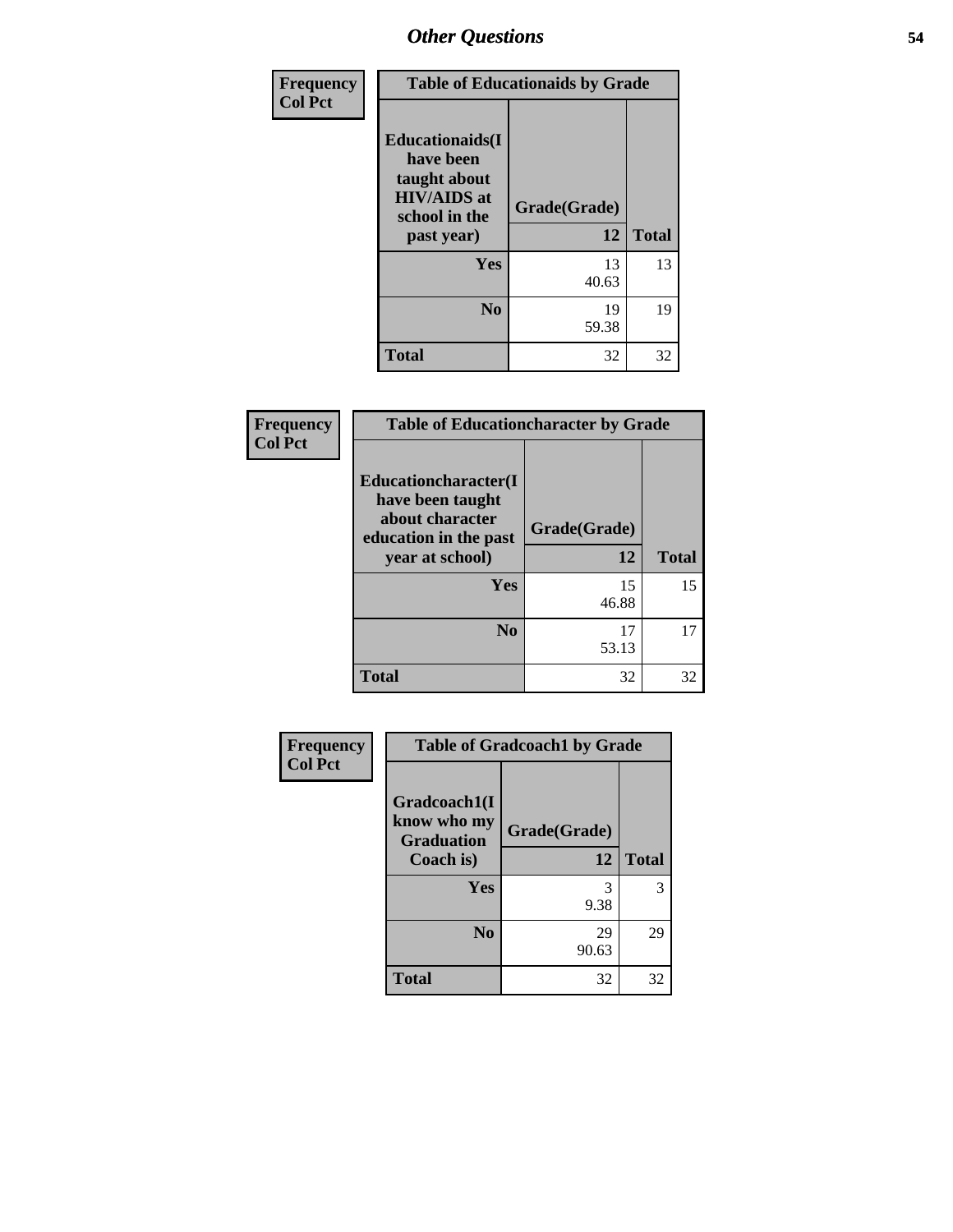| Frequency      |                                                                     | <b>Table of Gradcoach2 by Grade</b> |              |
|----------------|---------------------------------------------------------------------|-------------------------------------|--------------|
| <b>Col Pct</b> | Gradcoach2(I<br>have<br>contacted my<br><b>Graduation</b><br>Coach) | Grade(Grade)<br>12                  | <b>Total</b> |
|                | Yes                                                                 | 3<br>9.38                           | 3            |
|                | N <sub>0</sub>                                                      | 29<br>90.63                         | 29           |
|                | <b>Total</b>                                                        | 32                                  | 32           |

| Frequency<br><b>Col Pct</b> |                                                                                       | <b>Table of Gradcoach3 by Grade</b> |              |
|-----------------------------|---------------------------------------------------------------------------------------|-------------------------------------|--------------|
|                             | Gradcoach3(I<br>have received<br>assistance<br>from my<br><b>Graduation</b><br>Coach) | Grade(Grade)<br>12                  | <b>Total</b> |
|                             | Yes                                                                                   | 5                                   | 5            |
|                             |                                                                                       | 15.63                               |              |
|                             | N <sub>0</sub>                                                                        | 3<br>9.38                           | 3            |
|                             | Don't know                                                                            | 24<br>75.00                         | 24           |
|                             | <b>Total</b>                                                                          | 32                                  | 32           |

| Frequency      |                                                                                                                                                                                 | <b>Table of Selfharm by Grade</b> |              |
|----------------|---------------------------------------------------------------------------------------------------------------------------------------------------------------------------------|-----------------------------------|--------------|
| <b>Col Pct</b> | <b>Selfharm</b> (During<br>the past 12<br>months,<br>I harmed myself<br>on purpose<br>Suicideconsider<br>During the past<br>12 months,<br>I seriously<br>considered<br>suicide) | Grade(Grade)<br>12                | <b>Total</b> |
|                | Yes                                                                                                                                                                             | 6<br>18.75                        | 6            |
|                | N <sub>0</sub>                                                                                                                                                                  | 26<br>81.25                       | 26           |
|                | <b>Total</b>                                                                                                                                                                    | 32                                | 32           |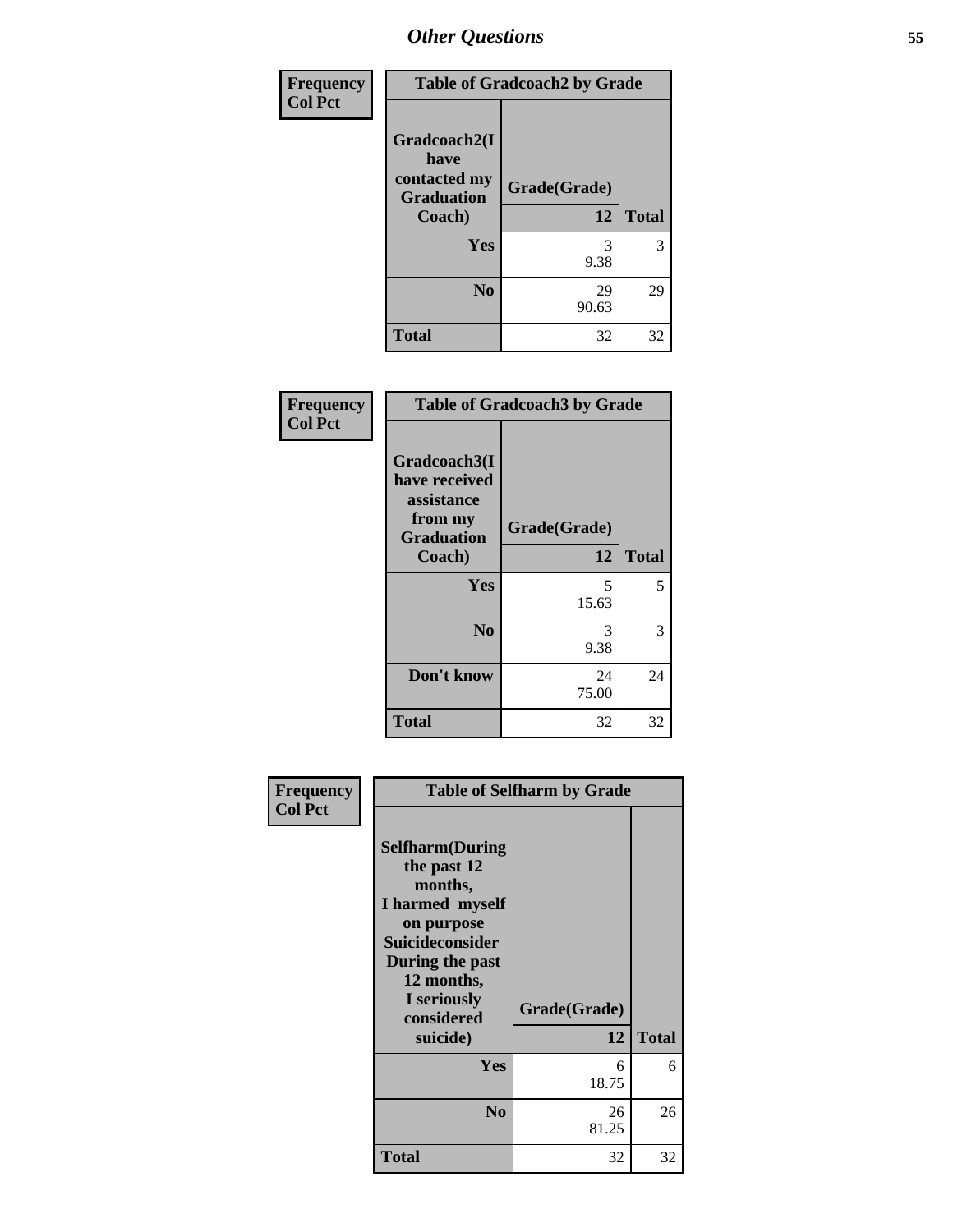| <b>Frequency</b> | <b>Table of Suicideconsider by Grade</b> |              |              |  |
|------------------|------------------------------------------|--------------|--------------|--|
| <b>Col Pct</b>   |                                          | Grade(Grade) |              |  |
|                  | Suicideconsider                          | 12           | <b>Total</b> |  |
|                  | <b>Yes</b>                               | 12.50        | 4            |  |
|                  | N <sub>0</sub>                           | 28<br>87.50  | 28           |  |
|                  | <b>Total</b>                             | 32           | 32           |  |

| Frequency      | <b>Table of Suicideattempt by Grade</b>              |              |              |  |  |
|----------------|------------------------------------------------------|--------------|--------------|--|--|
| <b>Col Pct</b> | Suicideattempt(I<br>have attempted<br>suicide in the | Grade(Grade) |              |  |  |
|                | last year)                                           | 12           | <b>Total</b> |  |  |
|                | Yes                                                  | 3<br>9.38    |              |  |  |
|                | N <sub>0</sub>                                       | 29<br>90.63  | 29           |  |  |
|                | Total                                                | 32           | 32           |  |  |

| Frequency      | <b>Table of Instantmessaged by Grade</b>                                            |                    |              |  |  |  |  |
|----------------|-------------------------------------------------------------------------------------|--------------------|--------------|--|--|--|--|
| <b>Col Pct</b> | <b>Instantmessaged</b> (I<br>have instant<br>messaged people I<br>do not even know) | Grade(Grade)<br>12 | <b>Total</b> |  |  |  |  |
|                | Yes                                                                                 | 10<br>31.25        | 10           |  |  |  |  |
|                | N <sub>0</sub>                                                                      | 22<br>68.75        | 22           |  |  |  |  |
|                | <b>Total</b>                                                                        | 32                 | 32           |  |  |  |  |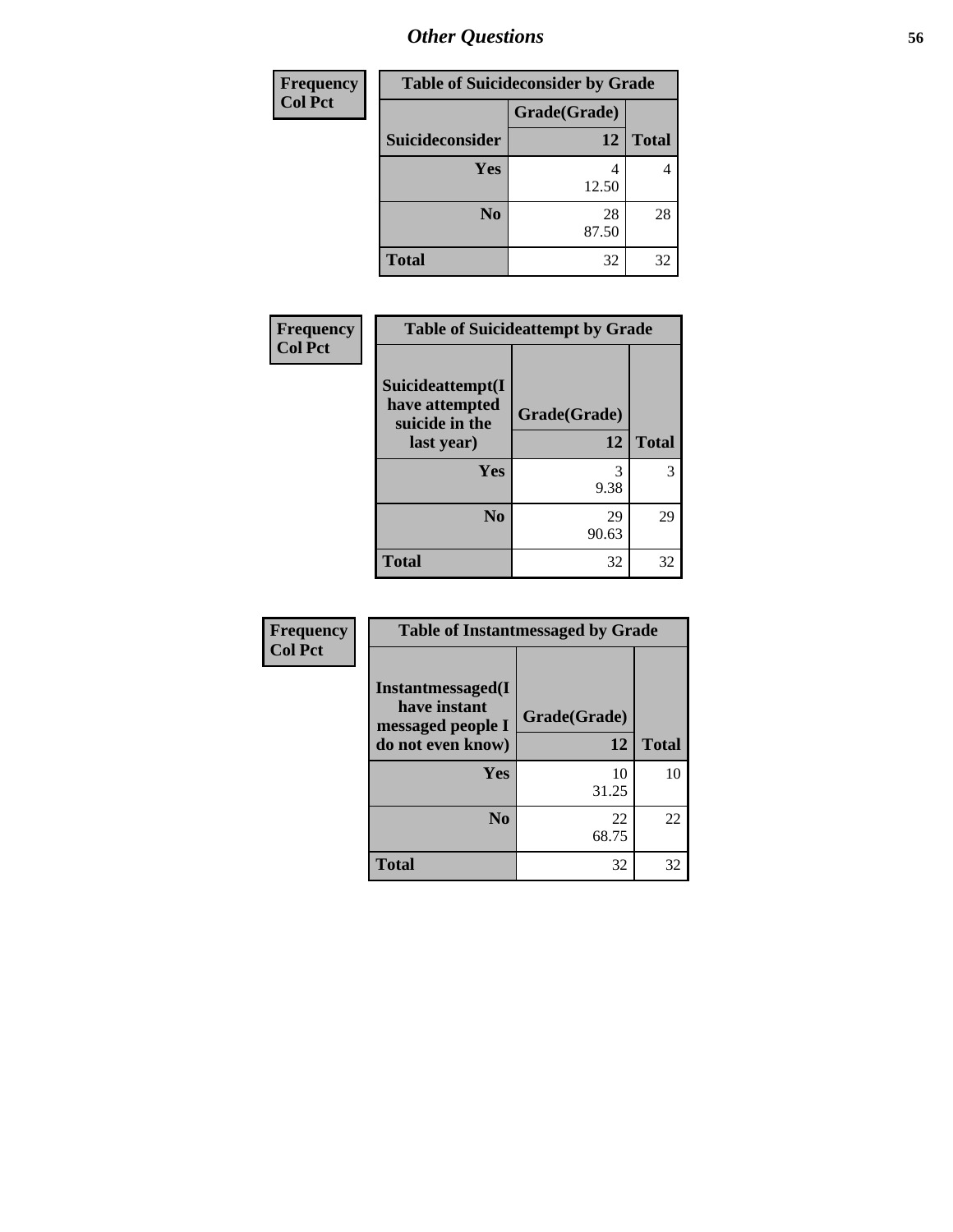| Frequency      |                                                                        | <b>Table of Getsalong by Grade</b> |              |
|----------------|------------------------------------------------------------------------|------------------------------------|--------------|
| <b>Col Pct</b> | <b>Getsalong</b> (I get<br>along with other<br>students and<br>adults) | Grade(Grade)<br>12                 | <b>Total</b> |
|                | <b>Strongly Agree</b>                                                  | 20<br>62.50                        | 20           |
|                | <b>Somewhat Agree</b>                                                  | 11<br>34.38                        | 11           |
|                | <b>Somewhat Disagree</b>                                               | 3.13                               | 1            |
|                | <b>Total</b>                                                           | 32                                 | 32           |

### **Frequency Col Pct**

| <b>Table of Safehome by Grade</b> |              |               |  |  |  |  |  |
|-----------------------------------|--------------|---------------|--|--|--|--|--|
| Safehome(I feel                   | Grade(Grade) |               |  |  |  |  |  |
| safe at home)                     | 12           | <b>Total</b>  |  |  |  |  |  |
| <b>Strongly Agree</b>             | 18<br>56.25  | 18            |  |  |  |  |  |
| <b>Somewhat Agree</b>             | 9<br>28.13   | 9             |  |  |  |  |  |
| <b>Somewhat Disagree</b>          | 2<br>6.25    | $\mathcal{L}$ |  |  |  |  |  |
| <b>Strongly Disagree</b>          | 3<br>9.38    | 3             |  |  |  |  |  |
| Total                             | 32           | 32            |  |  |  |  |  |

| Frequency      | <b>Table of Adulttalk by Grade</b>                                                                |                    |              |  |  |  |  |
|----------------|---------------------------------------------------------------------------------------------------|--------------------|--------------|--|--|--|--|
| <b>Col Pct</b> | <b>Adulttalk(I</b><br>know an<br>adult at<br>school that<br>I can talk<br>with if I<br>need help) | Grade(Grade)<br>12 | <b>Total</b> |  |  |  |  |
|                | Yes                                                                                               | 18<br>56.25        | 18           |  |  |  |  |
|                | N <sub>0</sub>                                                                                    | 14<br>43.75        | 14           |  |  |  |  |
|                | <b>Total</b>                                                                                      | 32                 | 32           |  |  |  |  |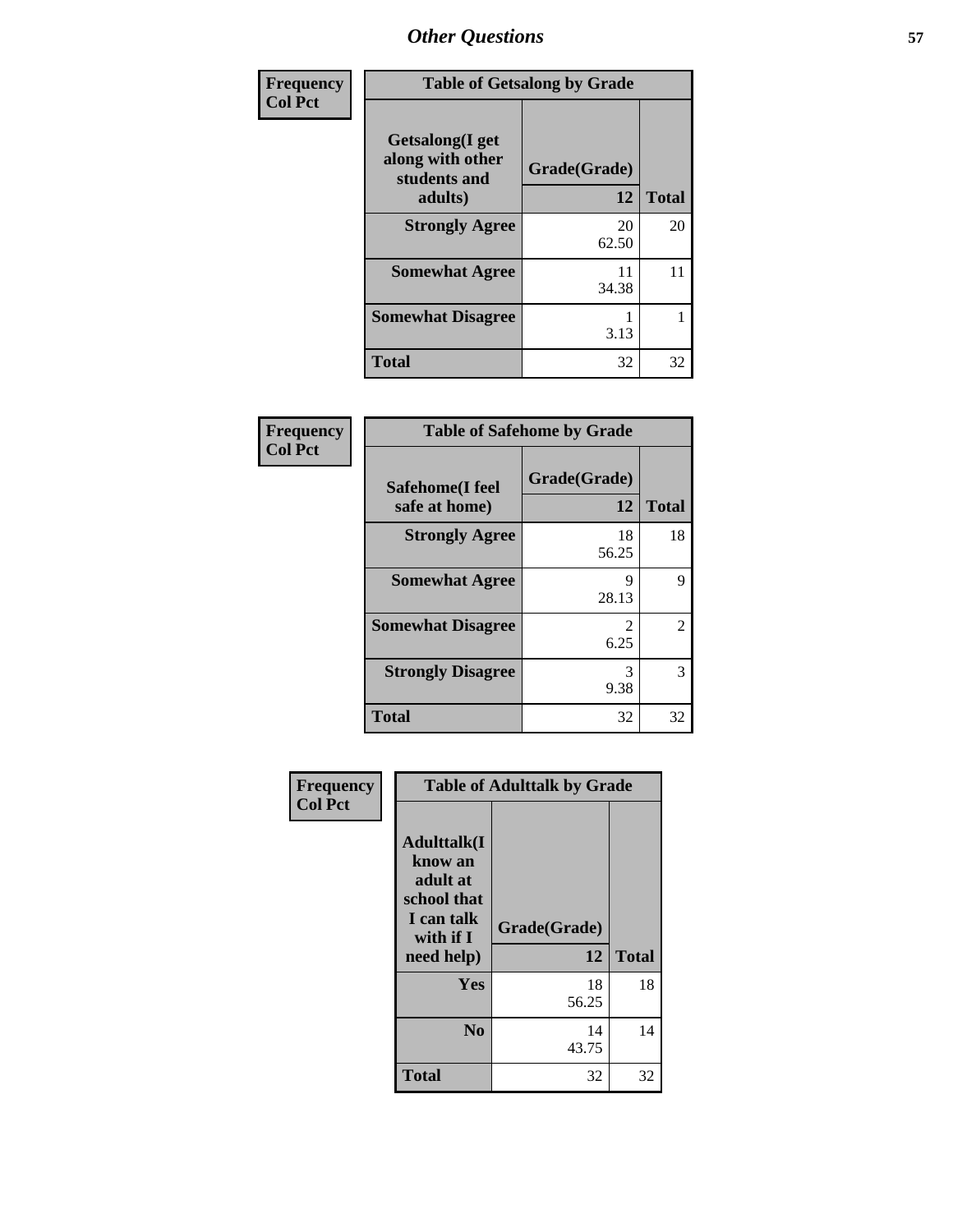| Frequency<br><b>Row Pct</b> | <b>Table of Grade by Tvtime</b> |       |                  |       |                                                                                        |         |                               |              |  |  |  |
|-----------------------------|---------------------------------|-------|------------------|-------|----------------------------------------------------------------------------------------|---------|-------------------------------|--------------|--|--|--|
|                             |                                 |       |                  |       | Tvtime(On an average school day,<br>how much unsupervised time do I spend watching TV) |         |                               |              |  |  |  |
|                             | Grade(Grade)   None             |       | <b>Less that</b> |       | $2 - 3$<br>$hour/day$   hour/day   hours/day                                           | $4 - 5$ | $6+$<br>hours/day   hours/day | <b>Total</b> |  |  |  |
|                             | 12                              | 28.13 | 6.25             | 28.13 | 18.75                                                                                  | 12.50   | 6.25                          | 32           |  |  |  |
|                             | <b>Total</b>                    |       | ◠                | q     |                                                                                        |         | ◠                             | 32           |  |  |  |

| <b>Frequency</b> | <b>Table of Grade by Computertime</b> |                  |                                                                                                      |                      |                      |                   |              |  |  |
|------------------|---------------------------------------|------------------|------------------------------------------------------------------------------------------------------|----------------------|----------------------|-------------------|--------------|--|--|
| <b>Row Pct</b>   |                                       |                  | Computertime (On an average school day,<br>how much unsupervised time do I spend on the<br>computer) |                      |                      |                   |              |  |  |
|                  | Grade(Grade)   hour/day               | <b>Less that</b> | hour/day                                                                                             | $2 - 3$<br>hours/day | $4 - 5$<br>hours/day | $6+$<br>hours/day | <b>Total</b> |  |  |
|                  | 12                                    | 6<br>18.75       | 15.63                                                                                                | 21.88                | 8<br>25.00           | 6<br>18.75        | 32           |  |  |
|                  | <b>Total</b>                          | 6                |                                                                                                      |                      | 8                    | 6                 | 32           |  |  |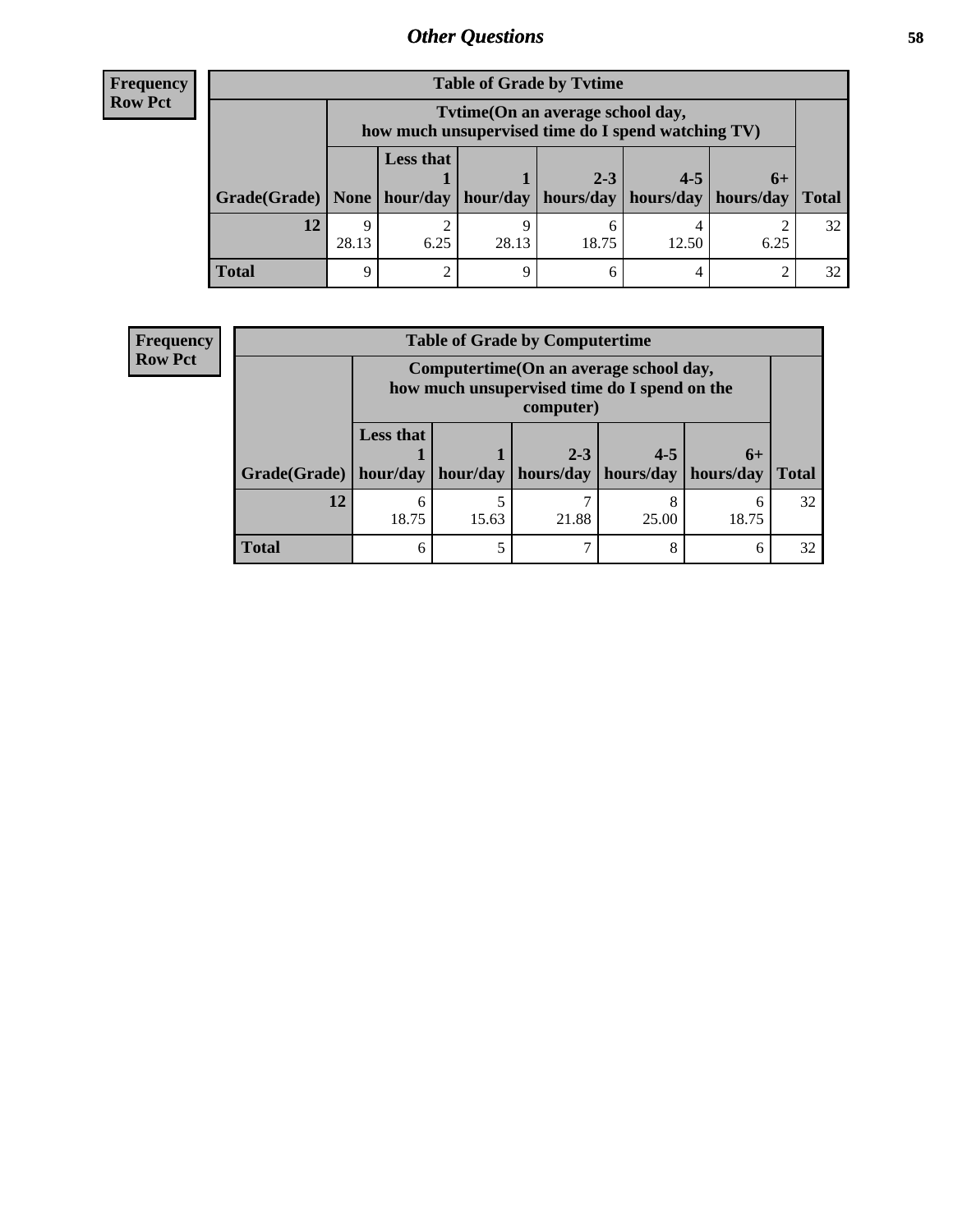## *Questions about Driving Laws* **59** *Driving Questions were asked only of high school students.*

| Frequency      |  |
|----------------|--|
| <b>Row Pct</b> |  |

| <b>Table of Grade by License1</b> |                              |                                                                                                                                           |                |                |               |              |  |  |  |
|-----------------------------------|------------------------------|-------------------------------------------------------------------------------------------------------------------------------------------|----------------|----------------|---------------|--------------|--|--|--|
|                                   |                              | License1(During the first 6 months of driving<br>with a provisional license,<br>the only passengers who can ride with the<br>driver are:) |                |                |               |              |  |  |  |
| <b>Grade</b> (Grade)              | <b>Parent or</b><br>Guardian | <b>Family</b><br><b>Members</b> Friends                                                                                                   |                | Anyone         | Don't<br>Know | <b>Total</b> |  |  |  |
| 12                                | 6.25                         | 20<br>62.50                                                                                                                               | 6.25           | 2<br>6.25      | 6<br>18.75    | 32           |  |  |  |
| <b>Total</b>                      | 2                            | 20                                                                                                                                        | $\mathfrak{D}$ | $\overline{2}$ | 6             | 32           |  |  |  |

| Frequency      |              | <b>Table of Grade by License2</b>   |                  |                             |                                                                   |               |              |  |  |  |
|----------------|--------------|-------------------------------------|------------------|-----------------------------|-------------------------------------------------------------------|---------------|--------------|--|--|--|
| <b>Row Pct</b> |              | provisional driver's license cannot |                  |                             | License2(17 yr old drivers with a<br>drive between the hours of:) |               |              |  |  |  |
|                | Grade(Grade) | <b>Midnight</b><br>to 6am           | 1am<br>to<br>5am | $\blacksquare$<br>to<br>6am | N <sub>0</sub><br>curfew<br>for $17$<br>year<br>olds              | Don't<br>Know | <b>Total</b> |  |  |  |
|                | 12           | 22<br>68.75                         | 6.25             | 6.25                        | 3.13                                                              | 5<br>15.63    | 32           |  |  |  |
|                | <b>Total</b> | 22                                  | $\overline{2}$   | $\overline{2}$              |                                                                   | 5             | 32           |  |  |  |

| <b>Frequency</b> | <b>Table of Grade by License3</b> |               |                                                                                              |           |               |              |  |  |
|------------------|-----------------------------------|---------------|----------------------------------------------------------------------------------------------|-----------|---------------|--------------|--|--|
| <b>Row Pct</b>   |                                   |               | License3(For drivers under<br>the age of 21,<br>what level of alcohol is<br>considered DUI?) |           |               |              |  |  |
|                  | Grade(Grade)                      | Any<br>Amount | 0.02                                                                                         | 0.08      | Don't<br>know | <b>Total</b> |  |  |
|                  | 12                                | 14<br>43.75   | 6<br>18.75                                                                                   | 3<br>9.38 | 9<br>28.13    | 32           |  |  |
|                  | <b>Total</b>                      | 14            | 6                                                                                            | 3         | 9             | 32           |  |  |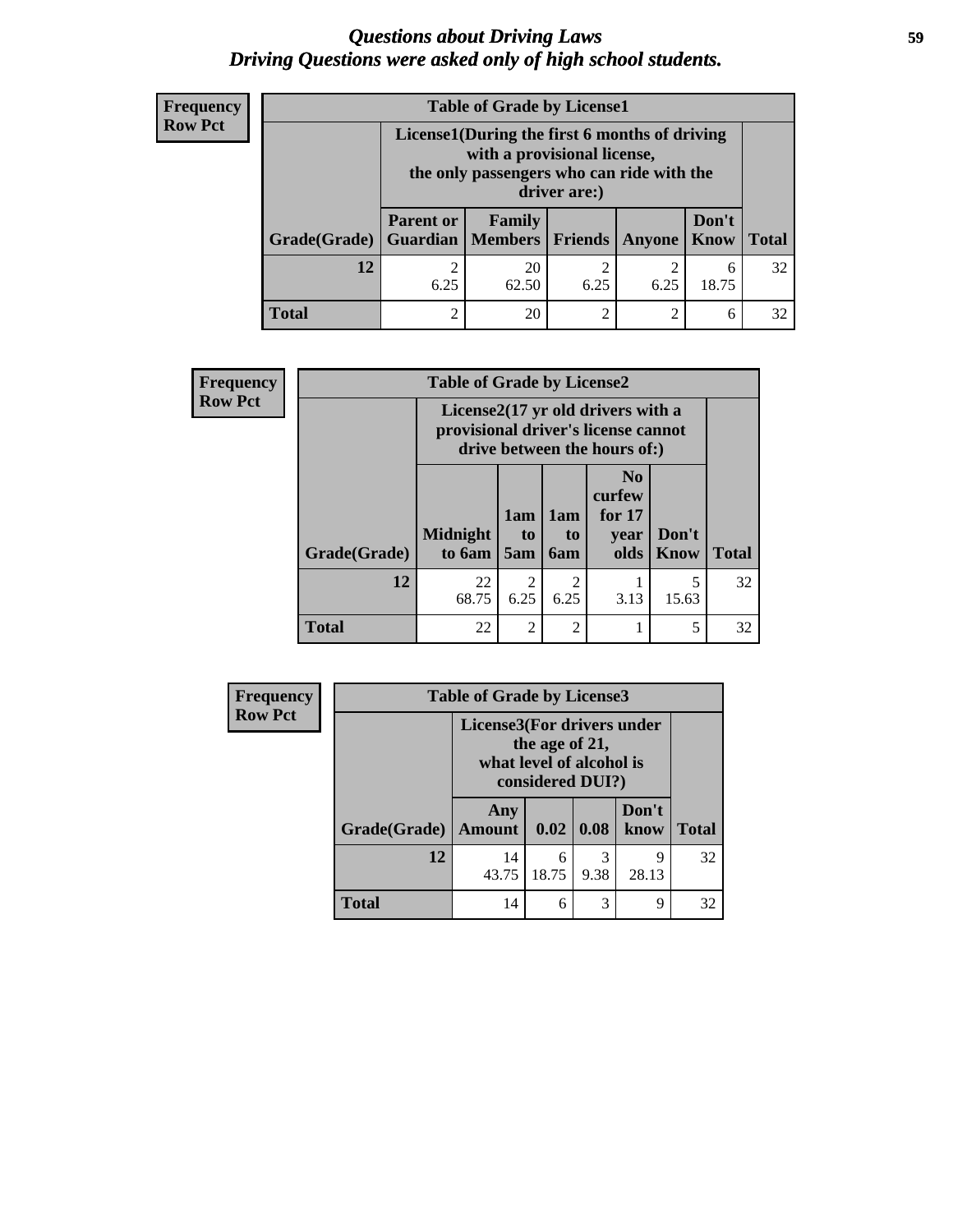### *Questions about Driving Laws* **60** *Driving Questions were asked only of high school students.*

| Frequency      | <b>Table of Grade by License4</b> |                                                                                                                         |              |              |                                             |               |              |  |
|----------------|-----------------------------------|-------------------------------------------------------------------------------------------------------------------------|--------------|--------------|---------------------------------------------|---------------|--------------|--|
| <b>Row Pct</b> |                                   | License4(A driver under 21<br>automatically loses his/her license if<br>caught exceeding the posted speet<br>limit by:) |              |              |                                             |               |              |  |
|                | Grade(Grade)                      | $15+$<br>mph                                                                                                            | $25+$<br>mph | $35+$<br>mph | Can't<br>lose<br>license<br>for<br>speeding | Don't<br>know | <b>Total</b> |  |
|                | 12                                | 8<br>25.00                                                                                                              | 21.88        | 4<br>12.50   | 3<br>9.38                                   | 10<br>31.25   | 32           |  |
|                | <b>Total</b>                      | 8                                                                                                                       | 7            | 4            | 3                                           | 10            | 32           |  |

| Frequency<br><b>Row Pct</b> | <b>Table of Grade by License5</b> |                                                                                                                                                             |                |               |              |
|-----------------------------|-----------------------------------|-------------------------------------------------------------------------------------------------------------------------------------------------------------|----------------|---------------|--------------|
|                             |                                   | License5(A)<br>Georgia teenager<br>with family<br>connections or a<br>good lawyer can<br>break a teen<br>driving law and<br>keep their driver's<br>license) |                |               |              |
|                             | Grade(Grade)                      | Yes                                                                                                                                                         | N <sub>0</sub> | Don't<br>know | <b>Total</b> |
|                             | 12                                | 7<br>21.88                                                                                                                                                  | 13<br>40.63    | 12<br>37.50   | 32           |
|                             | <b>Total</b>                      | 7                                                                                                                                                           | 13             | 12            | 32           |

| Frequency      | <b>Table of Grade by License6</b> |                                                                                                                                                 |                |               |              |
|----------------|-----------------------------------|-------------------------------------------------------------------------------------------------------------------------------------------------|----------------|---------------|--------------|
| <b>Row Pct</b> |                                   | License <sub>6</sub> (I know a<br>friend or<br>classmate that<br>broke a teen<br>driving law,<br>but was allowed to<br>keep his/her<br>license) |                |               |              |
|                | Grade(Grade)                      | Yes                                                                                                                                             | N <sub>0</sub> | Don't<br>know | <b>Total</b> |
|                | 12                                | 11<br>34.38                                                                                                                                     | 12<br>37.50    | 9<br>28.13    | 32           |
|                | <b>Total</b>                      | 11                                                                                                                                              | 12             | 9             | 32           |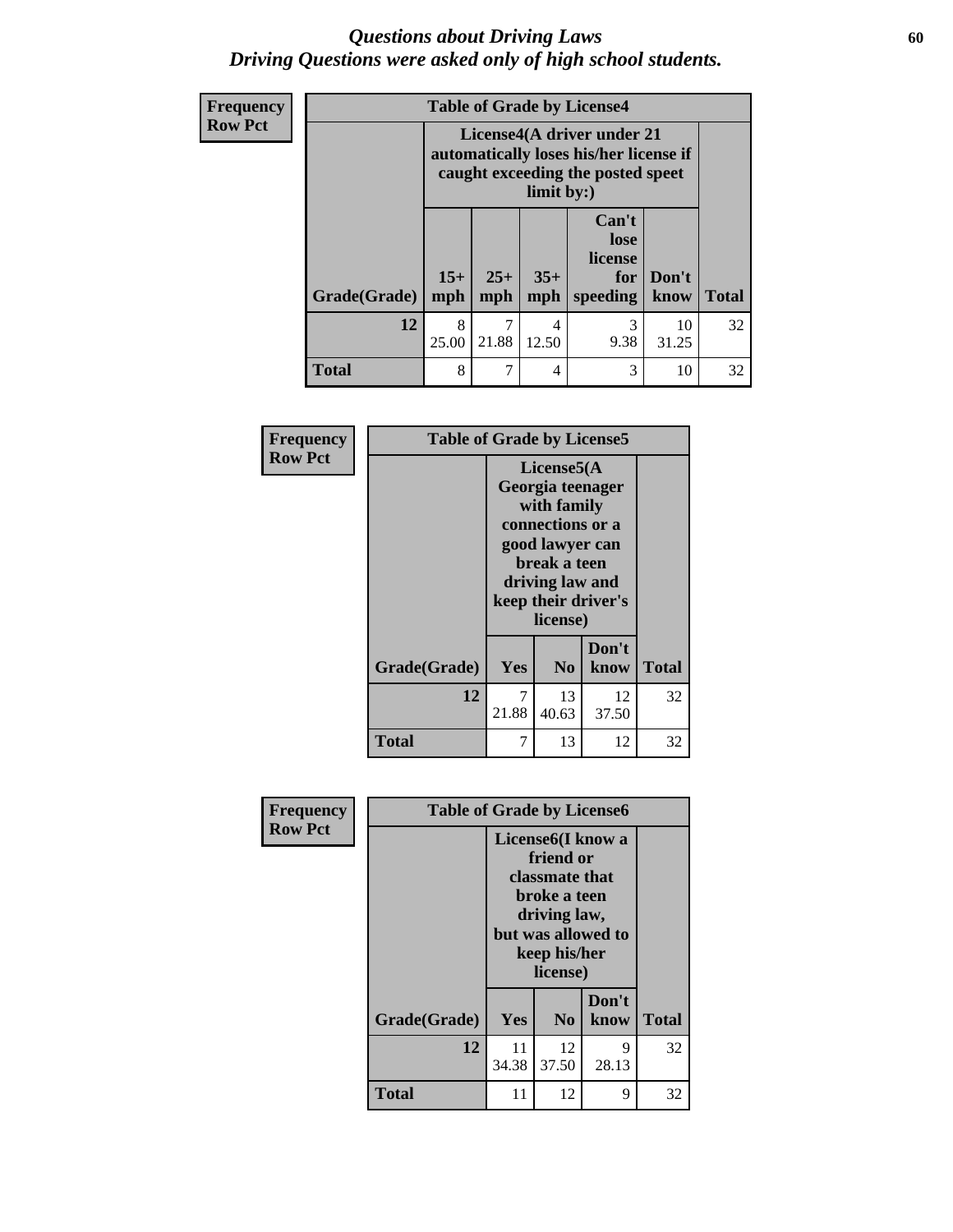## *Questions about Driving Laws* **61** *Driving Questions were asked only of high school students.*

**Frequency Row Pct**

|              | <b>Table of Grade by License7</b>                                           |                                                                                               |                                                   |                        |              |  |
|--------------|-----------------------------------------------------------------------------|-----------------------------------------------------------------------------------------------|---------------------------------------------------|------------------------|--------------|--|
|              |                                                                             | License7(A student under the age of 18 cam loser<br>his/her driving privileges if he or she:) |                                                   |                        |              |  |
| Grade(Grade) | <b>Have</b><br>more than<br>10<br>unexcused<br>absences<br>per school<br>yr | Drop out<br>without<br>graduating                                                             | <b>Bring</b><br>alcohol/drugs/weapon<br>to school | All of<br>the<br>above | <b>Total</b> |  |
| 12           | 3<br>9.38                                                                   | 3.13                                                                                          | 12.50                                             | 24<br>75.00            | 32           |  |
| <b>Total</b> | 3                                                                           |                                                                                               | 4                                                 | 24                     | 32           |  |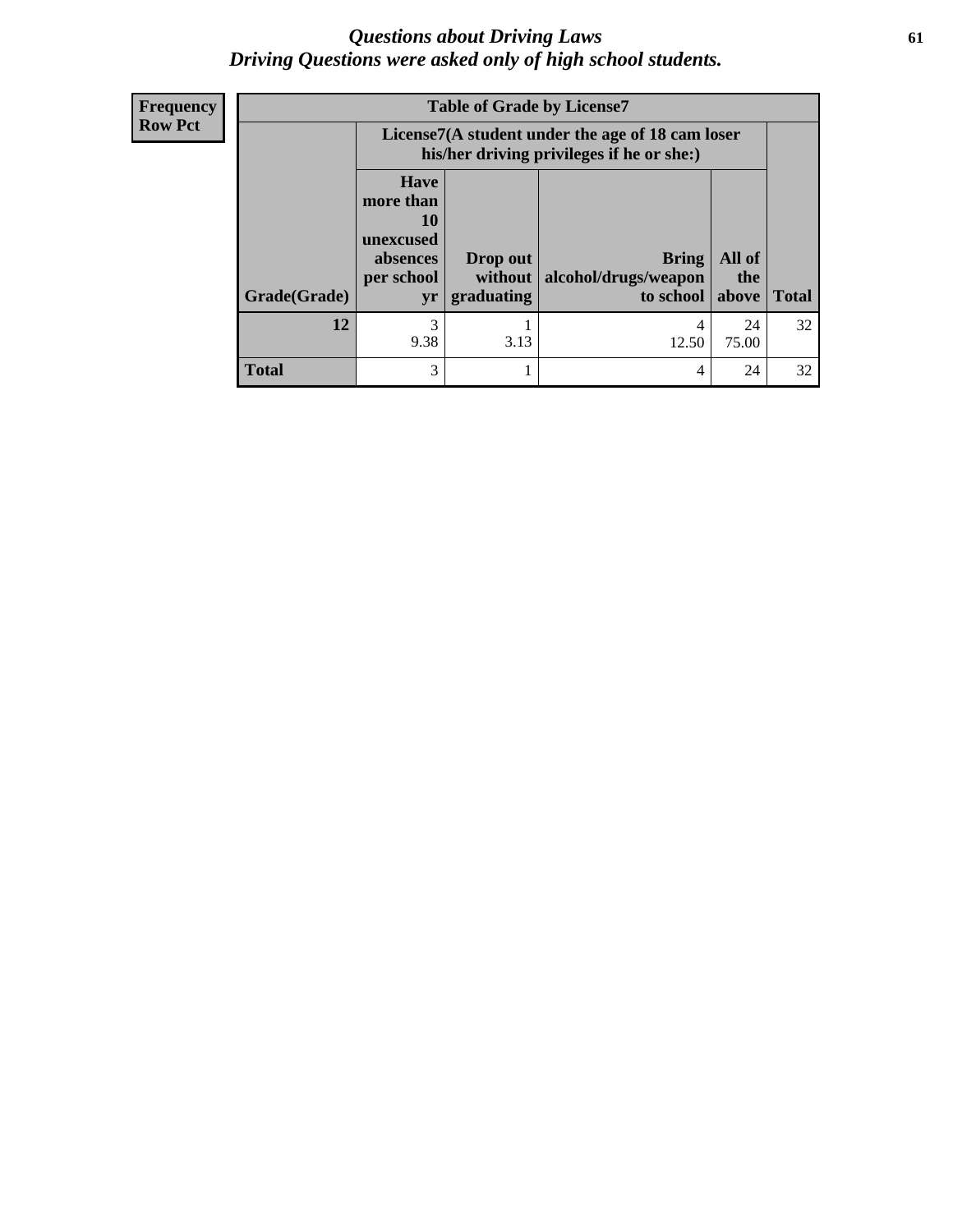# *Select Results by Gender* **62**

| Frequency      | <b>Table of SchoolClimate2 by Gender</b>          |                                 |                                      |              |
|----------------|---------------------------------------------------|---------------------------------|--------------------------------------|--------------|
| <b>Col Pct</b> | SchoolClimate2(I<br>feel successful at<br>school) | Gender(Gender)<br><b>Female</b> | <b>Male</b>                          | <b>Total</b> |
|                | <b>Strongly Agree</b>                             | 5<br>21.74                      | $\mathcal{D}_{\mathcal{L}}$<br>22.22 | 7            |
|                | <b>Somewhat Agree</b>                             | 10<br>43.48                     | 3<br>33.33                           | 13           |
|                | <b>Somewhat Disagree</b>                          | 4<br>17.39                      | 11.11                                | 5            |
|                | <b>Strongly Disagree</b>                          | 4<br>17.39                      | 3<br>33.33                           | 7            |
|                | <b>Total</b>                                      | 23                              | 9                                    | 32           |

| <b>Frequency</b> | <b>Table of SchoolClimate6 by Gender</b>                 |                                 |                        |                |  |
|------------------|----------------------------------------------------------|---------------------------------|------------------------|----------------|--|
| <b>Col Pct</b>   | <b>SchoolClimate6(Teachers</b><br>treat me with respect) | Gender(Gender)<br><b>Female</b> | <b>Male</b>            | <b>Total</b>   |  |
|                  | <b>Strongly Agree</b>                                    | 10<br>43.48                     | 4<br>44.44             | 14             |  |
|                  | <b>Somewhat Agree</b>                                    | 6<br>26.09                      | $\mathcal{D}$<br>22.22 | 8              |  |
|                  | <b>Somewhat Disagree</b>                                 | 4<br>17.39                      | $\mathbf{0}$<br>0.00   | $\overline{4}$ |  |
|                  | <b>Strongly Disagree</b>                                 | 3<br>13.04                      | 3<br>33.33             | 6              |  |
|                  | <b>Total</b>                                             | 23                              | 9                      | 32             |  |

| Frequency      | <b>Table of SchoolClimate8 by Gender</b>                                             |                      |                               |              |
|----------------|--------------------------------------------------------------------------------------|----------------------|-------------------------------|--------------|
| <b>Col Pct</b> | <b>SchoolClimate8(Students</b><br>are frequently<br>recognized for good<br>behavior) | <b>Female</b>        | Gender(Gender)<br><b>Male</b> | <b>Total</b> |
|                | <b>Strongly Agree</b>                                                                | 5<br>21.74           | 0<br>0.00                     | 5.           |
|                | <b>Somewhat Agree</b>                                                                | 5<br>21.74           | 3<br>33.33                    | 8            |
|                | <b>Somewhat Disagree</b>                                                             | $\mathbf Q$<br>39.13 | $\mathcal{R}$<br>33.33        | 12           |
|                | <b>Strongly Disagree</b>                                                             | 4<br>17.39           | 3<br>33.33                    | 7            |
|                | Total                                                                                | 23                   | 9                             | 32           |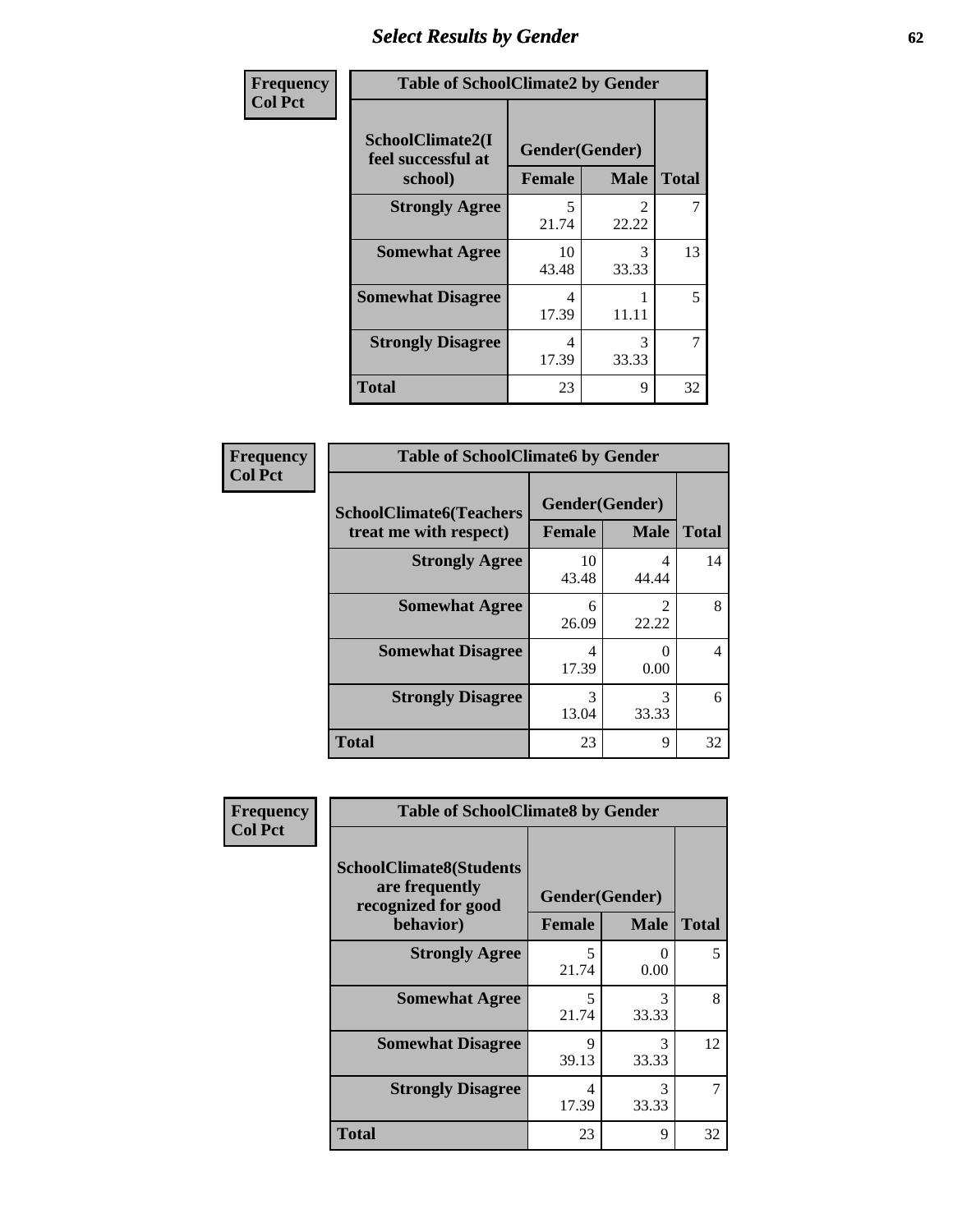# *Select Results by Gender* **63**

| Frequency      | <b>Table of Gender by Dropout</b> |                                                                        |                |              |
|----------------|-----------------------------------|------------------------------------------------------------------------|----------------|--------------|
| <b>Row Pct</b> |                                   | Dropout(I<br>have<br>thought<br>about<br>dropping<br>out of<br>school) |                |              |
|                | Gender(Gender)                    | Yes                                                                    | N <sub>0</sub> | <b>Total</b> |
|                | <b>Female</b>                     | 8<br>34.78                                                             | 15<br>65.22    | 23           |
|                | <b>Male</b>                       | 4<br>44.44                                                             | 5<br>55.56     | 9            |
|                | <b>Total</b>                      | 12                                                                     | 20             | 32           |

| <b>Frequency</b> |                | <b>Table of Gender by Dropoutreason</b>                            |              |                                 |                                |              |              |
|------------------|----------------|--------------------------------------------------------------------|--------------|---------------------------------|--------------------------------|--------------|--------------|
| <b>Row Pct</b>   |                | Dropoutreason(If I dropped out the<br>reason would most likely be) |              |                                 |                                |              |              |
|                  | Gender(Gender) | Won't<br><b>Drop</b><br>out                                        | <b>Bored</b> | <b>Family</b><br><b>Reasons</b> | <b>Being</b><br><b>Bullied</b> | <b>Other</b> | <b>Total</b> |
|                  | <b>Female</b>  | Q<br>39.13                                                         | 6<br>26.09   | 8.70                            | 4.35                           | 21.74        | 23           |
|                  | <b>Male</b>    | 3<br>33.33                                                         | 4<br>44.44   | 0.00                            | 0.00                           | റ<br>22.22   | $\mathbf{Q}$ |
|                  | Total          | 12                                                                 | 10           | ာ                               |                                | ⇁            | 32           |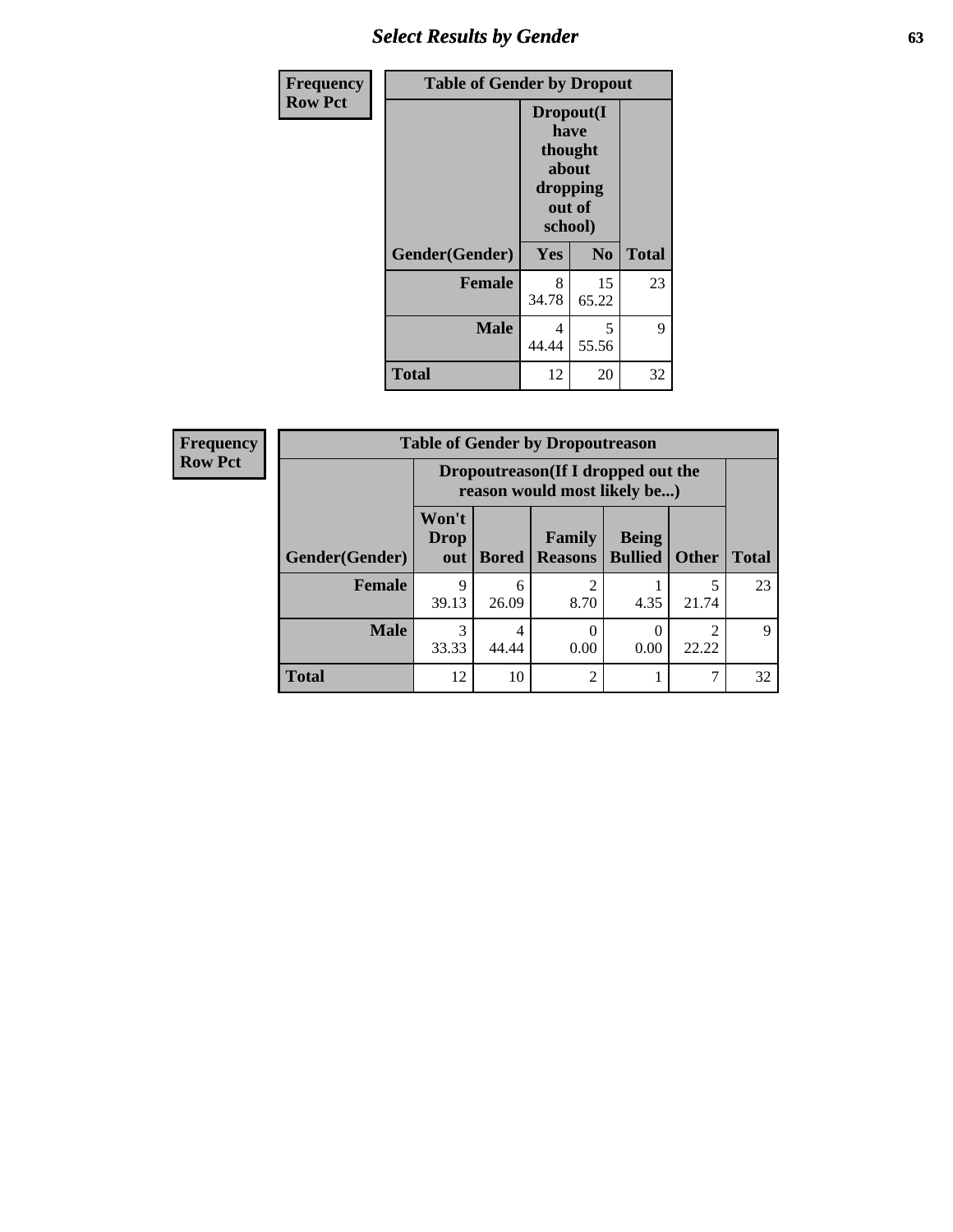*School Safety* **64**

| Frequency      | <b>Table of Gender by Bullied2</b> |                 |                |              |  |
|----------------|------------------------------------|-----------------|----------------|--------------|--|
| <b>Row Pct</b> |                                    | <b>Bullied2</b> |                |              |  |
|                | Gender(Gender)                     | Yes             | N <sub>0</sub> | <b>Total</b> |  |
|                | <b>Female</b>                      | 4.35            | 22<br>95.65    | 23           |  |
|                | <b>Male</b>                        | 22.22           | 77.78          | 9            |  |
|                | <b>Total</b>                       | 3               | 29             | 32           |  |

| <b>Frequency</b> | <b>Table of Gender by Bulliedothers2</b> |                       |              |              |  |
|------------------|------------------------------------------|-----------------------|--------------|--------------|--|
| <b>Row Pct</b>   |                                          | <b>Bulliedothers2</b> |              |              |  |
|                  | Gender(Gender)                           | <b>Yes</b>            | $\bf N_0$    | <b>Total</b> |  |
|                  | <b>Female</b>                            | 0.00                  | 23<br>100.00 | 23           |  |
|                  | <b>Male</b>                              | 3<br>33.33            | 6<br>66.67   |              |  |
|                  | <b>Total</b>                             | 3                     | 29           | 32           |  |

| Frequency      | <b>Table of Gender by Weaponschool2</b> |                      |                |              |  |
|----------------|-----------------------------------------|----------------------|----------------|--------------|--|
| <b>Row Pct</b> |                                         | <b>Weaponschool2</b> |                |              |  |
|                | Gender(Gender)                          | Yes                  | N <sub>0</sub> | <b>Total</b> |  |
|                | <b>Female</b>                           | 0.00                 | 23<br>100.00   | 23           |  |
|                | <b>Male</b>                             | 11.11                | 8<br>88.89     | q            |  |
|                | <b>Total</b>                            |                      | 31             | 32           |  |

| Frequency      | <b>Table of Gender by Absentunsafe2</b> |               |                |              |
|----------------|-----------------------------------------|---------------|----------------|--------------|
| <b>Row Pct</b> |                                         | Absentunsafe2 |                |              |
|                | Gender(Gender)                          | Yes           | N <sub>0</sub> | <b>Total</b> |
|                | <b>Female</b>                           | 0.00          | 23<br>100.00   | 23           |
|                | <b>Male</b>                             | 11.11         | 8<br>88.89     | 9            |
|                | <b>Total</b>                            |               | 31             | 32           |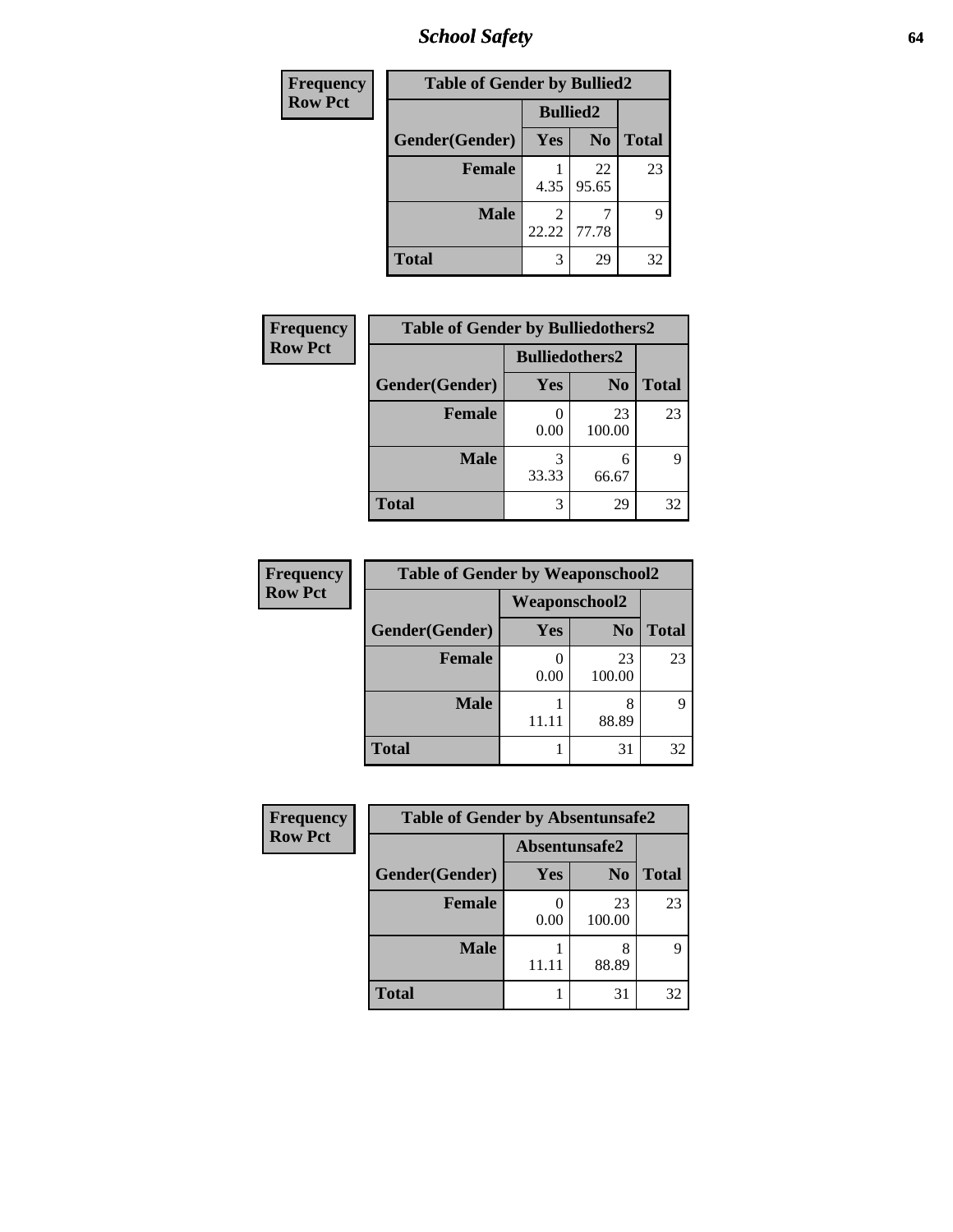*School Safety* **65**

| Frequency      | <b>Table of Gender by Gangself</b> |                                                                                                        |                |              |
|----------------|------------------------------------|--------------------------------------------------------------------------------------------------------|----------------|--------------|
| <b>Row Pct</b> |                                    | <b>Gangself</b> (I<br>have<br>participated<br>in illegal gang<br>activities in<br>the past 30<br>days) |                |              |
|                | Gender(Gender)                     | Yes                                                                                                    | N <sub>0</sub> | <b>Total</b> |
|                | <b>Female</b>                      | 4.35                                                                                                   | 22<br>95.65    | 23           |
|                | <b>Male</b>                        | 2<br>22.22                                                                                             | 7<br>77.78     | 9            |
|                | <b>Total</b>                       | 3                                                                                                      | 29             | 32           |

| Frequency      | <b>Table of Gender by Gangpeers</b> |                                                                                                                             |                |              |
|----------------|-------------------------------------|-----------------------------------------------------------------------------------------------------------------------------|----------------|--------------|
| <b>Row Pct</b> |                                     | <b>Gangpeers</b> (I<br>have friends<br>who have<br>participated<br>in illegal gang<br>activities in<br>the past 30<br>days) |                |              |
|                | Gender(Gender)                      | <b>Yes</b>                                                                                                                  | N <sub>0</sub> | <b>Total</b> |
|                | <b>Female</b>                       | 4<br>17.39                                                                                                                  | 19<br>82.61    | 23           |
|                | <b>Male</b>                         | 4<br>44.44                                                                                                                  | 5<br>55.56     | 9            |
|                | <b>Total</b>                        | 8                                                                                                                           | 24             | 32           |

| Frequency      | <b>Table of Gender by Pickedon2</b> |            |                |              |
|----------------|-------------------------------------|------------|----------------|--------------|
| <b>Row Pct</b> |                                     | Pickedon2  |                |              |
|                | Gender(Gender)                      | <b>Yes</b> | N <sub>0</sub> | <b>Total</b> |
|                | <b>Female</b>                       | 3<br>13.04 | 20<br>86.96    | 23           |
|                | <b>Male</b>                         | 11.1       | 88.89          | 9            |
|                | <b>Total</b>                        | 4          | 28             | 32           |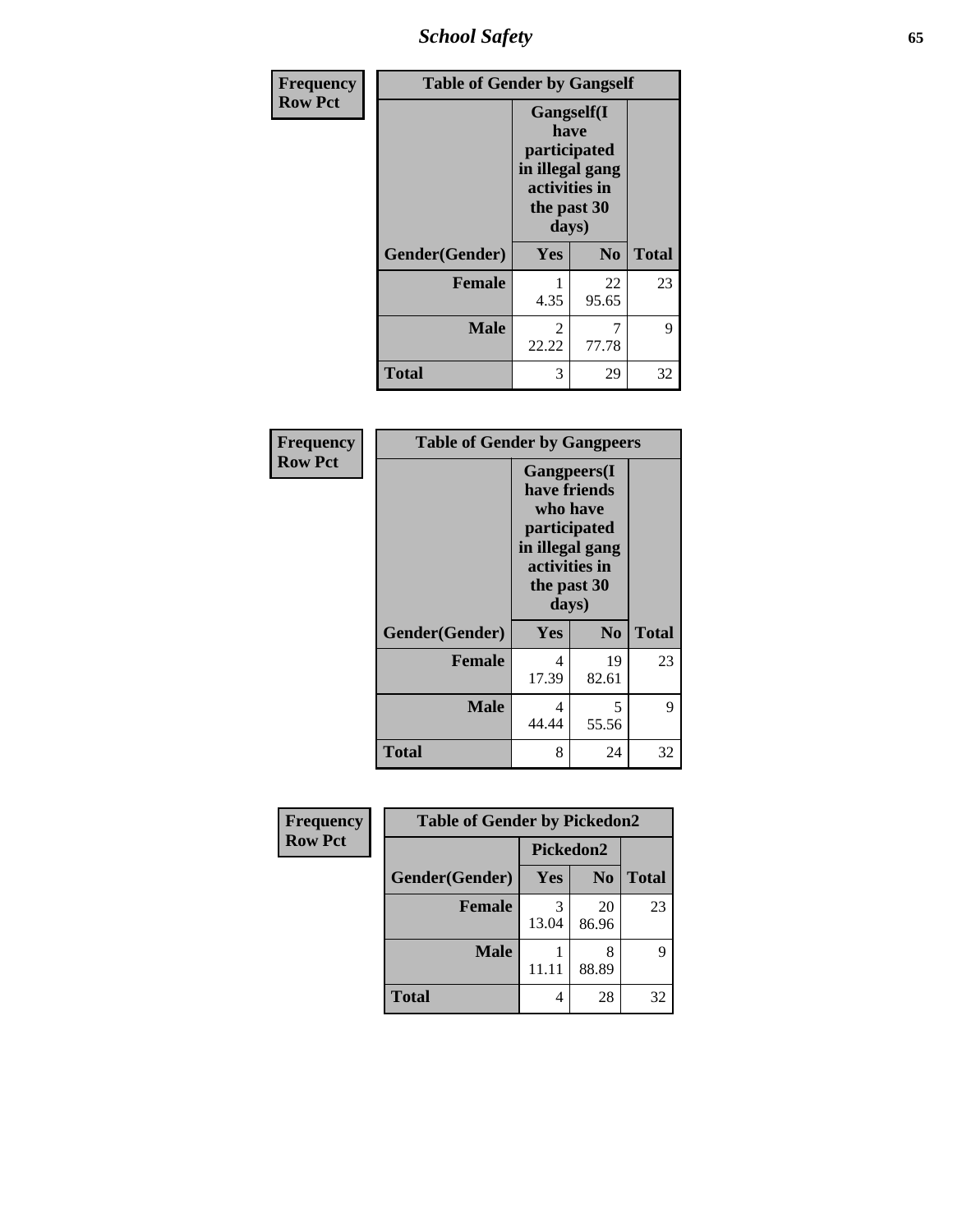*School Safety* **66**

| Frequency      | <b>Table of Gender by Safeschool2</b> |             |                |              |
|----------------|---------------------------------------|-------------|----------------|--------------|
| <b>Row Pct</b> |                                       | Safeschool2 |                |              |
|                | Gender(Gender)                        | <b>Yes</b>  | N <sub>0</sub> | <b>Total</b> |
|                | <b>Female</b>                         | 19<br>82.61 | 4<br>17.39     | 23           |
|                | <b>Male</b>                           | 6<br>66.67  | 3<br>33.33     | 9            |
|                | <b>Total</b>                          | 25          |                | 32           |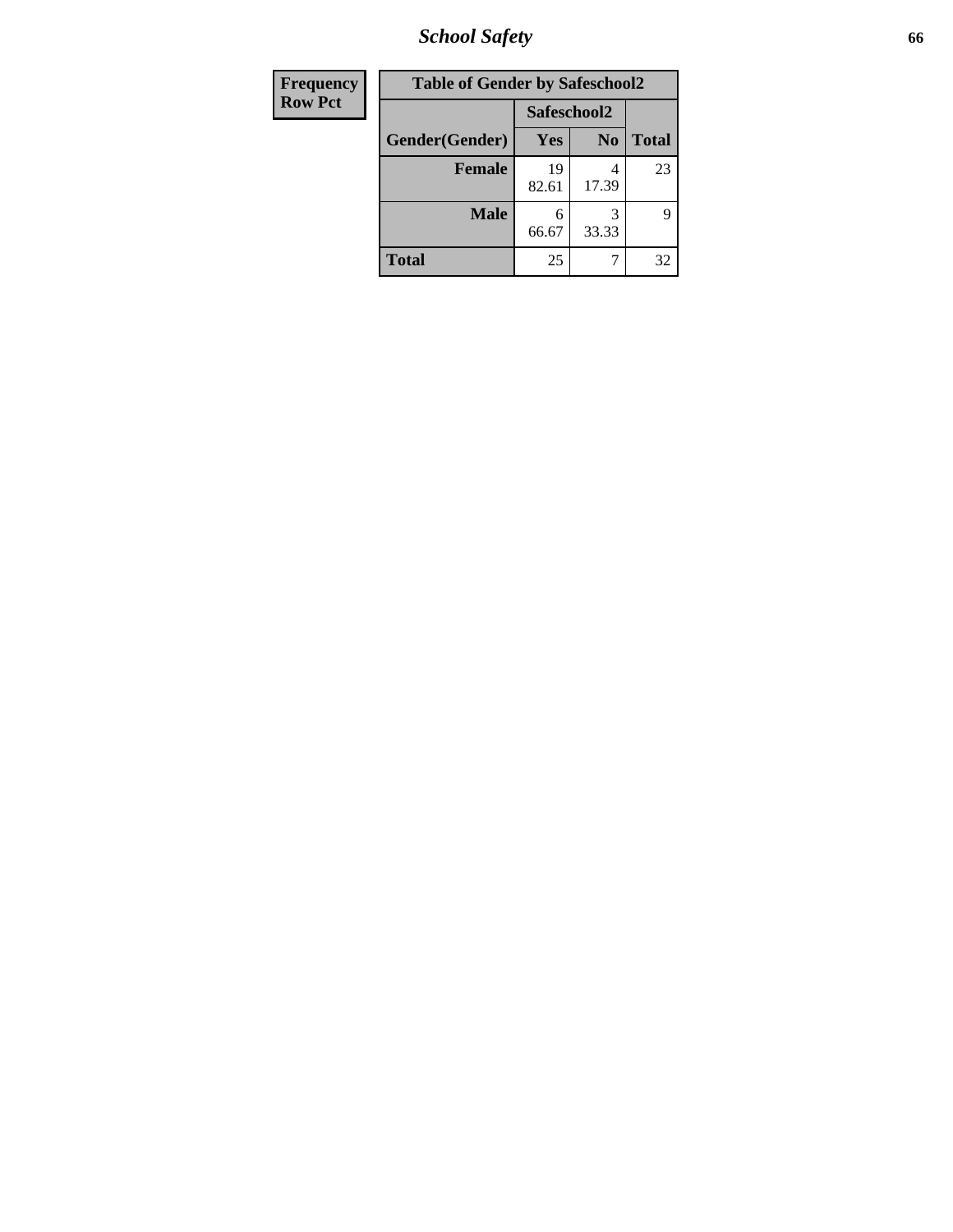# *Incidence of Drug Use* 67

| <b>Frequency</b> | <b>Table of Gender by AlcoholAlt</b> |                                          |                |              |  |
|------------------|--------------------------------------|------------------------------------------|----------------|--------------|--|
| <b>Row Pct</b>   |                                      | AlcoholAlt(Alcohol<br>use, past 30 days) |                |              |  |
|                  | Gender(Gender)                       | Yes                                      | N <sub>0</sub> | <b>Total</b> |  |
|                  | <b>Female</b>                        | 8<br>34.78                               | 15<br>65.22    | 23           |  |
|                  | <b>Male</b>                          | 5<br>55.56                               | 4<br>44.44     | 9            |  |
|                  | <b>Total</b>                         | 13                                       | 19             | 32           |  |

| Frequency      | <b>Table of Gender by TobaccoAny</b> |                                          |                |              |  |
|----------------|--------------------------------------|------------------------------------------|----------------|--------------|--|
| <b>Row Pct</b> |                                      | TobaccoAny(Tobacco<br>use, past 30 days) |                |              |  |
|                | Gender(Gender)                       | Yes                                      | N <sub>0</sub> | <b>Total</b> |  |
|                | <b>Female</b>                        | 6<br>26.09                               | 17<br>73.91    | 23           |  |
|                | <b>Male</b>                          | 5<br>55.56                               | 44.44          | 9            |  |
|                | <b>Total</b>                         | 11                                       | 21             | 32           |  |

| <b>Frequency</b> |                | <b>Table of Gender by MarijuanaAlt</b> |                                              |       |
|------------------|----------------|----------------------------------------|----------------------------------------------|-------|
| <b>Row Pct</b>   |                |                                        | MarijuanaAlt(Marijuana<br>use, past 30 days) |       |
|                  | Gender(Gender) | <b>Yes</b>                             | N <sub>0</sub>                               | Total |
|                  | Female         | 4<br>17.39                             | 19<br>82.61                                  | 23    |
|                  | <b>Male</b>    | 5<br>55.56                             | 4<br>44.44                                   | Q     |
|                  | <b>Total</b>   | 9                                      | 23                                           | 32    |

| <b>Frequency</b> | <b>Table of Gender by OtherDrugAny</b> |                                                      |                |              |
|------------------|----------------------------------------|------------------------------------------------------|----------------|--------------|
| <b>Row Pct</b>   |                                        | <b>OtherDrugAny(Other</b><br>drug use, past 30 days) |                |              |
|                  | Gender(Gender)                         | <b>Yes</b>                                           | N <sub>0</sub> | <b>Total</b> |
|                  | <b>Female</b>                          | 17.39                                                | 19<br>82.61    | 23           |
|                  | <b>Male</b>                            | 3<br>33.33                                           | 6<br>66.67     |              |
|                  | <b>Total</b>                           |                                                      | 25             | 32           |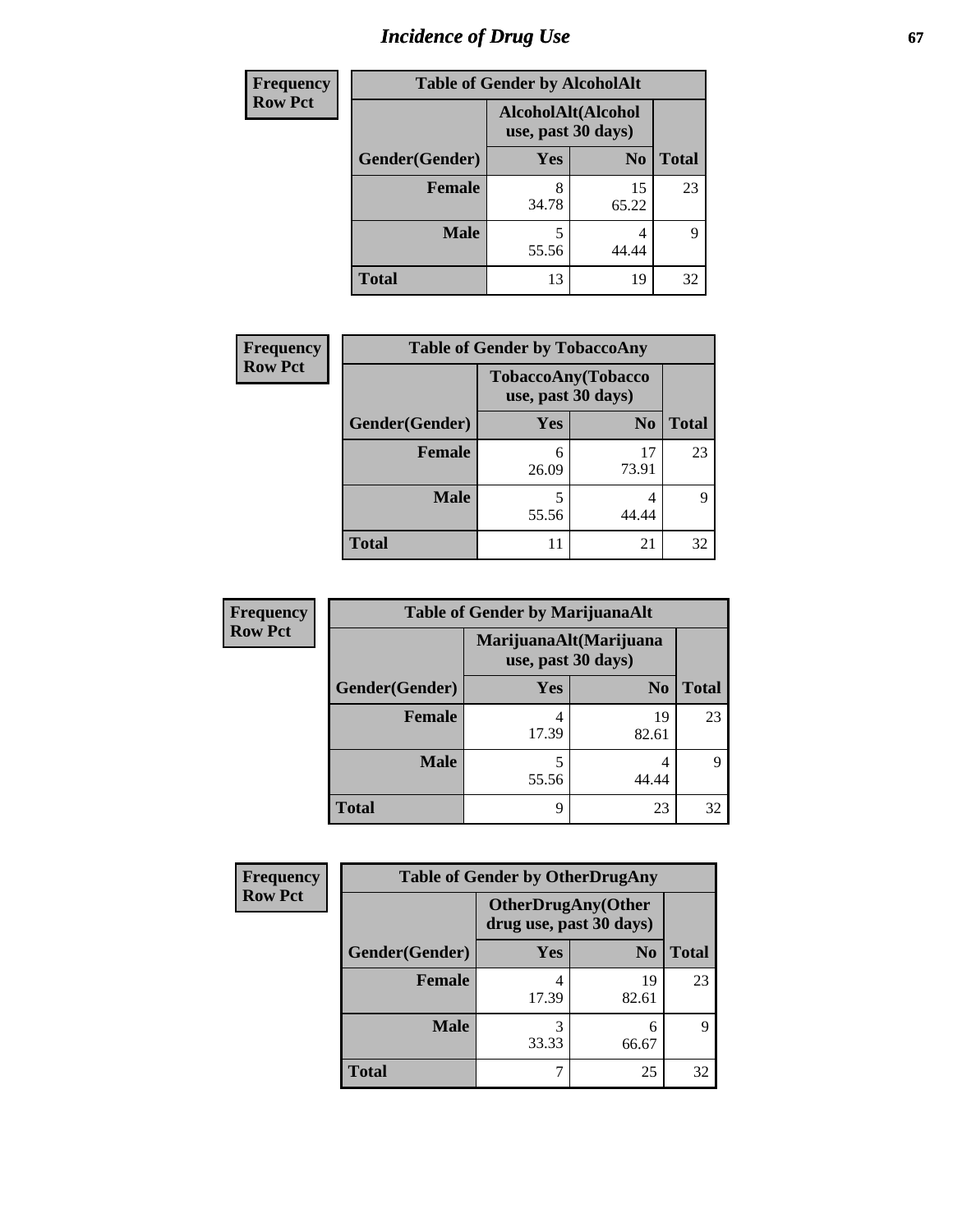## *Average Age at Onset of Use* **68** *Results for "Average Age at Onset of Use" questions exclude students who said they did not use that substance*

### **Gender=Female**

| <b>Variable</b>                 | Label                                                              | <b>Mean</b> |
|---------------------------------|--------------------------------------------------------------------|-------------|
| Alcoholinit2                    | I started using alcohol when I was                                 | 14.23       |
| Cigarettesinit2                 | I started smoking tobacco when I was                               | 15.57       |
| Smokelessinit2                  | I started chewing tobacco when I was                               | 17.00       |
| Marijuanainit2                  | I started using marijuana when I was                               | 14.50       |
| Cocaineinit2                    | I started using cocaine when I was                                 | 15.67       |
| Inhalantsinit2                  | I started using inhalants when I was                               |             |
| Steroidsinit2                   | I started using steroids when I was                                | $\cdot$     |
| Ecstasyinit2                    | I started using ecstasy when I was                                 | 15.00       |
| Methinit2                       | I started using methamphetamines when I was                        |             |
| Hallucinogensinit2              | I started using hallucinogens when I was                           | 15.33       |
| Prescription in it <sub>2</sub> | I started using prescription drugs not prescribed to me when I was | 15.00       |

#### **Gender=Male**

| <b>Variable</b>    | Label                                                              | <b>Mean</b> |
|--------------------|--------------------------------------------------------------------|-------------|
| Alcoholinit2       | I started using alcohol when I was                                 | 12.50       |
| Cigarettesinit2    | I started smoking tobacco when I was                               | 16.00       |
| Smokelessinit2     | I started chewing tobacco when I was                               | 13.00       |
| Marijuanainit2     | I started using marijuana when I was                               | 15.83       |
| Cocaineinit2       | I started using cocaine when I was                                 |             |
| Inhalantsinit2     | I started using inhalants when I was                               |             |
| Steroidsinit2      | I started using steroids when I was                                |             |
| Ecstasyinit2       | I started using ecstasy when I was                                 | 15.00       |
| Methinit2          | I started using methamphetamines when I was                        |             |
| Hallucinogensinit2 | I started using hallucinogens when I was                           | 16.00       |
| Prescriptioninit2  | I started using prescription drugs not prescribed to me when I was | 15.00       |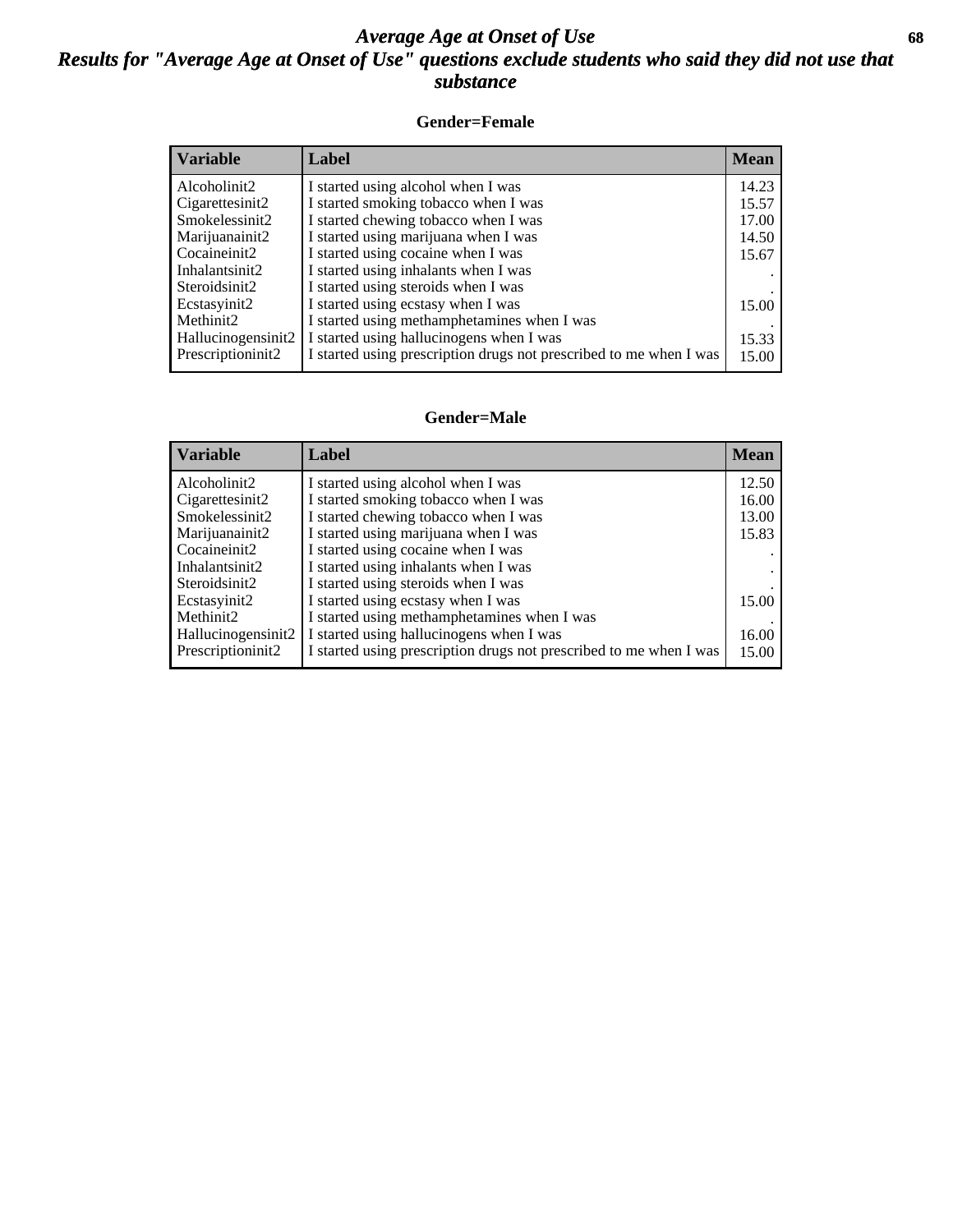# *I Think These Drugs are Harmful* **69**

| <b>Frequency</b> | <b>Table of Gender by Alcoholharmdich</b> |                                                   |                |              |
|------------------|-------------------------------------------|---------------------------------------------------|----------------|--------------|
| <b>Row Pct</b>   |                                           | Alcoholharmdich(I<br>think alcohol is<br>harmful) |                |              |
|                  | Gender(Gender)                            | <b>Yes</b>                                        | N <sub>0</sub> | <b>Total</b> |
|                  | <b>Female</b>                             | 16<br>69.57                                       | 30.43          | 23           |
|                  | <b>Male</b>                               | 6<br>66.67                                        | 3<br>33.33     | Q            |
|                  | <b>Total</b>                              | 22                                                | 10             | 32           |

| Frequency      | <b>Table of Gender by Tobaccoharmdich</b> |                                                   |                |              |
|----------------|-------------------------------------------|---------------------------------------------------|----------------|--------------|
| <b>Row Pct</b> |                                           | Tobaccoharmdich(I<br>think tobacco is<br>harmful) |                |              |
|                | Gender(Gender)                            | Yes                                               | N <sub>0</sub> | <b>Total</b> |
|                | <b>Female</b>                             | 22<br>95.65                                       | 4.35           | 23           |
|                | <b>Male</b>                               | 8<br>88.89                                        | 11.11          | 9            |
|                | <b>Total</b>                              | 30                                                | $\overline{c}$ | 32           |

| Frequency      | <b>Table of Gender by Marijuanaharmdich</b> |                                                       |                |              |
|----------------|---------------------------------------------|-------------------------------------------------------|----------------|--------------|
| <b>Row Pct</b> |                                             | Marijuanaharmdich(I<br>think marijuana is<br>harmful) |                |              |
|                | Gender(Gender)                              | <b>Yes</b>                                            | N <sub>0</sub> | <b>Total</b> |
|                | <b>Female</b>                               | 47.83                                                 | 12<br>52.17    | 23           |
|                | <b>Male</b>                                 | 4<br>44.44                                            | 5<br>55.56     | Q            |
|                | <b>Total</b>                                | 15                                                    | 17             | 32           |

| Frequency      | <b>Table of Gender by Otherdrugharmdich</b> |                                                          |                |              |
|----------------|---------------------------------------------|----------------------------------------------------------|----------------|--------------|
| <b>Row Pct</b> |                                             | Otherdrugharmdich(I<br>think other drugs are<br>harmful) |                |              |
|                | Gender(Gender)                              | <b>Yes</b>                                               | N <sub>0</sub> | <b>Total</b> |
|                | <b>Female</b>                               | 23<br>100.00                                             | 0<br>0.00      | 23           |
|                | <b>Male</b>                                 | 8<br>88.89                                               |                | 9            |
|                | <b>Total</b>                                | 31                                                       |                | 32           |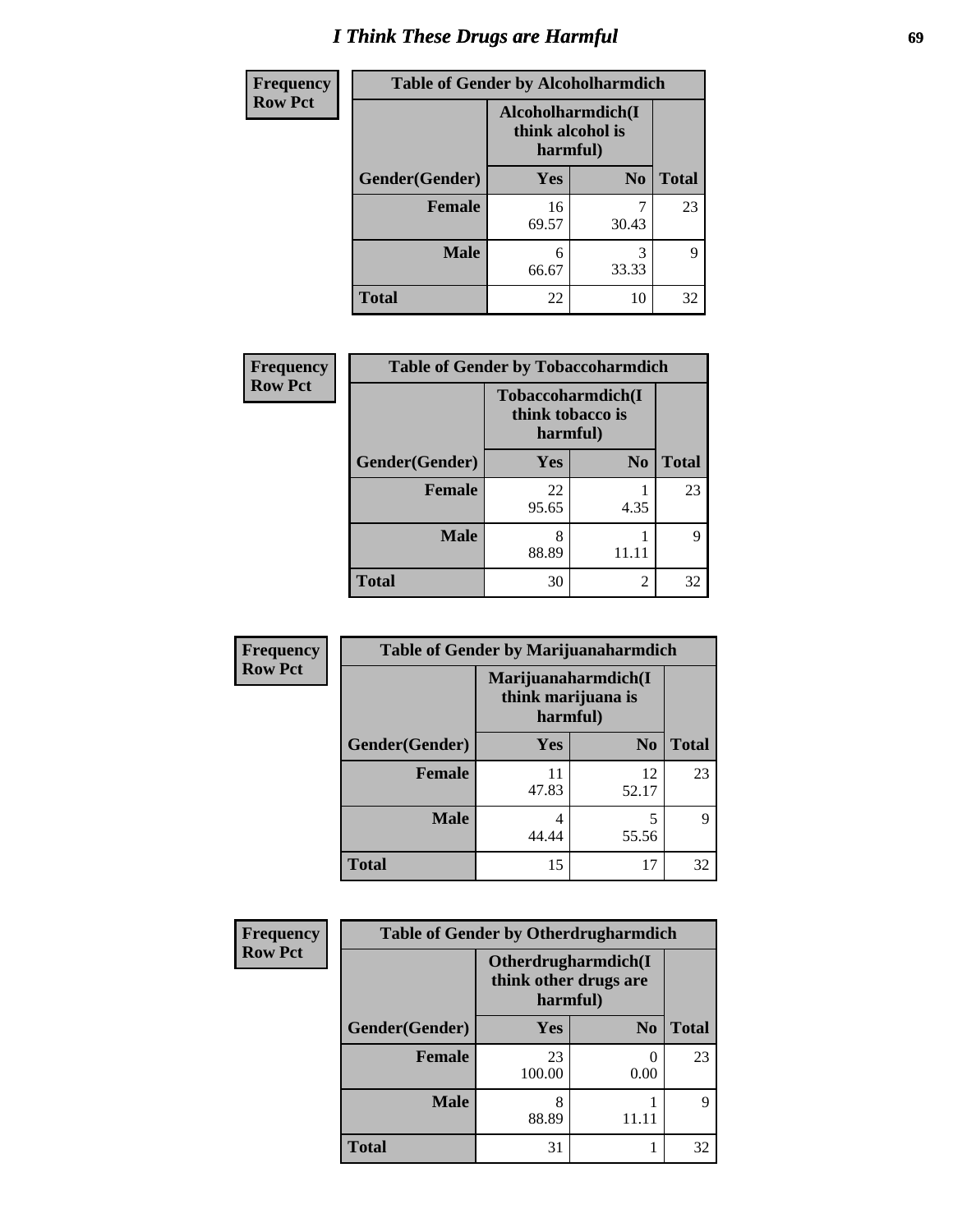| <b>Frequency</b> | <b>Table of Gender by Alcohollocation1</b> |                                                               |            |              |
|------------------|--------------------------------------------|---------------------------------------------------------------|------------|--------------|
| <b>Row Pct</b>   |                                            | <b>Alcohollocation1(Places</b><br><b>Friends Use Alcohol)</b> |            |              |
|                  | Gender(Gender)                             |                                                               | Do Not Use | <b>Total</b> |
|                  | <b>Female</b>                              | 18<br>78.26                                                   | 21.74      | 23           |
|                  | <b>Male</b>                                | 55.56                                                         | 44.44      | 9            |
|                  | <b>Total</b>                               | 23                                                            | Q          | 32           |

| <b>Frequency</b> | <b>Table of Gender by Alcohollocation2</b> |                                                               |             |              |
|------------------|--------------------------------------------|---------------------------------------------------------------|-------------|--------------|
| <b>Row Pct</b>   |                                            | <b>Alcohollocation2(Places</b><br><b>Friends Use Alcohol)</b> |             |              |
|                  | Gender(Gender)                             |                                                               | Home        | <b>Total</b> |
|                  | <b>Female</b>                              | 8<br>34.78                                                    | 15<br>65.22 | 23           |
|                  | <b>Male</b>                                | 55.56                                                         | 44.44       |              |
|                  | <b>Total</b>                               | 13                                                            | 19          | 32           |

| Frequency      | <b>Table of Gender by Alcohollocation3</b> |                                                               |               |              |
|----------------|--------------------------------------------|---------------------------------------------------------------|---------------|--------------|
| <b>Row Pct</b> |                                            | <b>Alcohollocation3(Places</b><br><b>Friends Use Alcohol)</b> |               |              |
|                | Gender(Gender)                             |                                                               | <b>School</b> | <b>Total</b> |
|                | <b>Female</b>                              | 22<br>95.65                                                   | 4.35          | 23           |
|                | <b>Male</b>                                | 77.78                                                         | 22.22         | Q            |
|                | <b>Total</b>                               | 29                                                            | 3             | 32           |

| Frequency      | <b>Table of Gender by Alcohollocation4</b> |                                                               |       |              |  |
|----------------|--------------------------------------------|---------------------------------------------------------------|-------|--------------|--|
| <b>Row Pct</b> |                                            | <b>Alcohollocation4(Places</b><br><b>Friends Use Alcohol)</b> |       |              |  |
|                | Gender(Gender)                             |                                                               | Car   | <b>Total</b> |  |
|                | <b>Female</b>                              | 18<br>78.26                                                   | 21.74 | 23           |  |
|                | <b>Male</b>                                | O<br>100.00                                                   | 0.00  | Q            |  |
|                | <b>Total</b>                               | 27                                                            | 5     | 32           |  |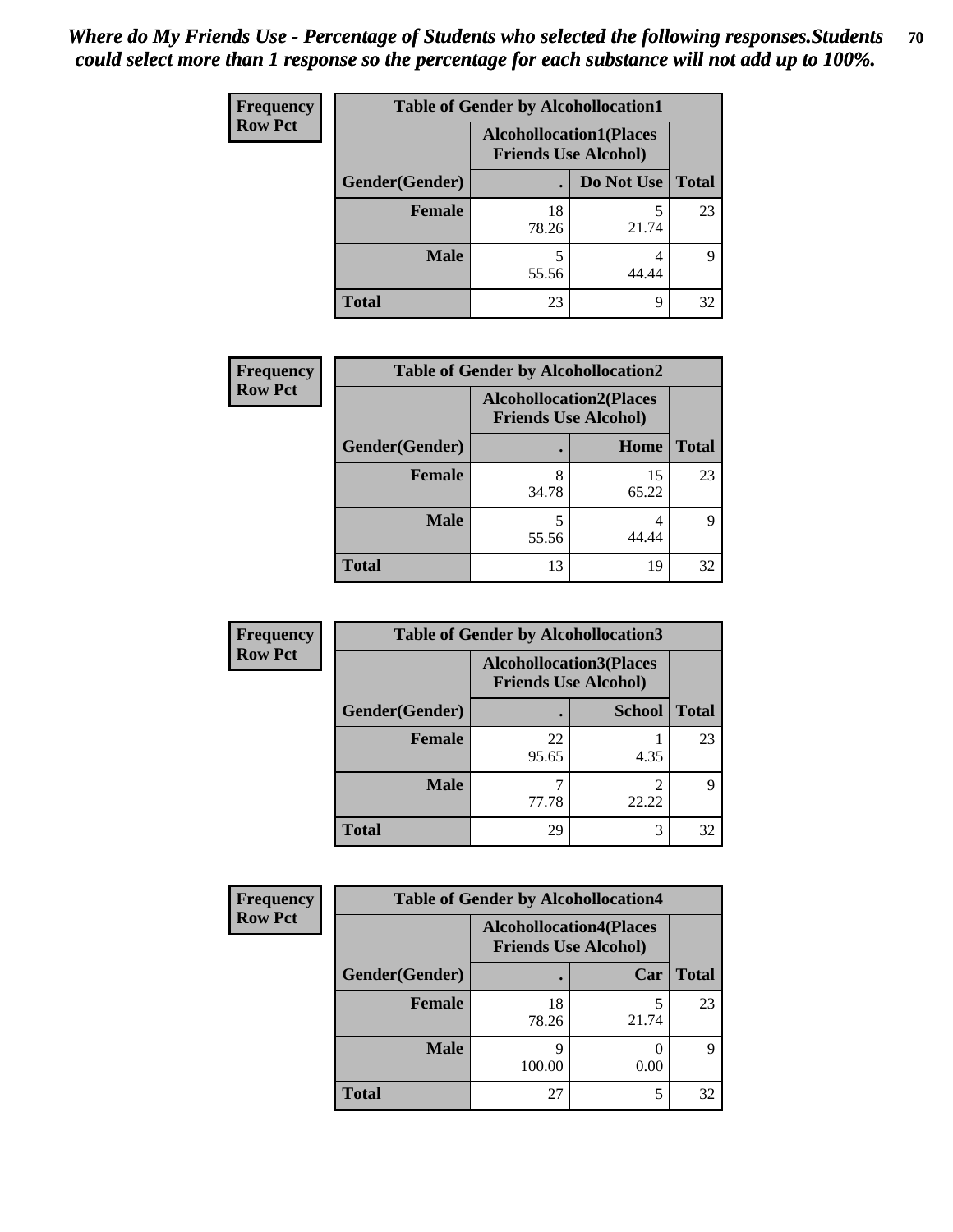| <b>Frequency</b> | <b>Table of Gender by Alcohollocation5</b> |                                                                |                                 |              |
|------------------|--------------------------------------------|----------------------------------------------------------------|---------------------------------|--------------|
| <b>Row Pct</b>   |                                            | <b>Alcohollocation5</b> (Places<br><b>Friends Use Alcohol)</b> |                                 |              |
|                  | Gender(Gender)                             |                                                                | <b>Friend's</b><br><b>House</b> | <b>Total</b> |
|                  | <b>Female</b>                              | 6<br>26.09                                                     | 17<br>73.91                     | 23           |
|                  | <b>Male</b>                                | 5<br>55.56                                                     | 44.44                           | Q            |
|                  | <b>Total</b>                               | 11                                                             | 21                              | 32           |

| <b>Frequency</b> | <b>Table of Gender by Alcohollocation6</b> |                                                               |              |              |  |
|------------------|--------------------------------------------|---------------------------------------------------------------|--------------|--------------|--|
| <b>Row Pct</b>   |                                            | <b>Alcohollocation6(Places</b><br><b>Friends Use Alcohol)</b> |              |              |  |
|                  | <b>Gender</b> (Gender)                     |                                                               | <b>Other</b> | <b>Total</b> |  |
|                  | <b>Female</b>                              | 14<br>60.87                                                   | q<br>39.13   | 23           |  |
|                  | <b>Male</b>                                | 6<br>66.67                                                    | 3<br>33.33   | q            |  |
|                  | <b>Total</b>                               | 20                                                            | 12           | 32           |  |

| Frequency      | <b>Table of Gender by Tobaccolocation1</b> |                                                               |            |              |
|----------------|--------------------------------------------|---------------------------------------------------------------|------------|--------------|
| <b>Row Pct</b> |                                            | <b>Tobaccolocation1(Places</b><br><b>Friends Use Tobacco)</b> |            |              |
|                | Gender(Gender)                             |                                                               | Do Not Use | <b>Total</b> |
|                | Female                                     | 15<br>65.22                                                   | 8<br>34.78 | 23           |
|                | <b>Male</b>                                | 44.44                                                         | 55.56      | 9            |
|                | <b>Total</b>                               | 19                                                            | 13         | 32           |

| <b>Frequency</b> | <b>Table of Gender by Tobaccolocation2</b> |                                                               |             |              |
|------------------|--------------------------------------------|---------------------------------------------------------------|-------------|--------------|
| <b>Row Pct</b>   |                                            | <b>Tobaccolocation2(Places</b><br><b>Friends Use Tobacco)</b> |             |              |
|                  | Gender(Gender)                             |                                                               | Home        | <b>Total</b> |
|                  | Female                                     | 13<br>56.52                                                   | 10<br>43.48 | 23           |
|                  | <b>Male</b>                                | 55.56                                                         | 44.44       | 9            |
|                  | <b>Total</b>                               | 18                                                            | 14          | 32           |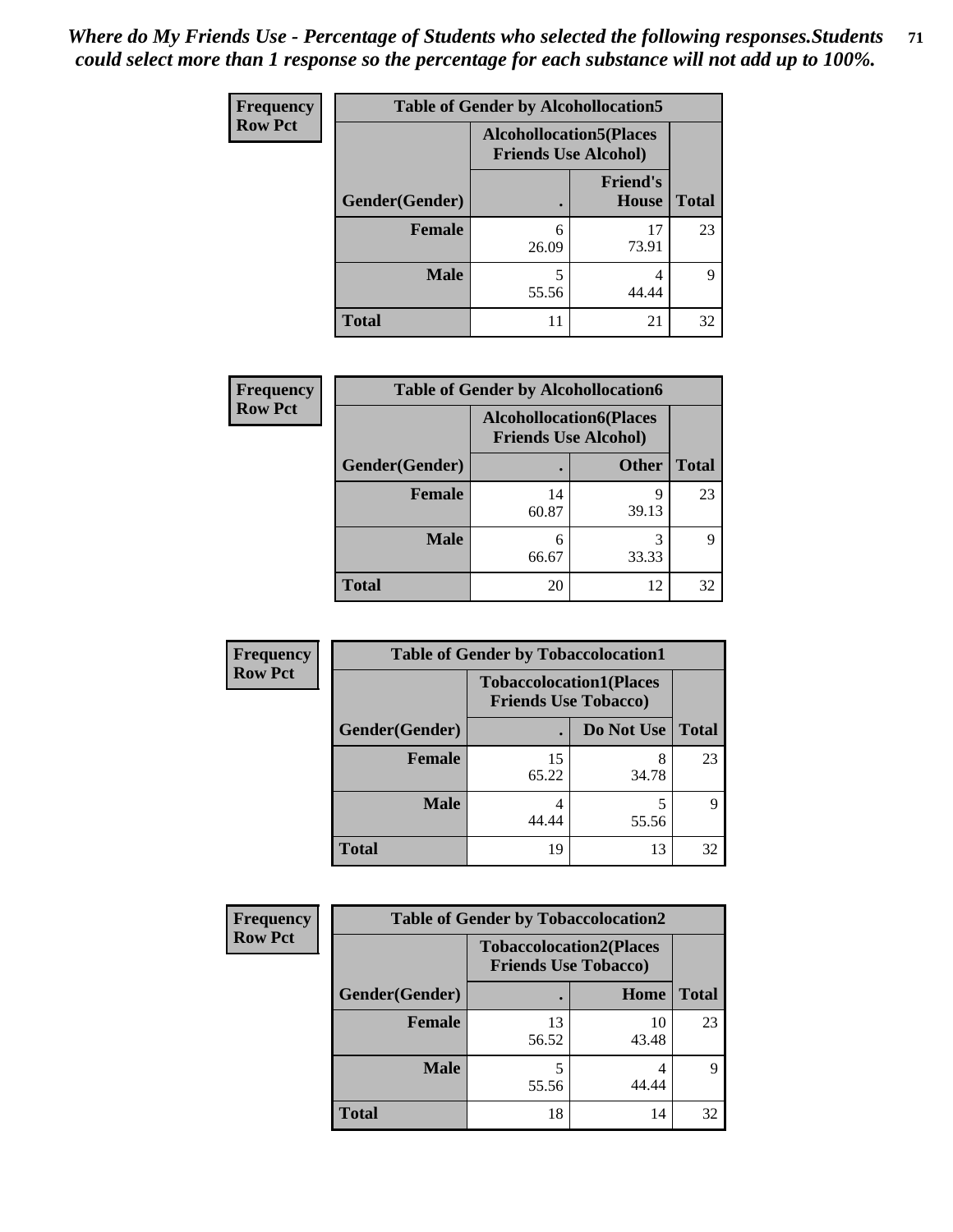| <b>Frequency</b> | <b>Table of Gender by Tobaccolocation3</b> |                             |                                |              |
|------------------|--------------------------------------------|-----------------------------|--------------------------------|--------------|
| <b>Row Pct</b>   |                                            | <b>Friends Use Tobacco)</b> | <b>Tobaccolocation3(Places</b> |              |
|                  | Gender(Gender)                             |                             | <b>School</b>                  | <b>Total</b> |
|                  | <b>Female</b>                              | 15<br>65.22                 | 34.78                          | 23           |
|                  | <b>Male</b>                                | 77.78                       | ◠<br>22.22                     | Q            |
|                  | <b>Total</b>                               | 22                          | 10                             | 32           |

| <b>Frequency</b> | <b>Table of Gender by Tobaccolocation4</b> |                                                               |             |              |  |
|------------------|--------------------------------------------|---------------------------------------------------------------|-------------|--------------|--|
| <b>Row Pct</b>   |                                            | <b>Tobaccolocation4(Places</b><br><b>Friends Use Tobacco)</b> |             |              |  |
|                  | Gender(Gender)                             |                                                               | Car         | <b>Total</b> |  |
|                  | <b>Female</b>                              | 13<br>56.52                                                   | 10<br>43.48 | 23           |  |
|                  | <b>Male</b>                                | 55.56                                                         | 44.44       | Q            |  |
|                  | <b>Total</b>                               | 18                                                            | 14          | 32           |  |

| <b>Frequency</b> | <b>Table of Gender by Tobaccolocation5</b> |                                                               |                                 |              |
|------------------|--------------------------------------------|---------------------------------------------------------------|---------------------------------|--------------|
| <b>Row Pct</b>   |                                            | <b>Tobaccolocation5(Places</b><br><b>Friends Use Tobacco)</b> |                                 |              |
|                  | Gender(Gender)                             |                                                               | <b>Friend's</b><br><b>House</b> | <b>Total</b> |
|                  | <b>Female</b>                              | 11<br>47.83                                                   | 12<br>52.17                     | 23           |
|                  | <b>Male</b>                                | 55.56                                                         | 44.44                           | $\mathbf Q$  |
|                  | <b>Total</b>                               | 16                                                            | 16                              | 32           |

| <b>Frequency</b> | <b>Table of Gender by Tobaccolocation6</b> |                                                               |              |              |
|------------------|--------------------------------------------|---------------------------------------------------------------|--------------|--------------|
| <b>Row Pct</b>   |                                            | <b>Tobaccolocation6(Places</b><br><b>Friends Use Tobacco)</b> |              |              |
|                  | Gender(Gender)                             |                                                               | <b>Other</b> | <b>Total</b> |
|                  | Female                                     | 47.83                                                         | 12<br>52.17  | 23           |
|                  | <b>Male</b>                                | 66.67                                                         | 33.33        | 9            |
|                  | <b>Total</b>                               | 17                                                            | 15           | 32           |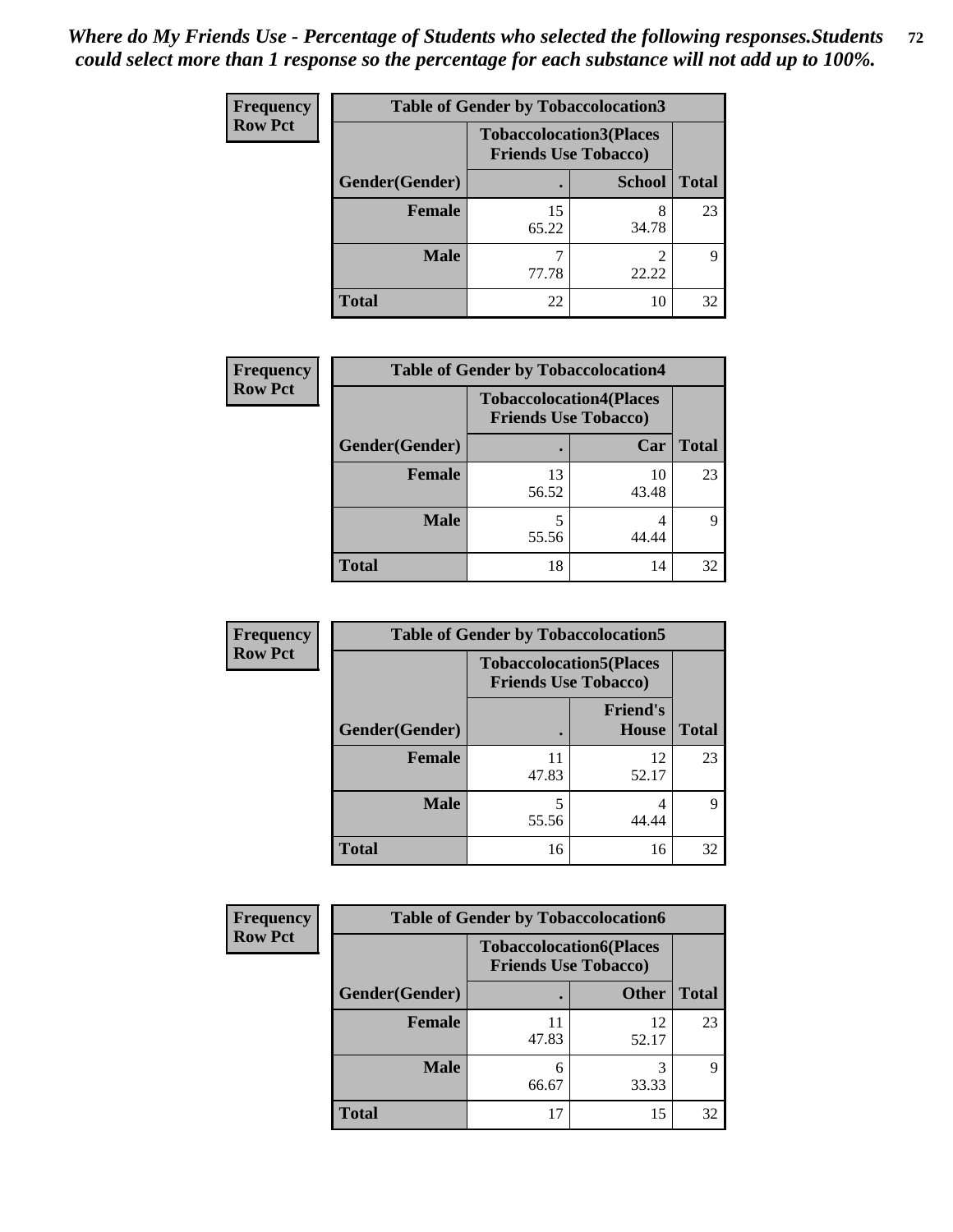| <b>Frequency</b> | <b>Table of Gender by Marijuanalocation1</b> |                                |                                  |              |
|------------------|----------------------------------------------|--------------------------------|----------------------------------|--------------|
| <b>Row Pct</b>   |                                              | <b>Friends Use Marijuana</b> ) | <b>Marijuanalocation1(Places</b> |              |
|                  | <b>Gender</b> (Gender)                       |                                | Do Not Use                       | <b>Total</b> |
|                  | <b>Female</b>                                | 16<br>69.57                    | 30.43                            | 23           |
|                  | <b>Male</b>                                  | 55.56                          | 44.44                            | 9            |
|                  | <b>Total</b>                                 | 21                             |                                  | 32           |

| <b>Frequency</b> | <b>Table of Gender by Marijuanalocation2</b> |                                                                    |             |              |  |
|------------------|----------------------------------------------|--------------------------------------------------------------------|-------------|--------------|--|
| <b>Row Pct</b>   |                                              | <b>Marijuanalocation2(Places</b><br><b>Friends Use Marijuana</b> ) |             |              |  |
|                  | Gender(Gender)                               |                                                                    | Home        | <b>Total</b> |  |
|                  | Female                                       | 11<br>47.83                                                        | 12<br>52.17 | 23           |  |
|                  | <b>Male</b>                                  | 44.44                                                              | 55.56       | Q            |  |
|                  | <b>Total</b>                                 | 15                                                                 | 17          | 32           |  |

| Frequency      | <b>Table of Gender by Marijuanalocation3</b> |                                                                    |               |              |
|----------------|----------------------------------------------|--------------------------------------------------------------------|---------------|--------------|
| <b>Row Pct</b> |                                              | <b>Marijuanalocation3(Places</b><br><b>Friends Use Marijuana</b> ) |               |              |
|                | Gender(Gender)                               |                                                                    | <b>School</b> | <b>Total</b> |
|                | Female                                       | 17<br>73.91                                                        | 6<br>26.09    | 23           |
|                | <b>Male</b>                                  | 55.56                                                              | 44.44         | Q            |
|                | <b>Total</b>                                 | 22                                                                 | 10            | 32           |

| <b>Frequency</b> | <b>Table of Gender by Marijuanalocation4</b> |                                                                     |            |              |
|------------------|----------------------------------------------|---------------------------------------------------------------------|------------|--------------|
| <b>Row Pct</b>   |                                              | <b>Marijuanalocation4(Places)</b><br><b>Friends Use Marijuana</b> ) |            |              |
|                  | Gender(Gender)                               |                                                                     | Car        | <b>Total</b> |
|                  | Female                                       | 15<br>65.22                                                         | 8<br>34.78 | 23           |
|                  | <b>Male</b>                                  | 55.56                                                               | 44.44      | 9            |
|                  | <b>Total</b>                                 | 20                                                                  | 12         | 32           |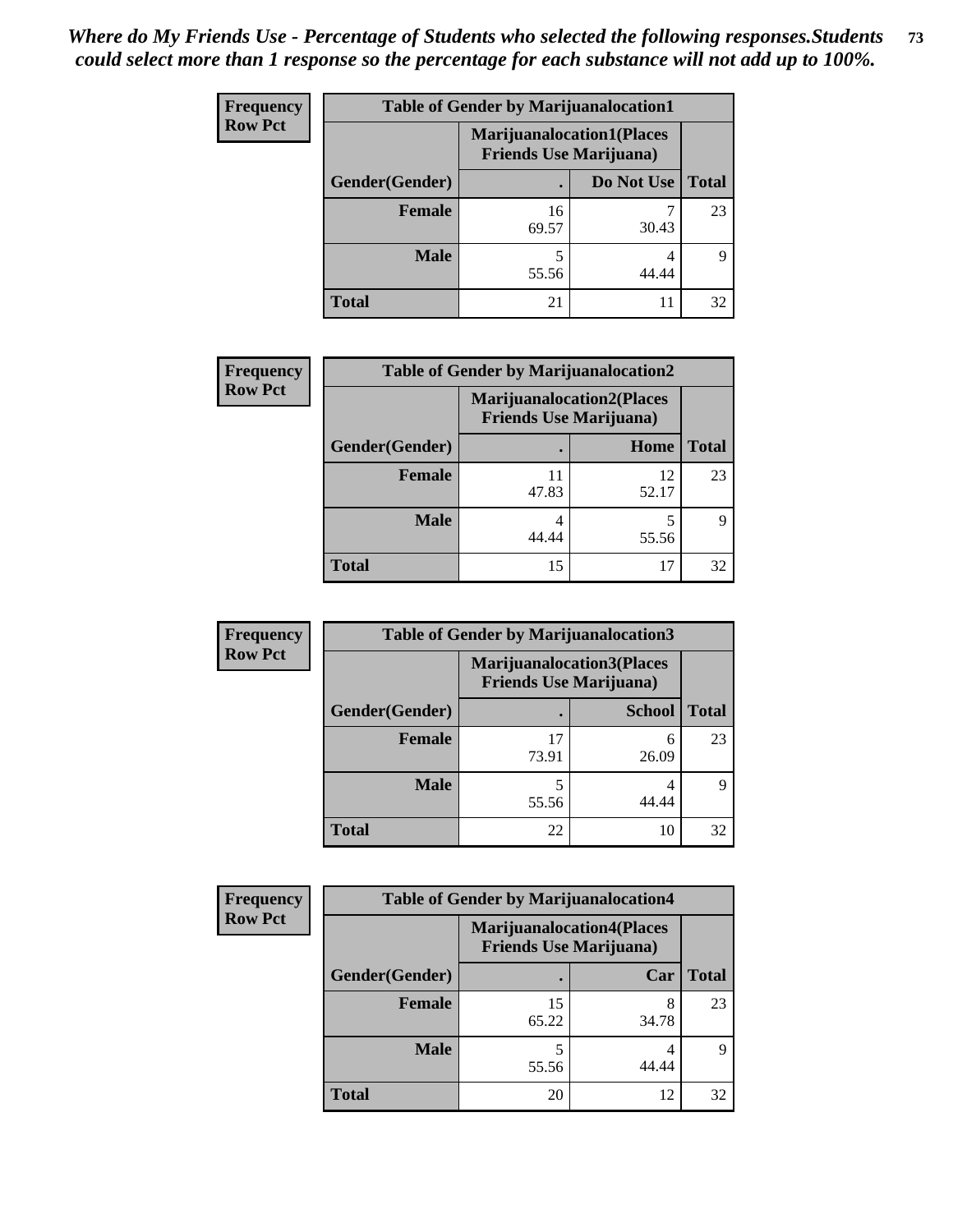| Frequency      | <b>Table of Gender by Marijuanalocation5</b> |                                                                     |                                 |              |
|----------------|----------------------------------------------|---------------------------------------------------------------------|---------------------------------|--------------|
| <b>Row Pct</b> |                                              | <b>Marijuanalocation5</b> (Places<br><b>Friends Use Marijuana</b> ) |                                 |              |
|                | Gender(Gender)                               |                                                                     | <b>Friend's</b><br><b>House</b> | <b>Total</b> |
|                | <b>Female</b>                                | 30.43                                                               | 16<br>69.57                     | 23           |
|                | <b>Male</b>                                  | 55.56                                                               | 44.44                           | Q            |
|                | <b>Total</b>                                 | 12                                                                  | 20                              | 32           |

| <b>Frequency</b> | <b>Table of Gender by Marijuanalocation6</b> |                                                                    |              |              |
|------------------|----------------------------------------------|--------------------------------------------------------------------|--------------|--------------|
| <b>Row Pct</b>   |                                              | <b>Marijuanalocation6(Places</b><br><b>Friends Use Marijuana</b> ) |              |              |
|                  | Gender(Gender)                               |                                                                    | <b>Other</b> | <b>Total</b> |
|                  | <b>Female</b>                                | 14<br>60.87                                                        | 9<br>39.13   | 23           |
|                  | <b>Male</b>                                  | 55.56                                                              | 4<br>44.44   | 9            |
|                  | <b>Total</b>                                 | 19                                                                 | 13           | 32           |

| <b>Frequency</b> | <b>Table of Gender by Otherdruglocation1</b> |                                            |                                  |              |
|------------------|----------------------------------------------|--------------------------------------------|----------------------------------|--------------|
| <b>Row Pct</b>   |                                              | <b>Friends Use Other Illegal</b><br>Drugs) | <b>Otherdruglocation1(Places</b> |              |
|                  | Gender(Gender)                               |                                            | Do Not Use                       | <b>Total</b> |
|                  | Female                                       | 10<br>43.48                                | 13<br>56.52                      | 23           |
|                  | <b>Male</b>                                  | 44.44                                      | 55.56                            | 9            |
|                  | <b>Total</b>                                 | 14                                         | 18                               | 32           |

| <b>Frequency</b> | <b>Table of Gender by Otherdruglocation2</b> |                                                                                |            |              |
|------------------|----------------------------------------------|--------------------------------------------------------------------------------|------------|--------------|
| <b>Row Pct</b>   |                                              | <b>Otherdruglocation2(Places</b><br><b>Friends Use Other Illegal</b><br>Drugs) |            |              |
|                  | Gender(Gender)                               |                                                                                | Home       | <b>Total</b> |
|                  | Female                                       | 17<br>73.91                                                                    | 6<br>26.09 | 23           |
|                  | <b>Male</b>                                  | 6<br>66.67                                                                     | 33.33      | 9            |
|                  | <b>Total</b>                                 | 23                                                                             | 9          | 32           |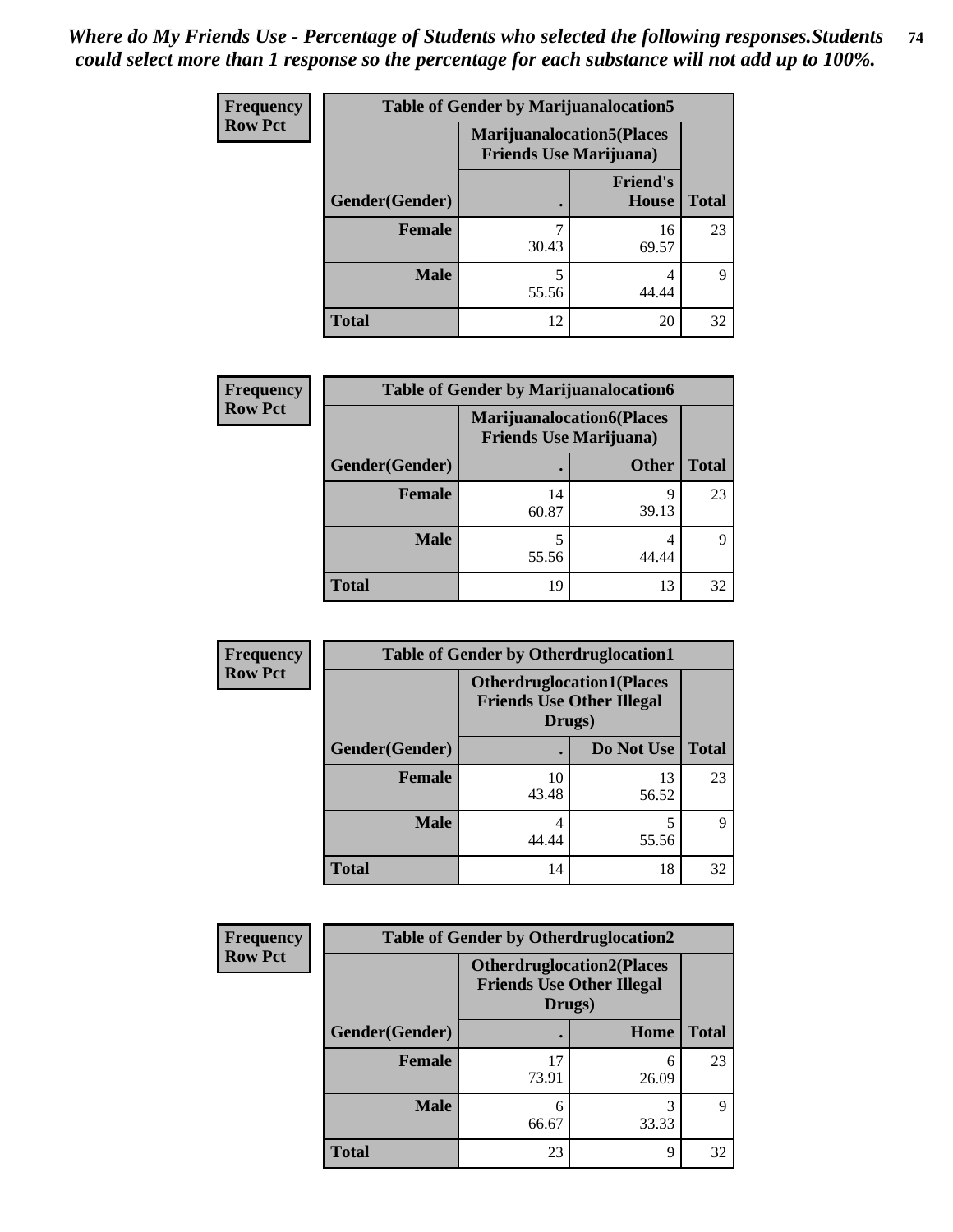| Frequency      | <b>Table of Gender by Otherdruglocation3</b> |                                                                                |               |              |
|----------------|----------------------------------------------|--------------------------------------------------------------------------------|---------------|--------------|
| <b>Row Pct</b> |                                              | <b>Otherdruglocation3(Places</b><br><b>Friends Use Other Illegal</b><br>Drugs) |               |              |
|                | Gender(Gender)                               |                                                                                | <b>School</b> | <b>Total</b> |
|                | Female                                       | 18<br>78.26                                                                    | 21.74         | 23           |
|                | <b>Male</b>                                  | 6<br>66.67                                                                     | 3<br>33.33    | Q            |
|                | <b>Total</b>                                 | 24                                                                             | 8             | 32           |

| <b>Frequency</b> | <b>Table of Gender by Otherdruglocation4</b> |             |                                                                                |              |  |
|------------------|----------------------------------------------|-------------|--------------------------------------------------------------------------------|--------------|--|
| <b>Row Pct</b>   |                                              |             | <b>Otherdruglocation4(Places</b><br><b>Friends Use Other Illegal</b><br>Drugs) |              |  |
|                  | Gender(Gender)                               |             | Car                                                                            | <b>Total</b> |  |
|                  | <b>Female</b>                                | 17<br>73.91 | 6<br>26.09                                                                     | 23           |  |
|                  | <b>Male</b>                                  | 77.78       | 22.22                                                                          | 9            |  |
|                  | <b>Total</b>                                 | 24          | 8                                                                              | 32           |  |

| <b>Frequency</b> | <b>Table of Gender by Otherdruglocation5</b> |                                            |                                  |              |
|------------------|----------------------------------------------|--------------------------------------------|----------------------------------|--------------|
| <b>Row Pct</b>   |                                              | <b>Friends Use Other Illegal</b><br>Drugs) | <b>Otherdruglocation5(Places</b> |              |
|                  | Gender(Gender)                               |                                            | <b>Friend's</b><br>House         | <b>Total</b> |
|                  | <b>Female</b>                                | 14<br>60.87                                | 9<br>39.13                       | 23           |
|                  | <b>Male</b>                                  | 5<br>55.56                                 | 4<br>44.44                       | 9            |
|                  | <b>Total</b>                                 | 19                                         | 13                               | 32           |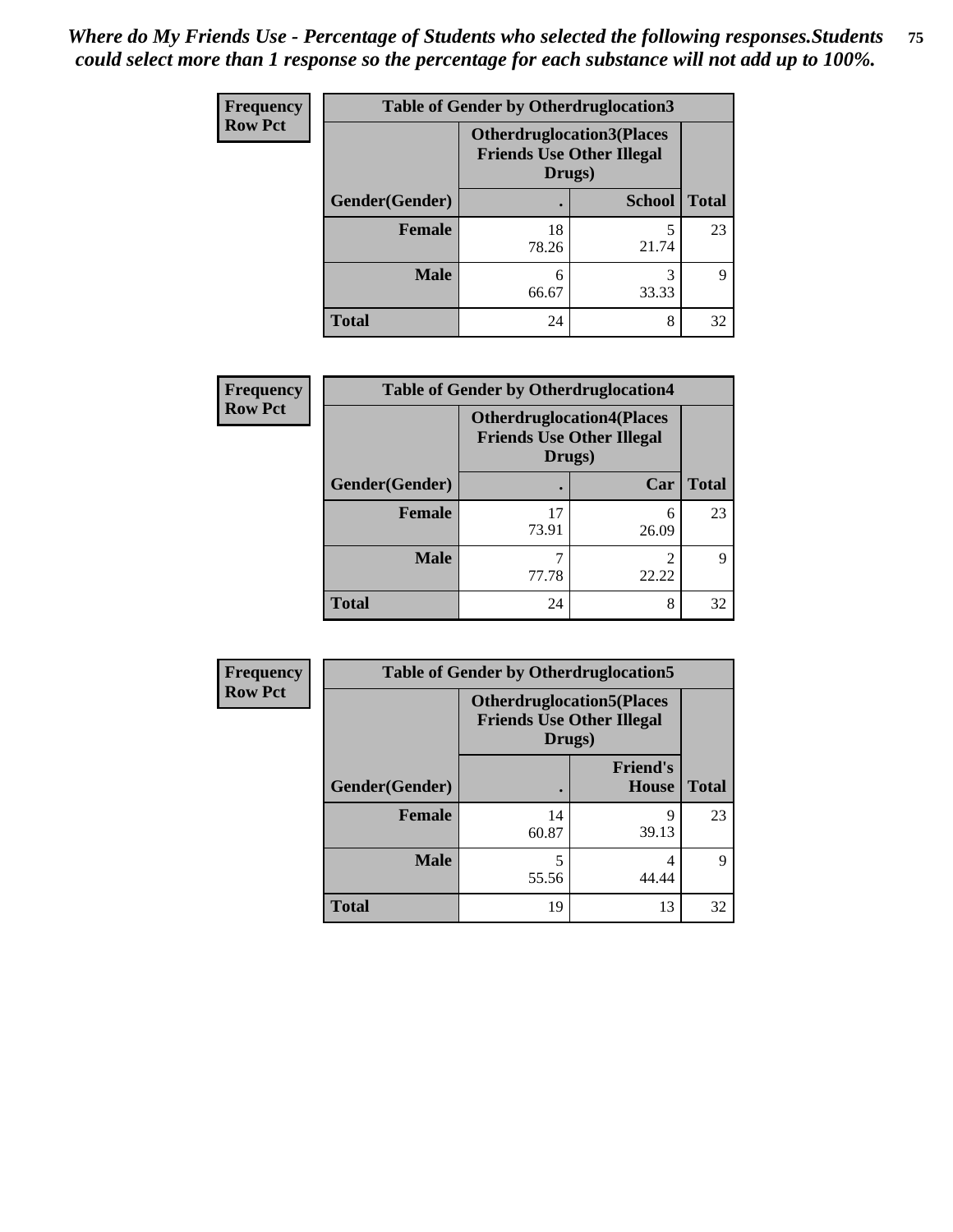| <b>Frequency</b> | <b>Table of Gender by Otherdruglocation6</b> |                                                                                |              |              |
|------------------|----------------------------------------------|--------------------------------------------------------------------------------|--------------|--------------|
| <b>Row Pct</b>   |                                              | <b>Otherdruglocation6(Places</b><br><b>Friends Use Other Illegal</b><br>Drugs) |              |              |
|                  | Gender(Gender)                               |                                                                                | <b>Other</b> | <b>Total</b> |
|                  | <b>Female</b>                                | 16<br>69.57                                                                    | 30.43        | 23           |
|                  | <b>Male</b>                                  | 6<br>66.67                                                                     | 33.33        | Q            |
|                  | <b>Total</b>                                 | 22                                                                             | 10           | 32           |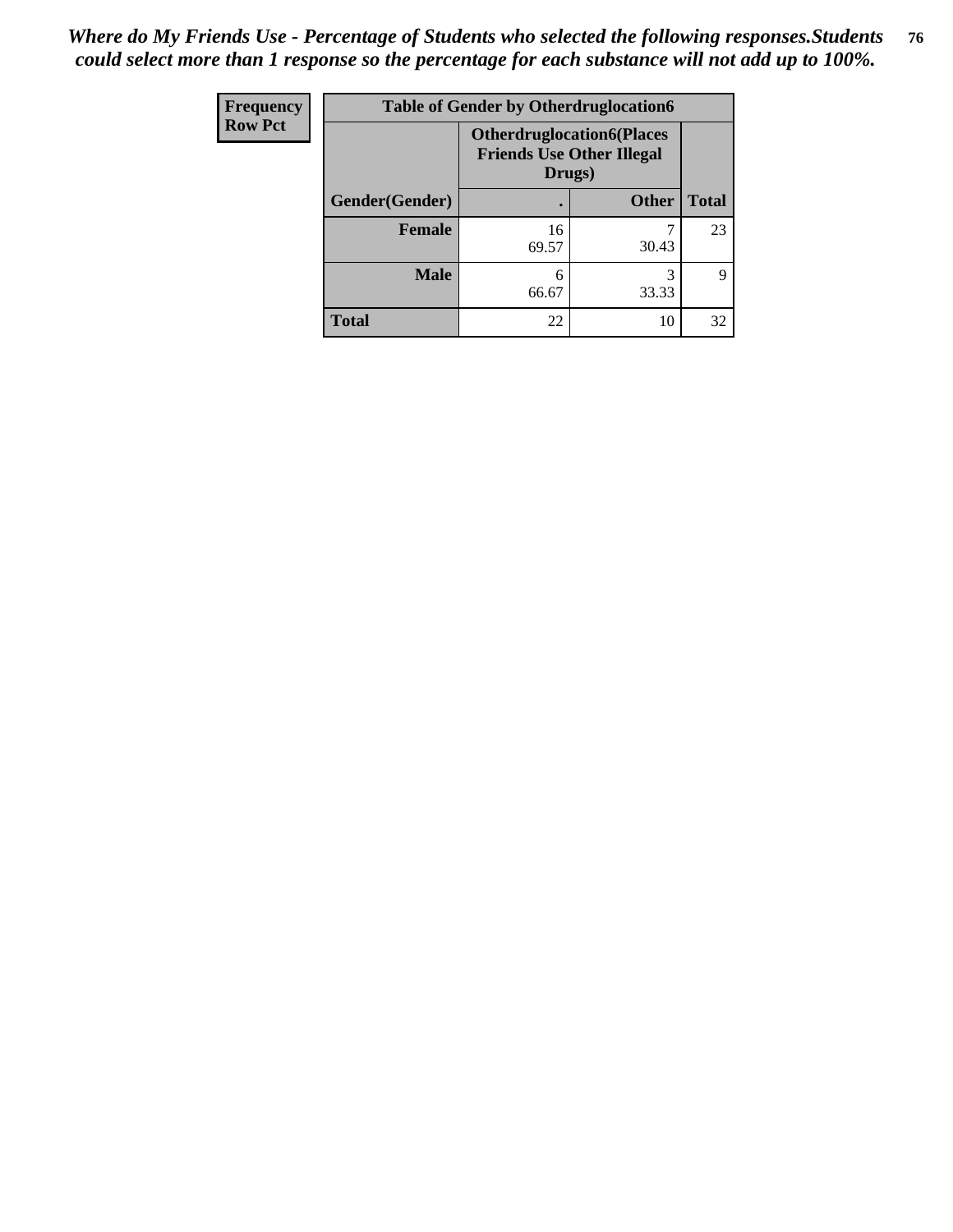| Frequency      | <b>Table of Gender by Alcoholtime1</b> |                                                          |                      |              |
|----------------|----------------------------------------|----------------------------------------------------------|----------------------|--------------|
| <b>Row Pct</b> |                                        | <b>Alcoholtime1(Times</b><br><b>Friends Use Alcohol)</b> |                      |              |
|                | Gender(Gender)                         | $\bullet$                                                | Do Not<br><b>Use</b> | <b>Total</b> |
|                | <b>Female</b>                          | 18<br>78.26                                              | 5<br>21.74           | 23           |
|                | <b>Male</b>                            | 5<br>55.56                                               | 4<br>44.44           | 9            |
|                | <b>Total</b>                           | 23                                                       | 9                    | 32           |

| <b>Frequency</b> | <b>Table of Gender by Alcoholtime2</b> |                                                          |                            |              |
|------------------|----------------------------------------|----------------------------------------------------------|----------------------------|--------------|
| <b>Row Pct</b>   |                                        | <b>Alcoholtime2(Times</b><br><b>Friends Use Alcohol)</b> |                            |              |
|                  | Gender(Gender)                         |                                                          | <b>On Way</b><br>to School | <b>Total</b> |
|                  | <b>Female</b>                          | 19<br>82.61                                              | 4<br>17.39                 | 23           |
|                  | <b>Male</b>                            | 77.78                                                    | 2<br>22.22                 | 9            |
|                  | <b>Total</b>                           | 26                                                       | 6                          | 32           |

| <b>Frequency</b> | <b>Table of Gender by Alcoholtime3</b> |                                                          |                                |              |
|------------------|----------------------------------------|----------------------------------------------------------|--------------------------------|--------------|
| <b>Row Pct</b>   |                                        | <b>Alcoholtime3(Times</b><br><b>Friends Use Alcohol)</b> |                                |              |
|                  | Gender(Gender)                         |                                                          | <b>During</b><br><b>School</b> | <b>Total</b> |
|                  | Female                                 | 20<br>86.96                                              | 3<br>13.04                     | 23           |
|                  | <b>Male</b>                            | 77.78                                                    | 2<br>22.22                     | 9            |
|                  | <b>Total</b>                           | 27                                                       | 5                              | 32           |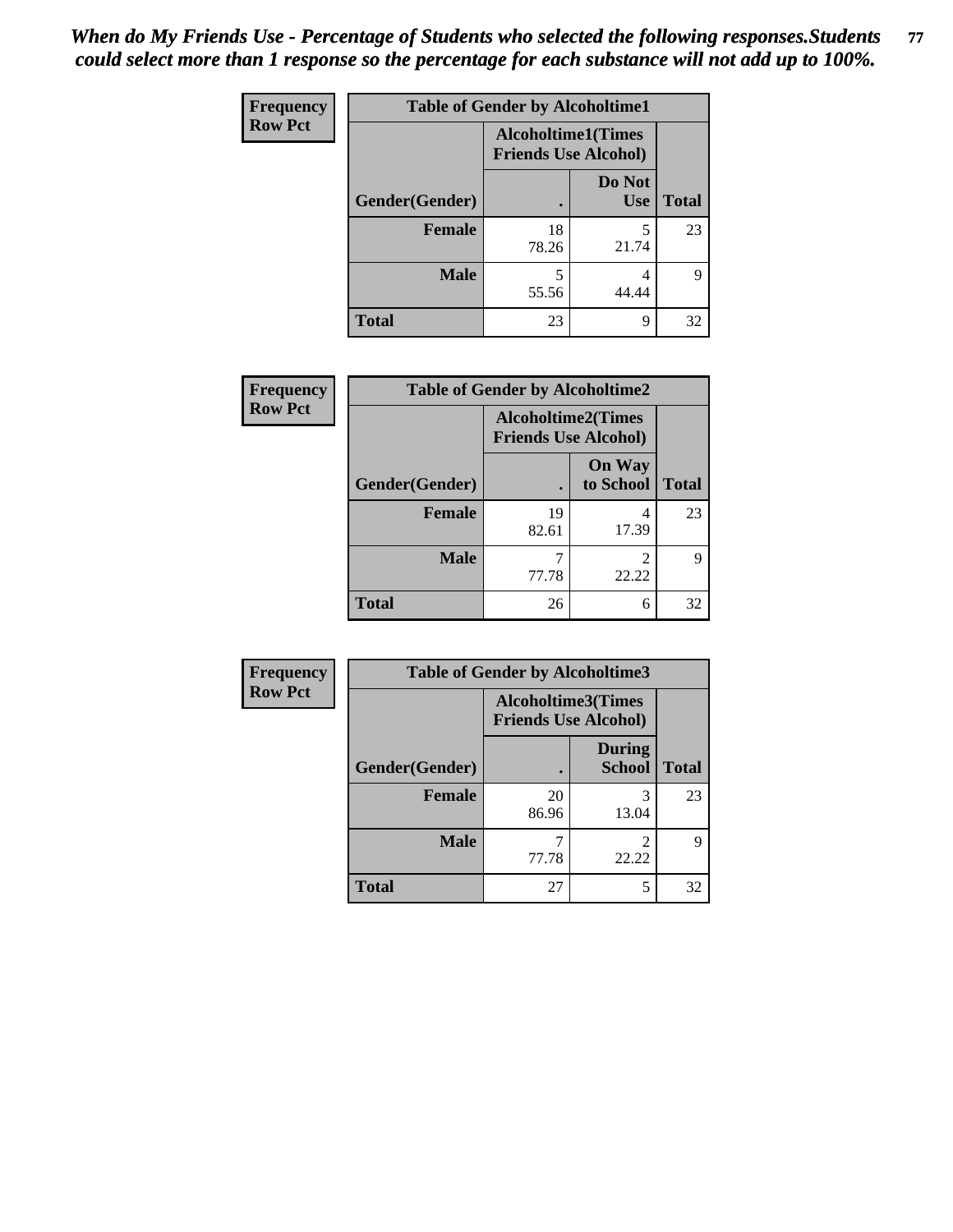*When do My Friends Use - Percentage of Students who selected the following responses.Students could select more than 1 response so the percentage for each substance will not add up to 100%.* **78**

| <b>Frequency</b> | <b>Table of Gender by Alcoholtime4</b> |                                                          |                                                |              |
|------------------|----------------------------------------|----------------------------------------------------------|------------------------------------------------|--------------|
| <b>Row Pct</b>   |                                        | <b>Alcoholtime4(Times</b><br><b>Friends Use Alcohol)</b> |                                                |              |
|                  | Gender(Gender)                         | $\bullet$                                                | <b>On Way</b><br>Home<br>From<br><b>School</b> | <b>Total</b> |
|                  | <b>Female</b>                          | 20<br>86.96                                              | 3<br>13.04                                     | 23           |
|                  | <b>Male</b>                            | 8<br>88.89                                               | 11.11                                          | 9            |
|                  | <b>Total</b>                           | 28                                                       | 4                                              | 32           |

| <b>Frequency</b> | <b>Table of Gender by Alcoholtime5</b> |                                                           |                   |              |
|------------------|----------------------------------------|-----------------------------------------------------------|-------------------|--------------|
| <b>Row Pct</b>   |                                        | <b>Alcoholtime5</b> (Times<br><b>Friends Use Alcohol)</b> |                   |              |
|                  | Gender(Gender)                         |                                                           | <b>Weeknights</b> | <b>Total</b> |
|                  | <b>Female</b>                          | 13<br>56.52                                               | 10<br>43.48       | 23           |
|                  | <b>Male</b>                            | 55.56                                                     | 4<br>44.44        | 9            |
|                  | <b>Total</b>                           | 18                                                        | 14                | 32           |

| <b>Frequency</b> |                | <b>Table of Gender by Alcoholtime6</b> |                                                          |              |
|------------------|----------------|----------------------------------------|----------------------------------------------------------|--------------|
| <b>Row Pct</b>   |                |                                        | <b>Alcoholtime6(Times</b><br><b>Friends Use Alcohol)</b> |              |
|                  | Gender(Gender) |                                        | Weekends                                                 | <b>Total</b> |
|                  | Female         | 4<br>17.39                             | 19<br>82.61                                              | 23           |
|                  | <b>Male</b>    | 5<br>55.56                             | 4<br>44.44                                               | 9            |
|                  | <b>Total</b>   | 9                                      | 23                                                       | 32           |

| <b>Frequency</b> | <b>Table of Gender by Tobaccotime1</b> |                                                          |                      |              |
|------------------|----------------------------------------|----------------------------------------------------------|----------------------|--------------|
| <b>Row Pct</b>   |                                        | <b>Tobaccotime1(Times</b><br><b>Friends Use Tobacco)</b> |                      |              |
|                  | Gender(Gender)                         |                                                          | Do Not<br><b>Use</b> | <b>Total</b> |
|                  | <b>Female</b>                          | 16<br>69.57                                              | 30.43                | 23           |
|                  | <b>Male</b>                            | 44.44                                                    | 5<br>55.56           | 9            |
|                  | <b>Total</b>                           | 20                                                       | 12                   | 32           |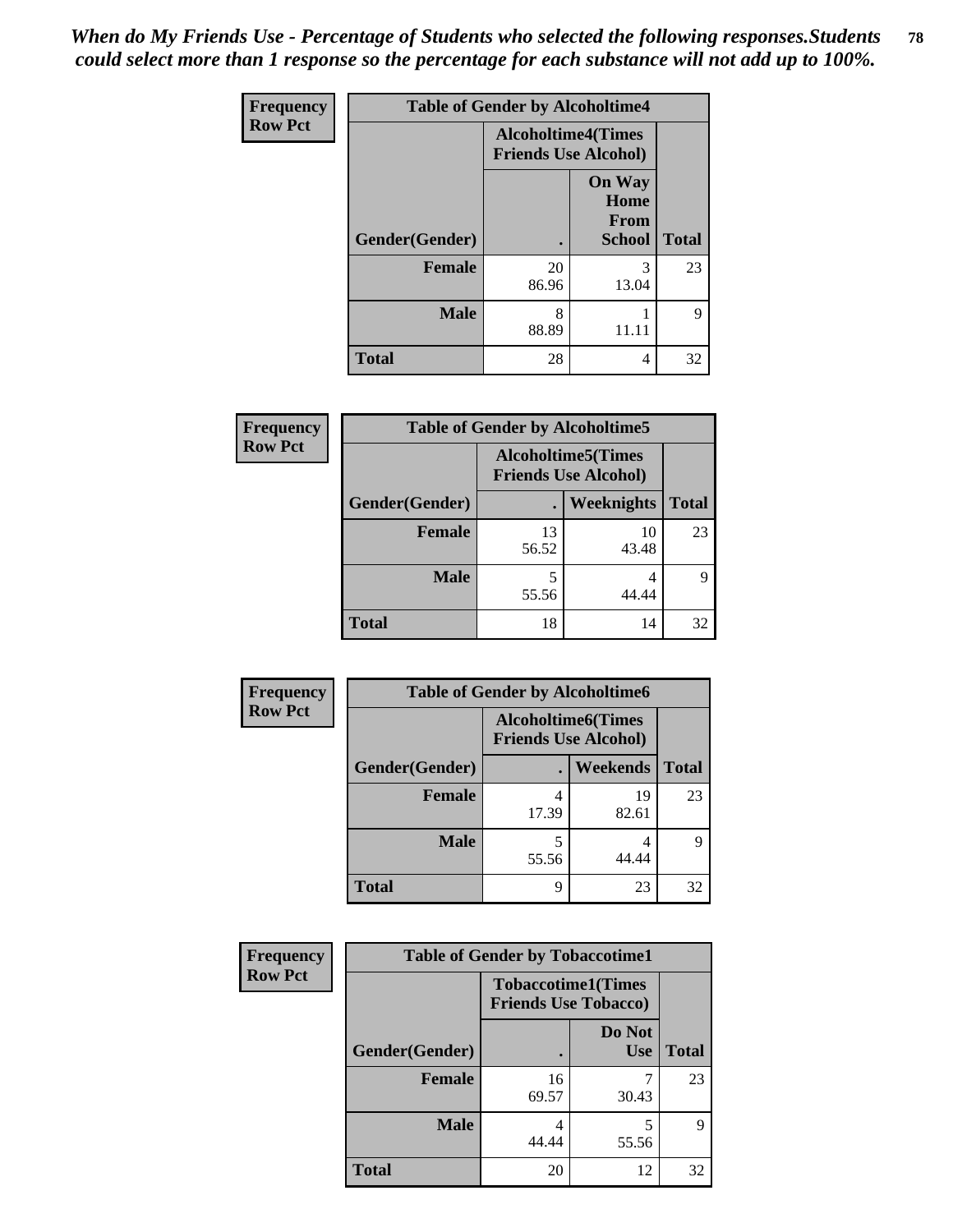*When do My Friends Use - Percentage of Students who selected the following responses.Students could select more than 1 response so the percentage for each substance will not add up to 100%.* **79**

| Frequency      |                | <b>Table of Gender by Tobaccotime2</b>                   |                            |              |
|----------------|----------------|----------------------------------------------------------|----------------------------|--------------|
| <b>Row Pct</b> |                | <b>Tobaccotime2(Times</b><br><b>Friends Use Tobacco)</b> |                            |              |
|                | Gender(Gender) | $\bullet$                                                | <b>On Way</b><br>to School | <b>Total</b> |
|                | Female         | 11<br>47.83                                              | 12<br>52.17                | 23           |
|                | <b>Male</b>    | 5<br>55.56                                               | 4<br>44.44                 | 9            |
|                | <b>Total</b>   | 16                                                       | 16                         | 32           |

| Frequency      | <b>Table of Gender by Tobaccotime3</b> |                             |                                |              |
|----------------|----------------------------------------|-----------------------------|--------------------------------|--------------|
| <b>Row Pct</b> |                                        | <b>Friends Use Tobacco)</b> | <b>Tobaccotime3(Times</b>      |              |
|                | Gender(Gender)                         |                             | <b>During</b><br><b>School</b> | <b>Total</b> |
|                | <b>Female</b>                          | 14<br>60.87                 | 9<br>39.13                     | 23           |
|                | <b>Male</b>                            | 5<br>55.56                  | 4<br>44.44                     | 9            |
|                | <b>Total</b>                           | 19                          | 13                             | 32           |

| <b>Frequency</b> | <b>Table of Gender by Tobaccotime4</b> |                                                          |                                                |              |
|------------------|----------------------------------------|----------------------------------------------------------|------------------------------------------------|--------------|
| <b>Row Pct</b>   |                                        | <b>Tobaccotime4(Times</b><br><b>Friends Use Tobacco)</b> |                                                |              |
|                  | Gender(Gender)                         |                                                          | <b>On Way</b><br>Home<br>From<br><b>School</b> | <b>Total</b> |
|                  | <b>Female</b>                          | 20<br>86.96                                              | 3<br>13.04                                     | 23           |
|                  | <b>Male</b>                            | 8<br>88.89                                               | 11.11                                          | 9            |
|                  | <b>Total</b>                           | 28                                                       | 4                                              | 32           |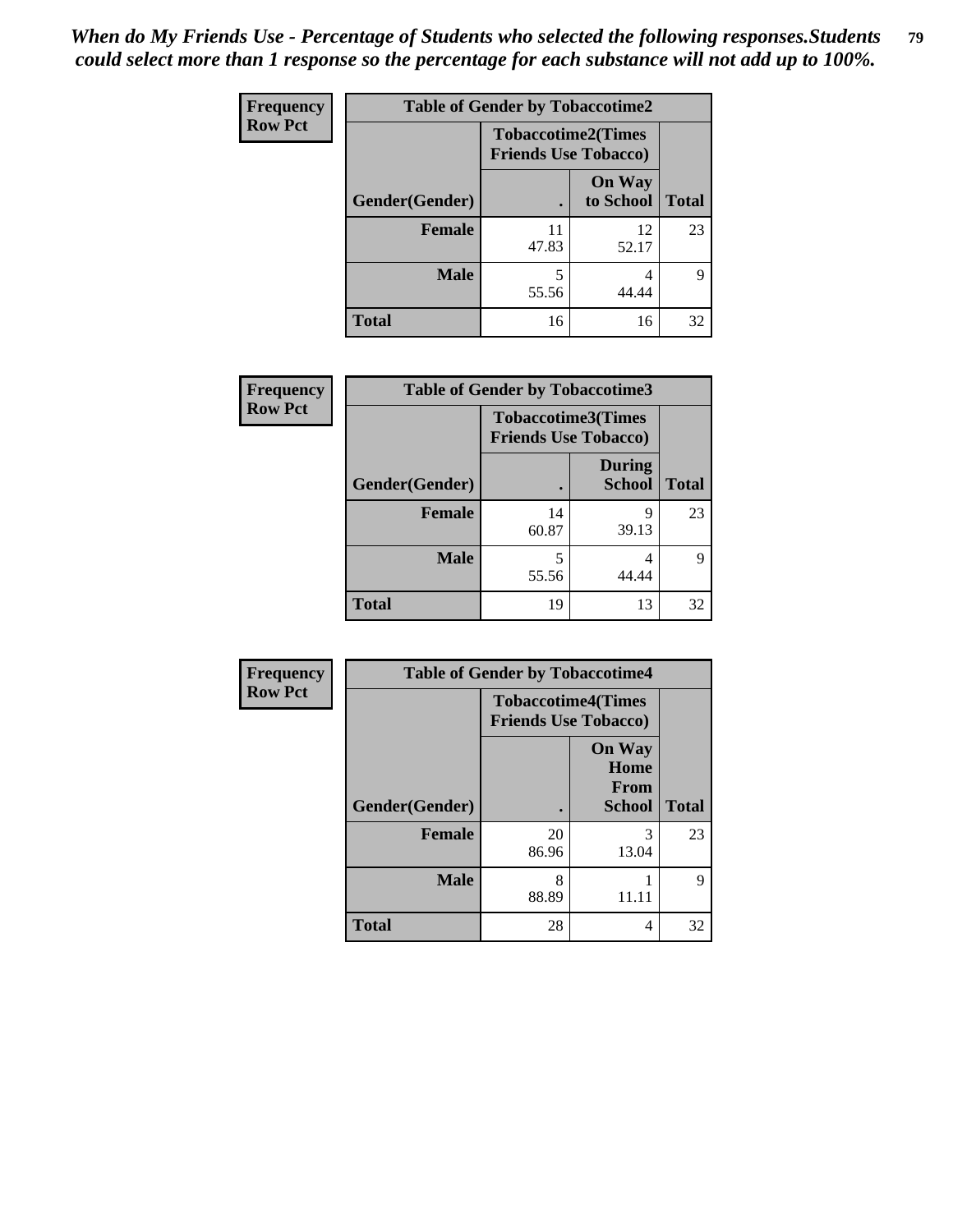| <b>Frequency</b> | <b>Table of Gender by Tobaccotime5</b> |            |                                                           |              |  |
|------------------|----------------------------------------|------------|-----------------------------------------------------------|--------------|--|
| <b>Row Pct</b>   |                                        |            | <b>Tobaccotime5</b> (Times<br><b>Friends Use Tobacco)</b> |              |  |
|                  | Gender(Gender)                         |            | Weeknights                                                | <b>Total</b> |  |
|                  | <b>Female</b>                          | 8<br>34.78 | 15<br>65.22                                               | 23           |  |
|                  | <b>Male</b>                            | 55.56      | 4<br>44.44                                                | 9            |  |
|                  | Total                                  | 13         | 19                                                        | 32           |  |

| <b>Frequency</b> | <b>Table of Gender by Tobaccotime6</b> |                                                          |                 |              |
|------------------|----------------------------------------|----------------------------------------------------------|-----------------|--------------|
| <b>Row Pct</b>   |                                        | <b>Tobaccotime6(Times</b><br><b>Friends Use Tobacco)</b> |                 |              |
|                  | Gender(Gender)                         |                                                          | <b>Weekends</b> | <b>Total</b> |
|                  | Female                                 | 30.43                                                    | 16<br>69.57     | 23           |
|                  | <b>Male</b>                            | 55.56                                                    | 4<br>44.44      | Q            |
|                  | <b>Total</b>                           | 12                                                       | 20              | 32           |

| <b>Frequency</b> | <b>Table of Gender by Marijuanatime1</b> |                                |                             |              |
|------------------|------------------------------------------|--------------------------------|-----------------------------|--------------|
| <b>Row Pct</b>   |                                          | <b>Friends Use Marijuana</b> ) | <b>Marijuanatime1(Times</b> |              |
|                  | Gender(Gender)                           |                                | Do Not Use                  | <b>Total</b> |
|                  | <b>Female</b>                            | 16<br>69.57                    | 30.43                       | 23           |
|                  | <b>Male</b>                              | 55.56                          | 4<br>44.44                  | 9            |
|                  | <b>Total</b>                             | 21                             | 11                          | 32           |

| <b>Frequency</b> | <b>Table of Gender by Marijuanatime2</b> |                                |                             |              |
|------------------|------------------------------------------|--------------------------------|-----------------------------|--------------|
| <b>Row Pct</b>   |                                          | <b>Friends Use Marijuana</b> ) | <b>Marijuanatime2(Times</b> |              |
|                  | Gender(Gender)                           |                                | On Way to<br><b>School</b>  | <b>Total</b> |
|                  | <b>Female</b>                            | 15<br>65.22                    | 8<br>34.78                  | 23           |
|                  | <b>Male</b>                              | 55.56                          | 4<br>44.44                  | 9            |
|                  | <b>Total</b>                             | 20                             | 12                          | 32           |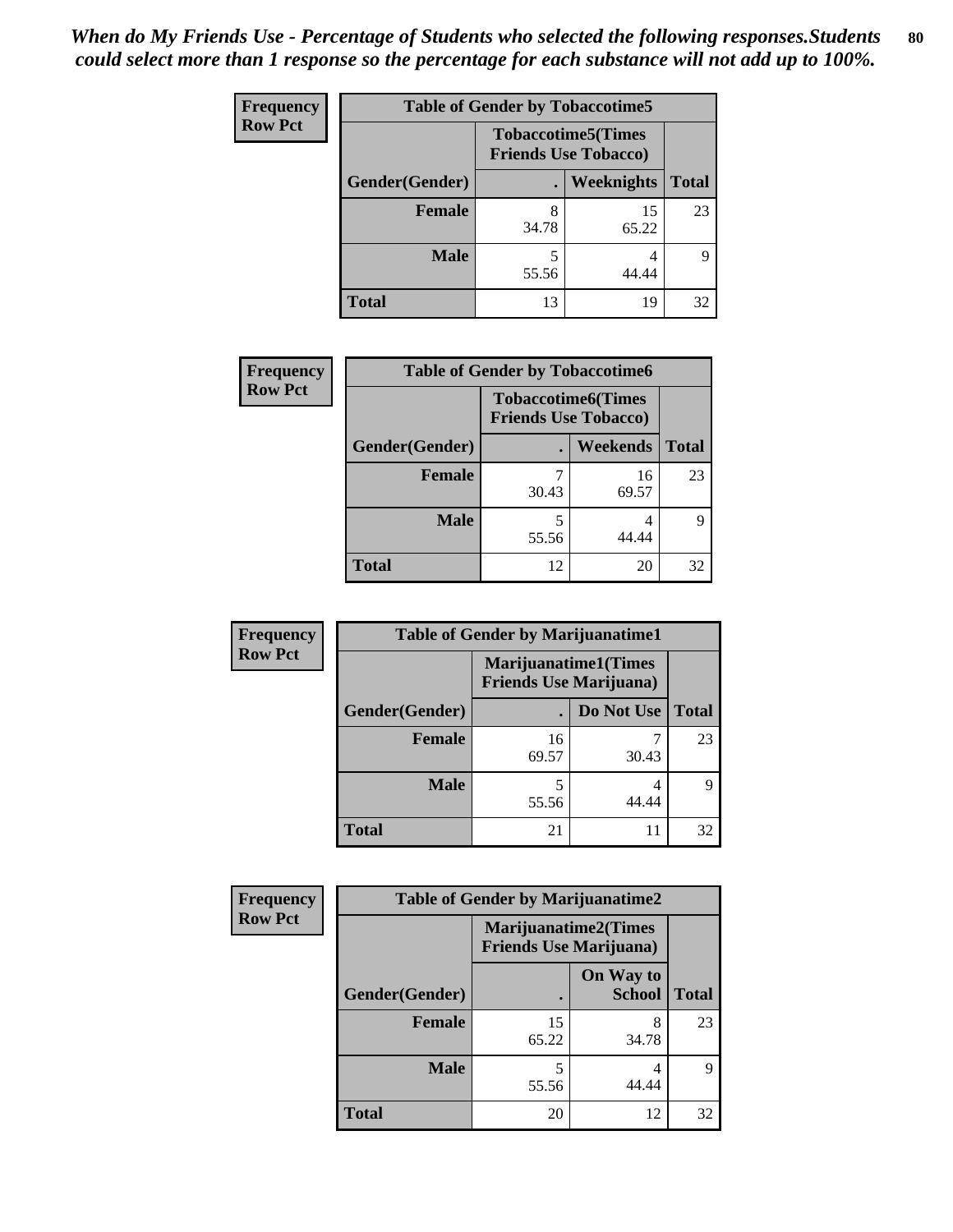*When do My Friends Use - Percentage of Students who selected the following responses.Students could select more than 1 response so the percentage for each substance will not add up to 100%.* **81**

| <b>Frequency</b> | Table of Gender by Marijuanatime3 |                                                        |                                |              |
|------------------|-----------------------------------|--------------------------------------------------------|--------------------------------|--------------|
| <b>Row Pct</b>   |                                   | Marijuanatime3(Times<br><b>Friends Use Marijuana</b> ) |                                |              |
|                  | Gender(Gender)                    | $\bullet$                                              | <b>During</b><br><b>School</b> | <b>Total</b> |
|                  | <b>Female</b>                     | 17<br>73.91                                            | 6<br>26.09                     | 23           |
|                  | <b>Male</b>                       | 5<br>55.56                                             | 4<br>44.44                     | Q            |
|                  | <b>Total</b>                      | 22                                                     | 10                             | 32           |

| Frequency      | <b>Table of Gender by Marijuanatime4</b> |                                |                                                       |              |
|----------------|------------------------------------------|--------------------------------|-------------------------------------------------------|--------------|
| <b>Row Pct</b> |                                          | <b>Friends Use Marijuana</b> ) | <b>Marijuanatime4</b> (Times                          |              |
|                | Gender(Gender)                           |                                | <b>On Way</b><br>Home<br><b>From</b><br><b>School</b> | <b>Total</b> |
|                | <b>Female</b>                            | 14<br>60.87                    | 9<br>39.13                                            | 23           |
|                | <b>Male</b>                              | 5<br>55.56                     | 4<br>44.44                                            | 9            |
|                | <b>Total</b>                             | 19                             | 13                                                    | 32           |

| Frequency      | <b>Table of Gender by Marijuanatime5</b> |                                                                |             |              |  |
|----------------|------------------------------------------|----------------------------------------------------------------|-------------|--------------|--|
| <b>Row Pct</b> |                                          | <b>Marijuanatime5</b> (Times<br><b>Friends Use Marijuana</b> ) |             |              |  |
|                | Gender(Gender)                           |                                                                | Weeknights  | <b>Total</b> |  |
|                | <b>Female</b>                            | Q<br>39.13                                                     | 14<br>60.87 | 23           |  |
|                | <b>Male</b>                              | 55.56                                                          | 4<br>44.44  | 9            |  |
|                | <b>Total</b>                             | 14                                                             | 18          | 32           |  |

| Frequency      | <b>Table of Gender by Marijuanatime6</b> |                                |                              |              |  |
|----------------|------------------------------------------|--------------------------------|------------------------------|--------------|--|
| <b>Row Pct</b> |                                          | <b>Friends Use Marijuana</b> ) | <b>Marijuanatime6</b> (Times |              |  |
|                | Gender(Gender)                           |                                | Weekends                     | <b>Total</b> |  |
|                | Female                                   | 30.43                          | 16<br>69.57                  | 23           |  |
|                | <b>Male</b>                              | 5<br>55.56                     | 44.44                        | 9            |  |
|                | <b>Total</b>                             | 12                             | 20                           | 32           |  |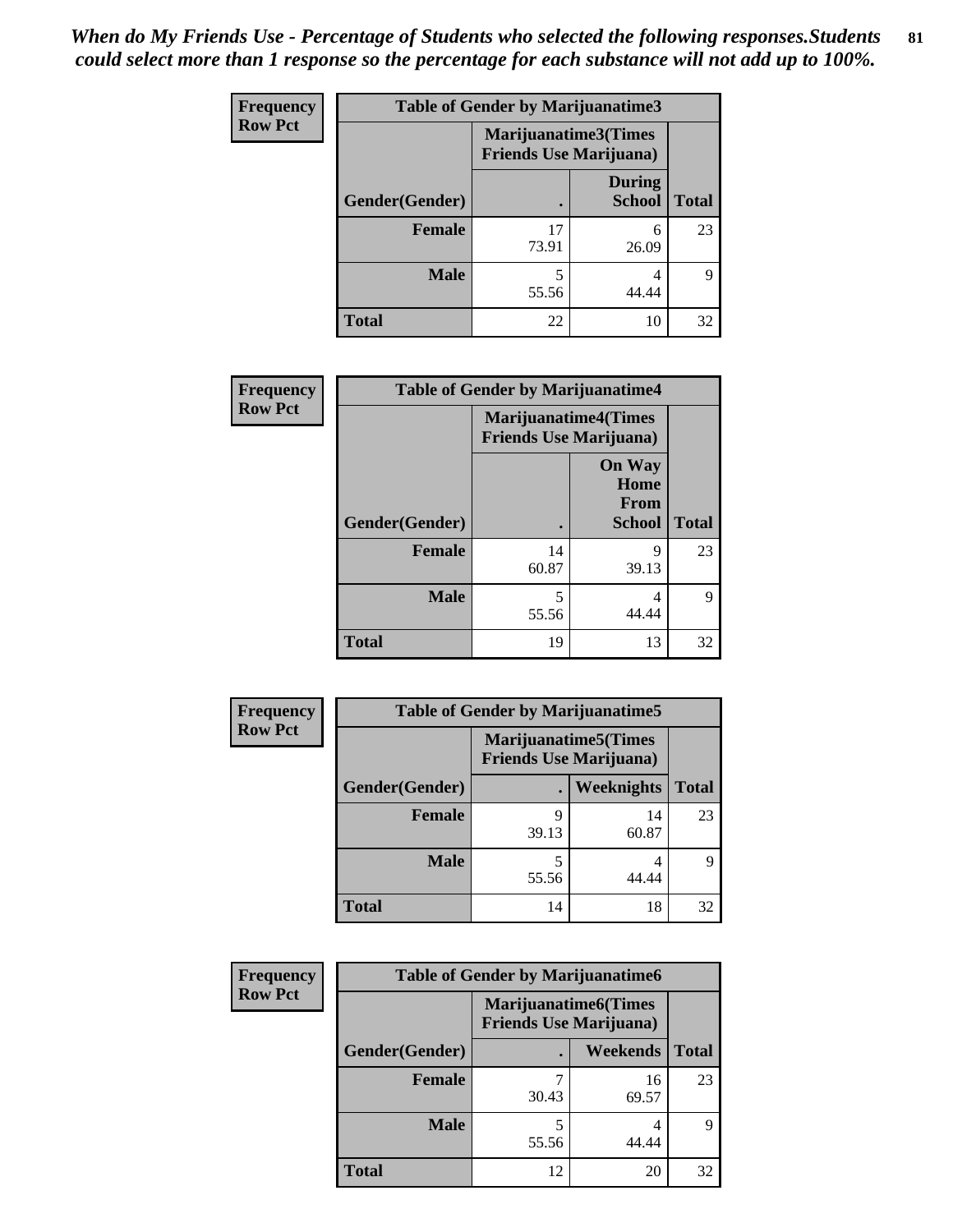*When do My Friends Use - Percentage of Students who selected the following responses.Students could select more than 1 response so the percentage for each substance will not add up to 100%.* **82**

| <b>Frequency</b> | <b>Table of Gender by Otherdrugtime1</b> |                        |                                                          |              |
|------------------|------------------------------------------|------------------------|----------------------------------------------------------|--------------|
| <b>Row Pct</b>   |                                          | <b>Illegal Drugs</b> ) | <b>Otherdrugtime1</b> (Times<br><b>Friends Use Other</b> |              |
|                  | Gender(Gender)                           |                        | Do Not Use                                               | <b>Total</b> |
|                  | <b>Female</b>                            | 10<br>43.48            | 13<br>56.52                                              | 23           |
|                  | <b>Male</b>                              | 3<br>33.33             | 6<br>66.67                                               | Q            |
|                  | <b>Total</b>                             | 13                     | 19                                                       | 32           |

| Frequency      | <b>Table of Gender by Otherdrugtime2</b> |                                                                                   |                            |              |
|----------------|------------------------------------------|-----------------------------------------------------------------------------------|----------------------------|--------------|
| <b>Row Pct</b> |                                          | <b>Otherdrugtime2(Times</b><br><b>Friends Use Other</b><br><b>Illegal Drugs</b> ) |                            |              |
|                | Gender(Gender)                           |                                                                                   | On Way to<br><b>School</b> | <b>Total</b> |
|                | <b>Female</b>                            | 19<br>82.61                                                                       | 4<br>17.39                 | 23           |
|                | <b>Male</b>                              | 8<br>88.89                                                                        | 11.11                      | 9            |
|                | <b>Total</b>                             | 27                                                                                | 5                          | 32           |

| Frequency      | <b>Table of Gender by Otherdrugtime3</b> |                        |                                                         |              |
|----------------|------------------------------------------|------------------------|---------------------------------------------------------|--------------|
| <b>Row Pct</b> |                                          | <b>Illegal Drugs</b> ) | <b>Otherdrugtime3(Times</b><br><b>Friends Use Other</b> |              |
|                | Gender(Gender)                           |                        | <b>During</b><br><b>School</b>                          | <b>Total</b> |
|                | <b>Female</b>                            | 19<br>82.61            | 4<br>17.39                                              | 23           |
|                | <b>Male</b>                              | 77.78                  | $\mathfrak{D}$<br>22.22                                 | 9            |
|                | <b>Total</b>                             | 26                     | 6                                                       | 32           |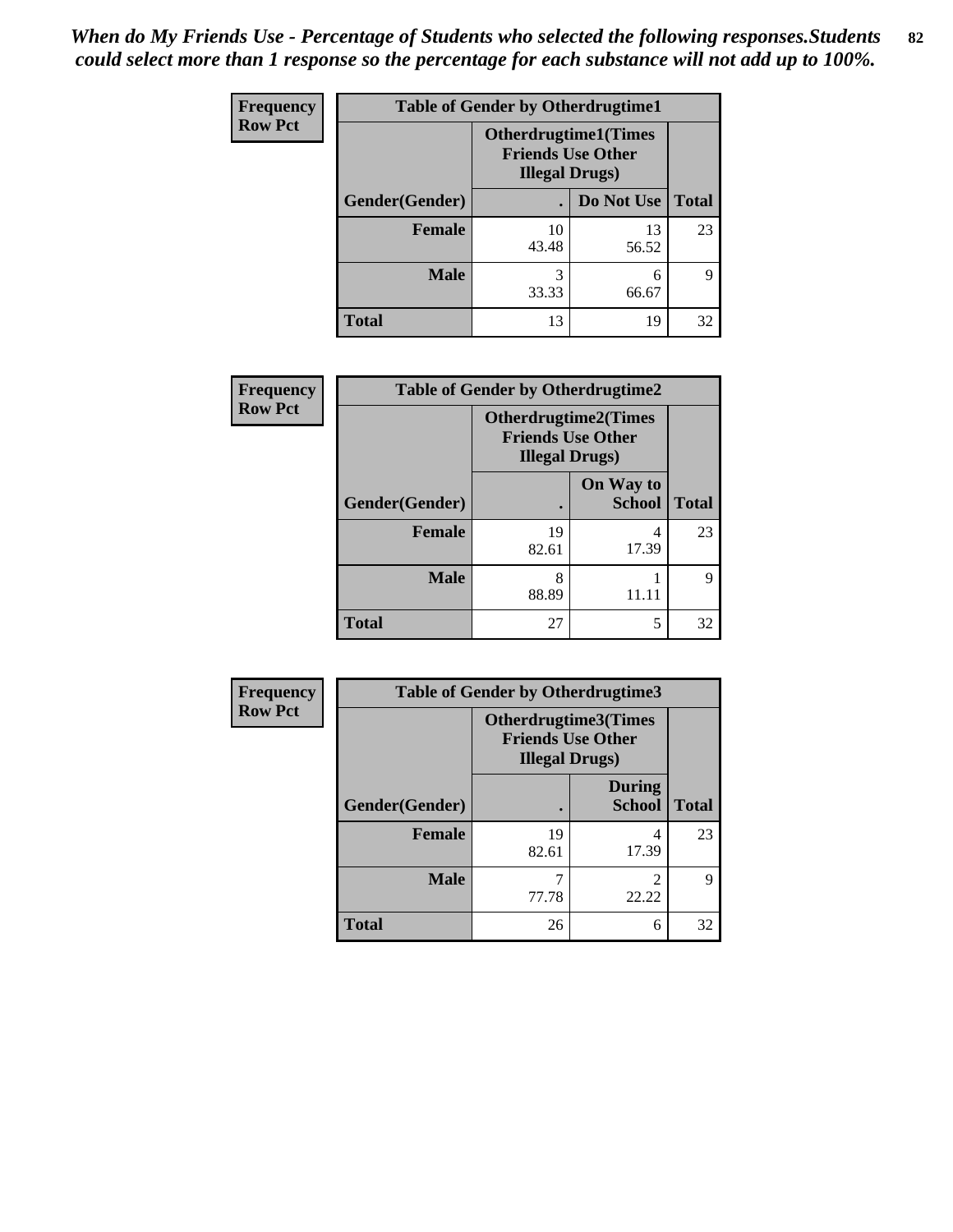*When do My Friends Use - Percentage of Students who selected the following responses.Students could select more than 1 response so the percentage for each substance will not add up to 100%.* **83**

| <b>Frequency</b> | <b>Table of Gender by Otherdrugtime4</b> |                                                                                   |                                                |              |
|------------------|------------------------------------------|-----------------------------------------------------------------------------------|------------------------------------------------|--------------|
| <b>Row Pct</b>   |                                          | <b>Otherdrugtime4(Times</b><br><b>Friends Use Other</b><br><b>Illegal Drugs</b> ) |                                                |              |
|                  | Gender(Gender)                           |                                                                                   | <b>On Way</b><br>Home<br>From<br><b>School</b> | <b>Total</b> |
|                  | Female                                   | 19<br>82.61                                                                       | 4<br>17.39                                     | 23           |
|                  | <b>Male</b>                              | 7<br>77.78                                                                        | $\mathfrak{D}$<br>22.22                        | 9            |
|                  | <b>Total</b>                             | 26                                                                                | 6                                              | 32           |

| <b>Frequency</b> | <b>Table of Gender by Otherdrugtime5</b> |             |                                                                                    |              |
|------------------|------------------------------------------|-------------|------------------------------------------------------------------------------------|--------------|
| <b>Row Pct</b>   |                                          |             | <b>Otherdrugtime5</b> (Times<br><b>Friends Use Other</b><br><b>Illegal Drugs</b> ) |              |
|                  | Gender(Gender)                           |             | Weeknights                                                                         | <b>Total</b> |
|                  | <b>Female</b>                            | 17<br>73.91 | 6<br>26.09                                                                         | 23           |
|                  | <b>Male</b>                              | 6<br>66.67  | 3<br>33.33                                                                         | Q            |
|                  | <b>Total</b>                             | 23          | 9                                                                                  | 32           |

| <b>Frequency</b> | <b>Table of Gender by Otherdrugtime6</b> |                                                                                   |             |              |
|------------------|------------------------------------------|-----------------------------------------------------------------------------------|-------------|--------------|
| <b>Row Pct</b>   |                                          | <b>Otherdrugtime6(Times</b><br><b>Friends Use Other</b><br><b>Illegal Drugs</b> ) |             |              |
|                  | Gender(Gender)                           |                                                                                   | Weekends    | <b>Total</b> |
|                  | Female                                   | 12<br>52.17                                                                       | 11<br>47.83 | 23           |
|                  | <b>Male</b>                              | 5<br>55.56                                                                        | 4<br>44.44  | 9            |
|                  | <b>Total</b>                             | 17                                                                                | 15          | 32           |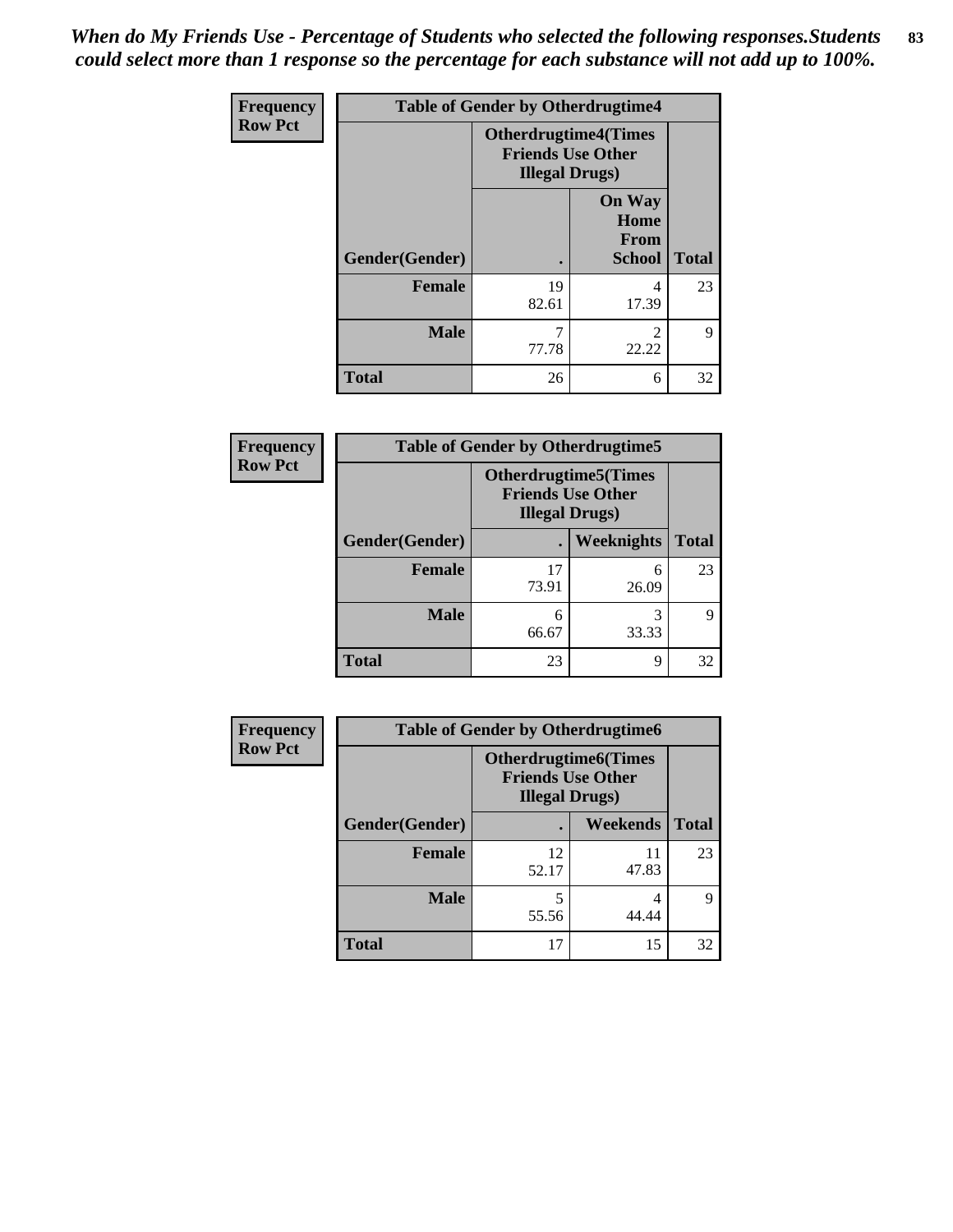# *Other Questions* **84**

| Frequency      | <b>Table of Gender by Educationalcohol</b> |                                                                                                                               |                         |              |
|----------------|--------------------------------------------|-------------------------------------------------------------------------------------------------------------------------------|-------------------------|--------------|
| <b>Row Pct</b> |                                            | Educationalcohol(I<br>have been taught<br>about alcohol,<br>tobacco,<br>and other drugs<br>within the last year<br>at school) |                         |              |
|                | Gender(Gender)                             | Yes                                                                                                                           | N <sub>0</sub>          | <b>Total</b> |
|                | <b>Female</b>                              | 7<br>30.43                                                                                                                    | 16<br>69.57             | 23           |
|                | <b>Male</b>                                | 7<br>77.78                                                                                                                    | $\mathfrak{D}$<br>22.22 | 9            |
|                | <b>Total</b>                               | 14                                                                                                                            | 18                      | 32           |

| Frequency      | <b>Table of Gender by Rodedrinking</b> |                                                                                                                     |                |              |  |
|----------------|----------------------------------------|---------------------------------------------------------------------------------------------------------------------|----------------|--------------|--|
| <b>Row Pct</b> |                                        | Rodedrinking(In<br>the past 30 days I<br>have ridden in a<br>car with a driver<br>who had been<br>drinking alcohol) |                |              |  |
|                | Gender(Gender)                         | Yes                                                                                                                 | N <sub>0</sub> | <b>Total</b> |  |
|                | <b>Female</b>                          | 6<br>26.09                                                                                                          | 17<br>73.91    | 23           |  |
|                | <b>Male</b>                            | 11.11                                                                                                               | 8<br>88.89     | Q            |  |
|                | <b>Total</b>                           |                                                                                                                     | 25             | 32           |  |

| Frequency      | <b>Table of Gender by Drugsschool</b> |                                                                                                                                     |                |              |  |
|----------------|---------------------------------------|-------------------------------------------------------------------------------------------------------------------------------------|----------------|--------------|--|
| <b>Row Pct</b> |                                       | <b>Drugsschool</b> (During<br>the past 12 months,<br>I have been offered,<br>sold,<br>or given illegal drugs<br>on school property) |                |              |  |
|                | Gender(Gender)                        | Yes                                                                                                                                 | N <sub>0</sub> | <b>Total</b> |  |
|                | <b>Female</b>                         | 4<br>17.39                                                                                                                          | 19<br>82.61    | 23           |  |
|                | <b>Male</b>                           | $\overline{c}$<br>22.22                                                                                                             | 77.78          | 9            |  |
|                | <b>Total</b>                          | 6                                                                                                                                   | 26             | 32           |  |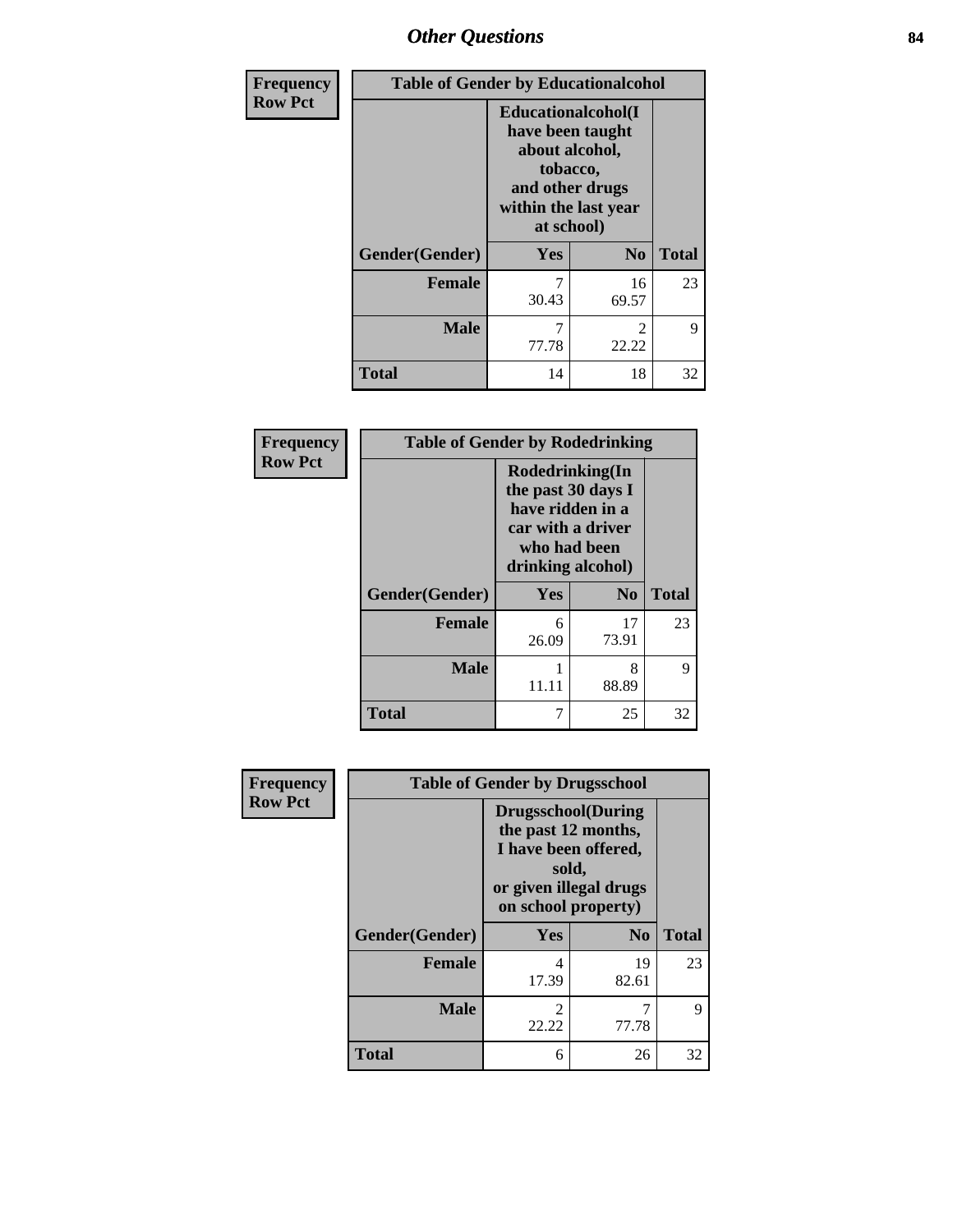# *Other Questions* **85**

**Frequency Row Pct**

| <b>Table of Gender by Bingedrinking</b>                                                                                                        |             |                                                                                                         |           |           |       |       |              |
|------------------------------------------------------------------------------------------------------------------------------------------------|-------------|---------------------------------------------------------------------------------------------------------|-----------|-----------|-------|-------|--------------|
|                                                                                                                                                |             | Bingedrinking(I have drunk five or<br>more drinks of alcohol at one sitting<br>during the last 30 days) |           |           |       |       |              |
| <b>20</b><br>10<br>3 to<br><b>6 to</b><br>1 or<br>to<br>to<br>29<br>19<br>0<br>5<br>4<br>Gender(Gender)<br>days<br>days<br>days<br><b>Days</b> |             |                                                                                                         |           |           |       |       |              |
|                                                                                                                                                |             |                                                                                                         |           |           | days  | days  | <b>Total</b> |
| <b>Female</b>                                                                                                                                  | 17<br>73.91 | $\overline{2}$<br>8.70                                                                                  | 2<br>8.70 | 4.35      | 0.00  | 4.35  | 23           |
| <b>Male</b>                                                                                                                                    | 6<br>66.67  | 0.00                                                                                                    | 11.11     | 0<br>0.00 | 11.11 | 11.11 | Q            |

| Frequency      | <b>Table of Gender by Educationaids</b> |                                                                                                 |                |              |  |
|----------------|-----------------------------------------|-------------------------------------------------------------------------------------------------|----------------|--------------|--|
| <b>Row Pct</b> |                                         | <b>Educationaids</b> (I<br>have been taught<br>about HIV/AIDS<br>at school in the<br>past year) |                |              |  |
|                | Gender(Gender)                          | Yes                                                                                             | $\mathbf{N_0}$ | <b>Total</b> |  |
|                | <b>Female</b>                           | 8<br>34.78                                                                                      | 15<br>65.22    | 23           |  |
|                | <b>Male</b>                             | 5<br>55.56                                                                                      | 4<br>44.44     | 9            |  |
|                | <b>Total</b>                            | 13                                                                                              | 19             | 32           |  |

| <b>Frequency</b> | <b>Table of Gender by Suicideconsider</b> |                 |                |              |  |
|------------------|-------------------------------------------|-----------------|----------------|--------------|--|
| <b>Row Pct</b>   |                                           | Suicideconsider |                |              |  |
|                  | Gender(Gender)                            | Yes             | N <sub>0</sub> | <b>Total</b> |  |
|                  | <b>Female</b>                             | 8.70            | 21<br>91.30    | 23           |  |
|                  | <b>Male</b>                               | 22.22           | 77.78          | 9            |  |
|                  | <b>Total</b>                              |                 | 28             | 32           |  |